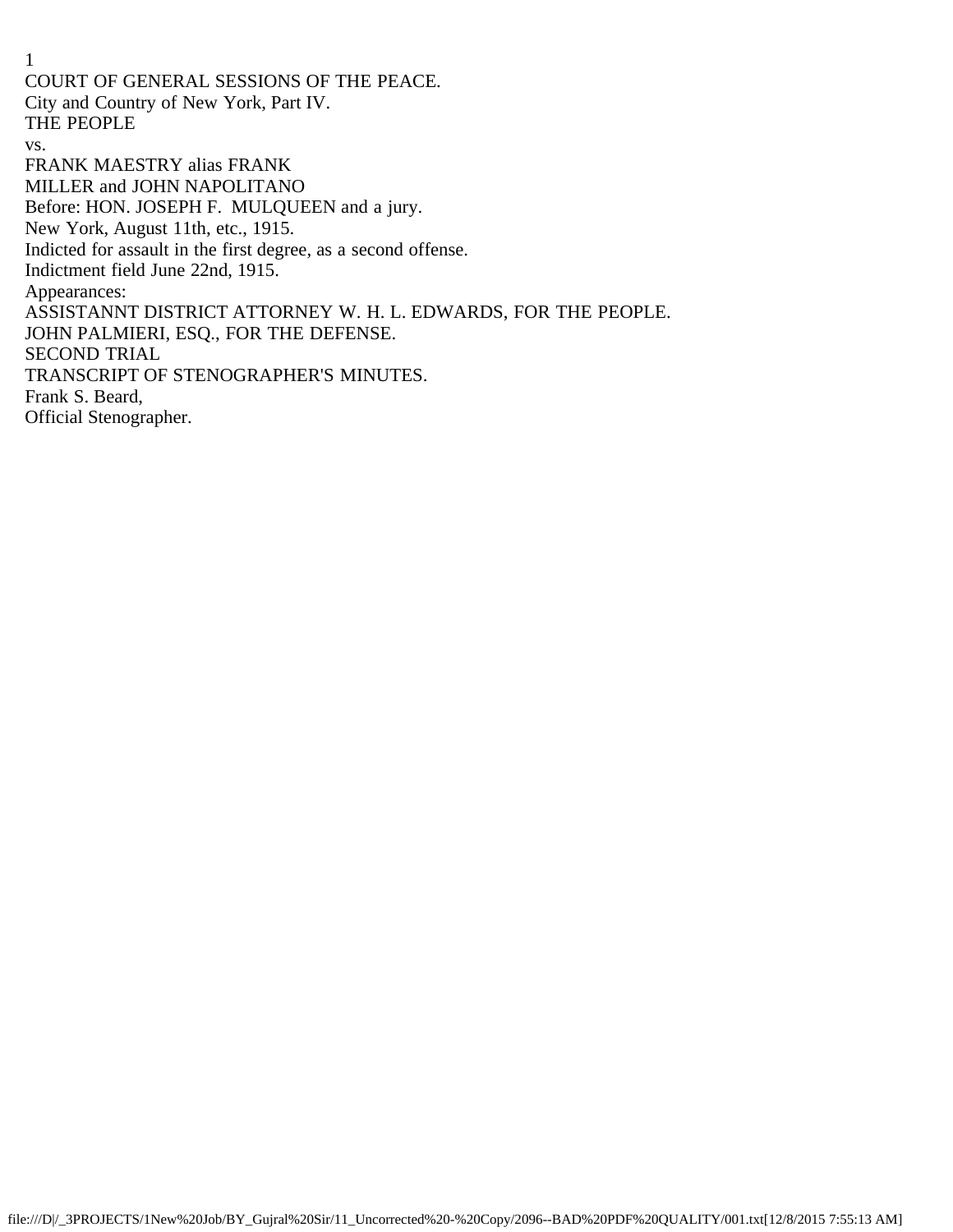#### THE PEOPLE'S TESTIMONEY.

BENJAMIN SCHNEIDER, of 108 Essex Street, a witness called on behalf of the People, being duly sworn, testified as follows:

- DIRECT EXAMINATION BY MR. EDWARSD:
- Q Schneider how old are you?
- A Twenty-five.
- Q And how long have you been in the Tombs?
- A Fifteen months.
- Q Do you remember when you were arrested?
- A I was arrested in 1916\*\*\*, the 11th of May, 1914.
- BY THE COURT:
- Q Well, you are not in the Tombs now, are you?
- A No, sir.
- Q How long have you been away from the Tombs?
- A Since that trouble on the nineteenth of June.
- Q So that you were thirteen months in the Tombs, and two months in the other place of confinement? A Yes, sir.
- 
- BY MR. EDWARDS:
- Q You are now at the 54th Street Prison, are you not?
- A Yes, sir.
- Q And when were you transferred there?
- A The nineteenth of June.
- Q This last June?
- A Yes, sir.
- Q Now, you have pled guilty to a crime, haven't you?
- A Yes, sir.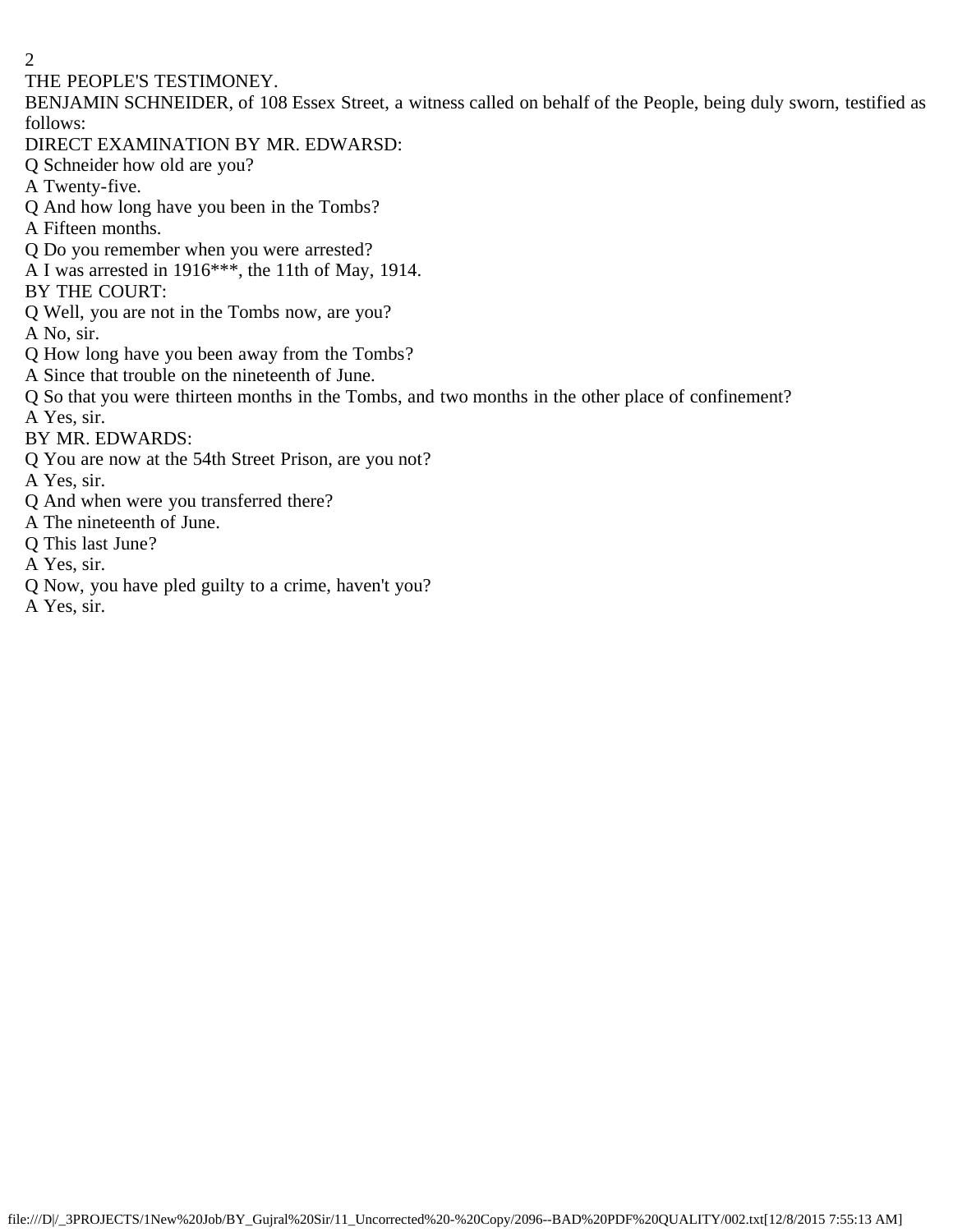- 3
- Q And what crime was that?
- A Manslaughter in the first degree.
- Q You pled guilty before Judge Davis, in the Supreme Court?
- A Yes, sir.
- Q Have you ever been convicted of any other crime?
- A No, sir.
- Q That is the only crime you have ever committed?
- A Yes, sir.
- Q Have you been sentenced yet?
- A No, sir.
- Q During the fifteen months that you have been in the Tombs, have you been coming over to see the District attorney?
- A Yes, sir.
- Q For how long?
- A Seven or eight months.
- Q And during that time you have given him certain information, have you not?
- A Yes, sir.
- Q Which he has been investigating?
- A Yes, sir.
- Q That was in connection with what cases; do you recollect?
- A One was a homicide case, a murder case.
- Q Yes.
- A The man took a plea already, and the rest was Union affairs, of Union Leaders.
- Q Now, when did you first see these two defendants?
- A I seen them about four months ago.
- Q Was that when they were first admitted to the Tombs?
- A Yes, sir.
- Q And you were there already?
- A Yes, sir.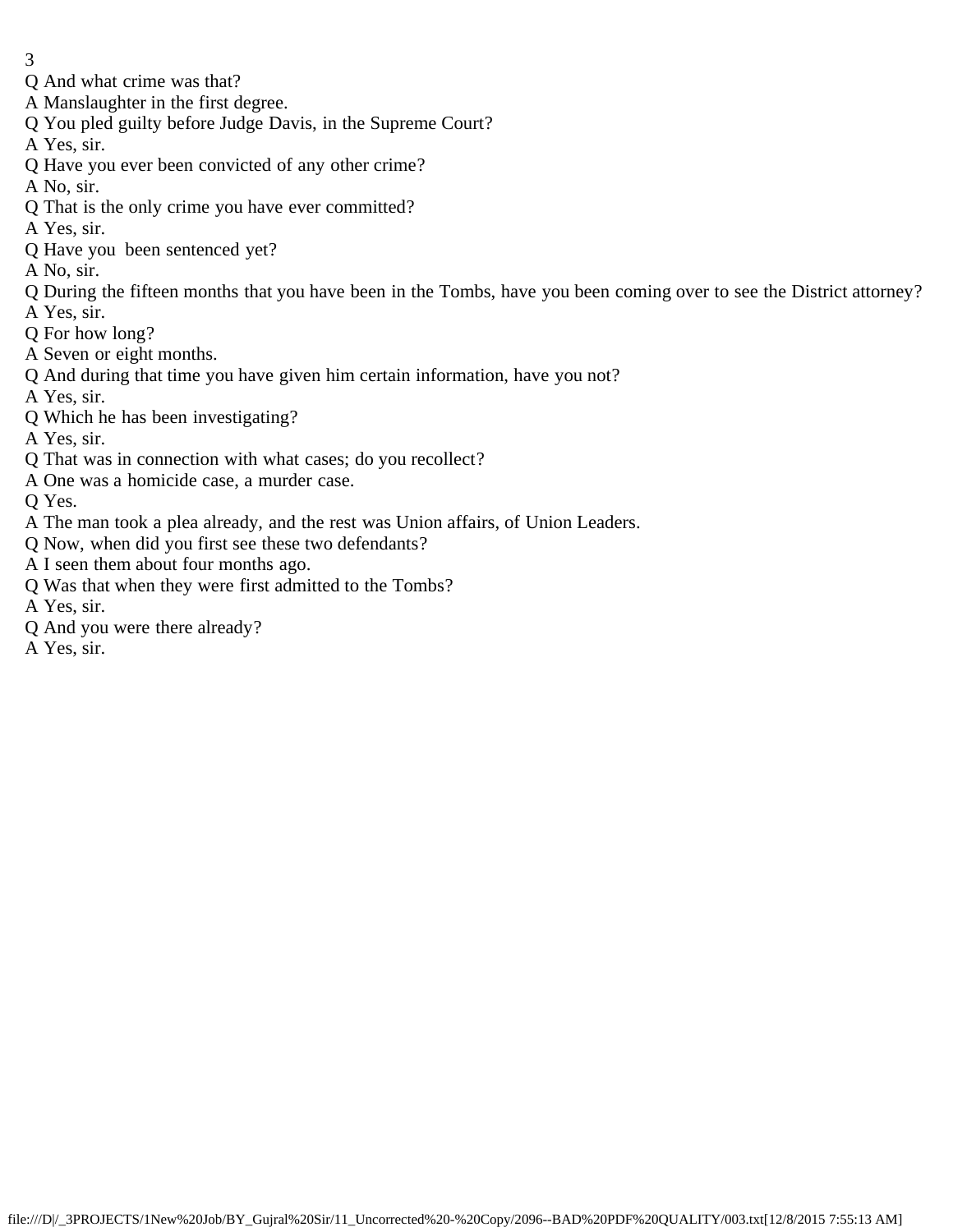- 4
- Q Now, what tier were you on there?
- A The second.
- Q And what tier were they on?
- A The second.
- Q Did you know the man named Firola? Or Ferone?
- A Yes, I could point him out, but I don't know his name exactly. I always get mixed up on those Italian names.
- Q He isn't here to-day?
- A No, sir.
- Q What cell did you occupy?
- A 210.
- Q And that is on the second tier?
- A Yes, sir.
- Q And what cell did Napolitano occupy?
- A The next cell to me.
- Q 211?
- A Yes, sir.
- Q Do you know what cell Maestry was in?
- A No, sir; it was on the other side, and I don't know the number.
- THE COURT: Well, that will be conceded, that it was 205?
- MR. PALMIERI: Yes, sir; there will be no dispute about that, 205.
- BY MR. EDWARDS:
- Q Now, on the nineteenth of June of this year what time was it that your cell doors were opened?
- A Seven o'clock in the morning.
- Q And is that what is done every morning?
- A Yes, sir.
- Q And what did you do after the cell door was opened?
- A I took my breakfast in the cell.
- Q How was that breakfast served to you? In what sort of dishes?
- A They put them bowls down outside, and they put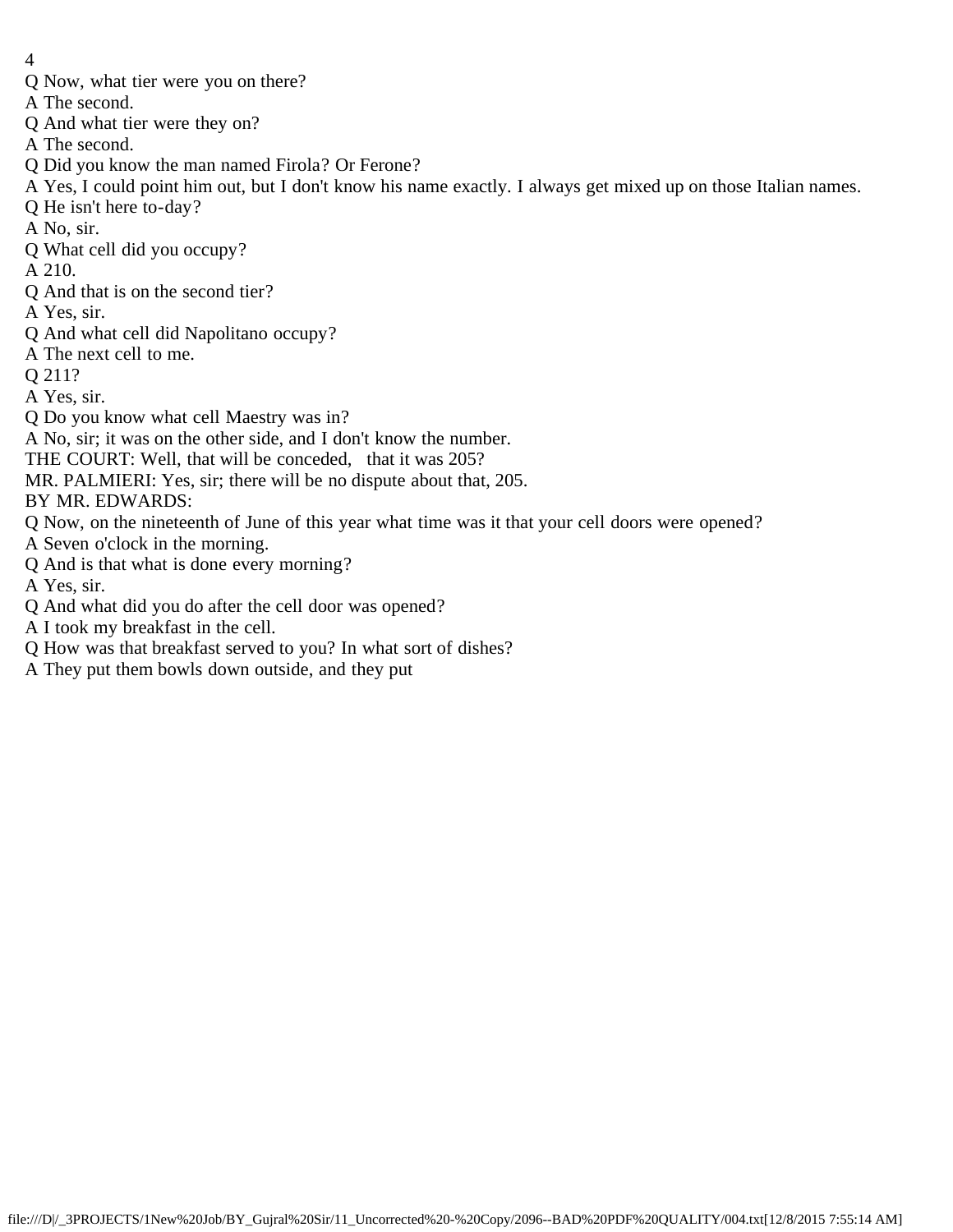- in coffee or milk, and we take them bowls inside.
- Q And where is the cup?
- A The cup is inside the cell.
- Q That is, you keep the cup in the cell?
- A Yes, sir.
- Q Well, now, who was your cell mate at that time?
- A Abe Rothman.
- Q And was he in the cell on that morning?
- A Yes, sir.
- Q Who took in your breakfast first, your or Rothman?

A The two of us. And then I was going to sit down to eat the breakfast, and I seen them three fellows. I was inside in the cell, but I seen them coming over to my cell.

- Q Now, was the door open or shut at the time?
- A The gate was open.
- Q As I understand, those are grated doors, that slide?
- A Yes; and it was open.
- Q And about how wide is the doorway?
- A About that wide. (Illustrating).
- Q About three or four feet?
- A Yes, sir.
- Q And which one of the three men did you first?
- A I seen the three of them, but this man grabbed me by the throat. (Indicating Maestry).
- Q Now, was anything said before that?

A They said, "You rat, you District Attorney's man, you squeeler." And so this Abe Rothman, he blocked the gate (Illustrating). He didn't want to let them in. He stopped the with his hands (Illustrating) and he says, "Leave that fellow alone. He is going down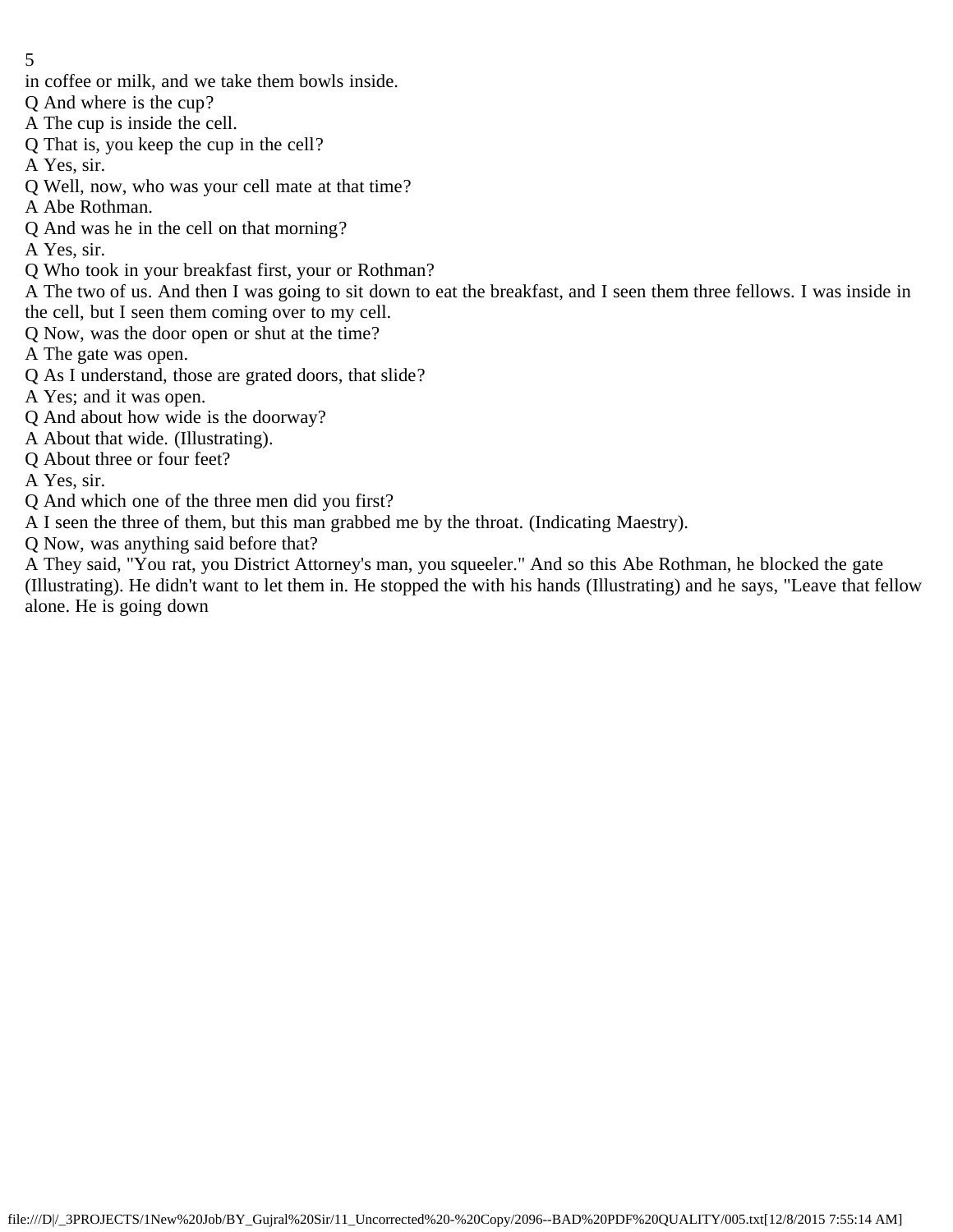for sentence, on Tuesday. What do you want of him?" And he said, "Well, we want to make sure of him before he goes down, that District Attorney's rat".

And then that same fellow grabbed Rothman, and shoved him away, and they come right in the cell, and he hit me here. (Indicating) and I fell back on the bed, and the three started to kick and beat me.

Q What did Napolitano do?

A He kicked me with his foot and hit me with his hands. I felt the kicking right here. (Indicating the right side).

And Abe Rothman was at the door when them three fellows fired the bowls and cups into the cell at me. Q Who did that?

A The three of them. And I fell down on the bed. And the keepers came in, and I was unconscious.

Q And how long were you unconscious?

A I couldn't tell; about a couple of minutes.

Q And was anybody in your cell when you recovered consciousness?

A Yes; the Deputy Warden and the Keeper from the second and third tier.

Q Did you see Keeper Strouse there, that morning?

A Yes, after, when he took one fellow out from the cell.

Q Now, what was your condition at that time? How did you feel?

A I feel I was all beat up---I feel very bad, and my face is all swelled up and I was bleeding from my mouth, and my back was cut from where I got hit.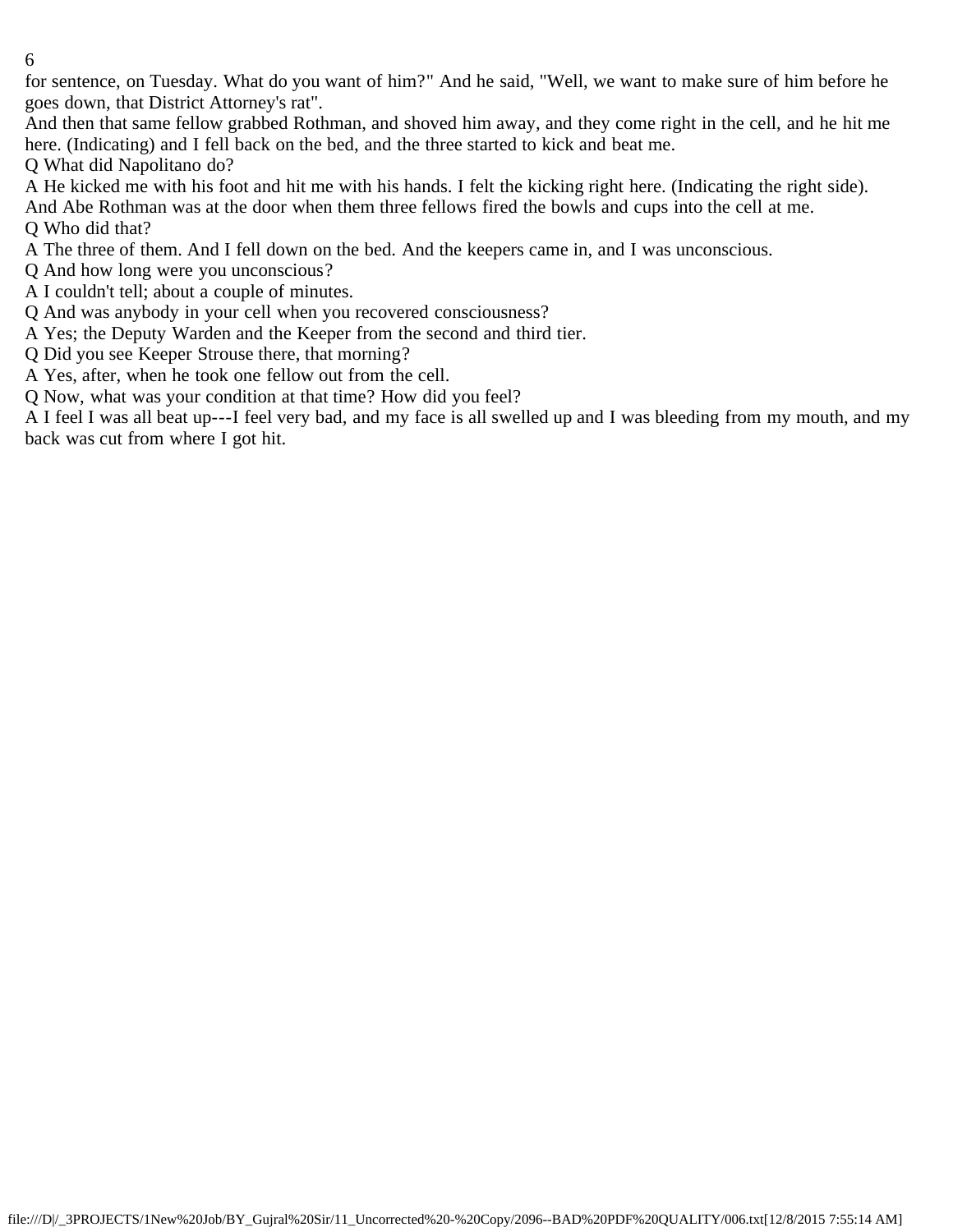- 7
- Q And how were you dressed at that time?
- A A little summer under shirt and pants.
- Q And did anything happen to the under shirt?
- A The whole shirt was torn off in pieces.
- Q And did you go to a doctor that day?
- A Yes, they took me down to the Warden's Office, and he sent for the doctor right away.
- Q What doctor was that?
- A Dr. Linchenstein, of the Tombs.
- Q And he examined you, did he?
- A Yes.
- Q And what was done with you?
- A Then they took me down to 54th Street.
- Q To the 54th Street prison?
- A Yes.
- Q Did Rothman go up there too?
- A Yes, sir.
- Q Had these defendants ever said anything to you before this day?
- A They bothered me on the walk. I always laid in my cell, because they always bothered me, because I turned State's evidence, and them people don't like men like that. They always bothered me.
- MR. PALMIERI: I object to that and move to strike out the answer, as irresponsive.
- THE COURT: Yes. Strike it out.
- BY THE COURT:
- Q Did they ever assault you before that day?
- A They called me names, but didn't assault me.
- BY MR. EDWARDS: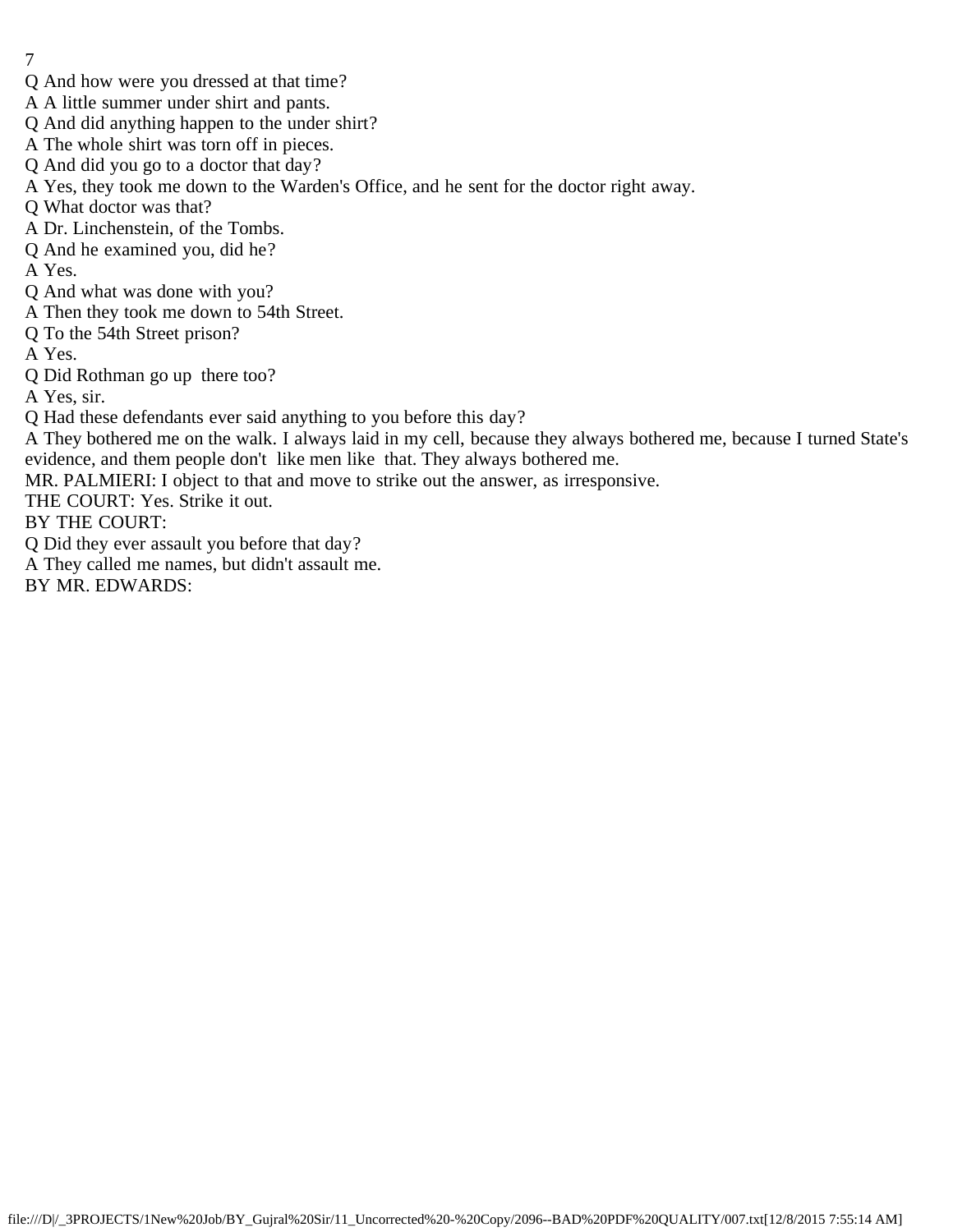- 8
- Q Who called you names?
- A The three of them.
- Q Did you ever call them names?
- A No, sir.
- Q Or strike them?
- A No, sir.
- Q On this morning of the 19th of June, did you throw any cups or dishes at them?
- A No, sir.
- MR. EDWARDS: He is your witness.
- CROSS EXAMINATION BY MR.: PALMIERI:
- Q How long Do you know Napolitano, this young man here?
- A About four months.
- Q About four months in the Tombs?
- THE COURT: No, he did not say four months in the Tombs.
- BY MR. PALMIERI:
- Q Where?
- A In the Tombs.
- BY THE COURT:
- Q Well, you have not been in the Tombs during the last four months, have you?
- A No, sir.
- Q You have been out of the Tombs for the last two months, have you?
- A No, sir.
- Q You have been out of the Tombs for the last two months, haven't you?
- A Yes, sir.
- BY MR. PALMIERI:
- Q How long have you been in the Tombs?
- A Thirteen months in the Tombs.
- Q Well, you knew Napolitano in the Tombs?
- A Yes, sir.
- Q And for a period of four months?
- A No, sir. I have been out of the Tombs two months now.
- Q Before that day did you and Naplitano ever have a fight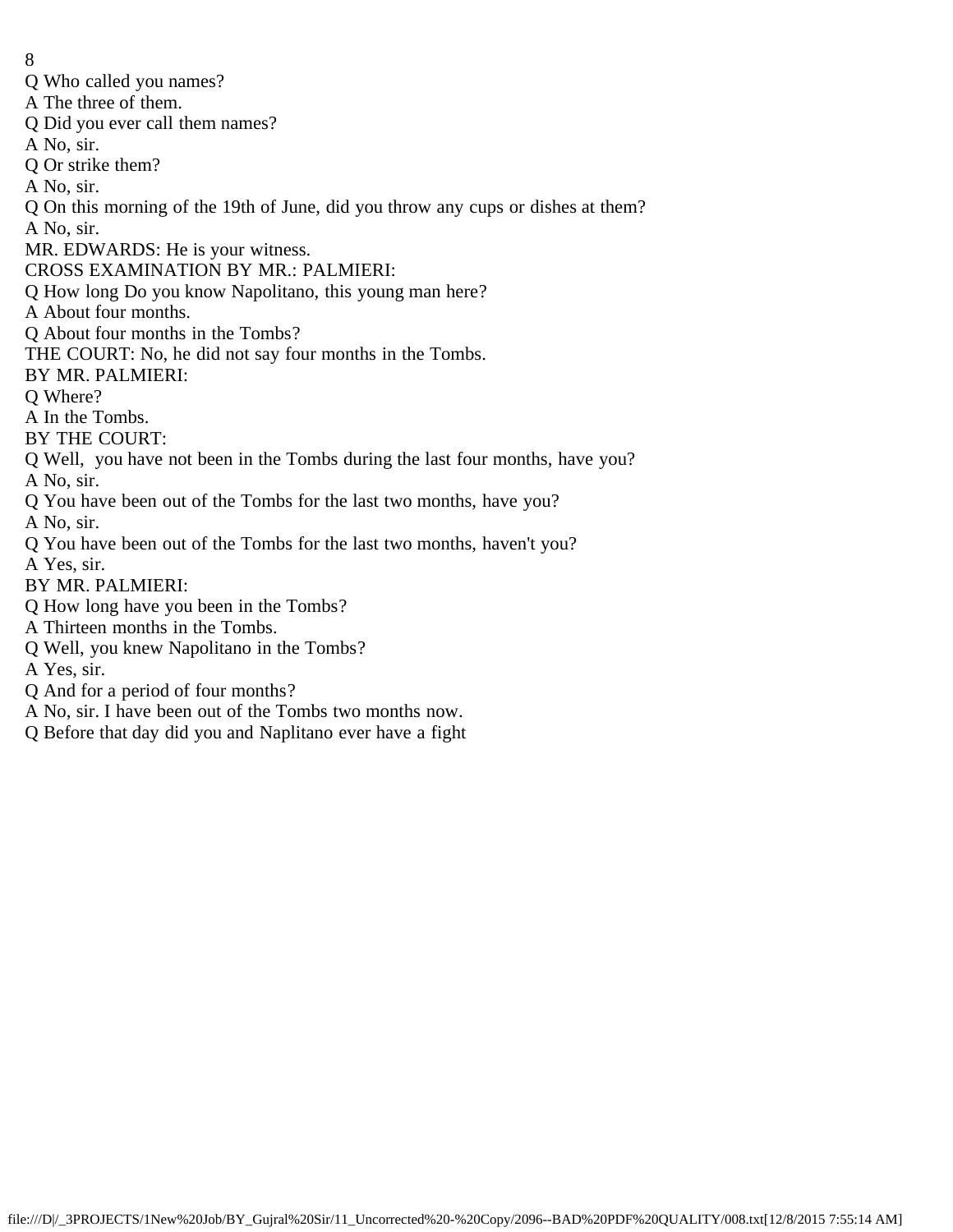- 9
- A No, sir.
- Q Did you and Napolitano ever have a misunderstanding?
- A No, sir.
- Q Did you ever report Mr. Napolitano to the keepers before that day?
- A No, sir.
- Q Now, did you ever have occasion to report him to the keepers before that day?
- A No, sir.
- Q Now, with reference to Maestry, did you, before the day of this alleged assault, ever have any trouble with Maestry? A No, sir.
- Q Never had any fight of any kind?
- A No, sir.
- Q And you never reported him to the keepers for any alleged assaults or words?
- A No, sir.
- Q And he never gave you any cause for reporting him to keepers; did he?
- A What?
- Q (Question repeated)
- A No.
- Q And you have known Mr. Maestry for how long?
- A Who?
- Q (Question repeated)
- BY THE COURT:
- Q Well, did you know Maestry before you went to the Tombs?
- A No, sir.
- Q You met him in the Tombs, too, for the first time?
- A Yes, sir.
- BY MR. PLAMIERI:
- Q Now, at the last trial, do you remember testifying as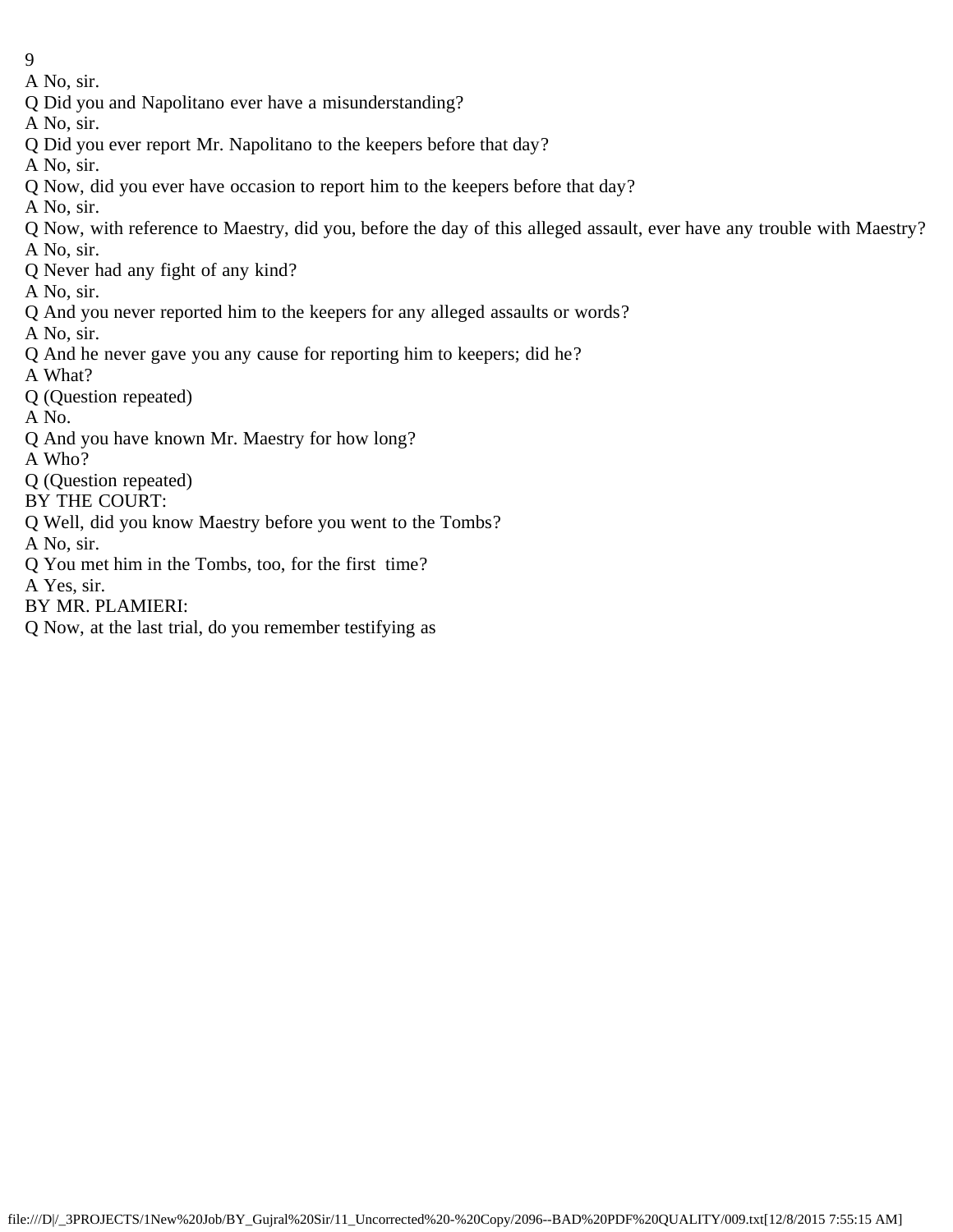follows:

THE COURT: No, I will not allow any reference to the last trial, with this exception, that you have a right to show that this witness, at any time or any place, made statements which differ from the statements he made here to-day. So that, if you wish to call his attention to any discrepancy in his testimony, I will permit you to do it, or to any contradiction, but not otherwise, and please confine yourself to the contradiction, if any.

MR. PALMIERI: Yes, sir.

BY MR. PALMIERI:

Q Did you state, during the last trial --- do you claim now that you stated at the last trial that Mr. Maestry said to you, when he came to your cell, "We have go to give it to him before he goes down for sentence."?

THE COURT: I will exclude that, as immaterial, whether he said that or not at the last trial. Now, you may show any contradiction of this witness, if you desire to do so.

MR. PALMIERI: Well, then I will read his evidence on the last trial.

BY MR. PALMIERI:

Q Did you testify on the last trial as follows ---

THE COURT: On that particular point you may read it, if you say that he said anything different. BY MR. PALMIERI: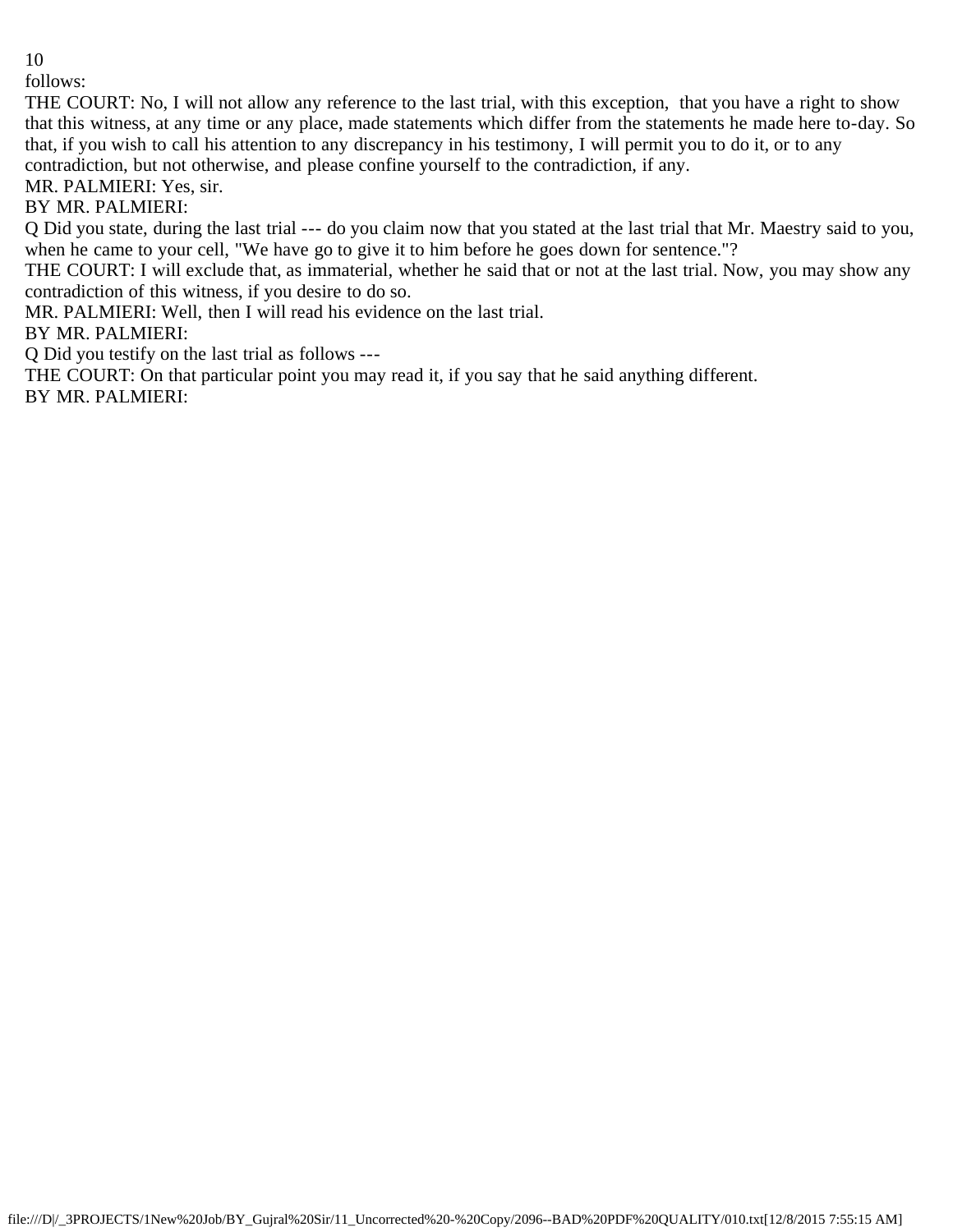Q Now, listen to this:

"Q (By Judge Mulqueen) Now, first tell us what Maestry did, if anything.

A He came over and he says---and he started to holler, and he say, `We are going to give it to this rat, this stood pigeon.' Rat, you know, Judge---"

Q Now, did you make that answer at the last trial?

A Yes, sir.

Q Now then, did you forget to say, at the last trial, "We have to give it to this man before the goes down for sentence? " Did you forget to say that?

A Yes.

Q Now, after the last trial you remembered this in your cell, and you went over this evidence, and you remembered that Maestry said, "We have got to give it to him, before he goes down for sentence?"

A Yes, sir.

Q And so, on the second trial, you say it? You heard the jury disagree in the last trial?

A I forgot to show, the last trial, the mark where I got cut here. (Indicating under the right eye.)

Q Now, you claim that, at the last trial, you forgot to tell the jury that Maestry said, when he came to your cell, "We have got to give it to him, before he goes down for sentence."?

THE COURT: Well, I will exclude that. That is repetition.

BY MR. PALMIERI:

Q And do you mean to say that you didn't know whether the jury disagreed or not?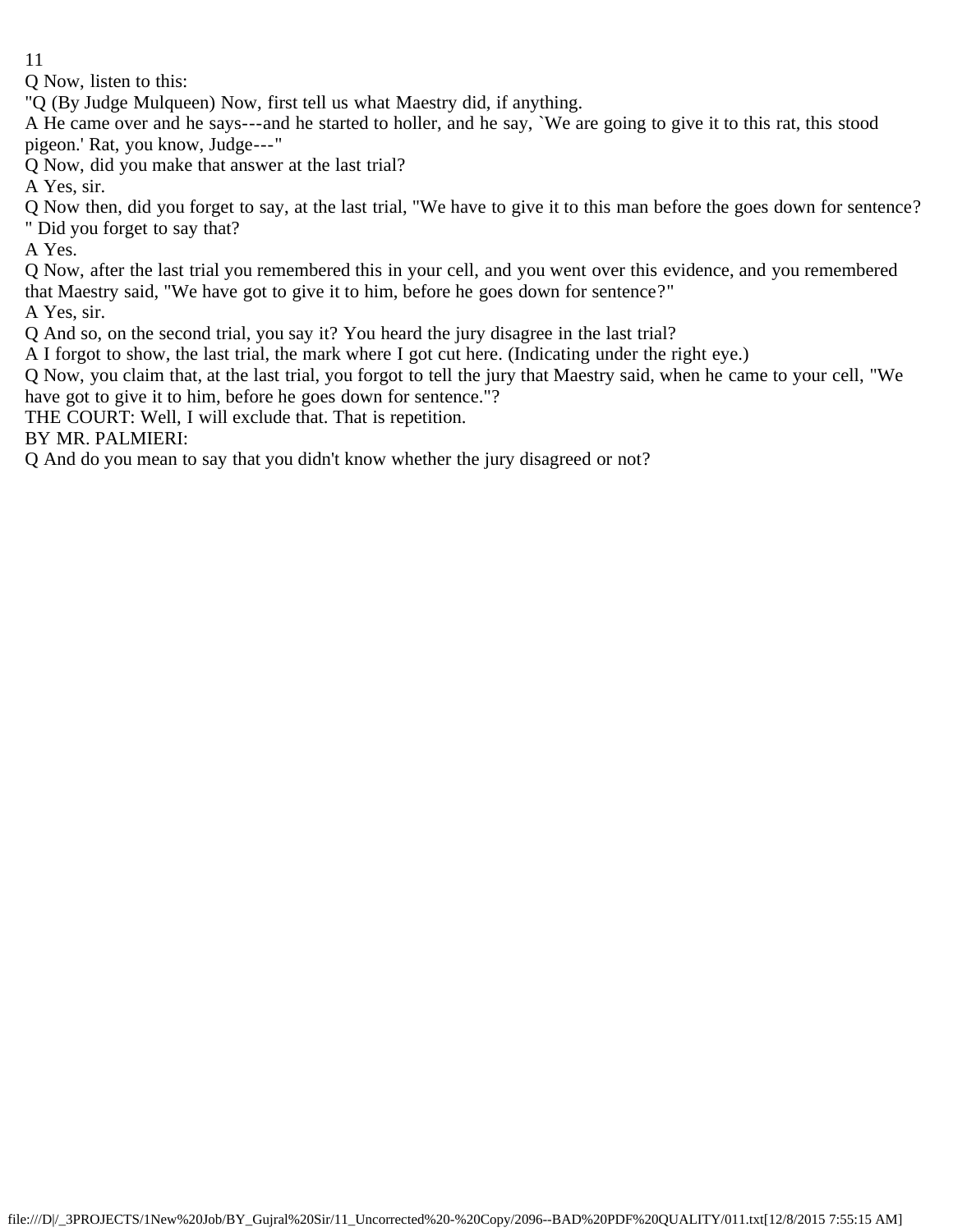MR. EDWARS: Objected to as immaterial.

THE COURT: Excluded.

BY MR. PALMIERI:

Q Well, you know that you are trying this case over again don't you?

A Yes.

Q And, therefore, you feel that you ought to remember everything that you forgot on the last trial?

A I just told what I before, in the last trial.

Q Now, your memory is fresh, and you are going to tell us everything that happened?

A Yes, just the truth.

Q Oh, yes; I know you are telling the truth. But forgot something else, didn't you? You said that you forgot to tell the jury something about the marks. You remember when I asked you, at the last trial, to show the marks on your face, and you said you hadn't any?

A No, I said my face was all swelled up, but I didn't show the mark under my eye.

Q Do you remember that I told you to stand up, at the last trial, and show the jury the marks, and you said you had no marks on your face, and you say your memory was bad on that, and you have a mark to show the jury now? A Yes.

Q Now, show it to the jury.

A Here. (Indicating under the right eye.)

Q And that's that mark that you didn't show the jury at the last trial, and you say that this mark existed on the last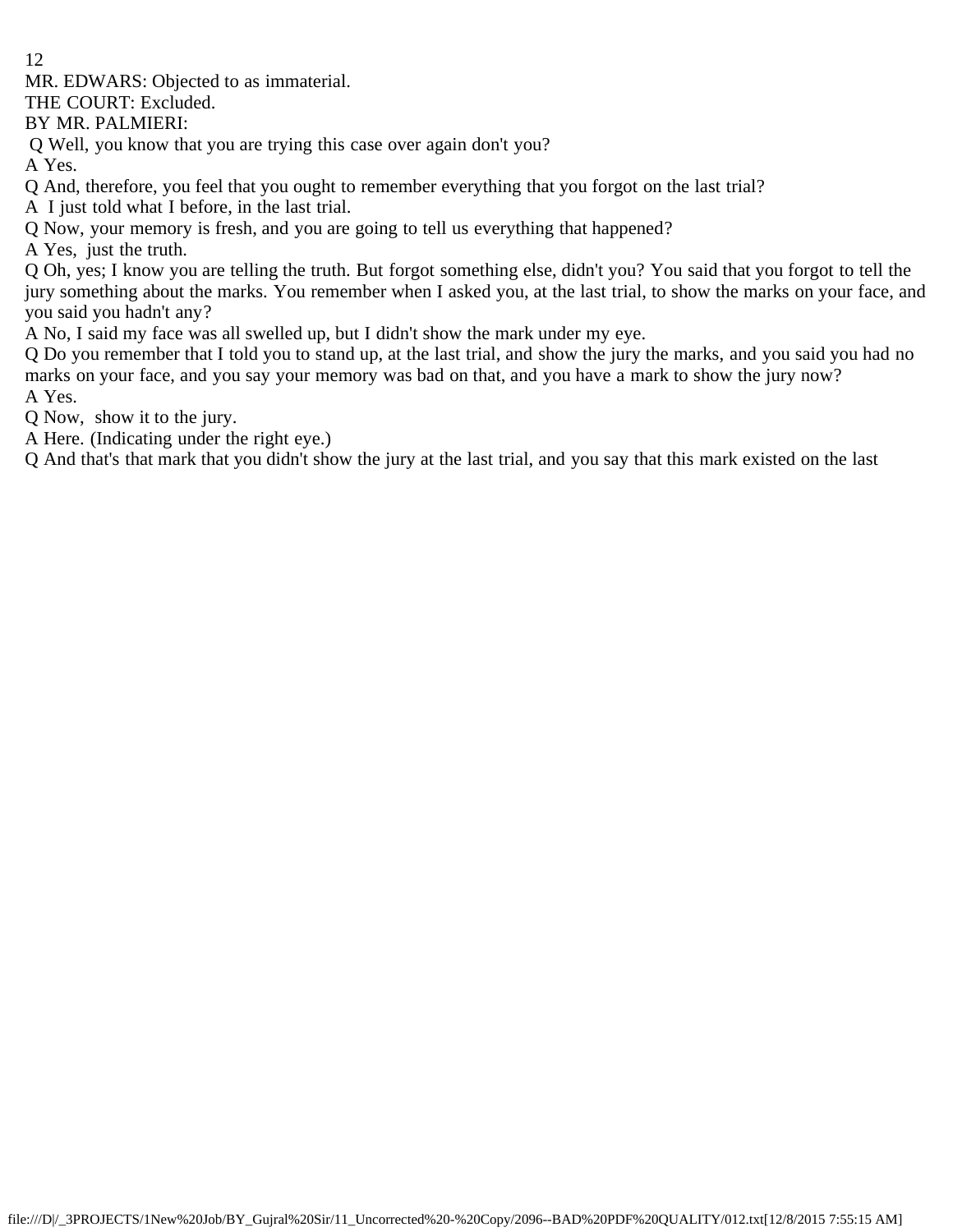Trial?

A Yes, sir.

Q And when I asked you to show me the mark, you said that you had none, and you say now that you forgot it.

A Now, you didn't ask me about my face.

MR. EDWARS: Now, ask counsel to point out in the record where that appears, where he said that there was no mark on his face.

THE COURT: Now, Mr. Palmieri, I told you that the only use you can make of any statement made by him at the last trial is to show that it differs from any statement made by him today, and the best way to do that, legal way, is to point it out in the record.

MR. PALMIERI: Well, if my learned friend will let me have the record, I will show that he said he had no marks on his face.

MR. EDWARDS: You may have the record.

THE COURT: And I would remind counsel that I ruled, at the last trial, that the injuries suffered by the complainant, in themselves, would not amount to assault in the first degree. I did charge that, if these cups and bowls that were introduced in evidence might, in the opinion of the jury, cause grievous bodily harm, if the jury believed that they were capable of doing grievous bodily harm, they might convict him, if all the other elements were present, of assault in the second degree.

BY MR. PALMIERI: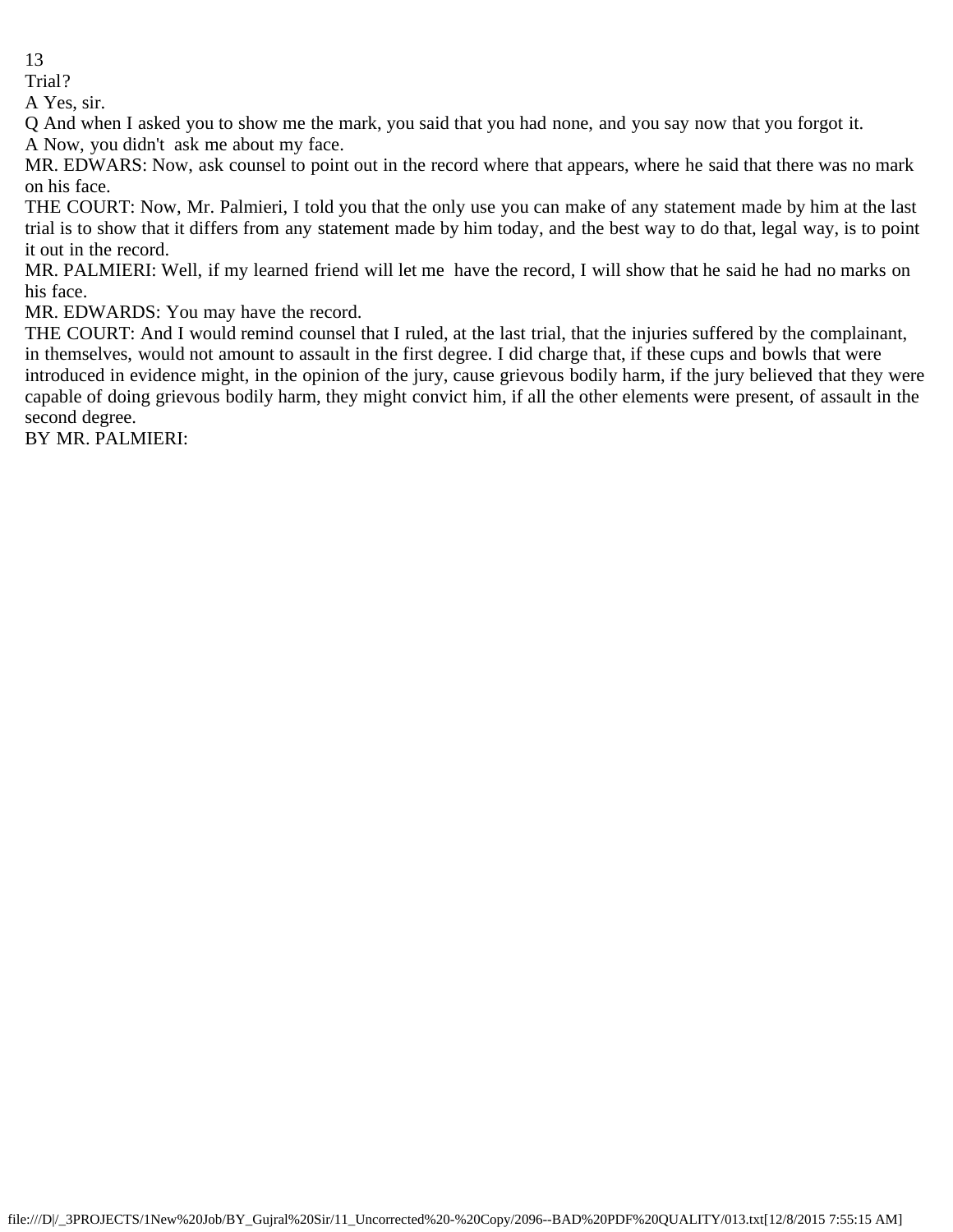Q Now, listen to this: Are there any marks that you can show?" And the Judge himself asked that question.

"A I don't know. May be on the back there is a mark from the bowl that I got in the back, and may be it is healed up now." Did you make that answer to that question, his Honor's question?

A Yes, sir.

Q Now, listen to this :

"Q (By Mr. Palmieri) You have no mark your face to show where a bowl struck you?

A No, sir." Do you remember that?

A Yes.

Q Now, you are not accustomed to receive blows on the face very often, are you?

A No, sir.

Q And how did you come to forget to show that mark under the eye to the jury on the last trial?

A Because I showed the marks on my back, and I forgot to show it on my eye.

Q Now, then, show the jury that mark.

A (The witness indicates to the jury a place under his right eye).

THE COURT: This is all a waste of time, Mr. Palmieri. There is but one issue here. You admit that an assault was committed. Now, the only question is whether your clients were the aggressors or were not.

MR. PALMIERI: But I want to show that this man is simply magnifying his injuries, to win your Honor's sympathy. THE COURT: No, there is no question of sympathy whatever, on the part of any one here. I think you have gone far enough on this line.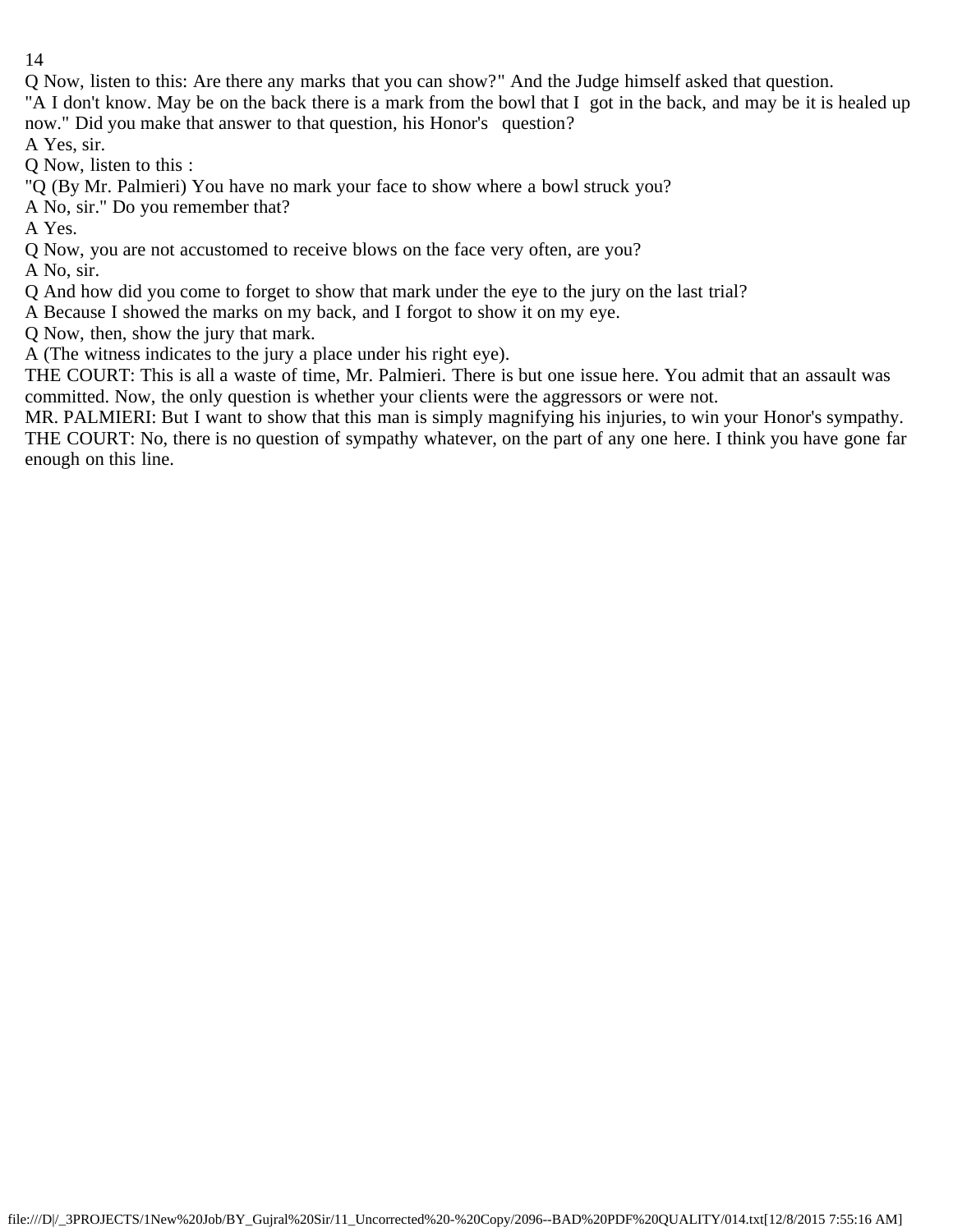MR. PALMIERI: Very well, sir.

BY MR.: PALMIERI:

Q Now, you have no mark on your other eye, have you?

A No, sir.

Q Now, what do you call that mark under your eye?

MR. EDWARDS: I object to that. He is asking him to characterize a mark on his own face.

THE COURT: Well, do you mean how that mark was caused?

MR. PALMIERI: Yes, sir; if it is a mark.

BY MR. PALMIERI:

Q Do you call that a mark?

A Yes, sir.

Q What caused it under your eye?

A I don't know; I couldn't tell you with what.

BY THE COURT:

Q You got that wound in this fight, you say?

A Yes, sir.

BY MR. PALMIERI:

Q Well, you call it a wound, do you?

A Yes, it was open, that time, it was bleeding. The doctor saw it.

Q Now, did you forget anything else to tell the jury on the last trial that you want to tell this jury?

A I didn't forget anything else.

Q Now, did you forget to tell the jury on the last trial that, for money, you were hired by a Union to kill people? Did you tell the jury that?

MR. EDWARDS: I object to that. There is no such evidence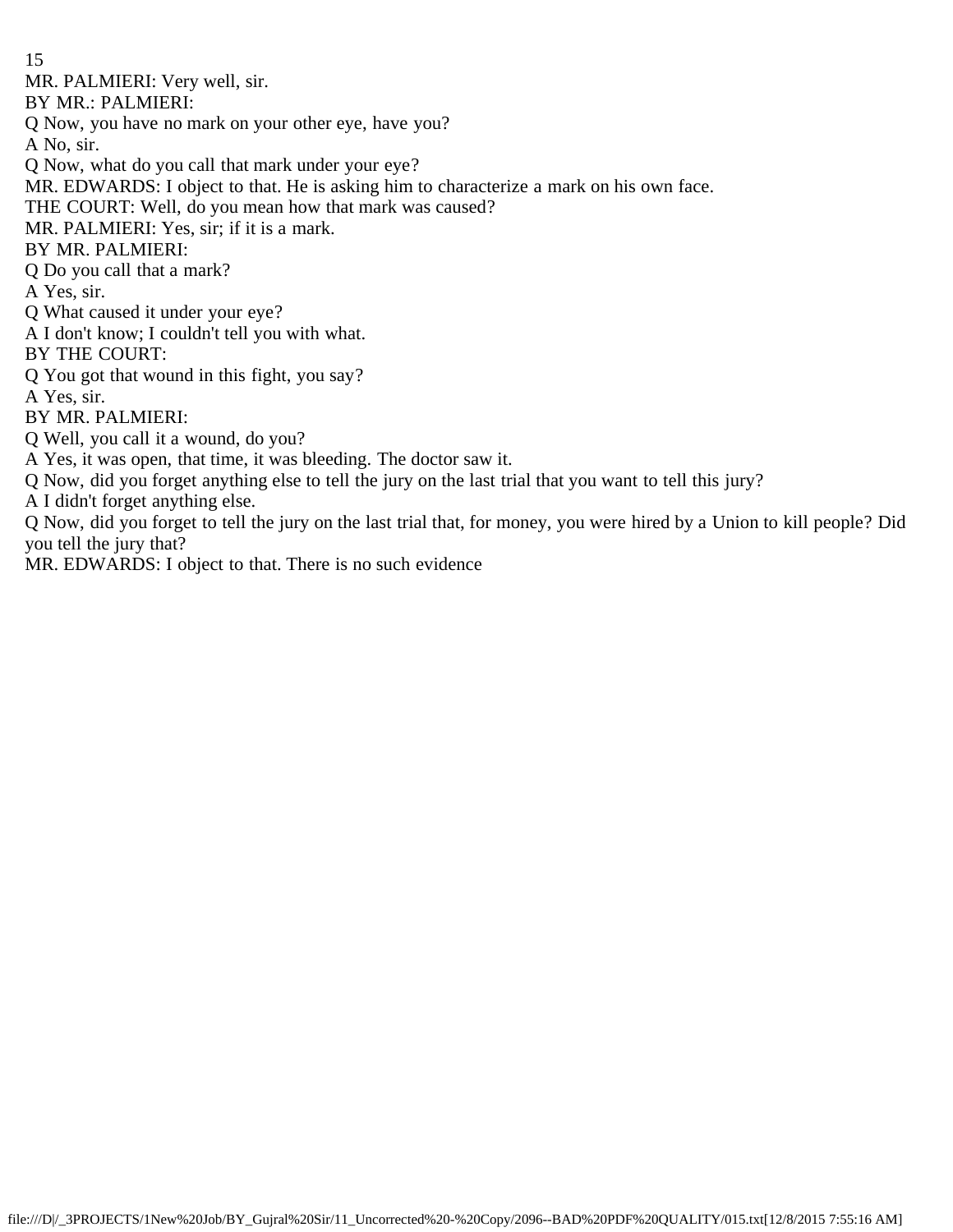In this case.

THE COURT: Excluded. There is no evidence of that.

BY MR. PALMIERI:

Q You were hired by a Cloakmakers' Union, weren't you?

A Yes.

Q And you pled guilty to manslaughter in the first degree for killing a man?

A Yes.

Q With what weapon?

A With a revolver.

Q And you killed that man by orders of your Union, did you not?

A No, sir.

Q By whose orders?

A By order of "Joe the Greaser", Joe Rosensweig.

Q And so you were an assassin for hire; you killed people on orders, for hire?

A It was for no hire. I didn't get no money. I did it because this man was looking to kill me, and "Joe the Greaser" came around and told me to kill him, and I killed him.

Q And you killed him because "Joe the Greaser" told you to kill him?

A Yes.

Q Now, was that affair connected at all with the Maestry affair?

A No, I don't know those people at all, and don't know nothing about them.

MR. EDWARDS: We will concede that it was not.

BY MR. PALMIERI:

Q And you have given no information about them, about these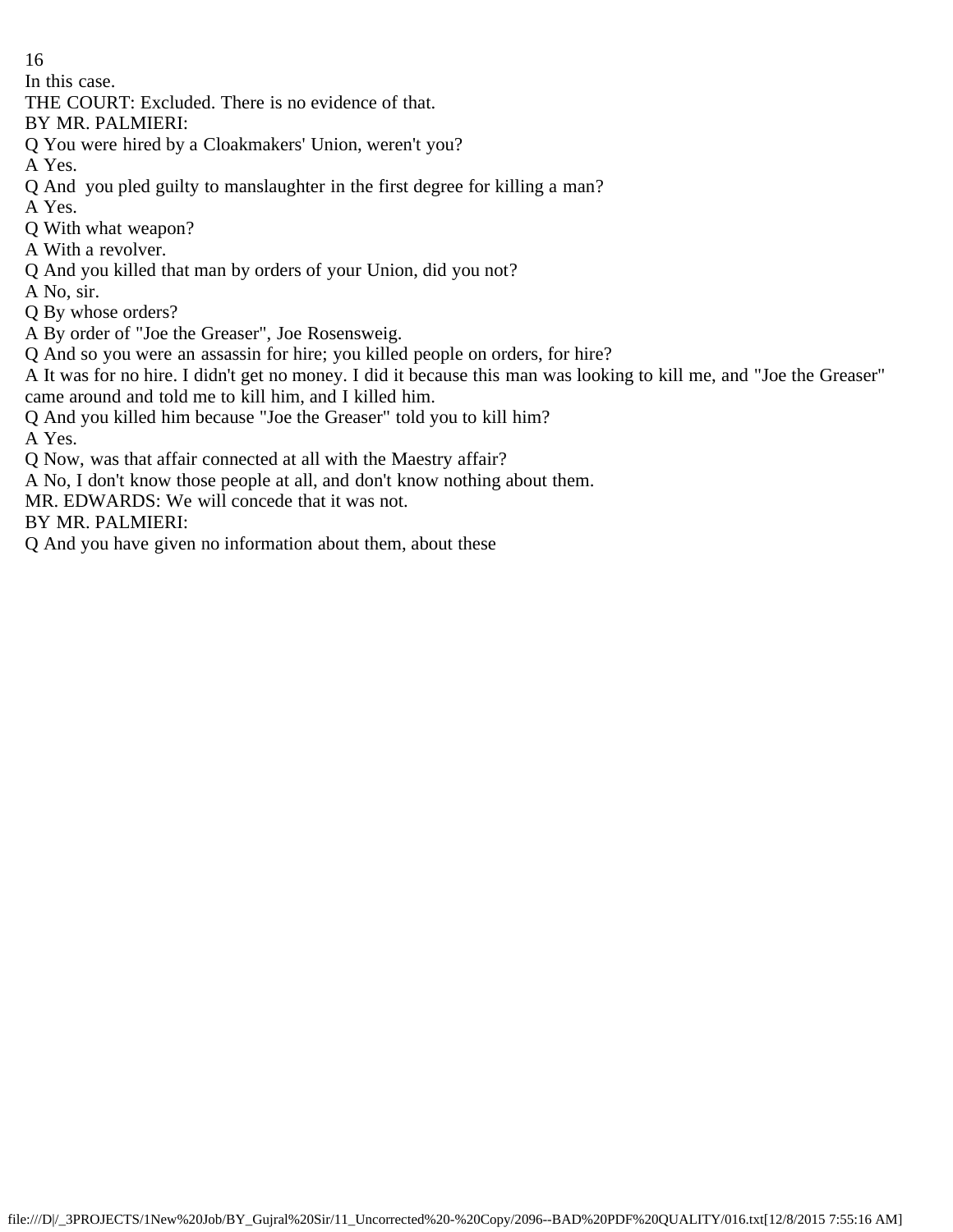defendants, to the District Attornoey?

A No, sir. Excuse me. I know one thing. When I was walking around the flats, one time, they were talking to "Rocks" Cornell, and this "Rocks" Cornell called me over and he says---he said he wanted to find out if the La Salle brothers turned State's evidence against him. And I passed around the tier and they were talking to "Rocks" Cornell. He was on the first tier below, and he called me over, and he said, "Now, listen. What have the La Salle brothers to say?" And I said, "I don't know. I don't trus them and they don't trust me." And he said, "I know the reason. Your are a rat and they are rats." And they were standing talking to him, to Cornell, at that time, and since that time they were after me all the time.

BY THE COURT:

Q How long before the alleged assault was this talk with Cornell?

A About three weeks.

BY MR. PALMIERI:

Q Did you ever say a word about this on the last \*\*\*

A I made my statement.

Q Will you answer that yes or no?

THE COURT: Well, I will exclude the question.

THE WITNESS: I made my statement.

THE COURT: One moment, please, I will exclude it.

MR. PALMIERI: I respectfully except.

THE COURT: If you can show what he was asked any such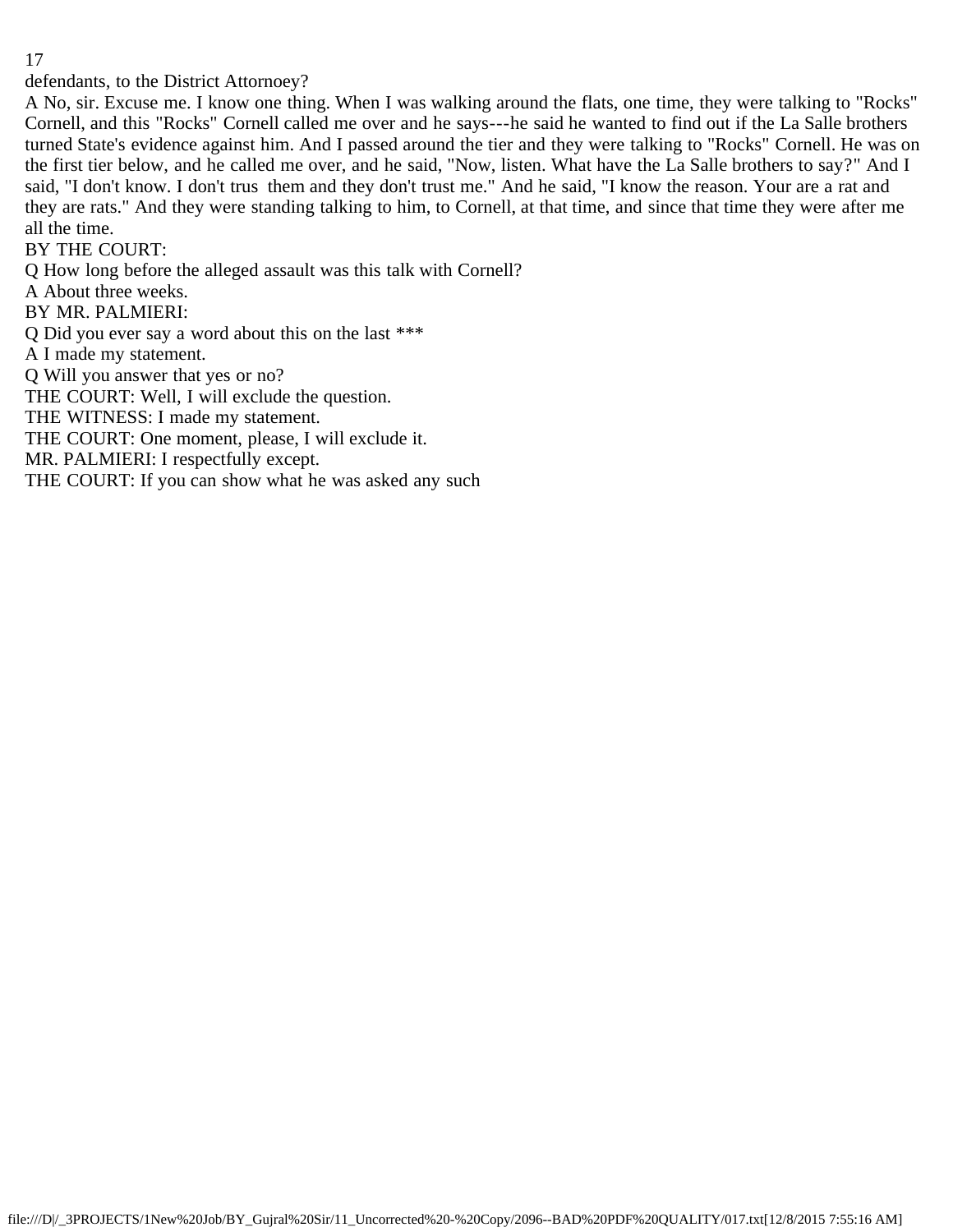question, and gave a different answer, I will allow it.

BY MR. PALMIERI:

Q Didn't you volunteer this evidence?

THE COURT: No. The Court will rule that you brought out that response. Go on.

MR. PALMIERI: And I except. And I move to strike out all his evidence upon this point, upon the ground that this was a volunteered statement of the witness.

THE COURT: The motion is denied.

MR. PALMIERI: And I except.

## BY MR. PALMIERI:

Q Now, how far was the defendant Maestry from where you were talking with "Rocks" Cornell?

A Just passing by\*\*\* They were standing talking on the flats, and I passed by\*\*\*

Q You just passed by?

A Yes, sir.

### BY THE COURT:

Q This was in the Tombs?

A Yes, sir.

Q And you are speaking now of parts of the corridors where you exercise or walk?

A Yes, sir.

BY MR. PALMIERI:

Q What corroder was it? What tier was it?

A The second tier.

Q And you were walking on the second tier?

A Yes, sir.

Q Did you speak to---did you stop to listen to what they were saying?

A No, they called me over.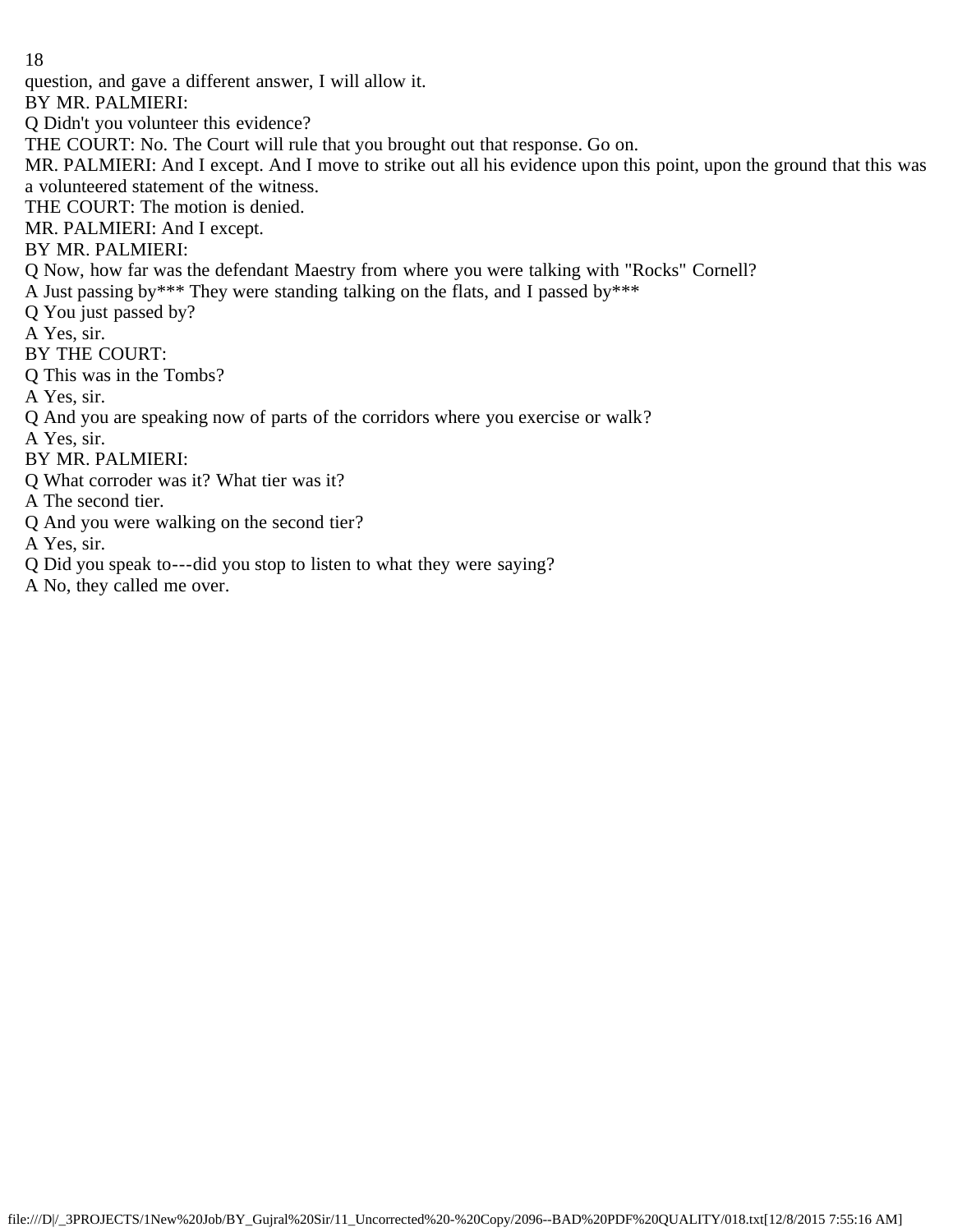- Q When you say "they" called you over, where were they?
- A They were downstairs, with "Rocks" Cornell, and they were talking there.
- Q Did anybody else call you over except "Rocks" Cornell?
- A No, sir; and they were standing there talking to him.
- Q Who do you mean by "they"?
- A I mean to say he called me over.
- Q and when you say they were standing, who are "they"?
- A This fellow and the other one. (Indicating the two defendants) and the other fellow in the Tombs. BY THE COURT:
- Q Do you mean Firola, the third alleged assailant?
- A Yes, sir.
- BY MR. PALMIERI:
- Q Did you volunteer this statement on the last trial, or make it?
- MR. EDWARDS: Objected to.
- THE COURT: Sustained.
- A I wasn't asked about it.
- BY MR. PALMIERI:
- Q Now, did you talk to Maestry when you were talking to Cornell?
- A No, sir.
- Q Did you say anything to Maestry, after you got through talking to Cornell?
- A No, sir.
- Q Did you say anything to Napolitano, after you got through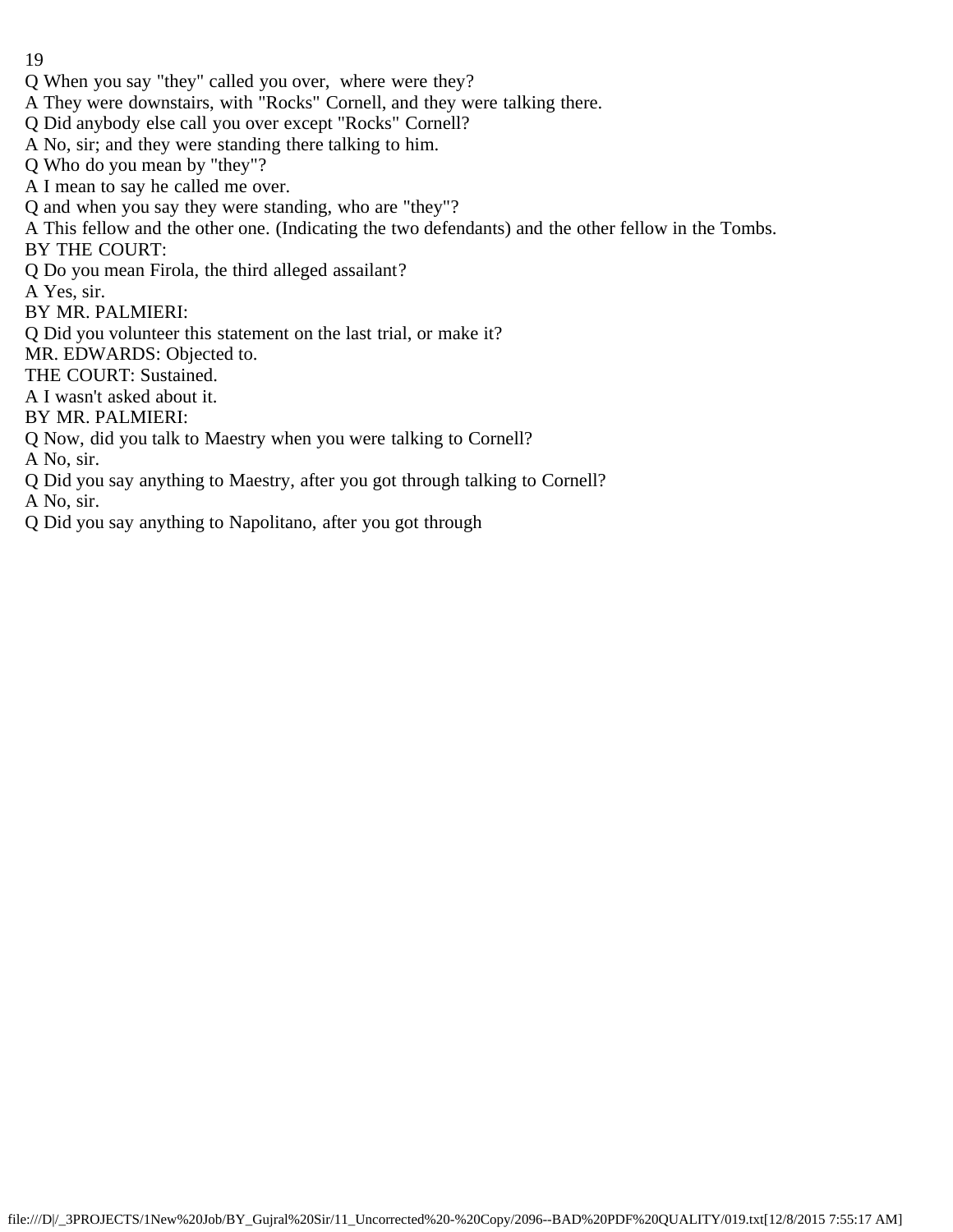- 20
- Cornell?
- A No, sir.
- Q Or to Firola?
- A No, sir.
- Q Now, where were the La Salle Brothers at the time you had that talk with Rocks Cornell?
- A In 54th Street.
- Q You weren't in 54th Street, were you?
- A Now?
- Q At that ti me?
- A No, I was in the Tombs.
- Q You were in the Tombs?
- A Yes, sir.

Q And you want us to believe that "Rocks" Cornell wanted to know from you what these people had said in 54th Street, while you were in the Tombs?

A No. He wanted to know before his trial was going on, because I was talking to the La Salle brothers, and he wanted to know what they said. They took them away two days before his trial.

- BY THE COURT:
- Q There they in the Tombs at that time?
- A No, sir; they had been taken away just the day before.
- BY MR. PAOLMIERI:
- Q And you had seen "Rocks" Cornell that day, bad you not, the day of the alleged assault?

A Yes, they took me down to the flats, and he said, "What are you going to do? Are you going to tell the District Attorney?"

- Q Did you have a fight with "Rocks"?
- A No, sir.
- Q He simply called you "District Attorney's rat"?

A He never called me that, only be called me that time, when I walked down from the flats. He didn't call me that name. He only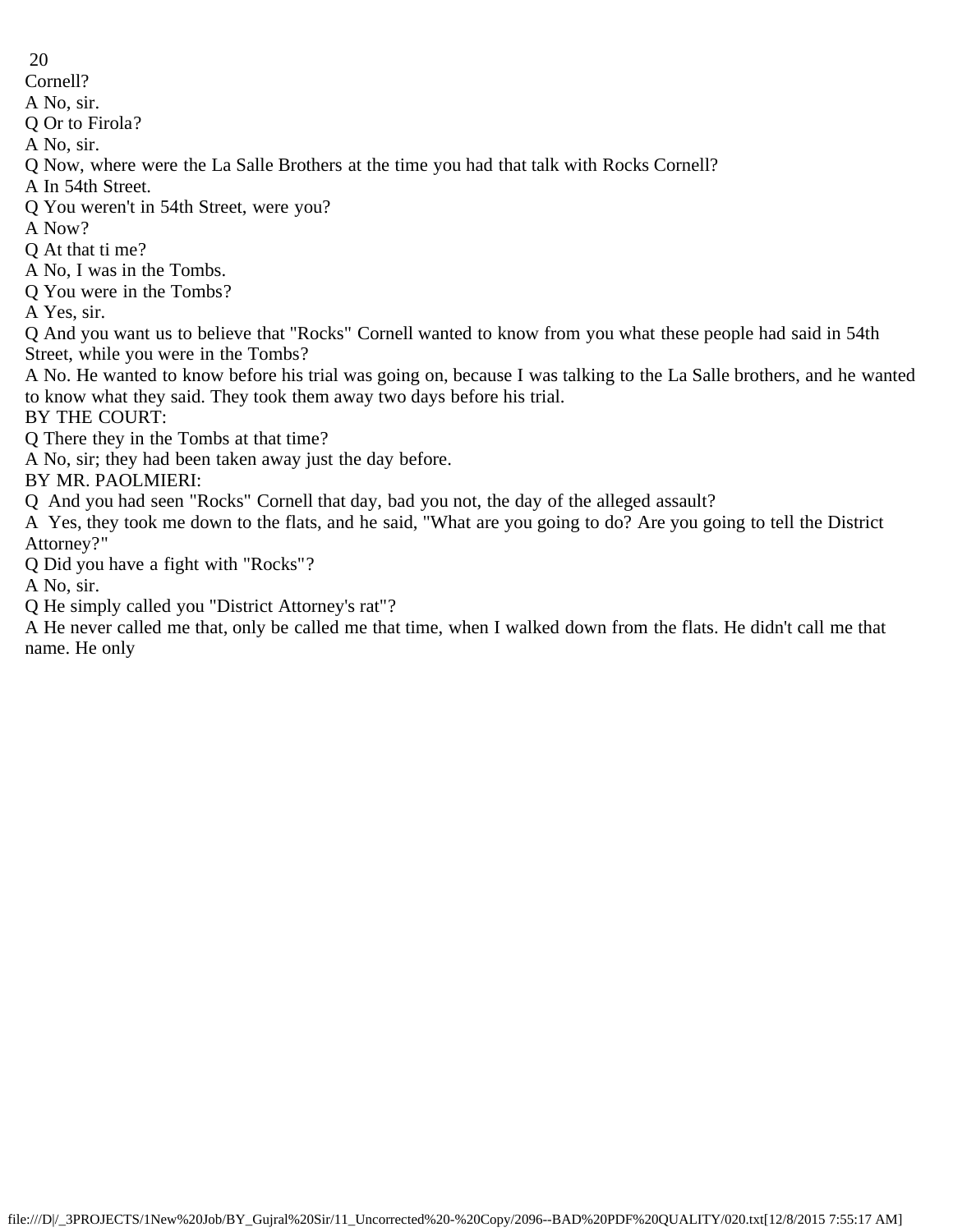Called me that name when he called me over and I refused to give him any information from the La Salle brothers.

Q Did he call you anything else?

A No, sir.

Q Did you at that time report this to the keeper?

A No, sir.

Q You kept it to yourself for three weeks?

A Yes, sir. Because I didn't want to make trouble.

Q You are a peacefrul fellow?

A Well, I'm not looking for any trouble.

Q And you say, after three weeks, Maestry and two other people came to your cell, and almost half killed you; is that right?

A Yes, sir.

Q Can you show me the mark that you got on the back there?

THE COURT: Well, what is the use of going into these marks, Mr. Palmieri? Haven't I given your clients the benefit of the ruling that the injuries that he suffered are not an issue in this case?

MR. PALMIERI: I will bow to your Honor's ruling.

THE COURT: Well, he says he had a mark on the back. Now, whether it is a big or little mark is immaterial. You will admit that he showed a mark at the last trial?

MR. PALMIERI: He showed a mark which, I contend, is three years old, your Honor, and he knows it better than I do.

THE COURT: No, sir; I don't.

THE COURT: Well, no one can tell that. Dr Lichtenstein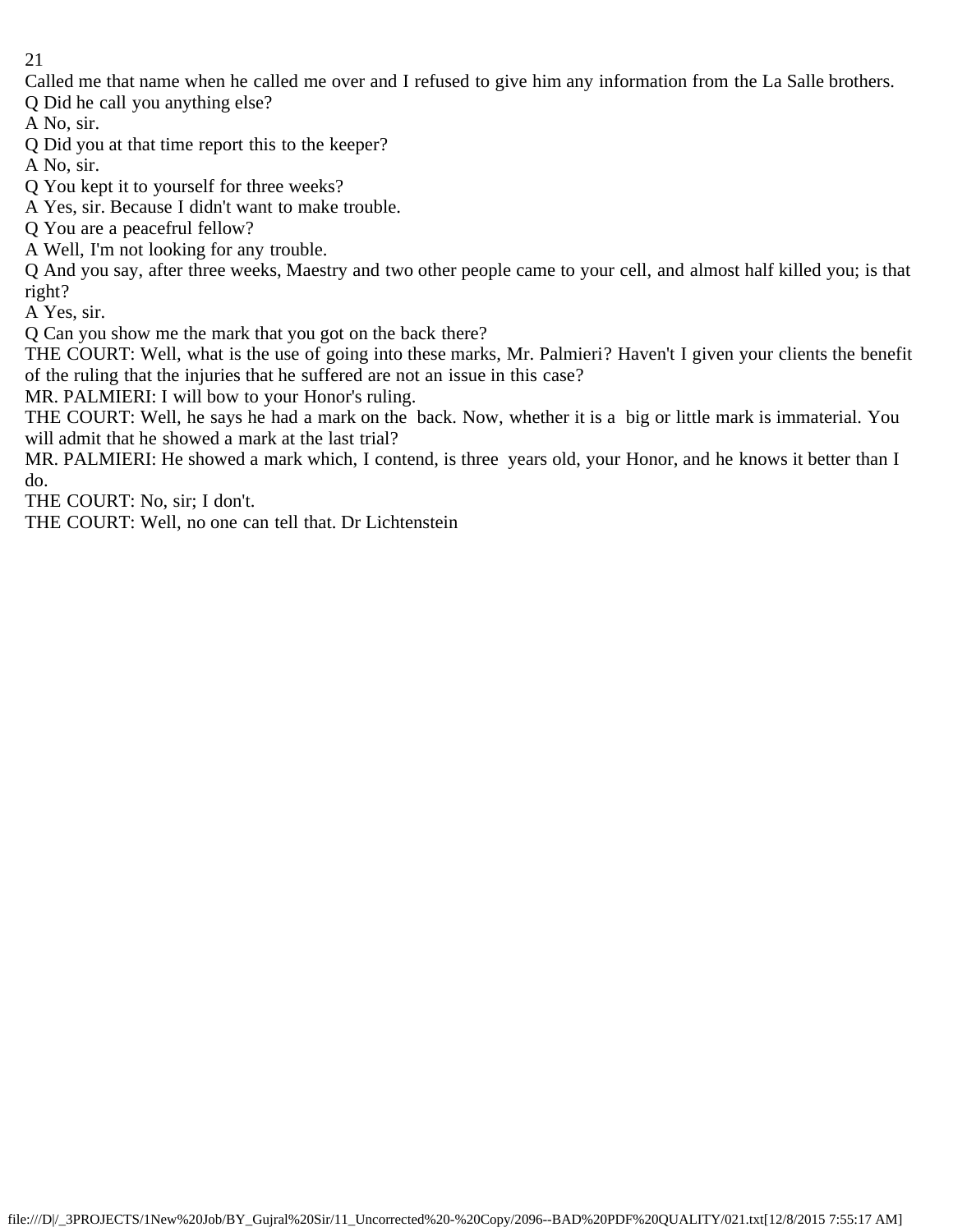Will testify to his injuries. I merely want to save time, and I wish to keep the issue clear before this jury. It is admitted that these men assaulted him, and, if they were not justified, legally, why then they are guilty of assault in some degree, and, if they were justified legally, they are guilty of no crime whatever. That is a simple issue, and I am not going to take three or four days to try it, this time.

BY MR. PALMIERI:

Q Now, you say that Maestry came and placed you on the bed?

A Yes, sir.

Q And choked you?

A Yes, sir.

Q And Napolitano kicked you?

A Yes, sir.

Q And Firola punched you?

A They put me down on the bed and the three of them started in to beat me.

Q And when Strouse came you were nearly dead?

A Well, I was laying there.

Q Did you see Strouse come in?

A Yes, I seen him come in and this fellow (Indicating the defendant Maestry) was just going to get out of the room when Strouse come in.

BY THE COURT:

Q Well, which one are you speaking of now?

A Maestry.

BY MR. PALMIERI:

Q Who was punching you, if any one, when Mr. Strouse came in?

A The fellow with the finger (Illustrating).

Q And he is not on trial now?

A No, sir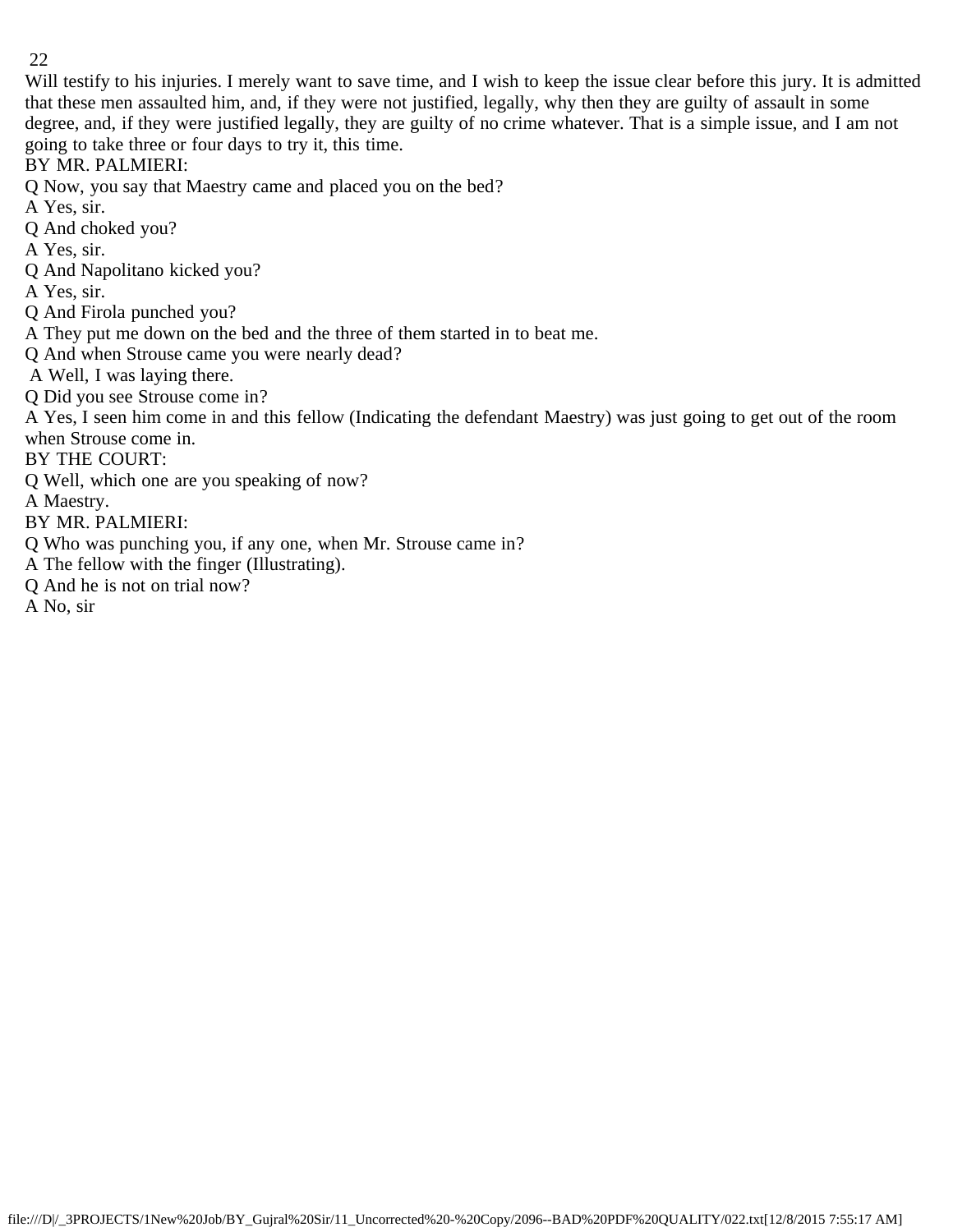Q And that was Firola, was it not?

A Yes, sir.

- Q And how many blows did he give you?
- A I couldn't tell you.
- Q But you are sure when Strouse came in, Firola was punching you?
- A Well, I can't be sure that he was punching me, but he was on my bed, on top of me.
- Q Oh, he was on top of you, assaulting you, when Strouse came in?
- A He was right on the top of me, and I was laying in the bed, when Strouse came in.
- Q With Firola on top of you?

A Yes.

Q And didn't you, at that time, when Strouse came in, --- is it not a fact that no blows were struck at all, no fight was going on when Mr. Strouse, the keeper, came in ; isn't so?

A Why wasn't there no fight? He was right on my bed, kicking me. He was right on yop of me. I was laying like unconscious, and I couldn't say that.

Q Now, isn't it a fact that when Strouse ame in you, with your legs, were keeping Napolitano near you, with your legs crossed about his legs?

- A I don't know that.
- Q Will you swear that you didn't have you legs crossed over Napolitano's legs?
- A I couldn't swear to that. I don't know.
- Q You didn't go over this matter for the second trial, did you, and so you don't remember that?
- A No, I don't remember that.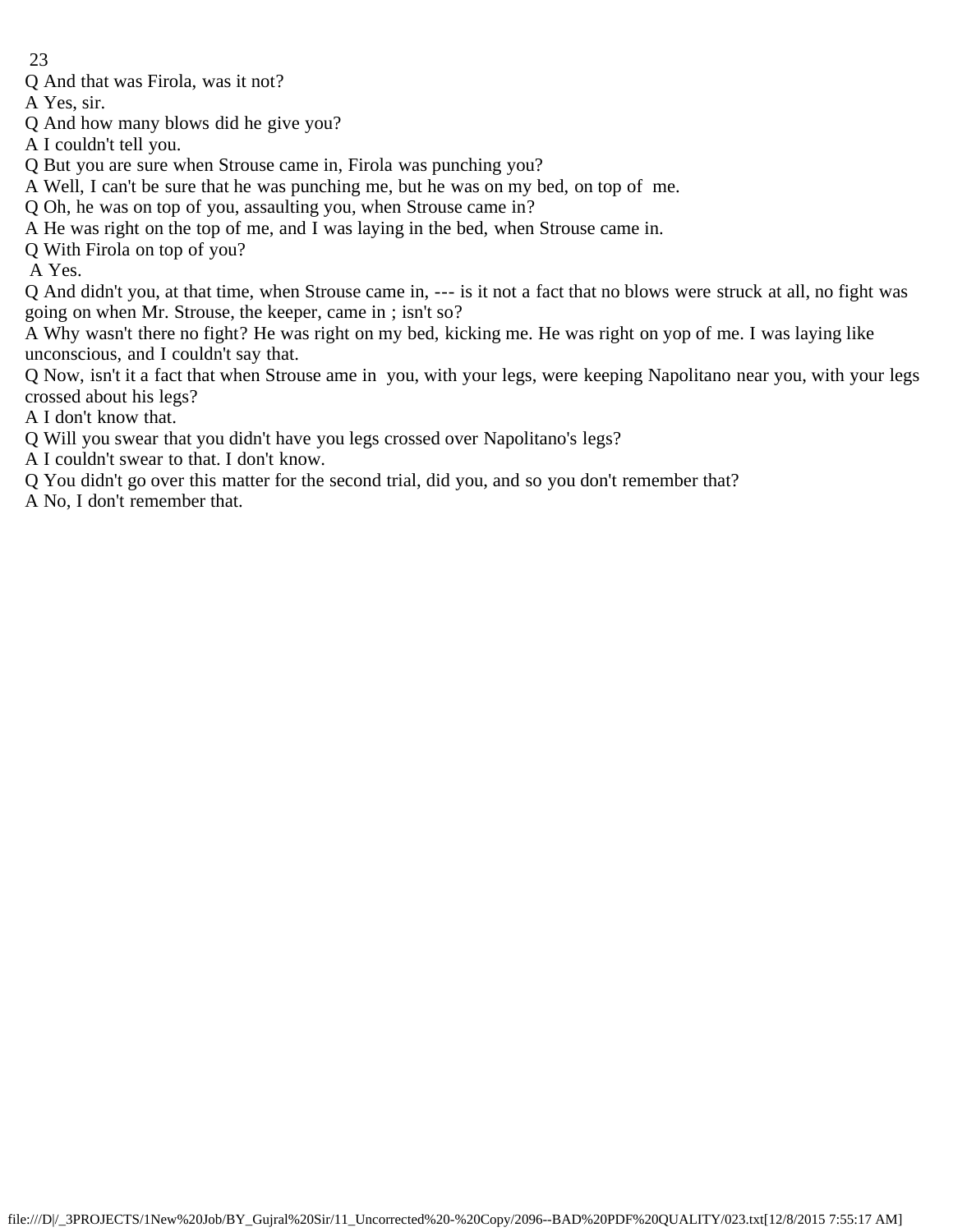Q Now, isn't it a fact that Maestry was near the door when Strouse came \*\*\*

A What?

BY MR. PLAMIERI:

Q Is it not a fact that Mr. Maestry was near the door of your cell when Mr. Strouse came in?

A I didn't see him. He wasn't there.

Q You didn't see Maestry?

A I seen him, and then they ran away.

Q Well, when you say they ran away, do you mean to say that Maestry was not near your cell door when Strouse came in?

- A I didn't see him when Strouse come in.
- Q Well, was Maestry assaulting you from the time the assault took place until Strouse came in?

A Yes, sir.

Q Now, there is no question about that?

A No, sir.

Q You are sure about that?

A Yes, sir.

Q Maestry was the first man to get ahold of you by the throat?

A Yes, sir.

Q And he was assaulting you when Strouse came in?

A I don't know if Strouse seen it or not, but he was assaulting me.

Q In other words, you don't know whether Strouse would stand by you, by what you say, or not?

MR. EWARDS: Objected to.

THE COURT: Sustained.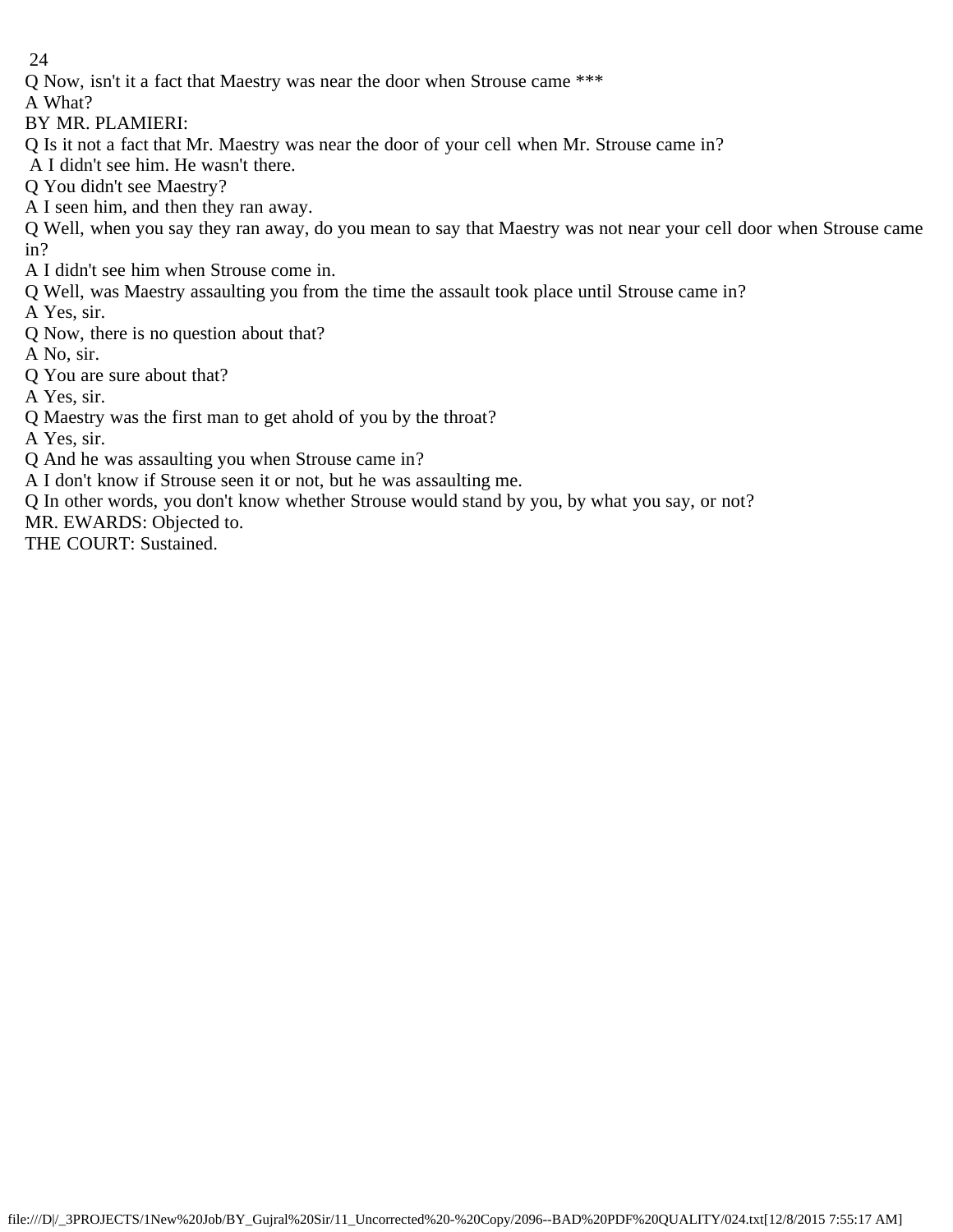BY MR. PALMIERI:

Q Now, where was Maestry when Strause came in?

A I don't know; I didn't see him. I was laying on the bed.

Q Well, then, after Maestry got a hold of you by the throat what else did he do?

A He hit me right in the chin (Illustrating) and I fell down on the bed, and they started to hit, the whole three of them hit me.

Q Were you ever in the hospital on this case?

A I wasn't in the hospital on this case, no, but I was in the hospital---

Q You were just about to say that you were in the hospital, but not about this case?

A Yes, sir.

Q Before this occurrence, did you know a fellow by the name of "Red-headed-Curran" in the Tombs?

A No, sir.

Q Now, just try and think?

A No, sir; I don't know him.

MR. PALMIERI: Well, the Tombs book was brought here for me, your Honor, and I hard it was here.

THE COURT: Well, you can use it with your own witnesses, in your own case. You have gone far enough into your defense with this witness.

MR. PALMIERI: Well, then, I will ask him this question.

"Q Were you ever sentenced to five days---

A For peddling without a license---

THE COURT: Strike out the answer. Wait until the question is asked you.

BY MR. PALMIERI: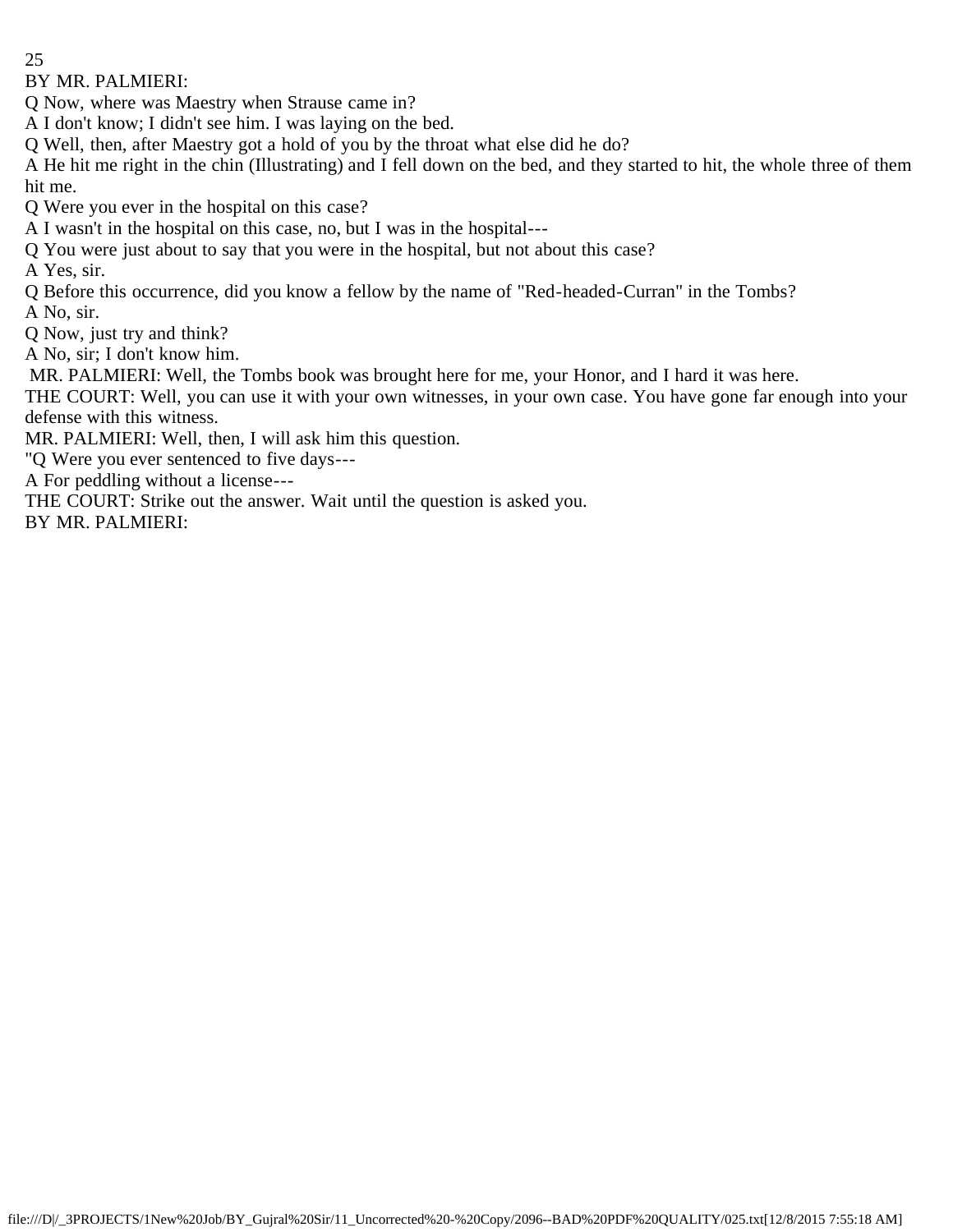Q Were you ever brought before the Warden of the City Prison, upon the complaint of two keepers, I think it was, for shouting, hollering, calling other prisoners out of their names and after you were heard, and after the Keepers' complaints were heard, were you sentenced to five days lost of privileges?

MR. EDWARS: I object to that as immaterial.

THE COURT: I will allow it.

MR. EDWARDS: The question as to whether he did the act might be competent, but not an accusation.

THE COURT: Well, I will allow it.

BY MR. PALMIERI:

Q Is that a fact?

A Yes, sir.

MR. PALMIERI: That's all.

RE-DIRECT EXAMINATION BY MR. EDWARS:

Q Tell us what was the occasion of that hearing before the Warden?

A Eh?

Q (Question repeated)

A I don't understand.

BY THE COURT:

Q Well, how did it happen that you got the five days? Tell us all about it. That is what Mr. Edwards wants to know. A Well, the fellows right next to me were calling other fellows names, and the keeper just happened to pass by, and I had just hollered up for a newspaper then, and the keeper says. "Now I've got you," and the Keeper says he will make a complaint against me.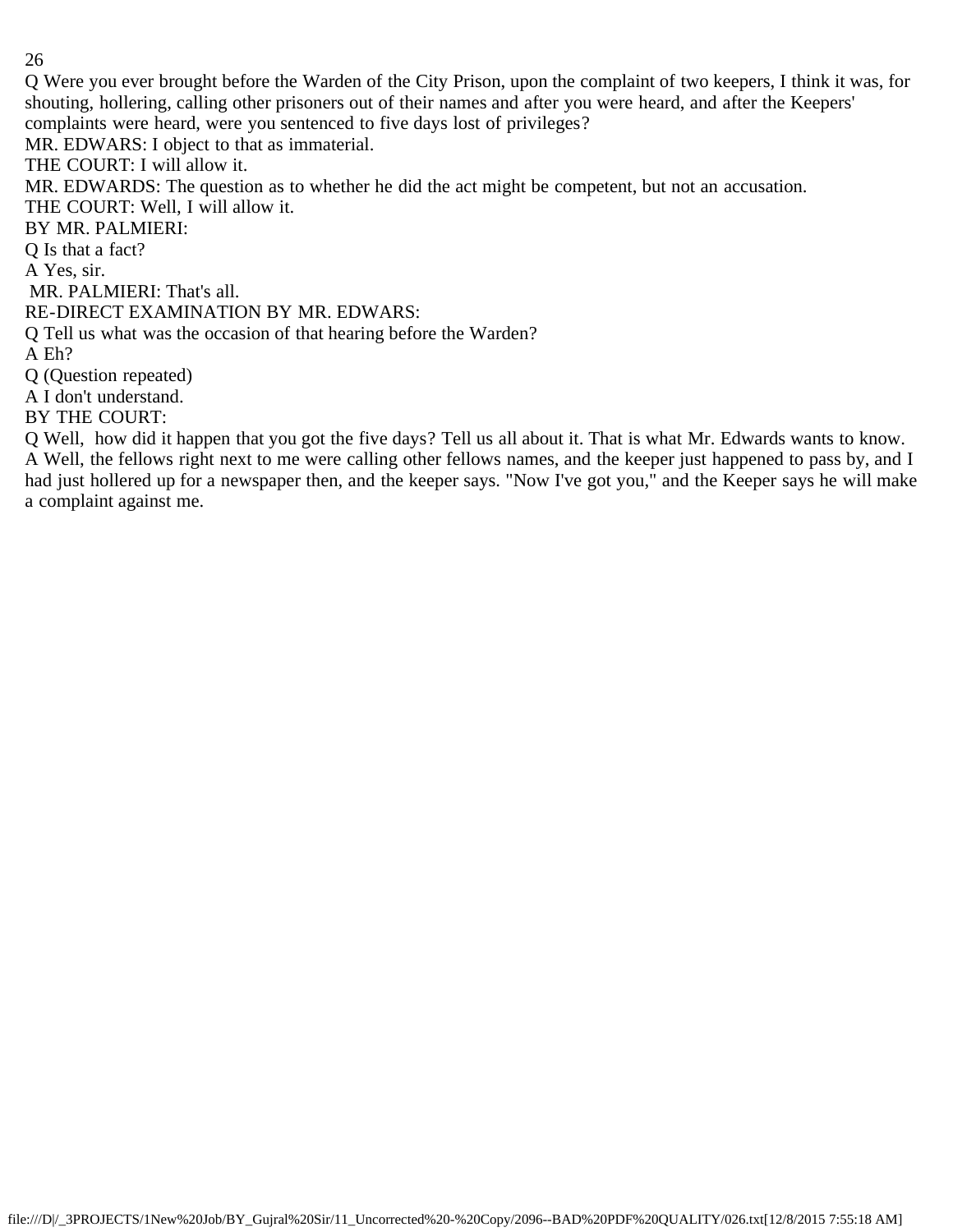Q And is that the only complaint that was made against you?

A Yes, sir.

RE-CROSS EXAMINATION BY MR. PALMIERI:

Q Then the keeper was mistaken?

A Yes, he was mistaken.

Q And you didn't shout or holler?

A I only hollered up for a paper; that's all, for a newspaper.

THE COURT: Now, that is all on that subject, Mr. Palmieri. Please go on with something else. He has explained it, and the jury may consider his explanation, and give it the weight they consider it entitled to.

# BY MR. PALMIERI:

Q Now, have you forgotten anything?

A No, sir.

Q Do you want to volunteer any more statements?

A No, sir.

- Q Do you want to say anything else?
- A No, sir.

Q Have you told us all?

A Yes, as much as I know.

BY MR. EDWARDS:

Q Since the first trial of this case, have you been to the District Attorney's office, or had any one talk to you about this case at all?

A No, sir.

Q Have you seen the testimony you gave on the first trial?

A No, sir.

MR. EDWARDS: That's all.

MR. PALMIERI: Oh, may I ask one more question?

THE COURT: Yes, he may come back.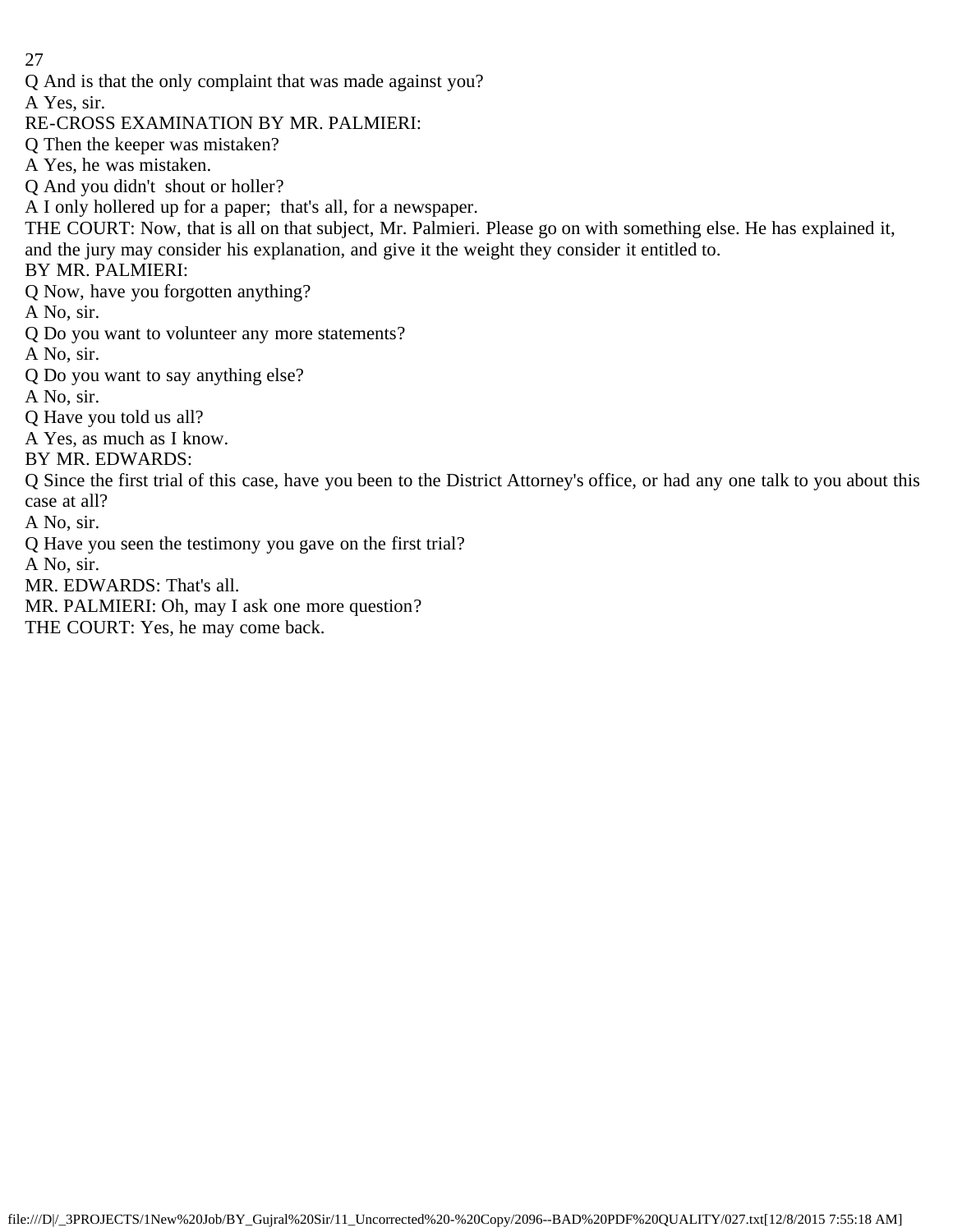BENJAMIN SCHNEIDER, being fecalled, for further cross examination, testified as follows:

RE-CROSS EXAMINATION (Continued) By MR. PALMIERI:

Q You and Rothman are in the 54th Street Prison?

A Yes, sir.

Q Occupy the same cell?

A No, sir.

BY THE COURT:

Q But you were in the same cell on the ay in question?

A Yes, sir; but I've got a different cell up there.

BY MR. PALMIERI:

Q Well, you came down from 54th Street with him to-day?

A Yes.

Q And you meet him every day on the tier?

A Yes, sir.

Q And haven't you spoken to him a word about this case?

Since the 19th of June?

A No, sir.

ABRAHAM ROTH MAN, of 160 Orchard Street, a witness called on behalf of the People, being duly sworn, testified as follows:

DIRECT EXAMINATION BY MR. EDWARS:

Q Rothman, how long have you been confined in prison?

A In the Tombs, eleven weeks.

- Q And when were you transferred from the Tombs to 54th Street?
- A The same day of the trouble we had in the Tombs.
- Q The 19th of June?

A Yes, sir.

Q Have you ever been convicted of any crime?

A No, sir.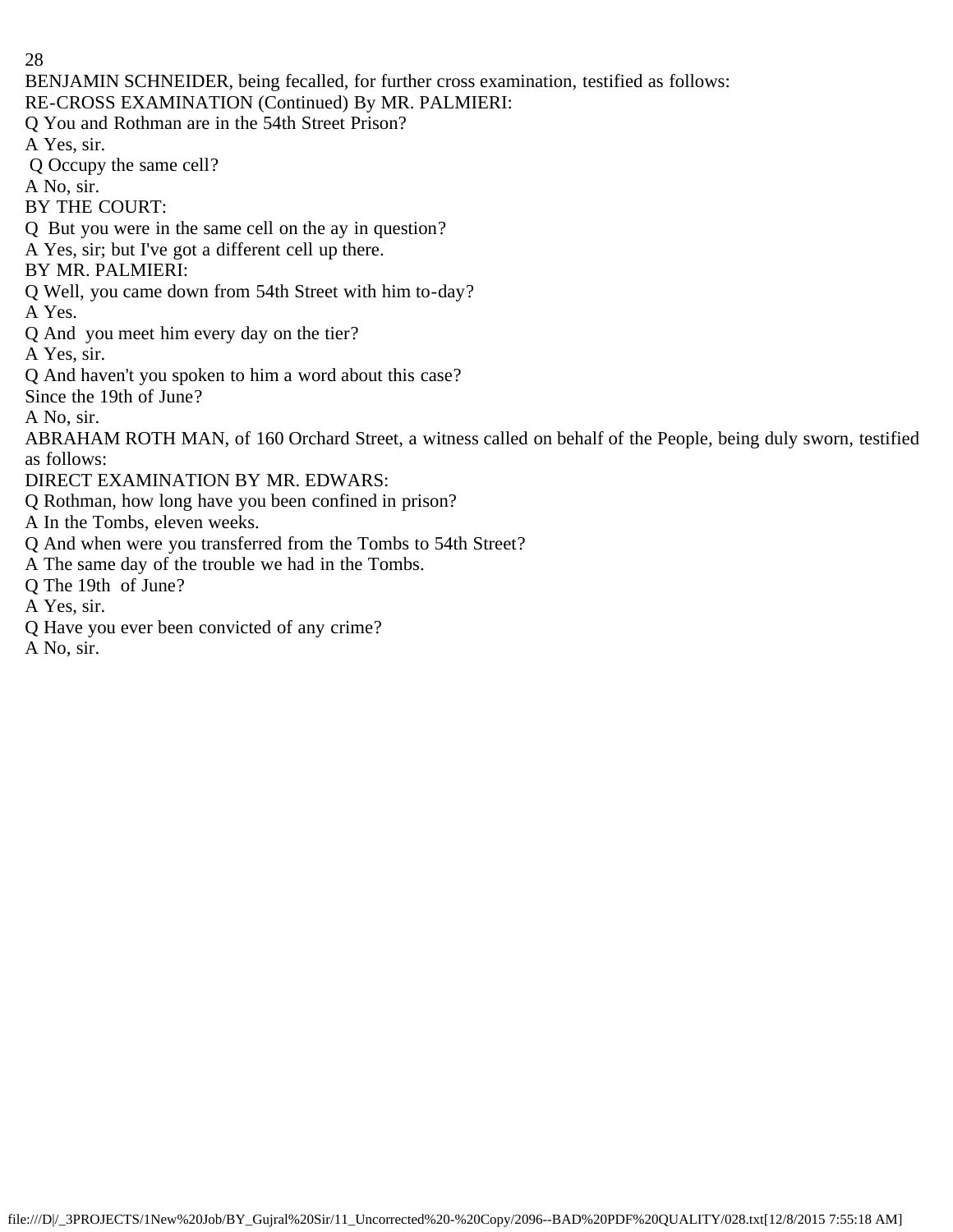Q Are you under any indictment now?

A No, sir.

Q How long were you a cell mate in the Tombs, of Bennie Schneier?

A About four or five weeks.

Q Do you know these two defendants?

A Yes, sir.

- Q Where did you first meet them?
- A On the same tier where I was.
- Q They were on the same tier?
- A Yes, sir.
- Q You were on the second tier?

A Yes, sir.

Q Now, on the morning of the 19th of June, do you recollect about what time your cell doors were opened for breakfast?

A About ten minutes after seven.

Q And what did you and Schneider do?

A We were just taking in our milk, in the morning.

THE COURT: Well, just explain to the jury how you get your milk?

A At ten minutes after seven, when they open up the gates, we take our milk in, and empty the milk into the cup and then put the bowl out again.

Q And the cups you keep always in your cell?

A Yes, sir; always in the cell.

THE COURT: Have you those cups and bowls here?

MR. EDWARDS: The Keeper has them outside, your Honor.

THE COURT: Then perhaps they had better be brought in so that the jury may see them, and see just what they are. MR. PALMIERI: I will concede that they be put in evidence at any time.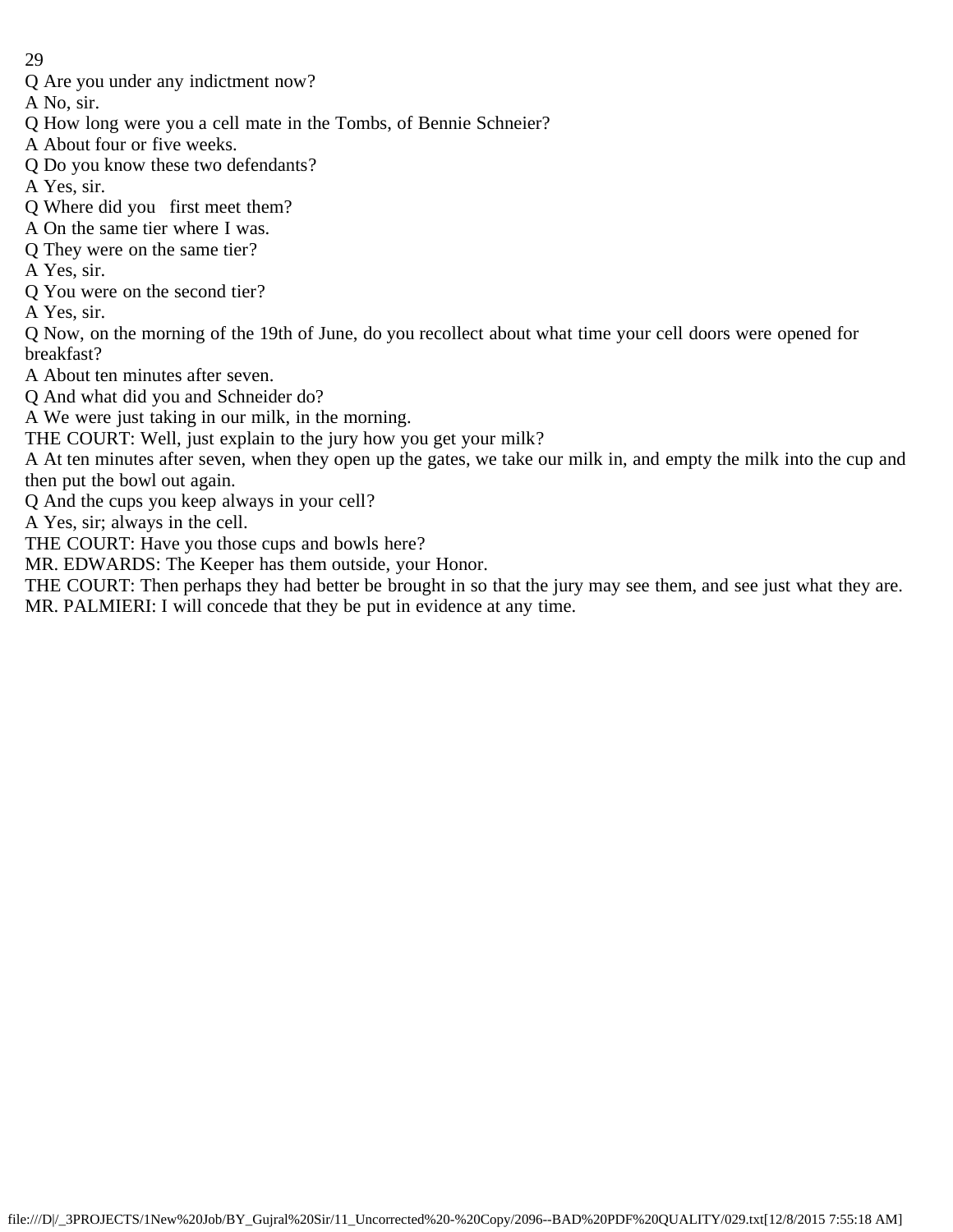THE COURT: Go on, Mr. Edwards, then.

BY MR. EDWARS:

Q Well, after you had taken in your breakfast, that morning, tell us what happened?

A At ten minutes after seven, when the gates opened up, we took our milk in, and put it in the cup, and put the bowl out again.

Q Now, right there. Is that the sort of cup that you have there? (Indicating a cup)

A Yes, sir.

BY THE COURT:

Q Each one of the prisoners had one of those cups or mugs?

A Yes, sir.

BY MR. EDWARDS:

Q And the bowl you have was just like this? (Indicating a bowl)

A Yes, sir.

Q This is the kind of bowl that you referred to as taking your milk in with?

A Yes, sir.

Q And this is the kind of cup that you poured the milk into\*\*\*

A Yes, sir.

(They are marked People's Exhibits 1 and 2 for identification.) BY MR. EDWARDS:

Q Now, on that morning did you see these two men here?

(Indicating the defendants)

A Yes, sir.

Q Well, where were they when you saw them?

A Right by the gate of our cell.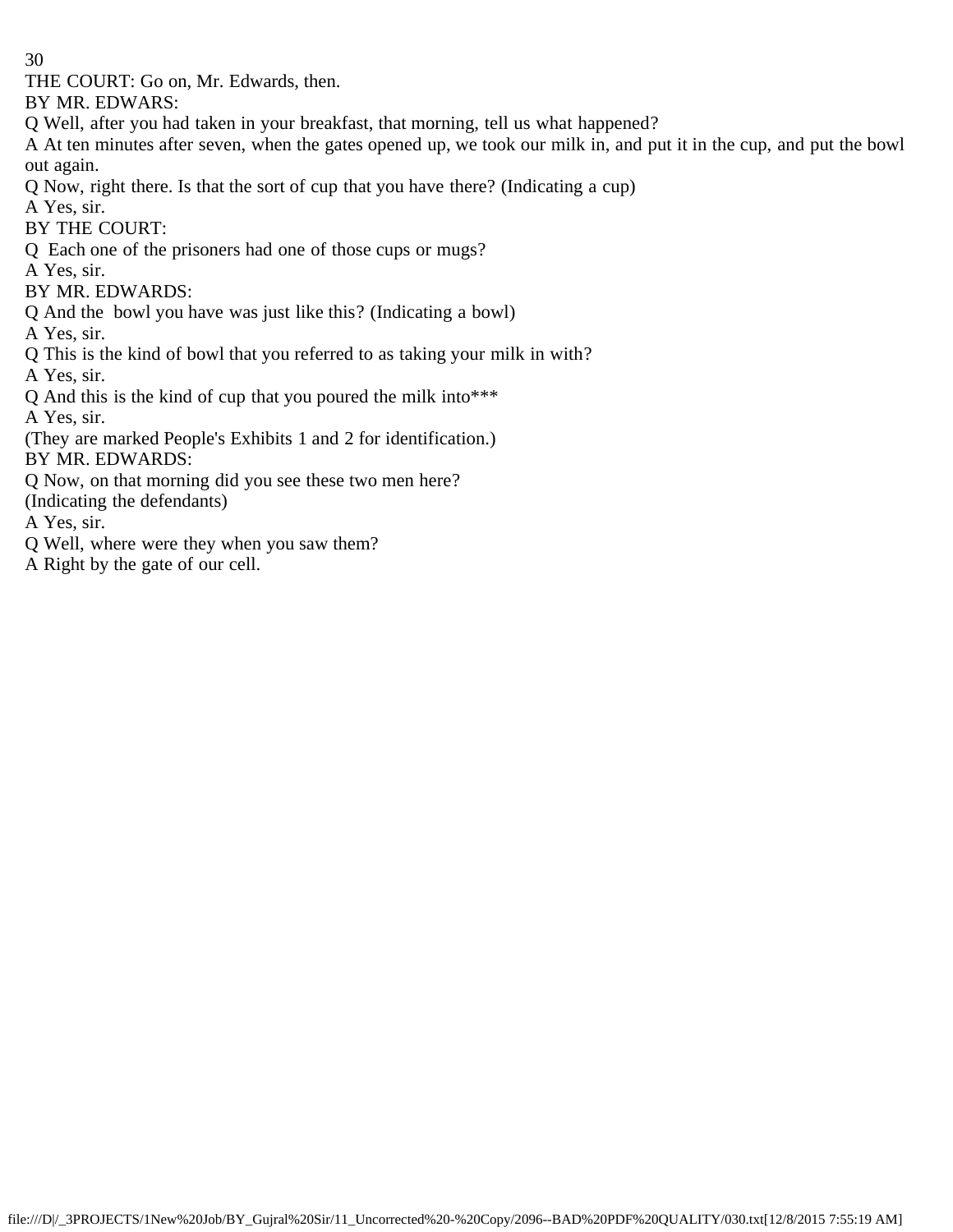- Q Was anybody with them?
- A There were three of them, and our gate was opened up wide.
- Q And did either of them say anything?
- A Yes, this Frank here. (Indicating Maestry).
- Q Which Frank?

A Frank Maestry. He said, "You dirty rat, you stool pigeon, you are a District Attorney's man." And I got up and I said, "What's the matter, Frank?" And he said, "Well, he's a District Attorney's man. I want to give it to hi, this morning," and so I started to plead to him. I said, "Please leave him alone, Frank. He is going away Tuesday, to get hios sentence" and Frank grabbed a hold of me by the neck and throwed me out of the cell, and then he grabbed a hold of Schneider by the neck, and threw him on the bed, and the other two got right on top of him and, they were firing them bowls at him.

Q Now, where did you see the bowls that they threw at him first?

A The other two had them.

Q Which two?

A Napolitano and the other fellow that isn't here. They had the crockery in their hands; these here bowls and were firing them at him.

Q What did they do with them?

- A They threw them at him. They went wild.
- Q Was that before or after the was thrown on the bed?

A Before.

Q Well, after Maestry threw him on the bed, what did the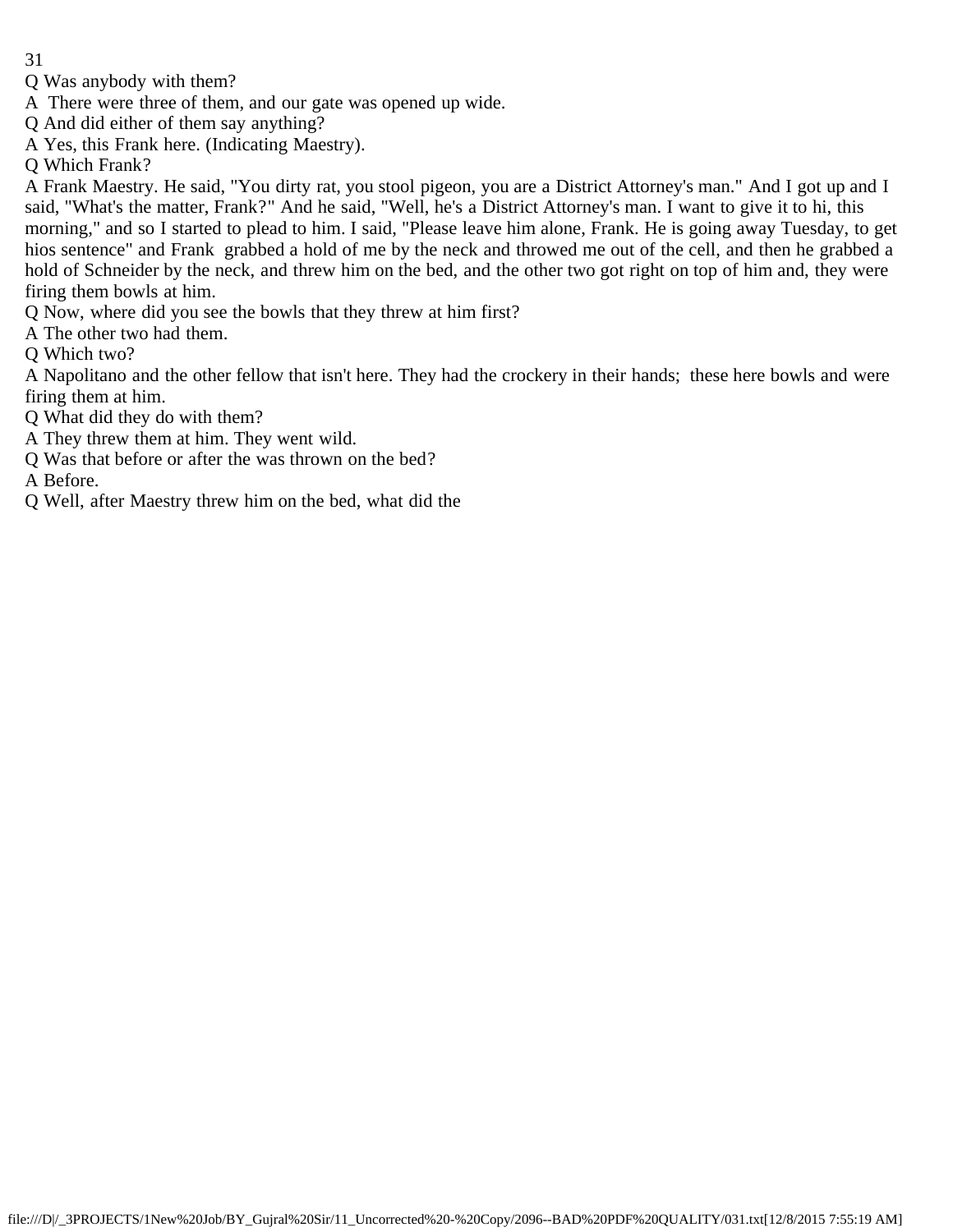Other two do?

- A They got on top of him in the bed, kicking him an hoofing him. (Illustrating)
- Q Now, each of you has a cot there?
- A Yes, sir.
- Q One above the other?
- A Yes, sir.
- Q Like a sleeping car?

A Yes, sir.

- Q Now, were both beds down at that time?
- A No, sir; the top one shut up. It's always shut up, and the other one was down.
- Q The lower bed was down?
- A Yes, sir. And then Frank stood this way outside the gate, (Illustrating) and he said, "go on, give it to him, kill him, kill him. He's a District Attorney's man."
- Q He stood outside there, after he threw him on the bed?
- A Yes, sir.
- Q With his arms folded, as you have illustrated?
- A Yes, sir.
- Q And how long did that last?
- A Two or three minutes.
- Q And what did Schneider do?
- A He was crying for help.
- Q Well, what did he say?
- A He was hollering in Jewish, "Help. They're killing me."
- Q And what happened then?
- A The keepers came up.
- Q What keeper came up; do you remember?
- A Freddy, the keeper from the first tier, and Strouse, our own keeper, and then the Deputy Warden came there.
- Q Now, where were these two defendants when Strouse came?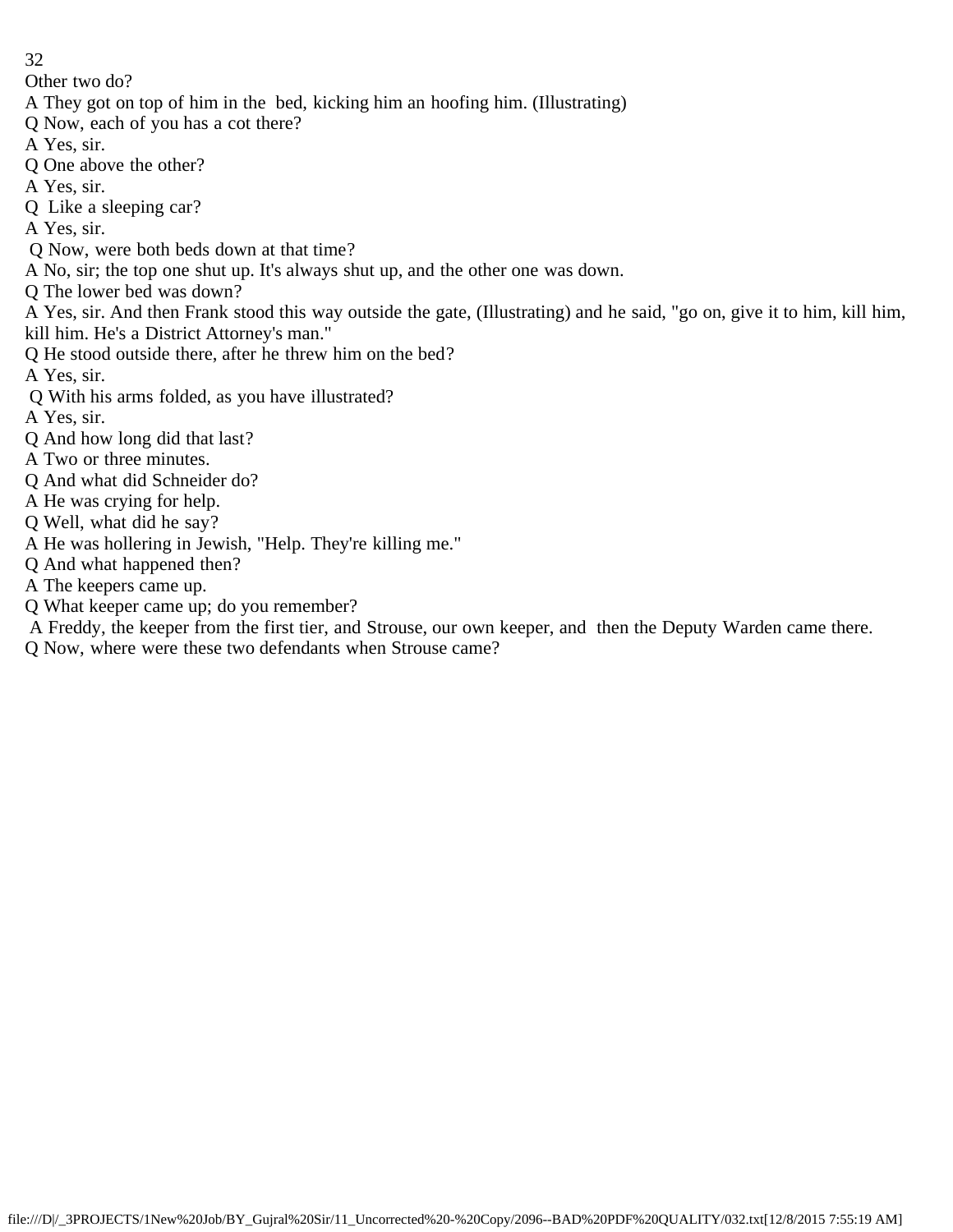A They were in the cell, two of them, but he was at the door, looking out for the keepers to come. (Indicating Maestry).

Q Both of these defendants were in the cell?

A Yes. No. Frank was then outside in the corridor, and the other two was in the cell. He was outside the door watching for the keeper.

THE COURT: No, strike that out, as improper.

BY MR. EDWARDS:

Q And what happened after that?

A Then the keepers took Benny Schneider out of the cell. He was all cut up. They took him down.

Q Well, what did they do with the other two men that were in the cell?

A That's all. They disappeared.

Q Did you see Benny Schneider after the men left him in the bed?

A Yes, she was on the bed.

Q And what was his condition?

A He was laying stretched out. (Illustrating).

Q How was he dressed?

A In his under shirt.

Q Did anything happen to that?

A It was all tore, and he was cut in the back, and his lip was all swelled up and he was cut under the eye. (Indicating the righteye.)

Q Anything else?

A And about two or three lumps on his head.

BY THE COURT:

Q Well, he had a pair of black eyes, did he?

A Yes, sir.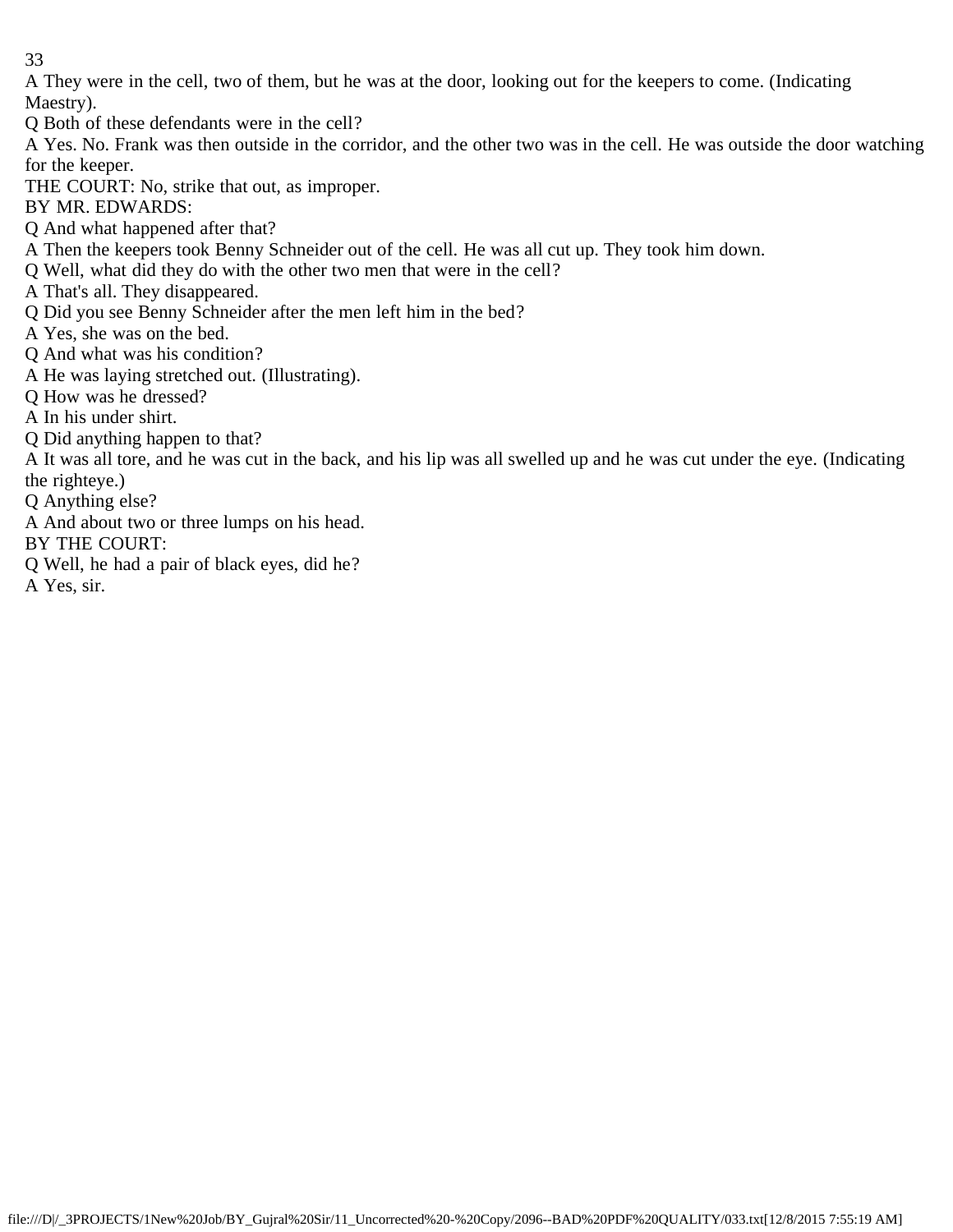- Q You know that a black-eye is?
- A Yes, sir.
- Q Well, perhaps they hadn't turned black so soon, but they were swollen eyes?
- A Yes, sir; I know what a black eye is. I've seen them often.
- BY MR. EDWARDS:
- Q And have you told us now all that you know about the matter?
- A Yes, that's all.
- CROSS EXAMINATION BY MR. PALMIERI:
- Q Have you gone over this evidence since the last trial?
- A Have I gone over this evidence?
- Q Yes?
- A No, sir.
- Q Have you gone over this evidence since the last trial, about keeping your hands that way? (Illustrating) A No, sir.
- Q Have you ever gesticulated in the Tombs, so that you could have your hands that way?
- 
- A No, sir.
- Q You haven't gone over this dramatic attitude?
- A No, sir.
- Q It is natural with you?
- A No, I stopped them from going in there.
- Q And you have talked over this matter with Bennie, haven't you, since the 19th of June?
- A No, I've got my own troubles.
- Q Why, I thought you were in the Tombs for your health, that you were not indicted?
- A I wasn't indicted.
- Q What was the charge against you?
- MR. EDWARDS: I object to the question.
- THE COURT: Sustained. He was lawfully committed to the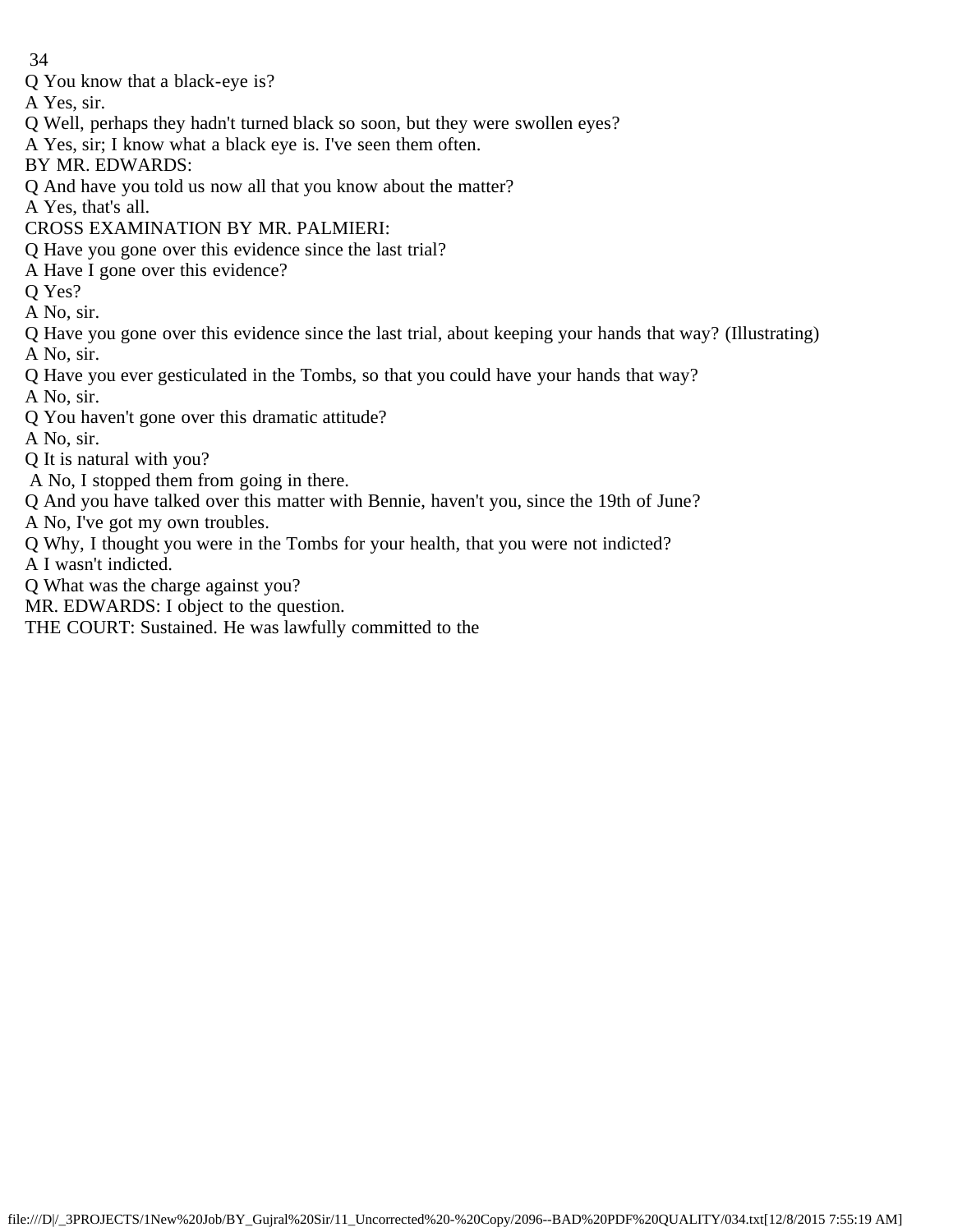Tombs.

BY MR. PALMIERI:

Q You have been lawfully committed to the Tombs on some criminal charge?

A Yes.

BY THE COURT:

Q A Magistrate committed you there, did he ?

A Yes, sir.

Q To await the action of the Grand Jury?

A Yes, sir.

BY MR. PALMIERI:

Q And you have been there how long?

A Eleven weeks, I have been there.

BY THE COURT:

Q And you had been there about three weeks before this occurrence?

A It was the eleventh week.

Q Then have you been there since?

A No, sir; I am up in 54th Street Court.

Q But there is no charge pending against you now?

A No, sir.

Q You are kept as a witness in this case?

A Yes, sir.

MR. PALMIERI: Well, I want to inquire what the charge is. I don't think this witness could be kept without any charge.

MR. EDWARDS: My recollection is that the charge was dismissed, and he is being held as a witness in this case. THE COURT: He says he is held as a witness.

MR. PALMIERI: I understand that witnesses, with respect to your Honor's opinion, are kept in the House of Detention.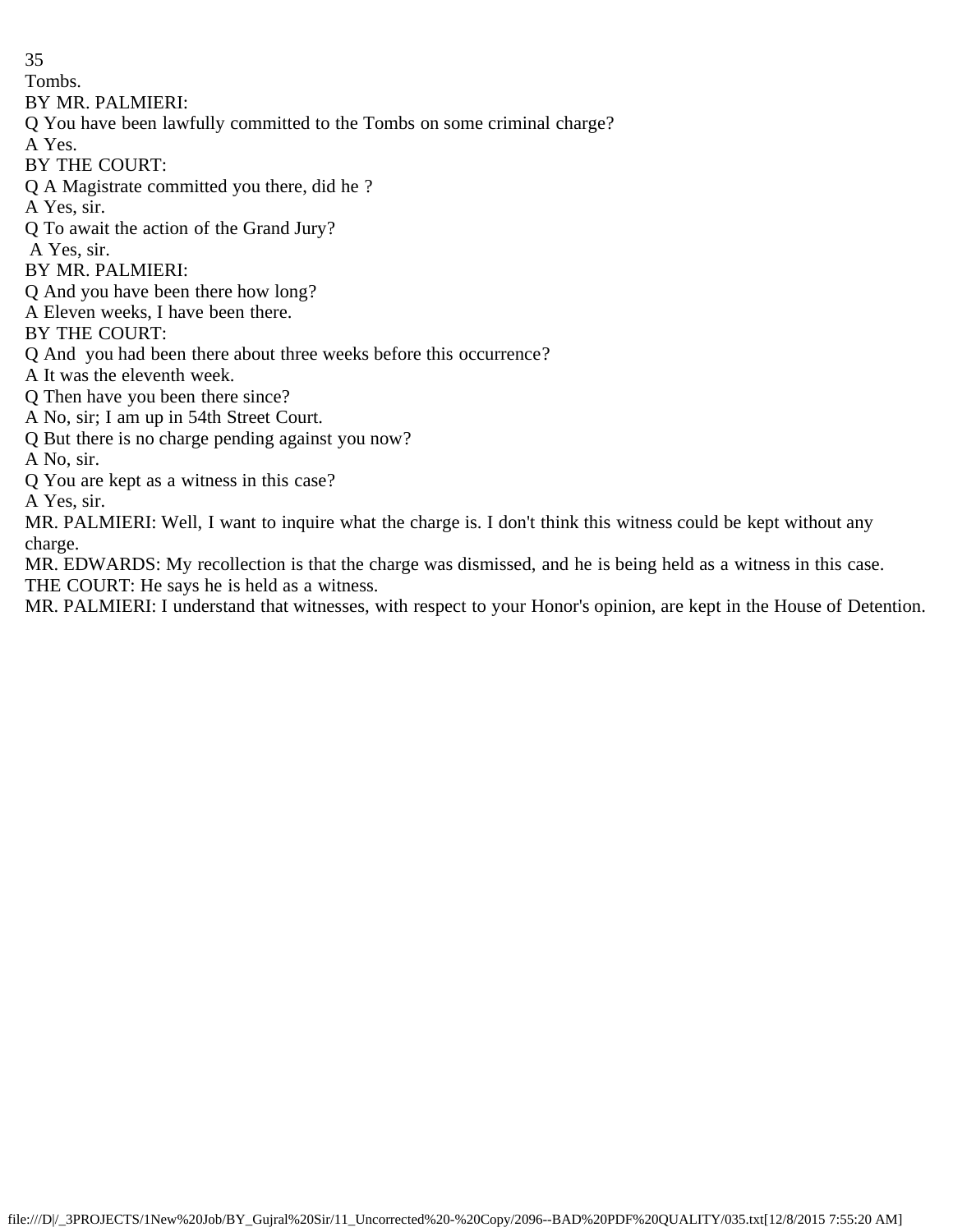THE COURT: At times. But the witnesses in the case of Charles Becker were kept in the 54th Street Prison, as witnesses, and there was no evidence against them, except their own statements, and there was no charge against them, and they were kept there as witnesses, with their consent, under an agreement with the Court.

BY MR. PALMIERI:

Q Are you kept there as a witness in this case?

A Yes, sir.

Q But not in any other case?

A No, sir.

Q Are you sure about that?

A This case that I am arrested for?

BY THE COURT:

Q No. This case that you are testifying in now . Your case is ended, you say.

A No, sir; it isn't ended yet. I'm waiting.

BY MR. PALMIERI:

Q So that you expect, if you testify right against these men in this case, for the District attorney, you expect to be discharged in the other case?

A Certainly not.

Q And under those circumstances, didn't you try very hard to think of everything that you could say in this case?

A No sir; because I'm telling the truth.

Q You never killed anybody, I suppose?

A No. sir.

Q Do ou remember upon this trial you just swore that, when Maestry came to the cell, he said, "Kill him, give it to him."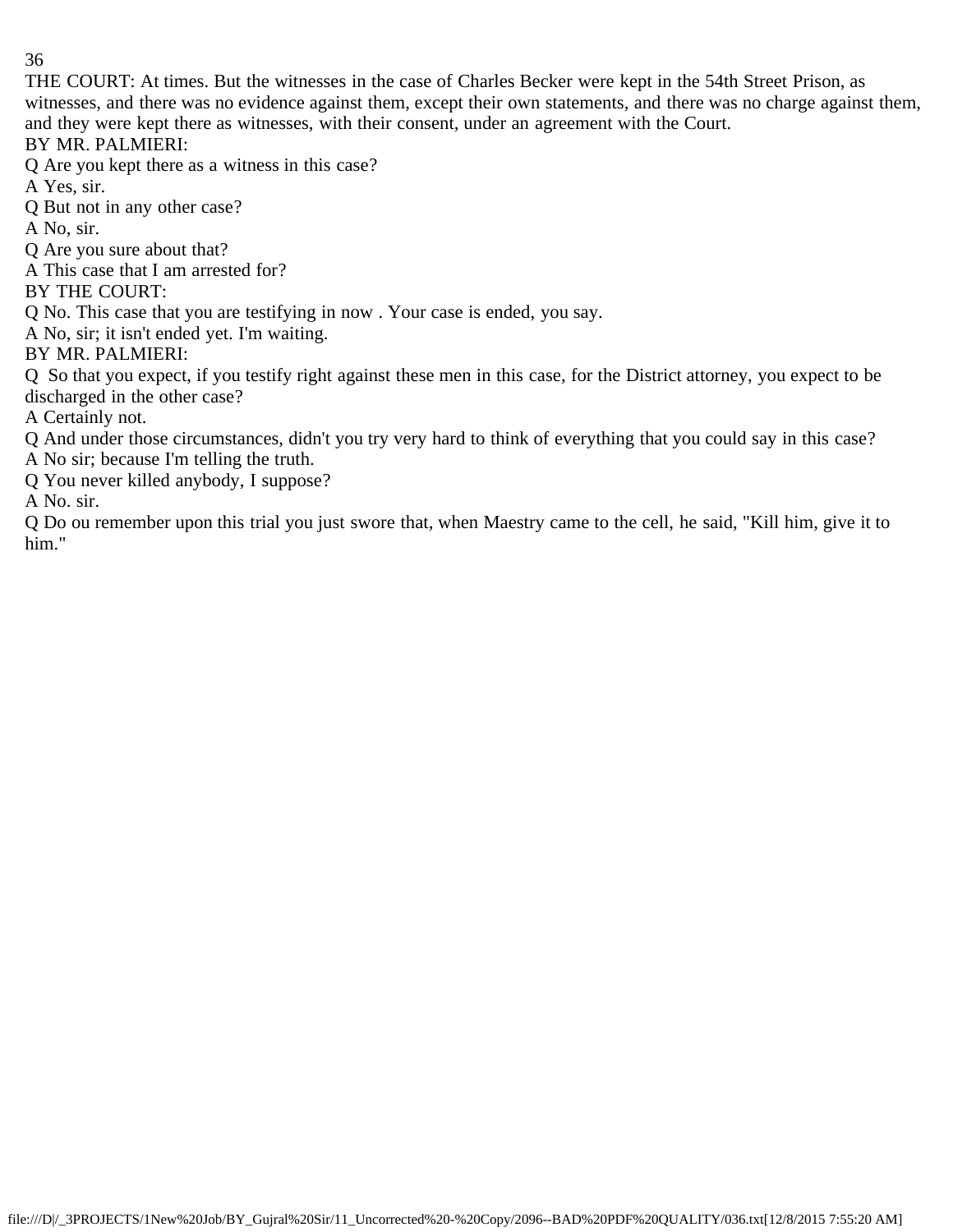You say he said that?

A Yes, he said that.

Q Did you say that on the last trial?

A Yes, the same thing.

Q You remember this question and answer:

"Q (By Mr. Edwards:) Tell all that they said. Now, what did these men say or do, either of them or any of them? Did they all shout together?

A No, sir; this one (Indicating Maestry) he hollered out "You rat, you are a District Attorney's man," and he was trying to get into the cell to beat him up?" Did you forget to say that the said "Kill him" on the last trial?

MR. EDWARDS: I object to the question, because it refers sdely to when Maestry came to the cell door first, and he says he made it after he had thrown him on the bed and the other two were beating him up.

MR. PALMIERI: Now, you have read this evidence and I haven't Mr. Edwards, and I claim now that I am right. If you claim that he said "Kill him" in any part of the record, I'll stop right here.

MR. EDWARDS: May the counsel direct his remarks to the Court, and not to me?

BY MR. PALMIERI:

Q You say you testified at the last trial?

A Yes. He said, "Kill him. He is a District Attorney's man, a \*\*\*ool pigeon."

Q Now, then, listen to this question. (By Mr. Edwards)

"Q And these defendants were outside of it?

A Yes, sir. An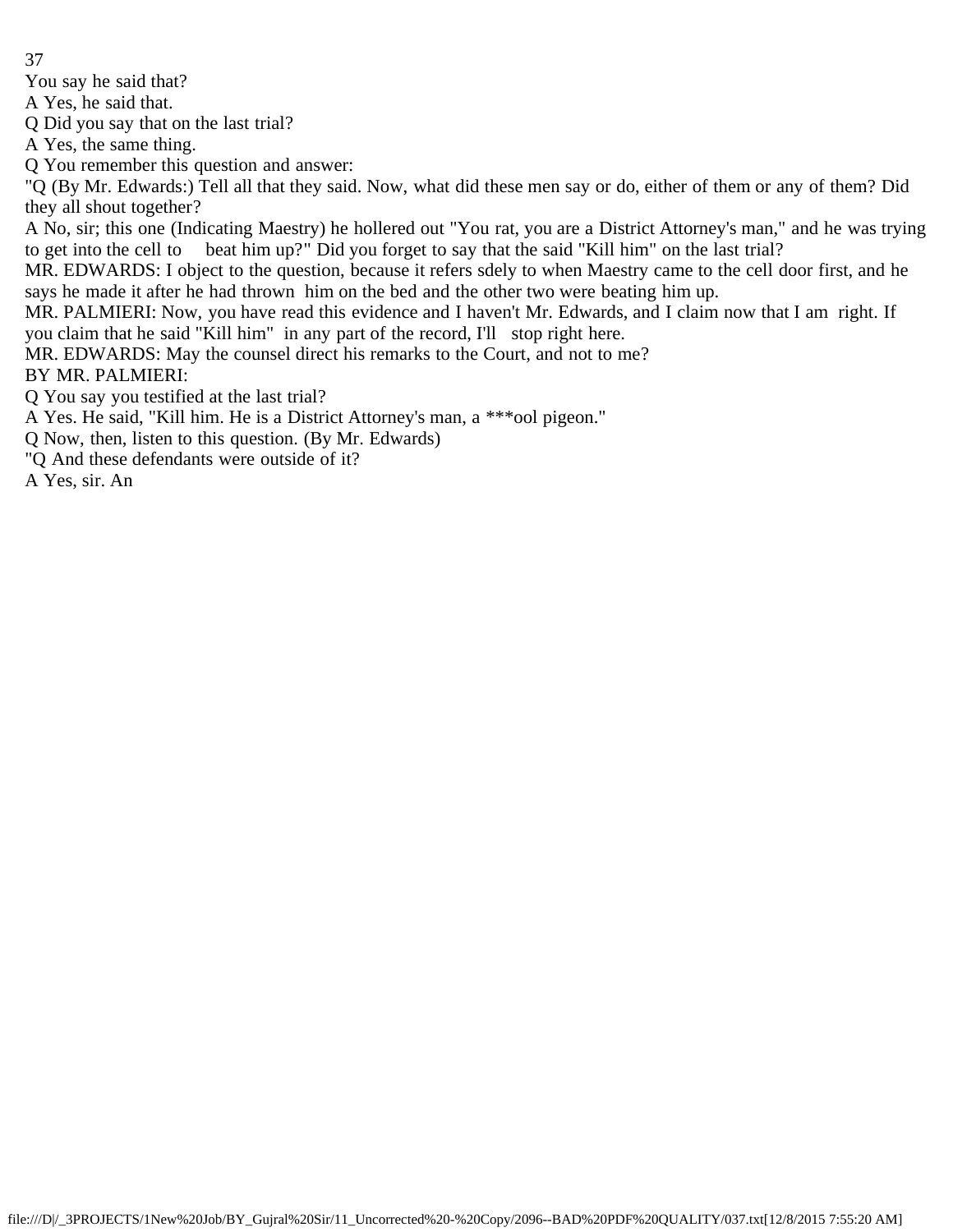I begged them to leave him alone. I said, 'He's going down for sentence Tuesday. Leave him alone.'

"Q Well, what did they say to that, or what did either of them say?

A They said, 'We have go to give it to him before he goes back for sentence.'"

Now, did you say anything about Maestry saying "Kill him"?

A Yes, I said that.

Q Then do you mean to say that when you said that Maestry said, "We've got to give it to him efore he goes back for sentence", that then you claim you added that Maestry said "Kill him", and that the stenographer forgot to take it down?

MR. EDWARS: I object. The witness has said nothing of the kind.

THE COURT: I will sustain the objection to the question.

MLR. PALMIERI: If the District Attorney admits that he didn't say that on the last tril, I will not go any further.

MR. EDWARDS: I mlake no admission whatever.

MR. PALMIERI: Do you claim that he did?

MR. EDWARDS: And I don't make any claim either.

MR. PALMIERI: Well, I would like to introduce this man's evidence at the last trial.

THE COURT: Well, I will not receive it.

MR. PALMIERI: For the purpose of contradicting him.

THE COURT: Yes, but you must point out the alleged contradiction.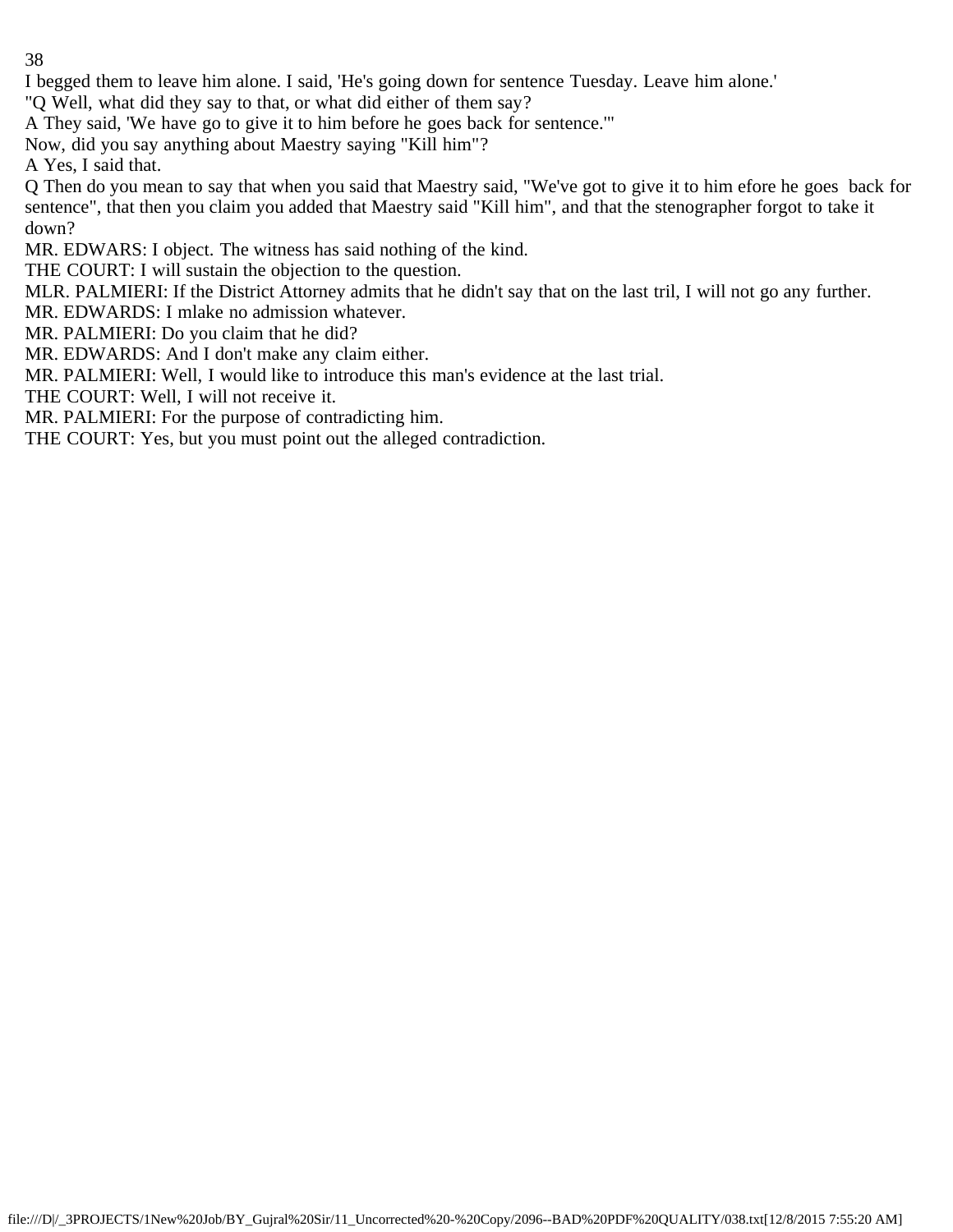MR. PLAMIERI: I have.

THE COURT: Then you rest, so far as that is concerned?

MR. PLAMIERI: Yes, sir; and I offer in evidence his entire testimony on the last trial.

THE COURT: I will not receive it. The only purpose for which a reference has been made to the last trial is to show that the witness made different statements from those that he makes here.

MR. PALMIERI: Yes, sir; to that he withheld testimony at the last trial.

THE COURT: Well, it is for the jury to determine whether there is a contradiction, or a variance, or whether he did or did not so testify.

BY MR. PALMIERI:

Q Now, you say that Maestry came to the cell---

THE COURT: Now, you have gone all over that. I will not allow you to repeat that. Take up something new. You can harp on that for twenty four hours.

MR. PALMIERI: Very well. I will not ask him anymore.

THE COURT: Well, that is for you to say.

MR. PALMIERI: Well, you can go back and smile in your cell.

MR EDWARDS: I object to that improper comment of counsel.

THE COURT: Yes. Objectio sustained. The jury will disregard all comments of counsel of either \*\*\*. Mr. Edwards,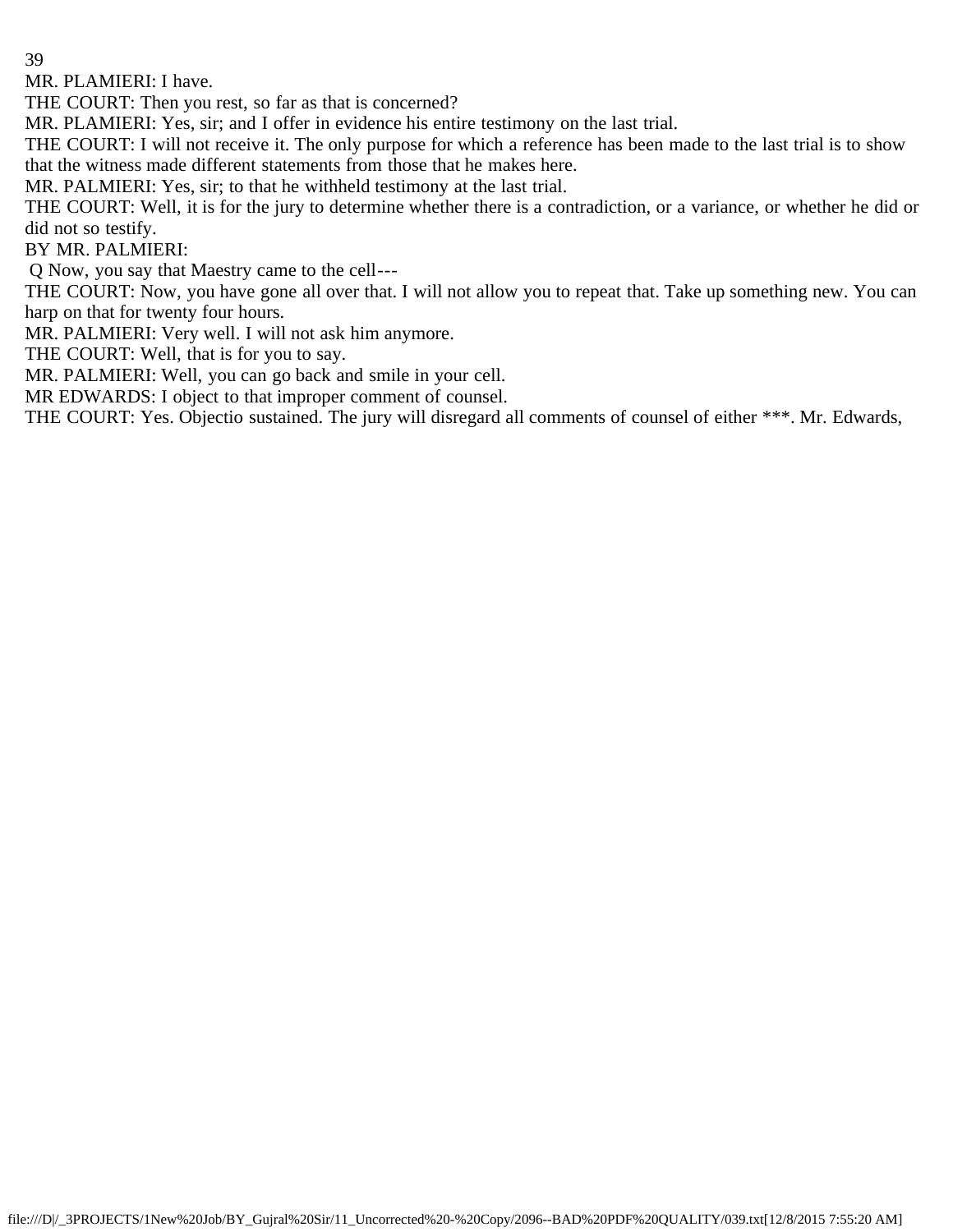Have you any re-direct?

MR. EDWARDS: No, sir; and I want the stenographer to take these side remarks of Mr. Palmieri down on the record. THE COURT: Yes.

MR. PALMIERI: Oh, may I ask a question of him as he stands over there?

THE COURT: No, bring him back here. Now, Mr. Palmieri you may ask him a question.

BY MR. PALMIERI:

Q You are kept downstairs in the same cell where Benny Schneider is, aren't you?

THE COURT: You mean in the same pen?

MR. PALMIERI: Yes, sir.

A. Yes.

BY MR. PALMIERI:

Q And yet you haven't said a word about this case to Benny Schneider, this morning?

A No, sir.

Q Or ever since this thing happened?

A No. What am I going to say?

Q And that is an true as everything else you have testified to here?

MR. EDWARDS: I object to that as argumentative.

THE COURT: Sustained.

BY MR. PALMIERI:

Q Well, you \*\*\* not in the same cell with the defendants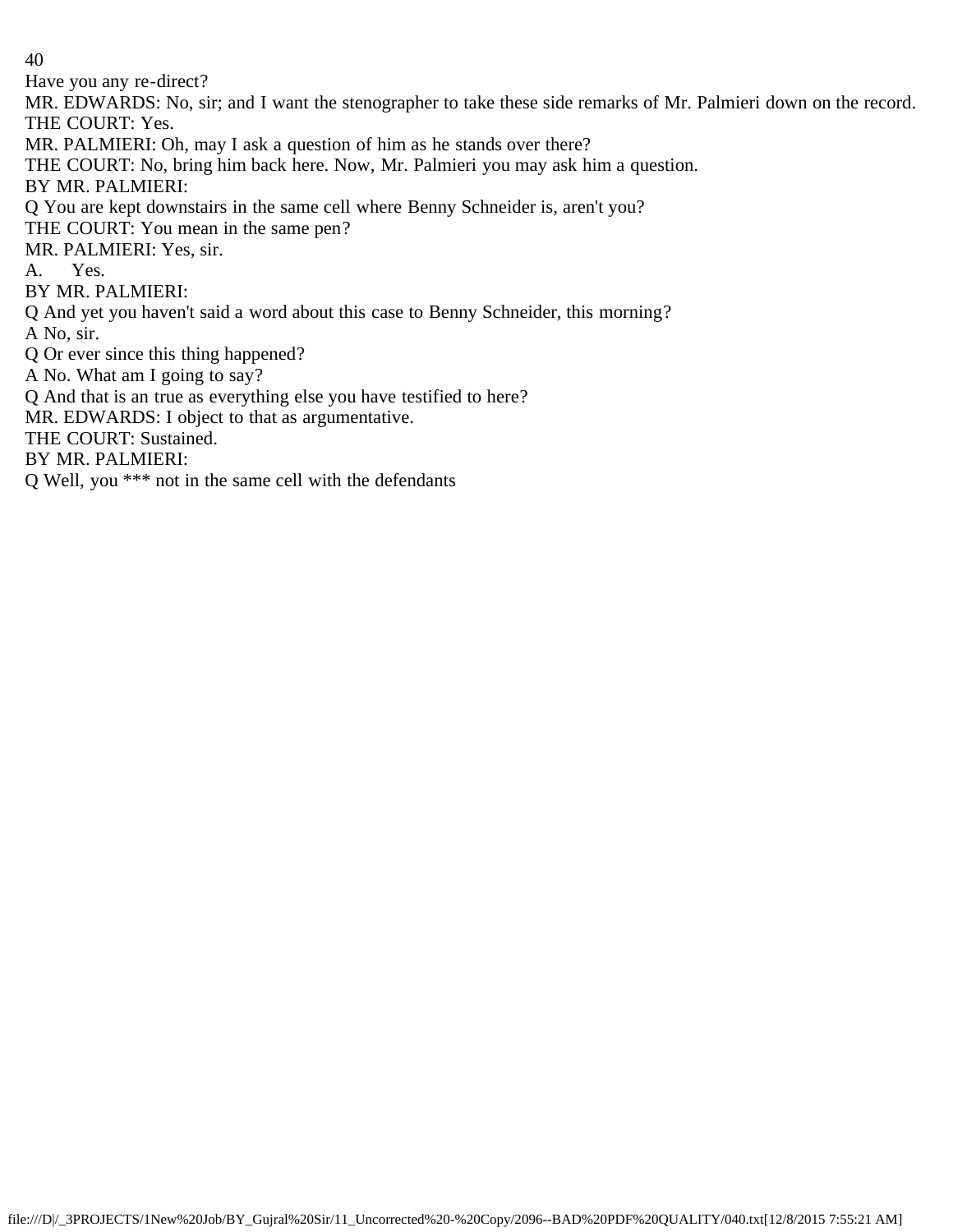41 Were you? Or the same pen? A No, sir. They daresn't keep us together. THE COURT: Well, strike out the last part of that answer. MR. PALMIERI: That's all.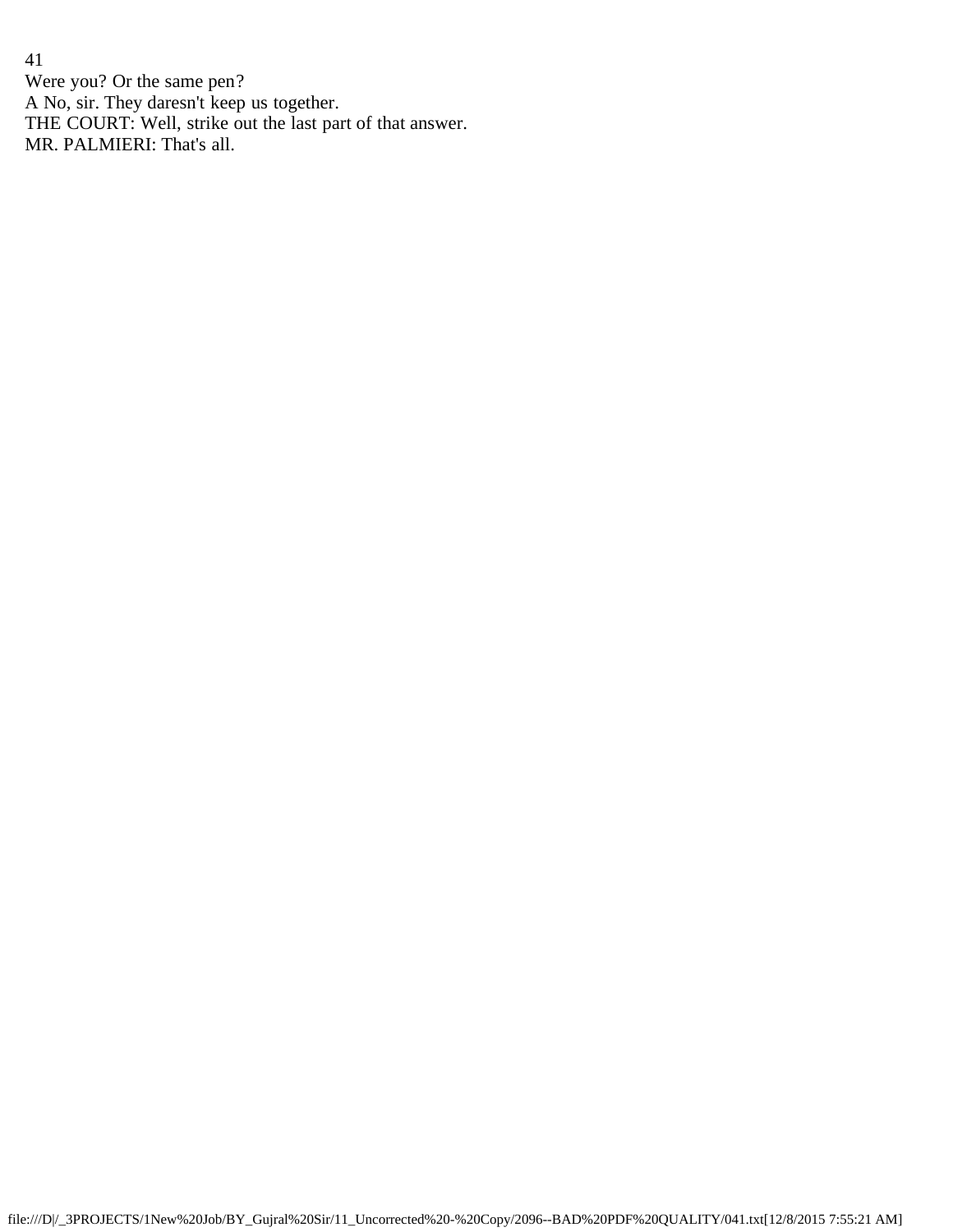FREDERICK FASSIG, a keeper of the City Prison, a witness called on behalf of the People, being duly sworn, testified as follows:

DIRECT EXAMINATION BY MR. EDWARDS:

Q Mr. Fassig, you are a keeper in the City Prison, are you not?

A Yes, sir.

Q How long have you been keeper?

A Close on to sight years, between seven and eight years.

Q And on the 19th of June, what tier were you assigned to?

A I was assigned on the second tier.

Q And these defendants were prisoners on that tier, weren't they?

A Yes, sir.

Q And Napolitano was in cell all, was he not?

A Yes, sir.

Q With Firola, Frank Firola?

A Yes, sir.

Q And Maestry was in 205?

A Yes, sir.

Q And Benny Schneider and Abe Rothman were in 210?

A Yes, sir.

Q Now, will you tell the jury as briefly as you can what happened on that morning, after you opened the cell doors for breakfast?

A Well, before the cell doors had been opened, breakfast had been served to all the inmates on the tier, and all the cell doors were opened, except 203.

Q When the cells opened?

A About 7: 15. And there was some difficulty in trying to get cell 203 open, and, in working on the lock to get that cell open, we heard a scream of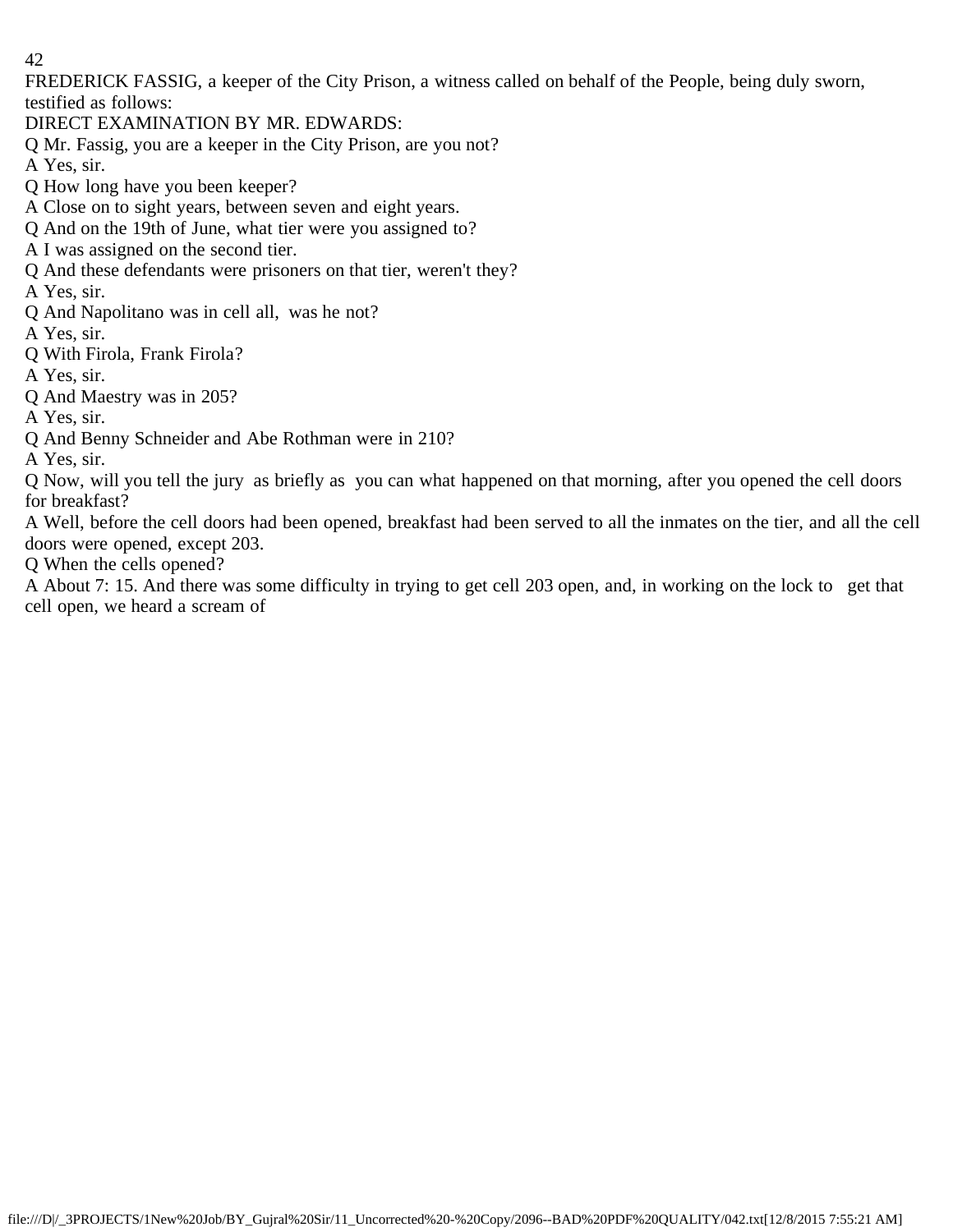"Help", and just at that moment, I should judge, My assistant, Mr. Strouse, who was with me, rushed to the scene, and I just about got the lock open when I rushed after him.

- Q So he was ahead of you?
- A Yes, sir; he arrived at the scene first?
- Q He got there first?
- A Yes, sir.
- Q Now, when you came up to the cell, whom did you see there?
- A Well, of course it is hard to distinguish just who were there, mentioning the names.
- BY THE COURT:
- Q Did you see into the cell, did you go into the cell?
- A They had come out of the cell.
- Q (Question repeated)
- A Oh, yes, I went into the cell.
- Q And who was in it then?
- A Nobody outside of my partner, Mr. Strouse and Schneider and Mr. Rothman.
- BY MR. EDWARDS:
- Q And no one else?
- A No, sir.
- Q And as you came towards the cell, did you see any one coming out of the cell?
- A Quite a number were coming out there, were standing there.
- BY THE COURT:
- Q Well, tell us what you saw. These are plain questions. Don't you understand them?
- A Yes, sir.
- Q Well, who was coming out of the cell?
- A To mention the names?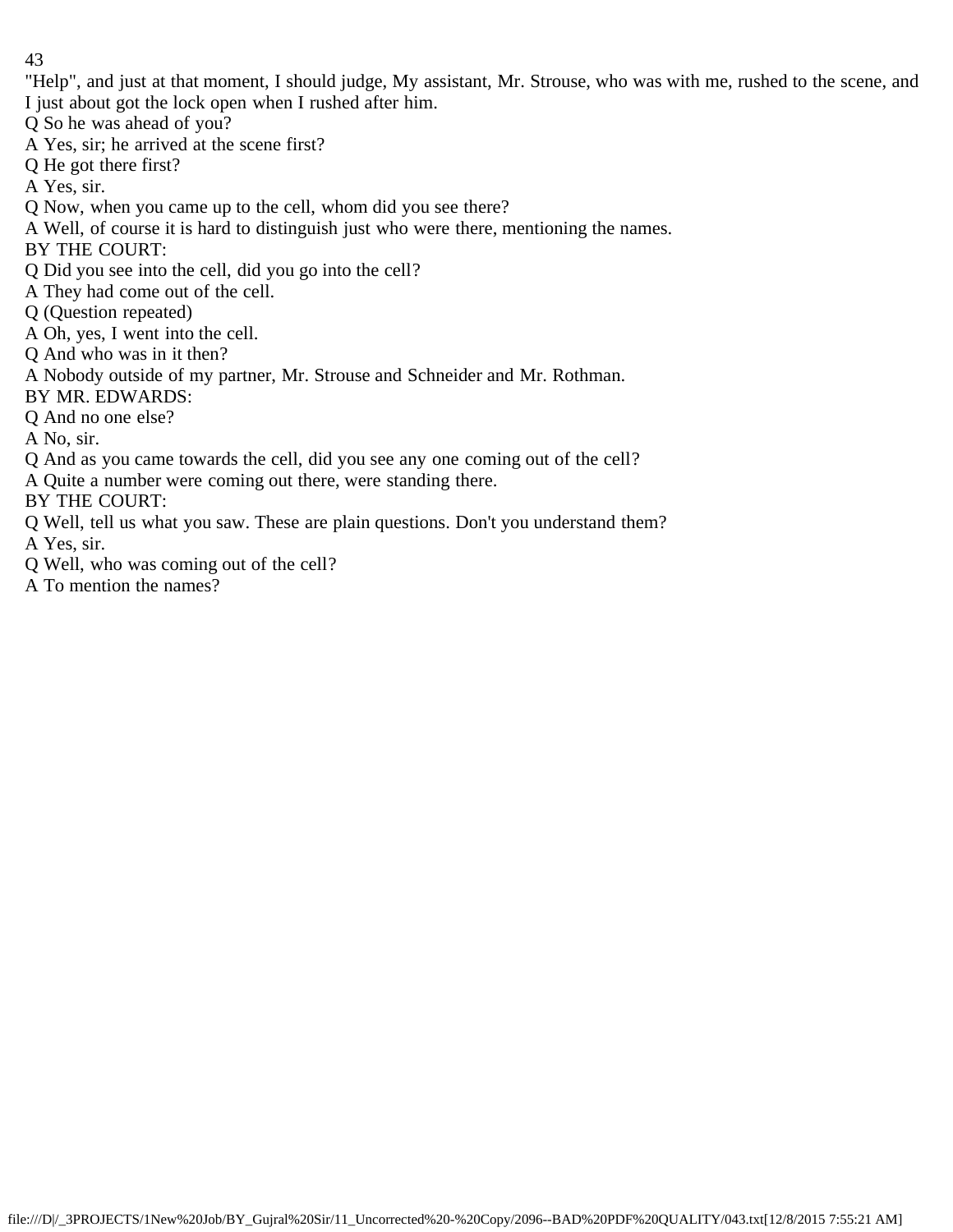Q Yes?

- A No, sir; I couldn't, because I was a new man on that tier.
- Q Did you see the defendants in that cell on that day?
- A No, sir.
- BY MR. EDWARDS:
- Q Well, did you see them going away from that cell? A Yes, sir.
- Q Well, I asked you whom you saw leaving the cell?
- A Yes, I saw the defendants leaving the cell.
- Q Where were they?
- A On the tier.
- Q Where abouts?
- A Well, very close on to the cell.
- Q Which way were they going?
- A We had ordered them to disperse, the crowd.
- Q Well, I am talking of a time before you had an opportunity to give any orders, and before you reached the cell.
- When you were on your way to the cell, what did you see?
- A I saw Ae Rothman and Schneider in the cell.
- Q And whom did you see outside of the cell, when you were approaching the cell?
- A I saw almost all the inmates of the tier.
- Q Well, you had to get through them, didn't you?
- A Yes, sir; to get to the cell.
- Q Well, who did you see that you knew? Whose name you could mention, leaving the vicinity of that cell?
- A I seen the two defendants, and I seen Barrett, and I seen Thomas.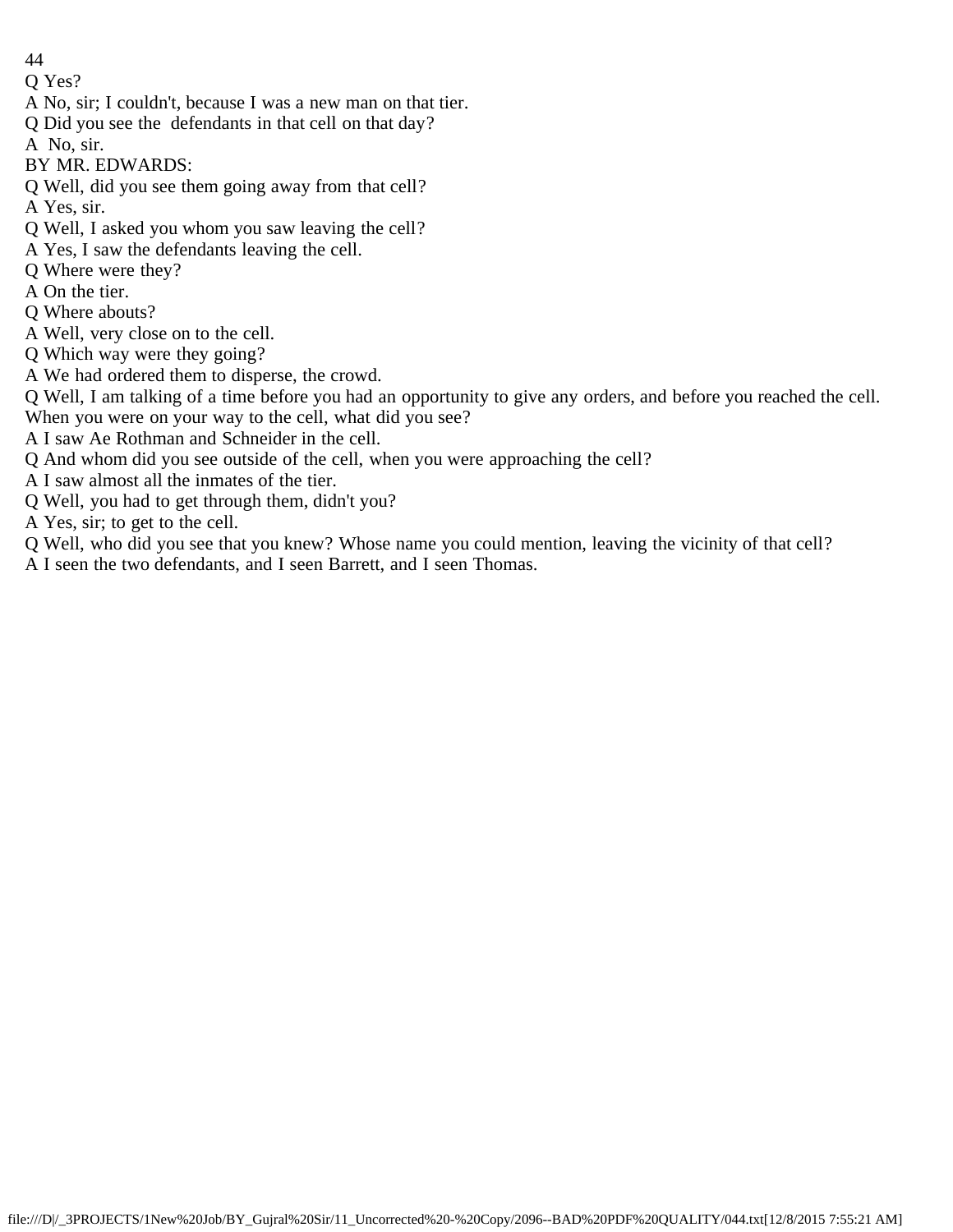Q Did you see Firola?

A I don't recollect seeing him. There were so many that I saw; it's hard for me to memorize all the names. Any amount of men I saw there.

- Q That was before you reached the cell yourself?
- A Yes, sir.
- Q And was that before you reached the cell, 210, itself?
- A Yes, sir, before I got it it.
- Q And before you had given any orders to anybody to leave there?
- A Yes, sir.
- Q Now, did you produce this cup and bowl here this morning? (Indicating the exhibits)
- A Yes, sir.
- Q This is the type of cup that every prisoner receives with his milk or coffee, in the morning?
- A Yes, sir.
- Q And this bowl is the type of bowl that is furnished to each prisoner with his food in the morning?
- A Yes, sir.
- BY THE COURT:
- Q And they are put out in the corridor as soon as the bowls are emptied?
- A Yes, sir.
- Q And you gather them up?
- A The trusties gather them up and wash them up and they are ready for dinner then.

BY MR. EDWARDS:

- Q Did you see any broken crockery there then?
- A Yes, sir.
- Q Where?
- A Inside and outside of the cell.
- Q And how many articles would you say were broken?
- A Two bowls and two cups, I should judge.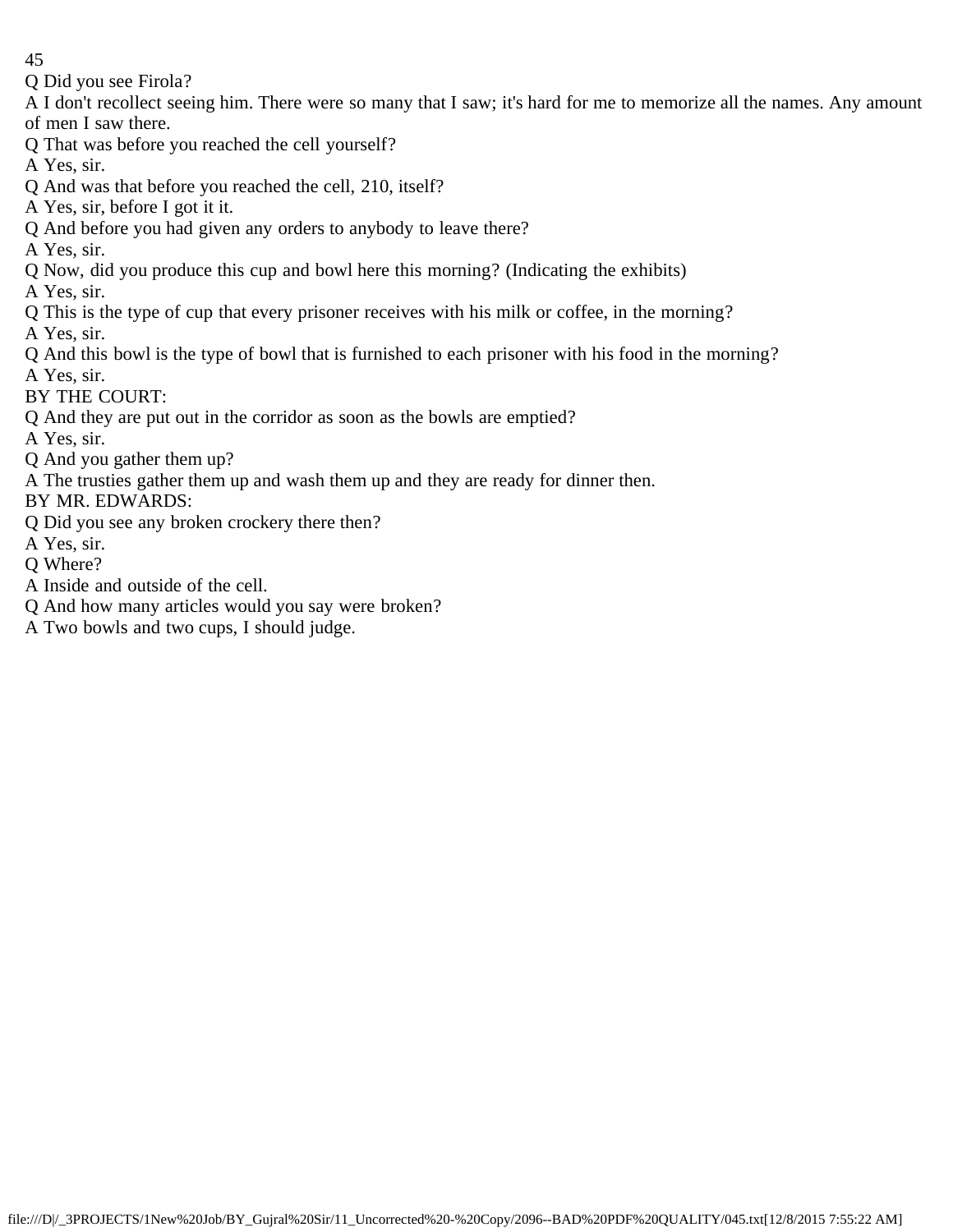- 46
- Q Well, can you tell us there the parts of the cups were?
- A Inside of the cell, and a good deal of it outside of the cell too.
- Q And the part of the bowls, where were they?
- A Likewise, inside and outside.
- Q How large are those cells?
- A I should judge about six by eight.
- Q Well, is that eight feet wide or deep?
- A Eight feet deep, and six wide.
- BY THE COURT:
- Q The door slides, does it not?
- A Yes.
- Q It is just a half door?
- A Yes.
- Q And half of the door is immovable, fixed?
- A Yes, sir.
- Q And the other half slides into it?
- A No, sir; the whole door slides. It's run on a track.
- Q Well, where does it slide to? Don't the cells adjoin each other?
- A Yes, sir; but it slides right into the cell, on the track.
- Q You mean to say that the door revolves around?
- A No, sir; you just pull the door open that way (Illustraing). She slides on wheels.
- Q But it must go some place?
- A It goes right on the inside of the cell.
- Q Now, left us understand. Let us suppose this is the cell (Indicating). If I open the door of the cell; it must go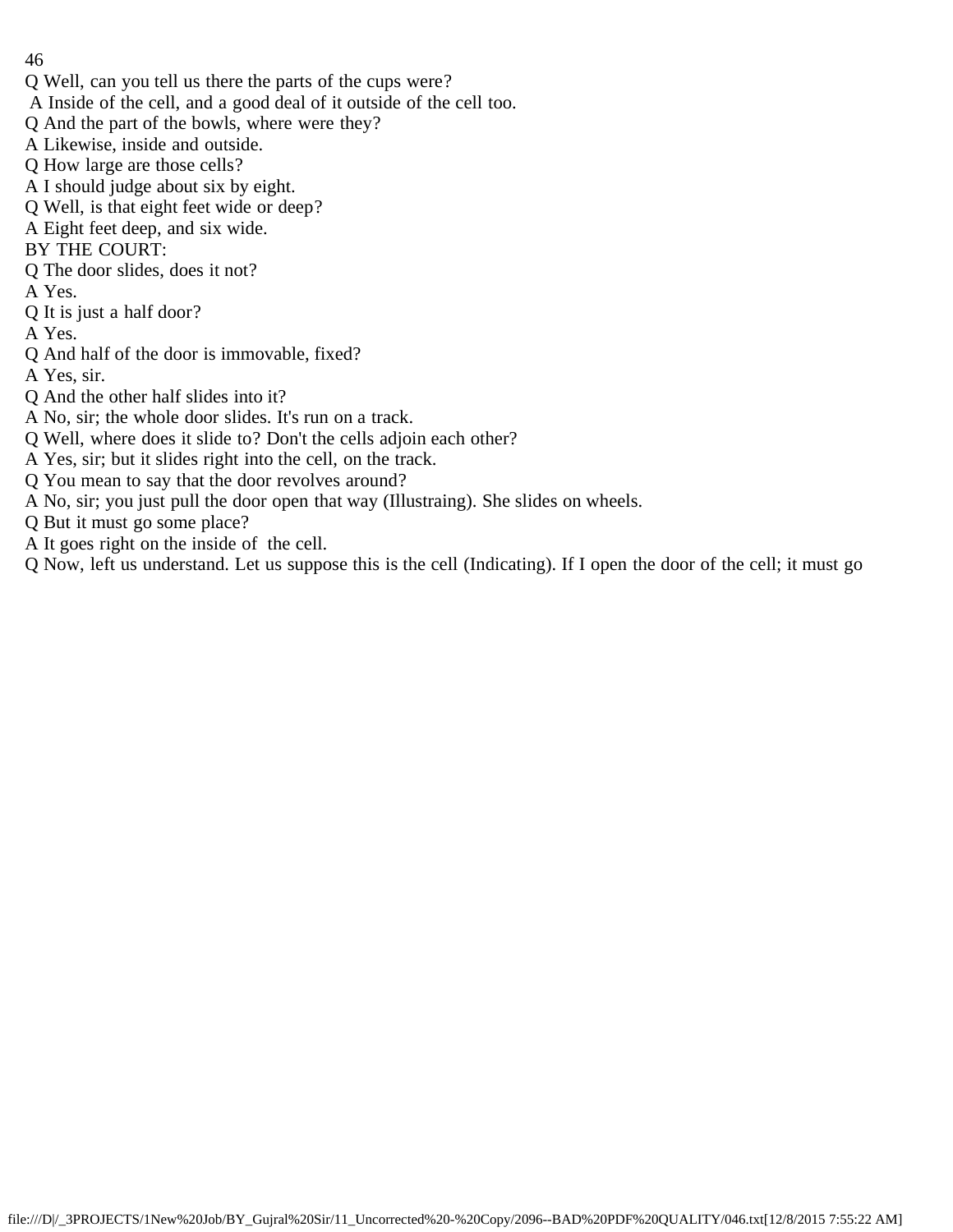some place.

A It goes on the inside of the cell, Judge.

THE COURT: Well, I cannot understand that, and I would suggest that the jury see the door. There must be some space where the door goes to.

- Q How wide is the door?
- A Three feet wide.
- Q Oh, then, that explains it. And the width of the cell is six feet?

A Yes, sir.

THE COURT: Now I understand it.

BY MR. EDWARDS:

- Q Now cells 210 and 211 are on one end of the tier, about?
- A Yes, right next to each other, and 205 is on the southwest side and 210 and 211 is on the south east sie.
- Q Well, what you mean is that the tiers run north and south?

A Yes, sir.

Q And 210 and 211 are on the east side of the tier?

A Yes, sir.

Q And 205 is on the west side of the tier?

A Yes, sir.

Q And to get from one to the other, what is the distance to be gone over?

A bout half a block, I should say.

- Q How many cells do you pass?
- A You pass five cells, two bath rooms and a utility court.

Q And the bath cells are about the same size as the others?

A Oh, they are much larger. They have a capacity of two men to take a bath. And then there is a utility court, as we call it. It is a passageway where all the pipes run through.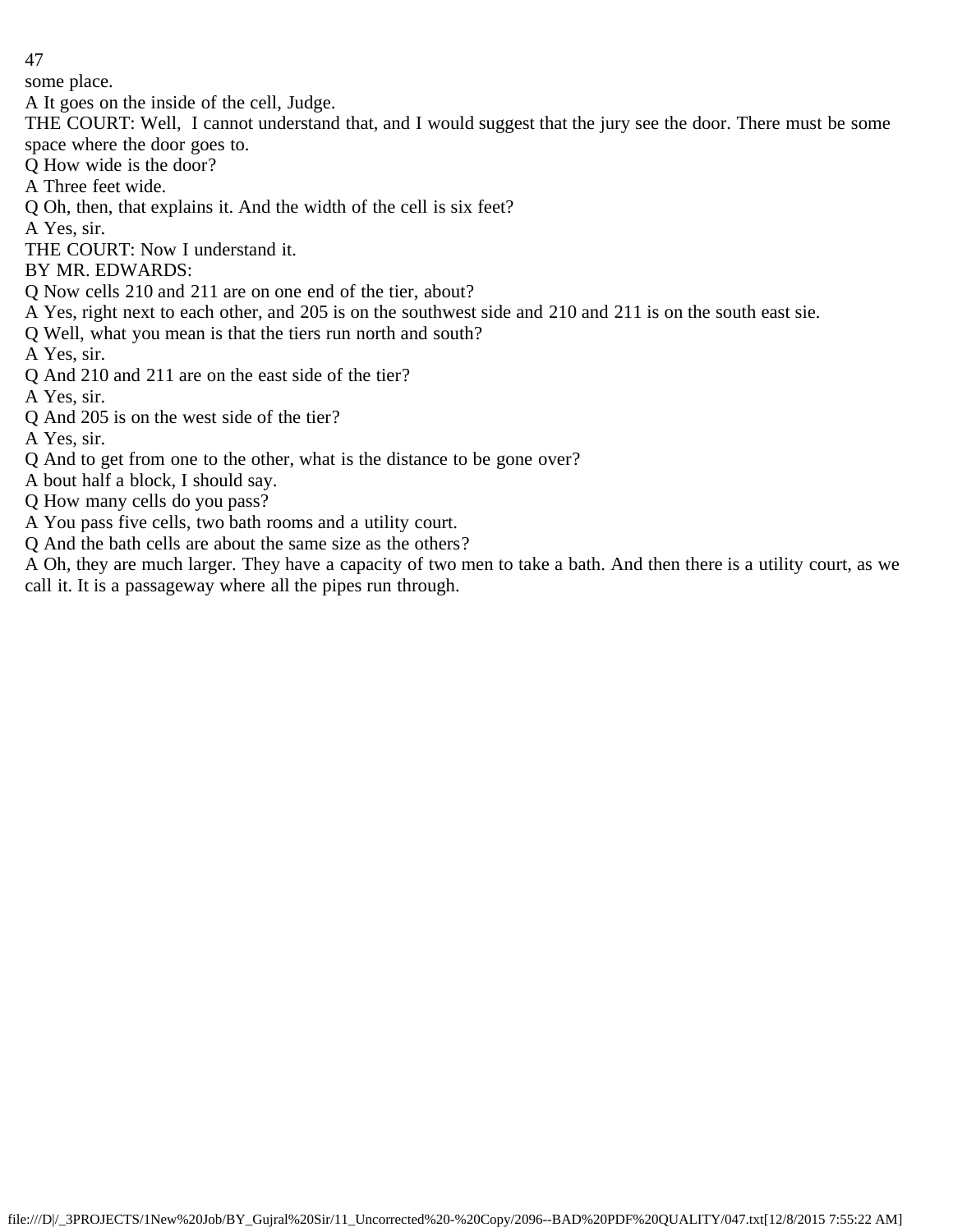- 48
- Q And how wide is that?
- A That's at least six or seven feet wide.
- Q And there would be two of those, one on each side?
- A Yes, sir.
- Q On the east and west side of the tier?

A Yes; there is a batch cell on each side, and the utility courtruns right through the center of the building, carrying the pipes and electric wires, etc.

- Q Now, did you see Benny Schneider's condition when you got into the cell?
- A Yes, sir.
- Q How was he dressed?
- A He was partly undressed; all he had on was an undershirt, and that was partly torn off.
- Q And his trousers were on, were they?
- A Yes, sir.
- Q But the undershirt was partly torn off him?
- A Yes, sir.
- Q Were there any marks on him that you saw?
- A Well, there were marks on his face. He was cut under the eye, and his body looked as if it had received very bad treatment. It was red, and there were little scratches about his body, but nothing that I would consider very serious. Q Did you look at Maestry and Napolitano?
- A Yes, sir.
- Q Did you notice any injuries upon them?
- A No, sir.
- Q Did you see Firola?
- A Yes, sir.
- Q Did you see any injuries upon him?
- A No, sir.
- Q What was Schneider doing when you got into the cell?
- A Why, he was crying.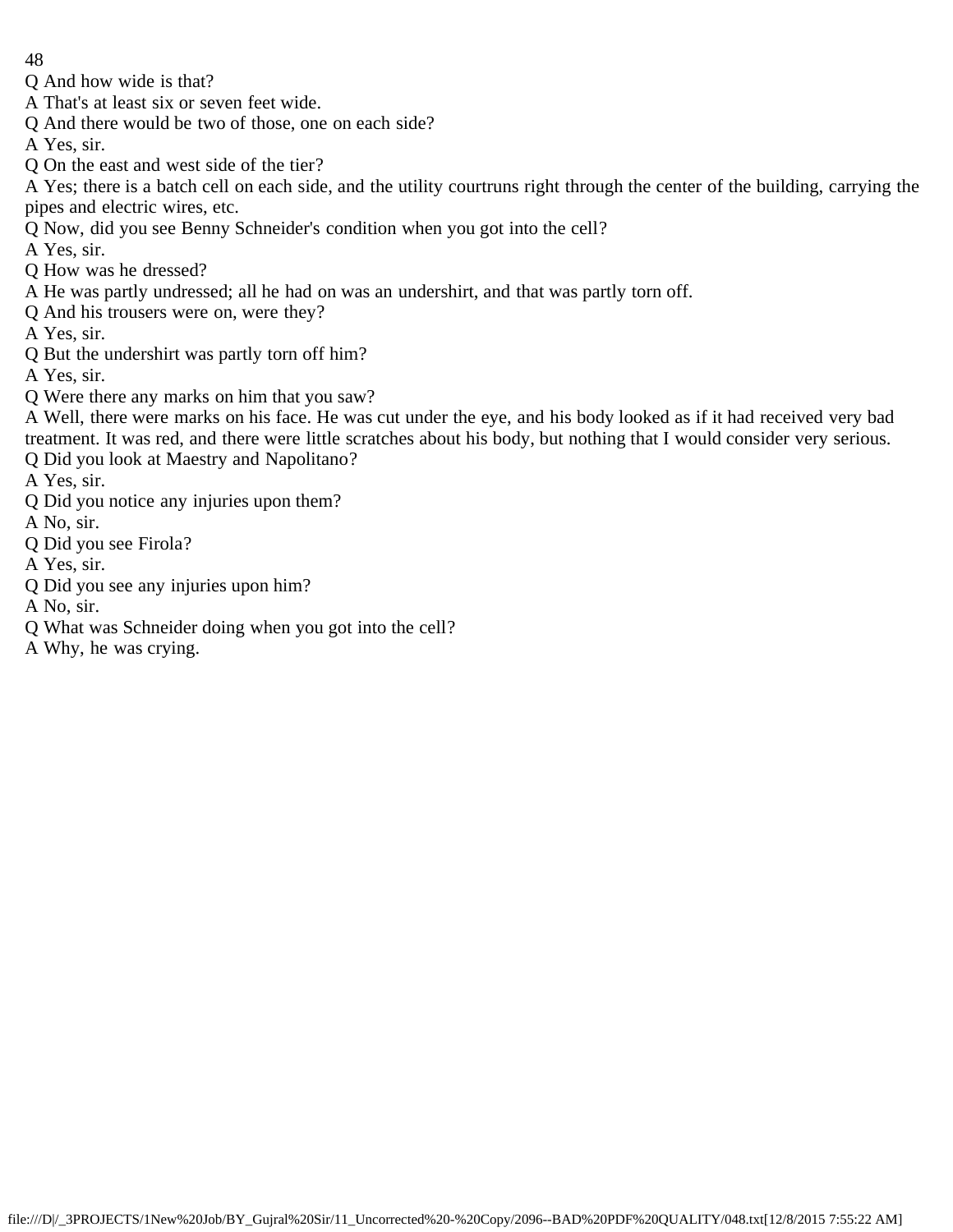- Q Yes. Where was he in the cell? By the way, whereabouts in the cells was he?
- A He was lying on the cot.
- Q And where was Rothman in the cell?
- A Right alongside of him.
- Q Now, you have told us all that you know about this?
- A Yes, sir.
- MR. EDWARS: May we have the cup and bowl marked in evidence, if your Honor please? (Indicating People's
- Exhibits 1 and 2 for identification)
- MR. PALMIERI: No objection whatever.
- (They are admitted in evidence and the cup is marked People's Exhibit 1 in evidence and the bowl is marked People's Exhibit 2 in evidence.)
	- MR. EDWARDS: That's all.
- CROSS EXAMINATION BY MR. PALMIERI:
- Q When you got to the cell of Schneider and Rothman, there were a great many inmates in front of the door of these men, were there not?
- A Yes, sir.
- Q About how many, would you say?
- A Oh, I should say there were about twenty.
- Q And, in order to get into that cell you had to make your way through those men?
- A I did, yes.
- Q You were the first keeper to get there?
- A No, sir.
- Q Who was the first?
- A Mr. Strouse.
- Q Were you immediately behini Strouse?
- A Well, the difference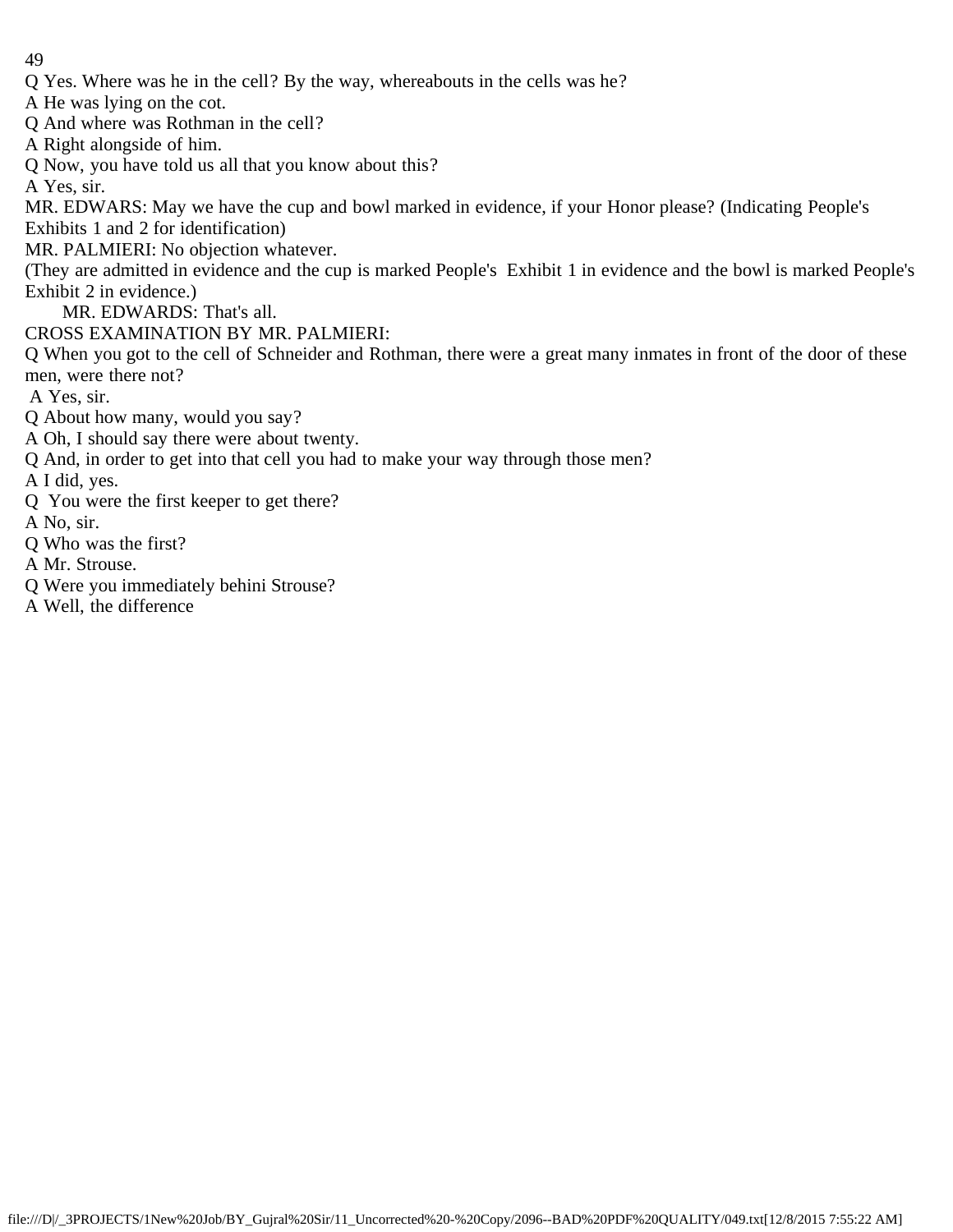- In time might have been a minute or so. I was working on that lock, to try to get it open.
- Q Well, were you behind Strouse as you entered?
- A Well, we may have been a little distance apart, getting the people to step aside, so htat I could get to the scene.
- Q Just about what distance would you say?
- A Well, a distance of about a quarter of a block.
- Q And when you go there, Maestry was not there?
- A Sir?
- Q These defendants were not in the cell?
- A No, they were not in the cell.
- Q But all the inmates on the tier were congregates around the door of the cell?
- A Yes, sir; around the door where the scene had taken place.
- MR. PALMIERI: That's all.

(The Court admonished the jury in accordance with Section 415 of the Code of Criminal Procedure, and took a recess until 2:15 P.M.)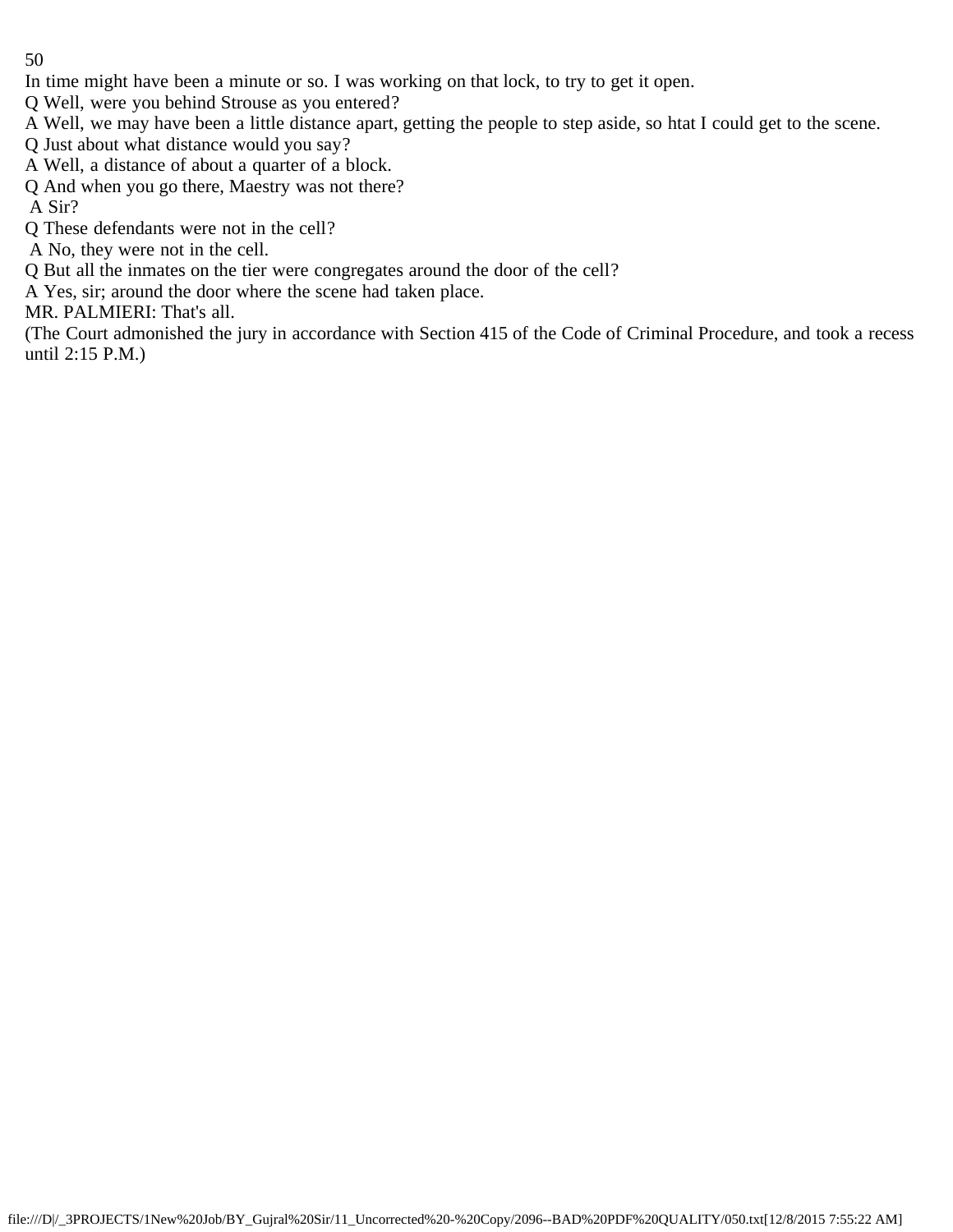AFTER RECESS.

MR. EDWARDS: Call in Mr. Strouse.

MR. PALMIERI: If your Honor please, before Mr. Strouse is called, may I get the correct position of Mr. Maestry, at the time Mr. Strouse got there, from the lips of Rothman? As I understand it, I have omitted to ask Rothman that question.

THE COURT: You can send for Rothman, and examine him, after Mr. Strouse goes on the stand.

MR. PALMIERI: All right.

GEORGE P. STROUSE, a keeper in the City Prison, a witness called on behalf of the People, being duly sworn, testified as follows:

DIRECT EXAMINATION BY MR. EDWARDS:

Q Mr. Strouse, how do you spell your name?

A S-t-r-o-u-s-e (Witness spells).

Q Mr. Strouse, you are a keeper in the City Prison, are you not?

A I have been in the Department about twenty years.

Q And as a keeper how long?

A Twenty.

Q And how much of that time have you spent in the Tomba Prison, Mr. Strouse?

A The last time I came there was a year ago, the first of last March.

- Q Now, on the 19th of June, you were on the second tier, were you not? A Yes, sir.
- Q Now, on that tier, as I understand it Frank Maestry occupied cell 205?

A Yes, sir.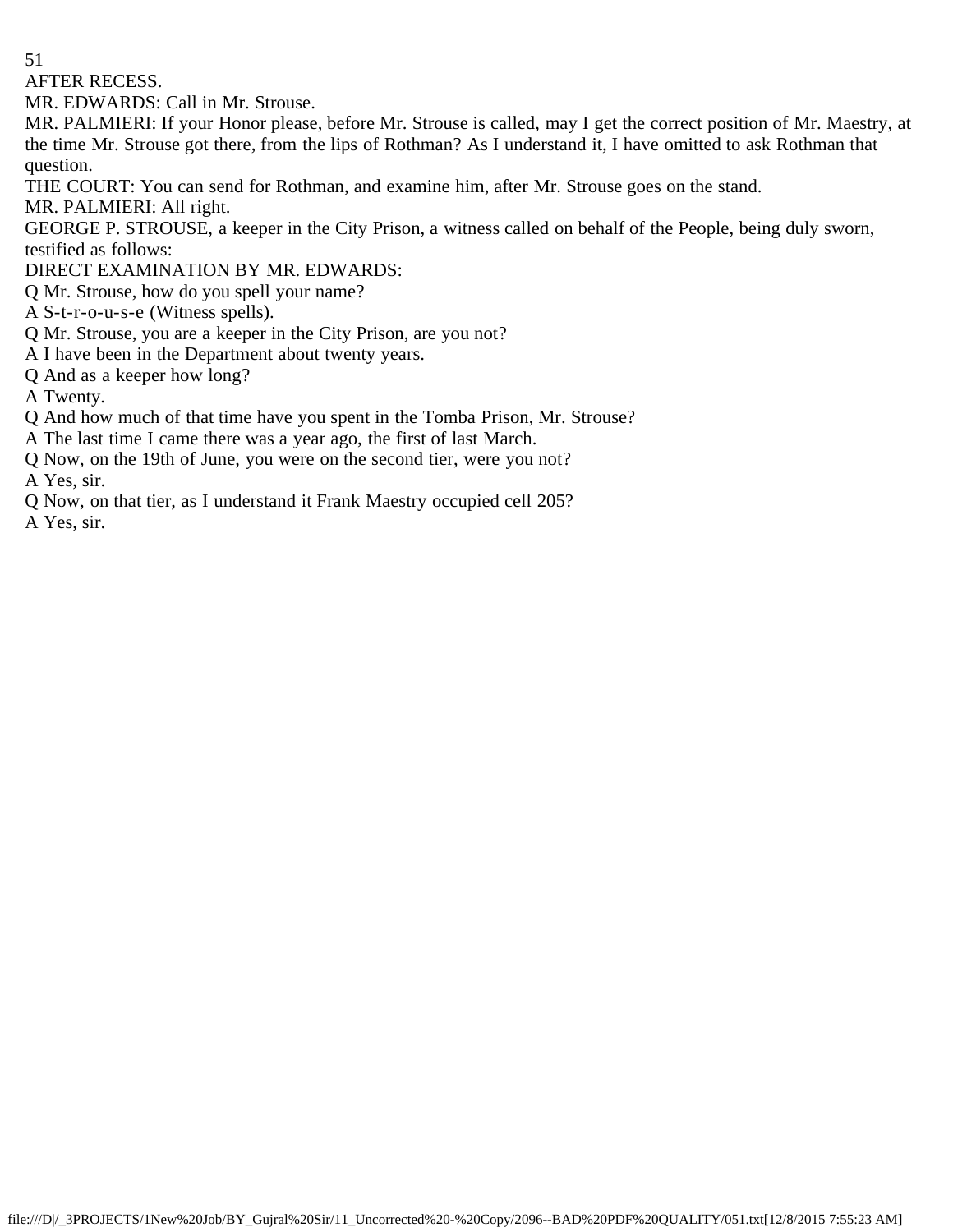- 52
- Q And John Napolitano, with Frank Firola, occupied cell 211?
- A Yes, sir.
- Q And Benny Schneider and Abraham Rothman occupied cell 210?
- A Yes, sir.
- BY THE COURT:
- Q And that adjoins 211?
- A Yes, sir.
- Q It is immediately adjoining?
- A Yes, sir.
- BY MR. EDWARS:
- Q Now, on the morning of June 19th, Mr. Strouse, at what time did you open the cell doors for breakfast?
- A Not more than five or ten minutes after seven. Q And who was opening the cells with you?
- A Mr. Fassig.
- Q I understand you had some difficulty with a cell door, did you not?
- A Yes, cell 203. It's on the southwest end of the tier.
- Q And all of these cells we have spoken of here are on the south section?
- A Yes, sir.
- Q And 203 and 205 are on the west side of the south section?

A Yes, sir.

- Q And 210 and 211 are on the east side of the south section.
- A Yes, sir.
- Q And we might call that the south half, might we not?
- A Yes, sir.
- Q Now, while you and Keeper Fassig were at work on the door of cell 203, what happened?
- A We were trying to get the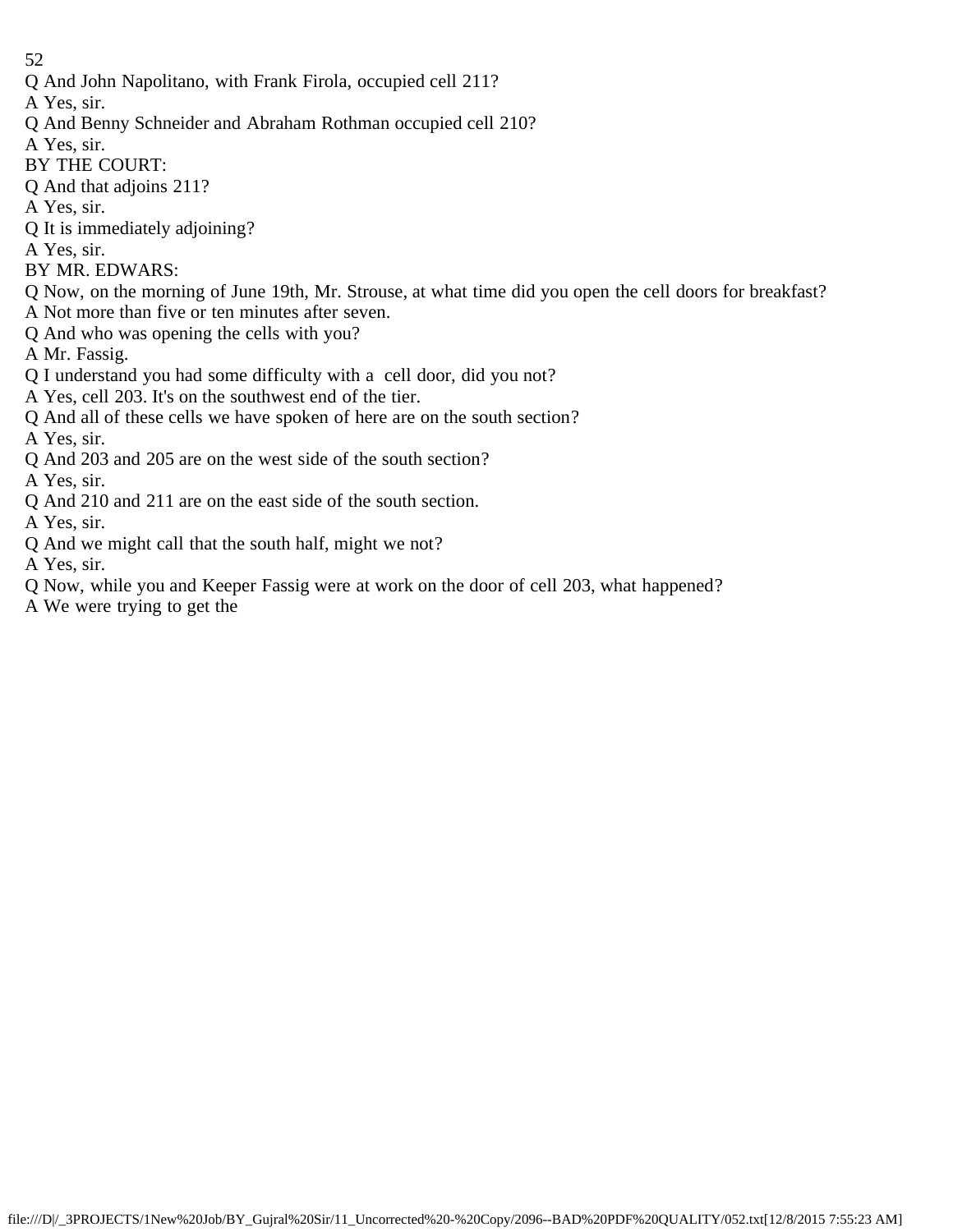Door open, and Mr. Fassig said, "I'll do down to the safe, and get another key," and he did, and just then we got the door open and Sam Walser came up just then and said---

Q No, you can't tell that.

MR. PALMIERI: Well, I don't object to that. I don't object to Mr. Strouse telling anything he desires to.

BY THE COURT:

Q You say that some one told you something?

A Yes, sir; that there was trouble in 210.

BY MR. EDWARDS:

Q And Fassig was back at that time?

A Yes, sir.

Q and you were both at 203?

A Yes, sir.

Q And then what did you do?

A I went around on the south side and Mr. Fassig turned and went the other way around. I got to the cell five or six second ahead of him.

Q Now, who got to 210 first?

A I did.

Q And what did you see when you got there?

A I saw---when I go to the cell, Schneider was laying on his back on the cot, with this legs wrapped around Napolitano's legs, and Maestry was standing just in the door. Firola was about half way in the cell, and Rothman was near the toilet.

Q And that is in the back part of the cell, the part furthest\*\*\* away from the door?

A Yes, and I told the men to go to their cells and they went to their cells. And I said to Schneider, "are you hurt?" And he didn't answer me; he kept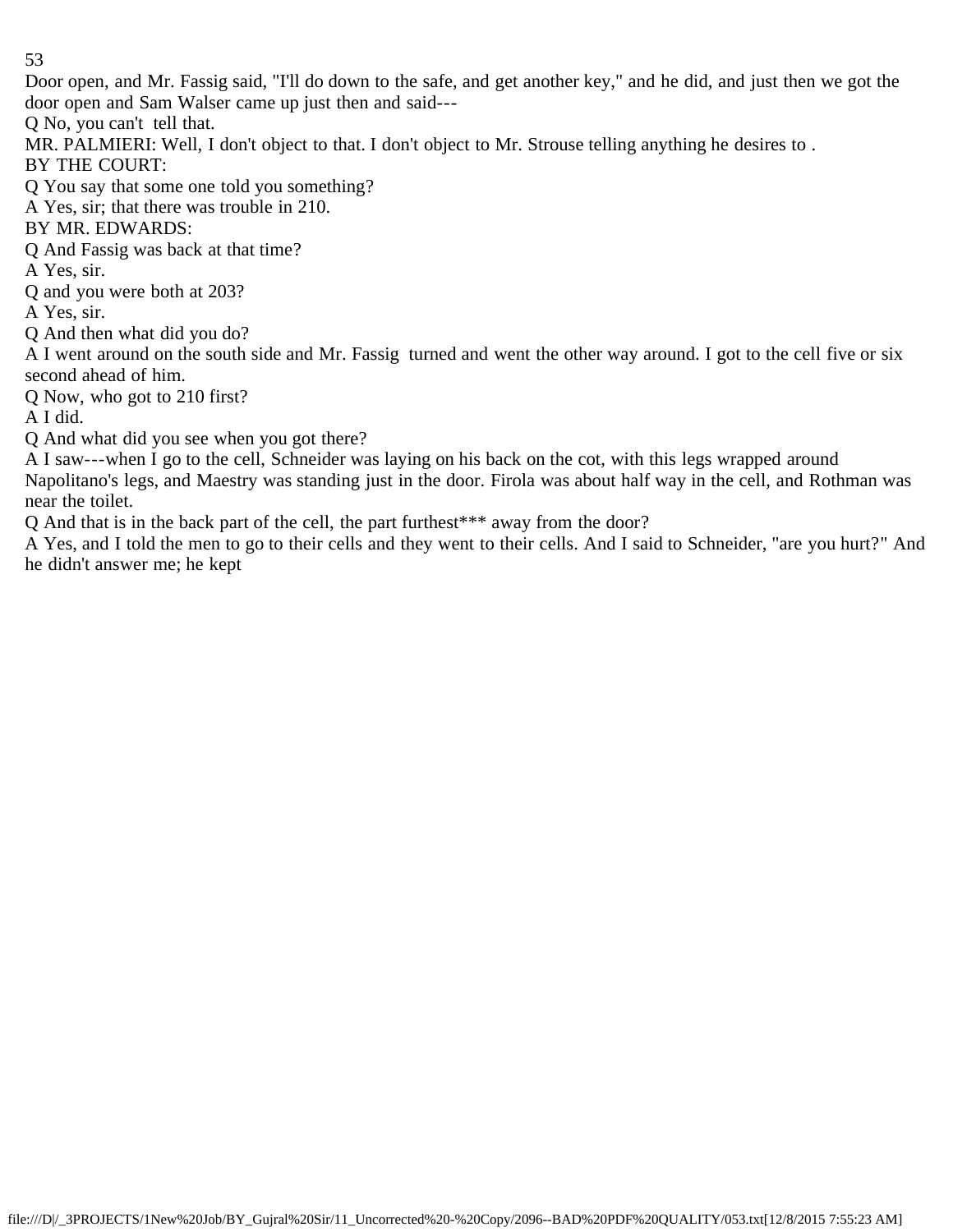on yelling, and I said to Fassig, "I'll lock these men in" and Mr. Cummings come up, and had Schneider taken down to the first tier.

- Q Who is Cummings?
- A He was acting in the absence of Mr. Hanley and Mr. Brennan.
- Q He was acting as assistant warden?
- A Yes, sir.
- Q Now, what was Schneider's condition when you first saw him in the cell?
- A Well, he had a scratch on his shoulder, and his shirt was torn, and his face was marked. He had a mark on his face.
- Q Now, did you lock Napolitano and Maestry in their cells?
- A Yes, sir.
- Q Did you observe any marks on them?

A Napolitano said, "Mr. Strouse, he knocked my too\*\*\* loose," and he took a hold of his tooth that way (Illustrating) and there was bruise on his face.

- Q Did you notice any marks on Maestry?
- A No, sir.
- Q Or on Firola?
- A None that I saw.
- Q Was there anything else that you noticed in or about the cell when you got there?
- A No.
- Q Any crockery of any kind?
- A Two cups was broke, and a bowl.
- Q Like exhibits 1 and 2?
- A Yes, sir.
- Q And where was that broken crockery?
- A One was on the tier. The cup laid on the inside of the cell near the door, the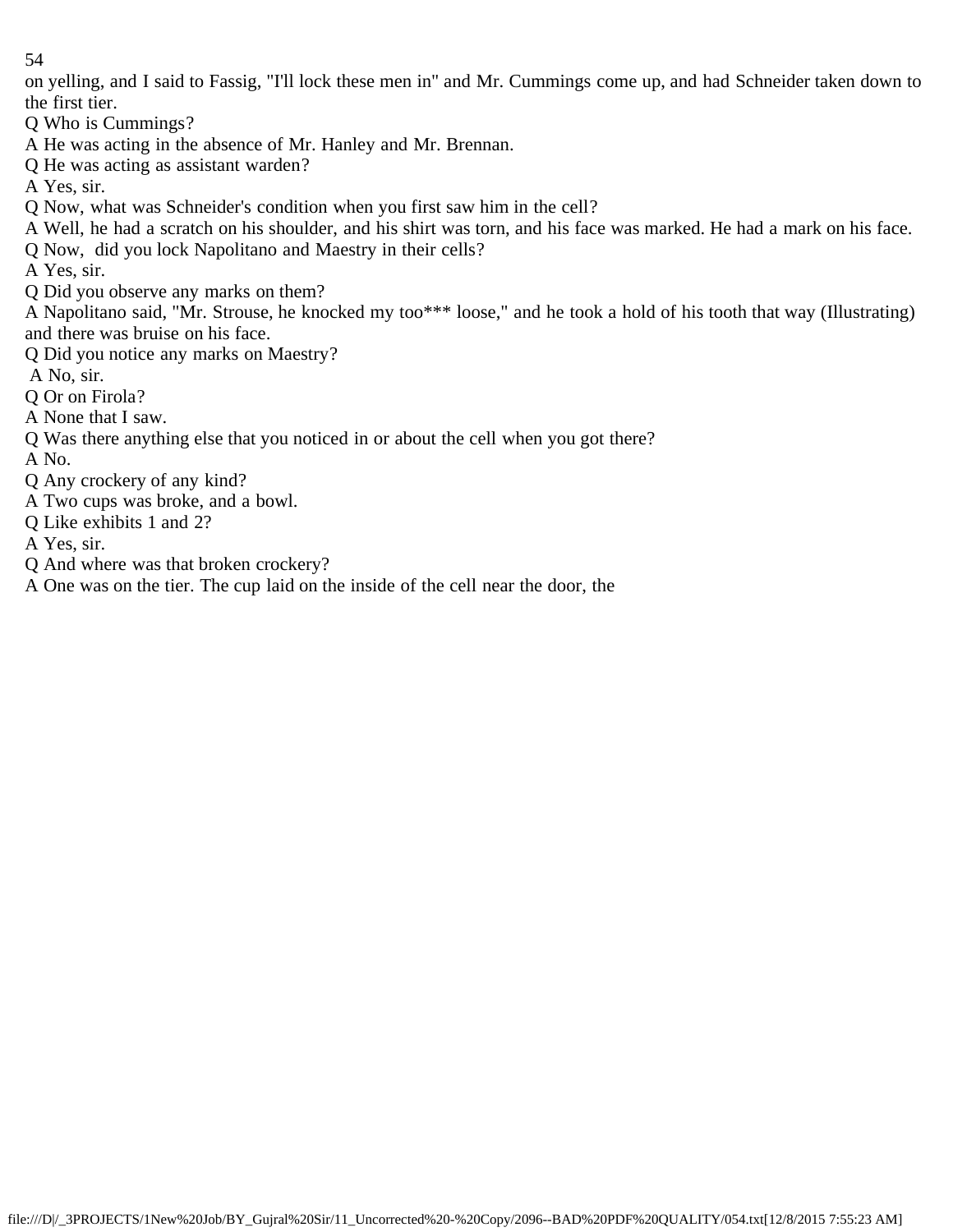Bowl was broke under the cot, partially.

Q Have you now told us all that you saw that morning?

A Yes, sir.

MR. EDWARDS: He is your witness. Now, I want to ask you just one more question.

BY MR. EDWARDS:

- Q As you go in the door of the cell, on which side is the cot?
- A On the left hand side as you go in.
- Q There are two cot, are there not?
- A Yes, sir.
- Q How was the upper one?
- A The upper one was chained up.
- Q That is, it was up against the wall?

A Yes, sir.

Q And the lower one was in position?

A Yes, sir.

- Q And the toilet was in which corner of the cell?
- A In the southwest corner of the cell.
- Q And that's where Rothman was?

A Yes, sir.

Q That is the side of the cell furthest\*\*\* away from the cot?

A Yes, sir.

CROSS EXAMINATION BY MR. PALMIERI:

Q Just one moment, Mr. Strauss. Was anybody kicking or assaulting Benny Schneider when you e\*\*\*ered his cell? A No, sir.

Q Were any blows struck by anybody when you entered him cell?

THE COURT: Do you mean after he entered his cell? \*\*\* him if he saw any one strike any one else.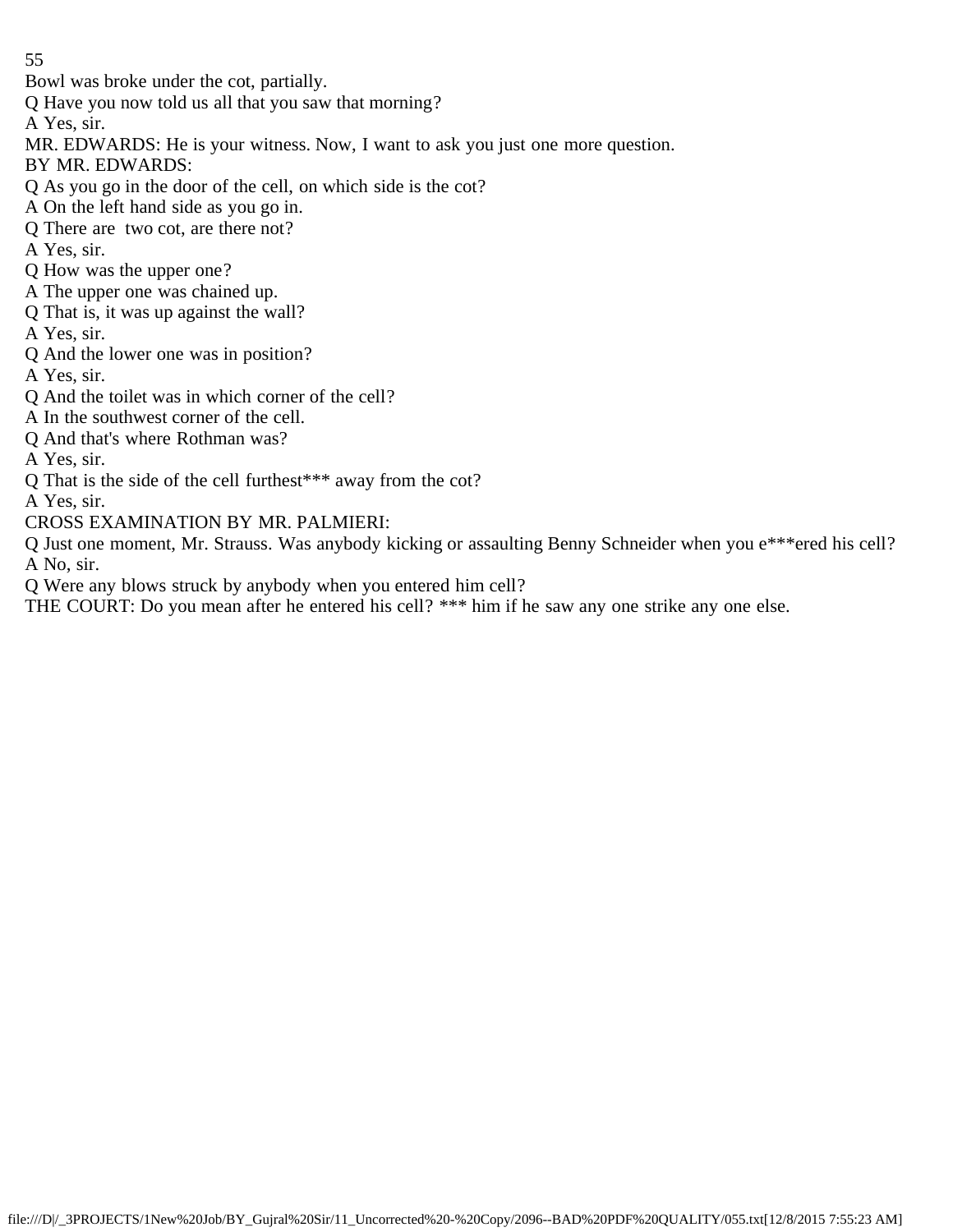55-A

BY MR. PALMIERI:

Q There was no fight at that time?

A No, sir; not one blow struck after I got there.

BY THE COURT:

Q You did not see any people struck?

A No, sir.

BY MR. PALMIERI:

Q Now, in order to enter that cell, had you to make your way through a crowd of inmates?

A Well, there was only a few of them on this side of the cell. (Illustrating) And I pushed them away, and went into the cell.

BY THE COURT:

Q That is, there were only a few people between you and the cell?

A Yes, sir; about eight or ten.

Q And the crowd that you speak of was in Fassig's way?

A Yes, sir.

BY MR. PALMIERI:

Q And about how many were there all told?

A Well, I should say in the neighborhood of the cell, there were at least twenty-five to thirty people.

MR. PALMIERI: That's all. Now, can I ask Rothman a question.

THE COURT: Well, wait until the People rest. Are you going to call Dr. Lichtenstein, Mr. Edwards? I see he is here. MR. EDWARDS: Yes, sir.

PERRY M. LICHTENSTEIN, M. D., a witnesses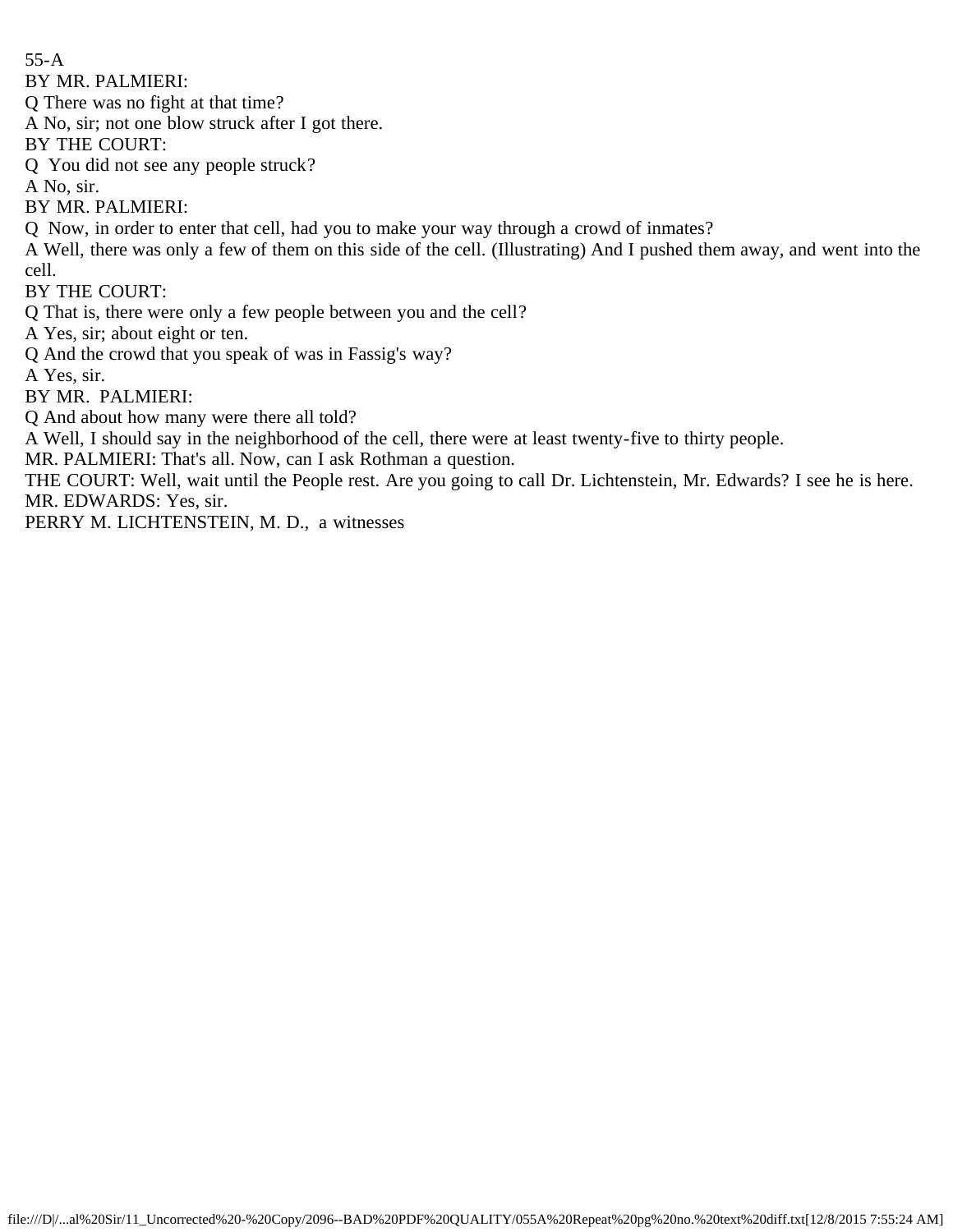called on behalf of the People, being duly sworn, testified as follows:

DIRECT EXAMINATION BY MR. EDWARDS:

Q Dr. Lichtenstein, you are a practicing physician and surgeon, duly licensed to practice in this State? A I am.

Q and you are the assistant physician in the City Prison, are you not?

A Yes, sir.

Q And have been for how long?

A For two years.

Q Now, on the morning of the 19th of June, were you called to see Bennie Schneider?

A I was.

Q Will you state what condition you found him in, and what you found as the result of your examination of him? A I found---

BY THE COURT:

Q He was brought to your office, wasn't he? You didn't see him in his cell?

A No, your Honor. He was in the Warden's office.

Q And you don't know anything about what happened in the cell?

A No, sir.

BY MR. EDWARDS:

Q Now, tell us what condition he was in when you saw him in the Warden's office?

A He was highly nervous. His pulse was 120. He had contusions of the forehead on both sides.l

His face showed abrasions, more marked on the right side, and on the neck he had an abrasion, about one and a half inches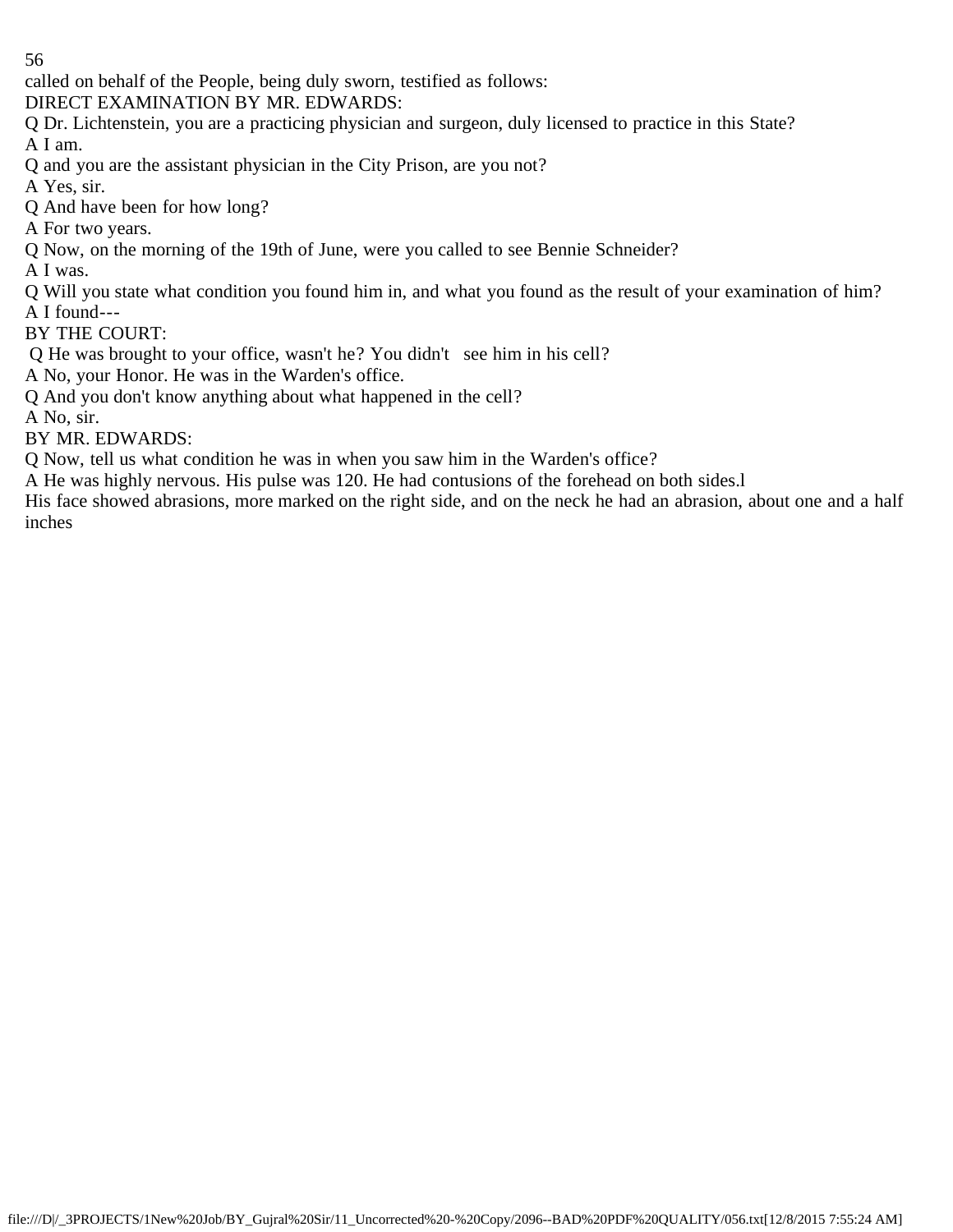long.

He had also an abrasion---Yes, the lower lip on the right side was out and bleeding---the right side of the chest showed an abrasion about two and a half inches long, just above the fourth rib, and the back showed an abrasion, about two inches long, just over the scapula.

Q Well, show that to the jury on your own body.

A Here (Indicating).

Q What does that mean?

A (There) (Indicating).

Q show it on this officer, please. (Indicating the Crier)

A Right here (Indicating) On the right side, over here, just about the fourth rib, he had an abrasion two and a half inches long, and an abrasion, an inch and a half long here (Indicating).

BY THE COURT:

Q What is an abrasion, Doctor?

A A break in the skin.

Q And they were recent injuries?

A Yes, sir.

Q They were fresh injuries?

A Yes, sir; both eyes were contused, that is, they had a slight blueness about them.

Q Well, they are commonly known as Black eyes, are they not?

A Yes, sir. The lower lip on the right side was cut an bleeding. The abdomen showed no marks, but was tender to the touch. The shin bone on both sides was contused and was very tender to the touch.

BY MR. EDWARDS: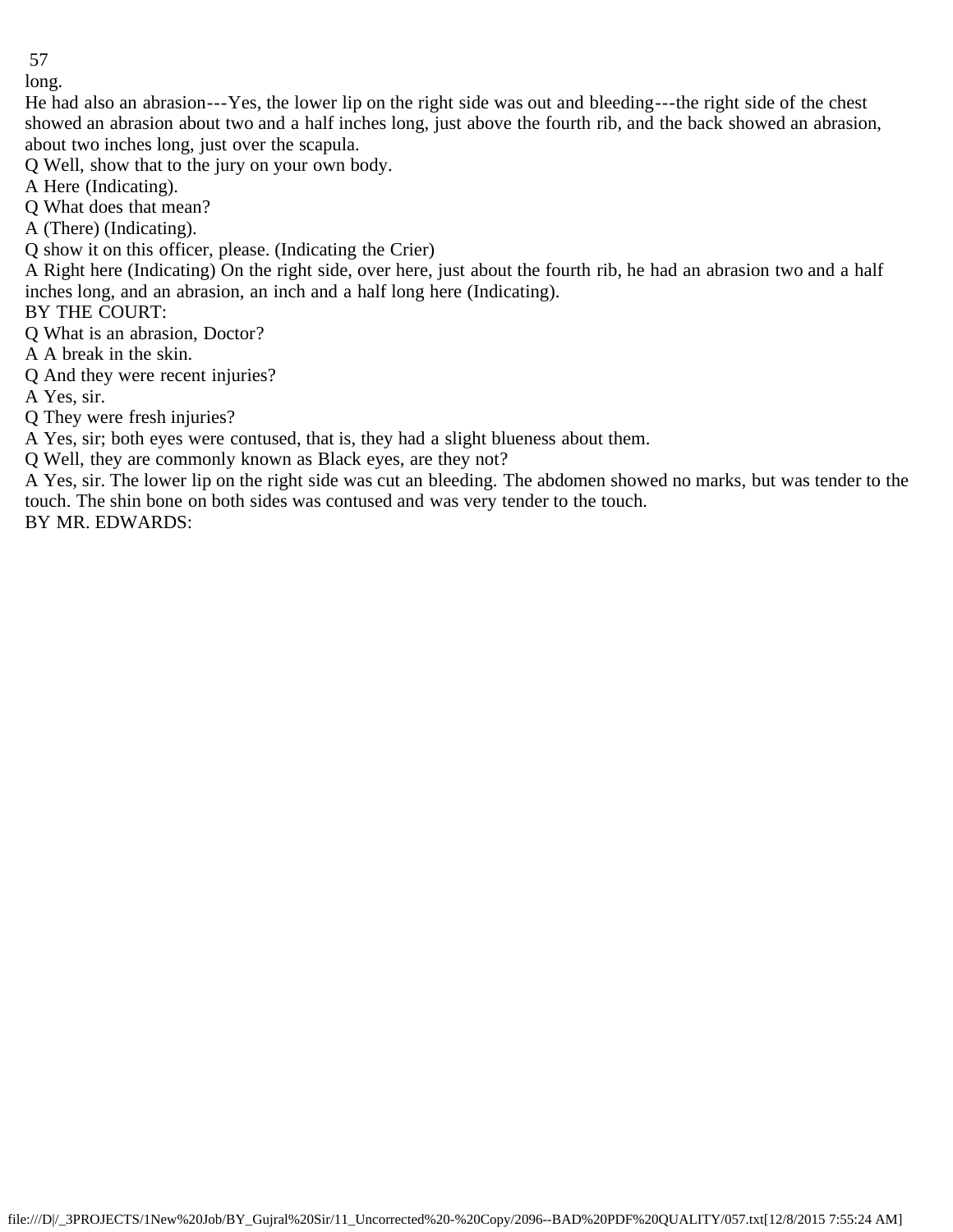Q That means bruised, does it not?

A Yes, sir.

- Q Now, doctor, can you state, with reasonable certainty, what those abrasions were caused by?
- A They appeared to be caused by some blunt instrument.
- Q That is, should you say that they could have been caused by the fists alone?
- A I don't think so.
- Q Well, could some of them have been caused by kicking with the shoe on?
- A Yes, that's very likely.
- Q And did you examine any of the other men, Firola or Maestry or Napolitano?
- A I didn't examine them, but I think it was Maestry told me his mouth was sore.
- Q Wasn't that Napolitano? (Indicating Napolitano)

A No. Yes, it was that man. Yes. He told me that his gum was sore. But he didn't mention anything about a loose tooth at the time.

- Q Didn't he mention any other injuries at all?
- A No, sir; he showed me no injuries at all.
- CROSS EXAMINATION BY MR. PALMIERI:
- Q Doctor, you have described minutely all the scratches and injuries you observed on Beny Schneider?
- A Yes, sir.
- Q And you haven't forgotten them?
- A No, sir; I have the record here (Indicating).
- Q You even made a report to the District Attorney?
- A Oh, no; not to the District Attorney. We make out a report ourselves in every case.
- Q What was the pulse of Firola?
- A I didn't examine either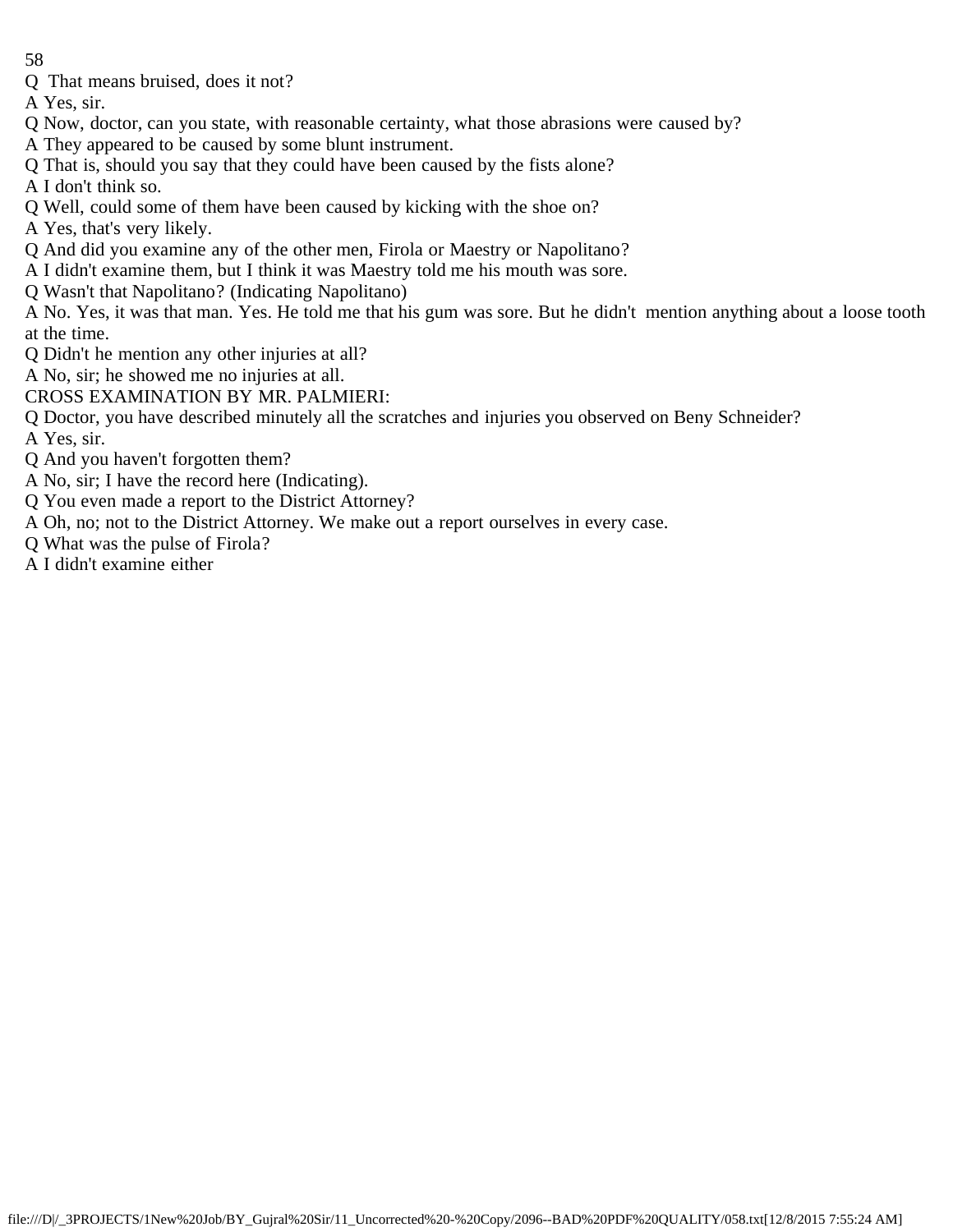- of them, either of these three men, no one except Schneider.
- Q Did you look at Napolitano's face?
- A Yes, I passed the cell and looked at his face.
- Q Didn't he have a bruise on his face?
- A He had no bruis on his face that I saw.
- Q Well, Keeper Strouse says he saw one on his face?
- A Well, that makes no difference.
- BY THE COURT:
	- Q What time did you see him, doctor?
- A On that same day, in the morning.
- Q Well, what time did you get there in the morning?
- A About ten o'clock. I got there at a quarter to ten, that morning.
- Q Well, then, it was after ten o'clock when you saw him?
- Q Yes, sir; it was after ten o'clock.
- BY MR. PALMIERI:
- Q Don't you know that Napolitano told Keeper Strouse that his tooth was dangling?
- A No, he didn't tell me that.
- BY THE COURT:
- Q And you don't know what he told Keeper Strouse, do you?
- A No, sir.
- BY MR. PALMIERI:
- Q Well, did you ask him what injuries he had received?
- A I went to his cell---
- Q (Question repeated)
- A I want to his cell and he told me that his mouth was sore, but he didn't tell me that he had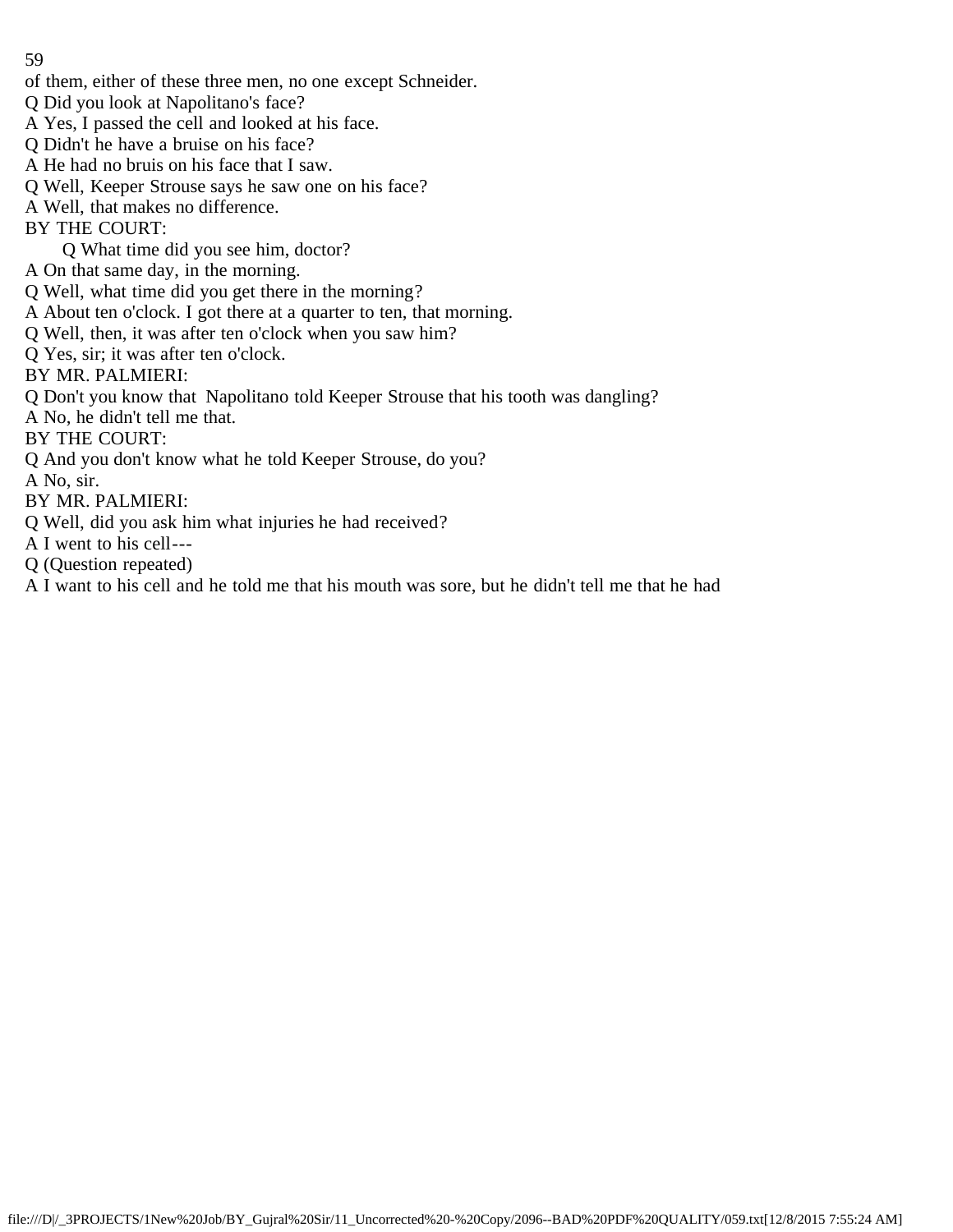a loose tooth.

MR. PALMIERI: I move to strike that out as irresponsive.

THE COURT: Denied.

MR. PALMIERI: Exception.

BY MR. PALMIERI:

Q Did you ask Napolitano---and I repeat the question--- what injuries he had received?

A I did not, because he didn't complain of any injuries, except a sore mouth.

Q And do you think you havae got to make an explanation to answer that question?

A I have to; I couldn't answer it otherwise.

MR. EDWARDS: The People rest.

BY MR. PALMIERI:

Q Oh, were those injuries that Mr. Schneider was suffering from such as to, in your opinion. Cause grievous bodily harm?

MR. EDWARDS: That is objected to. It is not a matter for the doctor's opinion.

THE COURT: I will overrule the objection.

A They were not.

MR. PALMIERI: That's all.

Mr. EDWARDS: That's all. The People rest.

MR. PALMIERI: Before you rest, I would like to recall Rothman. I don't want to make him my own witness.

THE COURT: Well, recall Rothman.

ABRAHAM ROTHMAN, being recalled for further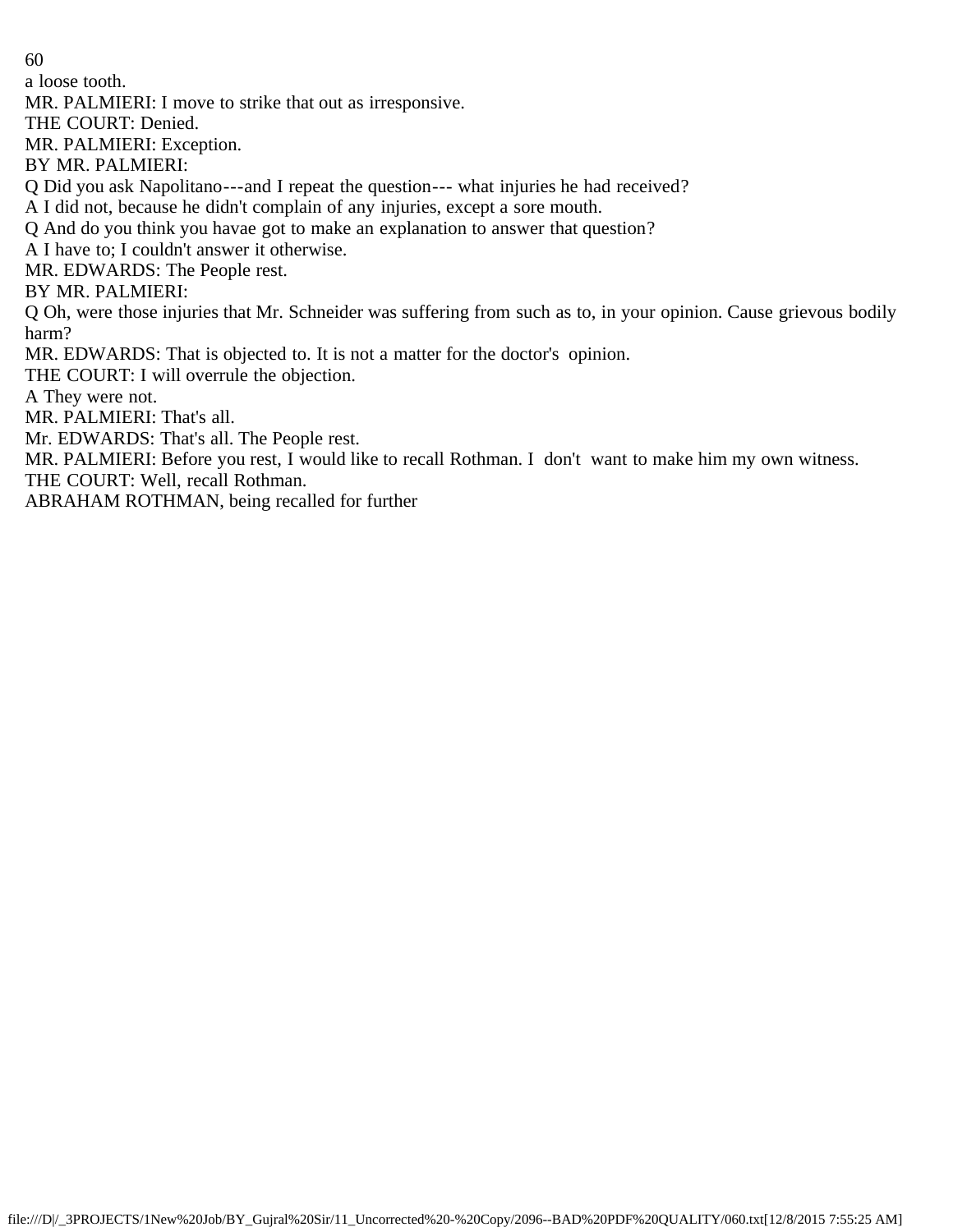cross examination, testified as follows:

CROSS EXAMINATION BY MR. PALMIERI:

Q Now, Mr. Rothman, I am going to ask you two questions.

A All right, sir.

Q Now, the first question is this: Now, pay attention to me---When Maestry, Firola and Napolitano were beating Benny Schneider, did you shout?

A Now, sir.

- Q All right. Now, I'll ask you another question. Where was Maestry when Mr. Strouse came to the cell?
- A Where was Maestry?
- Q Yes?
- A He just run out; he was just running out.
- Q Then he just tan into the arms of Mr. Strouse?
- A No. When Strouse was coming in , he ran right out.
- Q An how far did he get?
- A Well, just past him, and ran right out, and one remained in the cell.
- Q Now, you are positive about that?
- A Yes, sir.
- Q When Strouse came to the cell only one man was in the cell?
- A Yes, sir.
- Q Maestry had run out of the cell?
- A Yes, sir.
- Q Passed the door of the cell?
- A Yes, sir.
- Q And now as there but one man inside?
- A Yes, sir.
- Q And that man was whom?
- A Frank---the fellow with the sore finger. I don't know his name.
- Q And you are positive about that?
- A Yes, sir.
- RE-DIRECT EXAMINATION BY MR. EDWARS: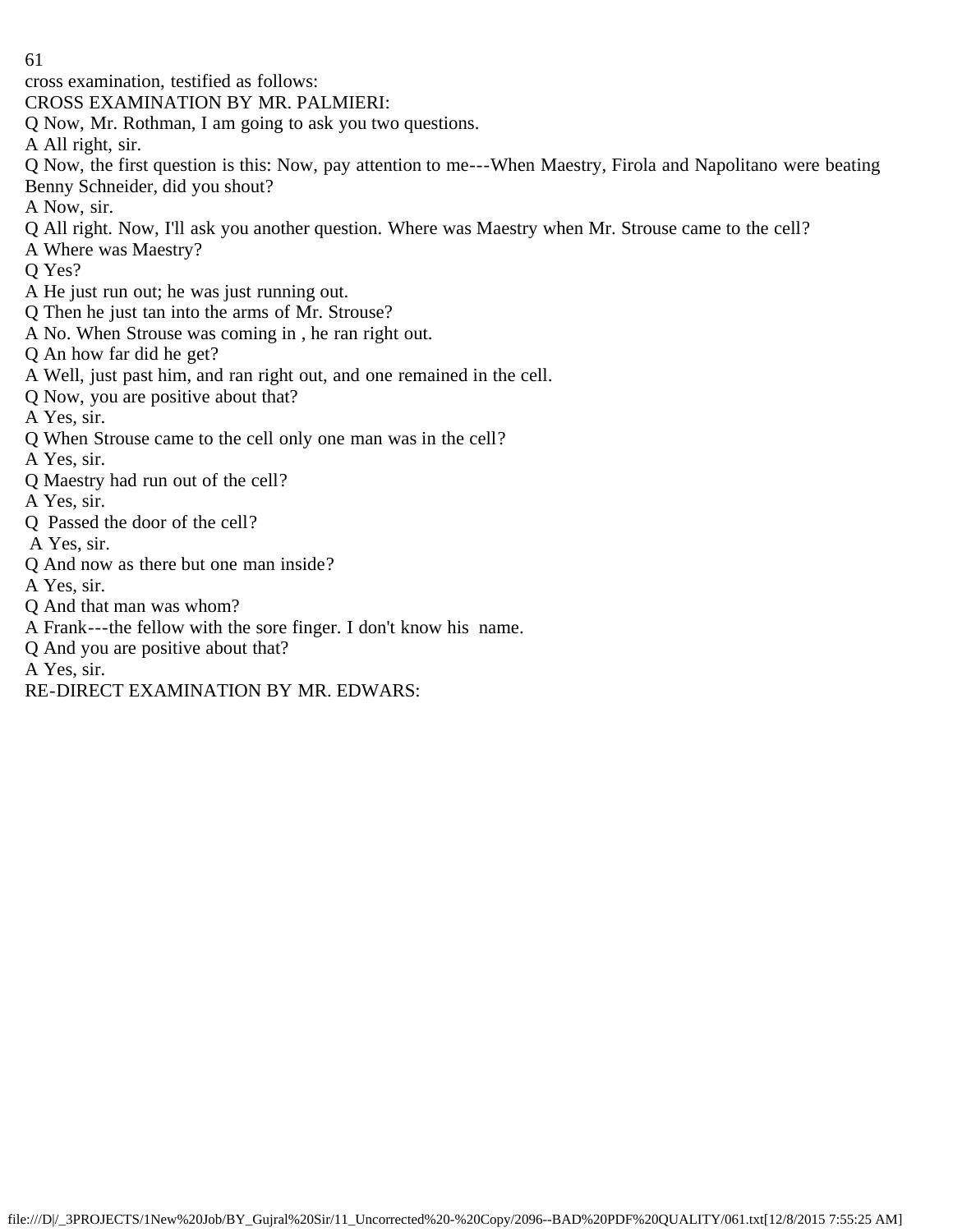Q Where was Napolitano when Strouse got there?

A He just jumped out.

Q Now, when you say that Maestry went out as Strouse came in, do you mean they passed each other at the door?

A No, sir. Maestry was outside.

Q How far from the door?

A Right close to the door, folding his hands that way, from here to here. (Illustrating).

MR PLAMIERI: Well, I would like to have that distance.

THE WITNESS: From here to here (Illustrating)

BY MR. EDWARS:

Q Now, that is just about the limit of the long, narrow gallery which runs around in front of the cells?

A Yes, sir.

Q Now, were you excited, that morning?

A Yes, sir; I was excited.

Q Have you been promised anything by the District Attorney or any one connected with him in return for your testimony in this case?

A No, sir.

MR. PALMIERI: Pardon me, your Honor. Would you expect him to say yes?

MR. EDWARS: And I protest against any such remark by counsel as highly improper.

THE COURT: And the jury will entirely disregard remarks.

MR. PALMIERI: Then I object on the ground that it is not proper re-direct.

THE COURT: The objection is overruled, and the question and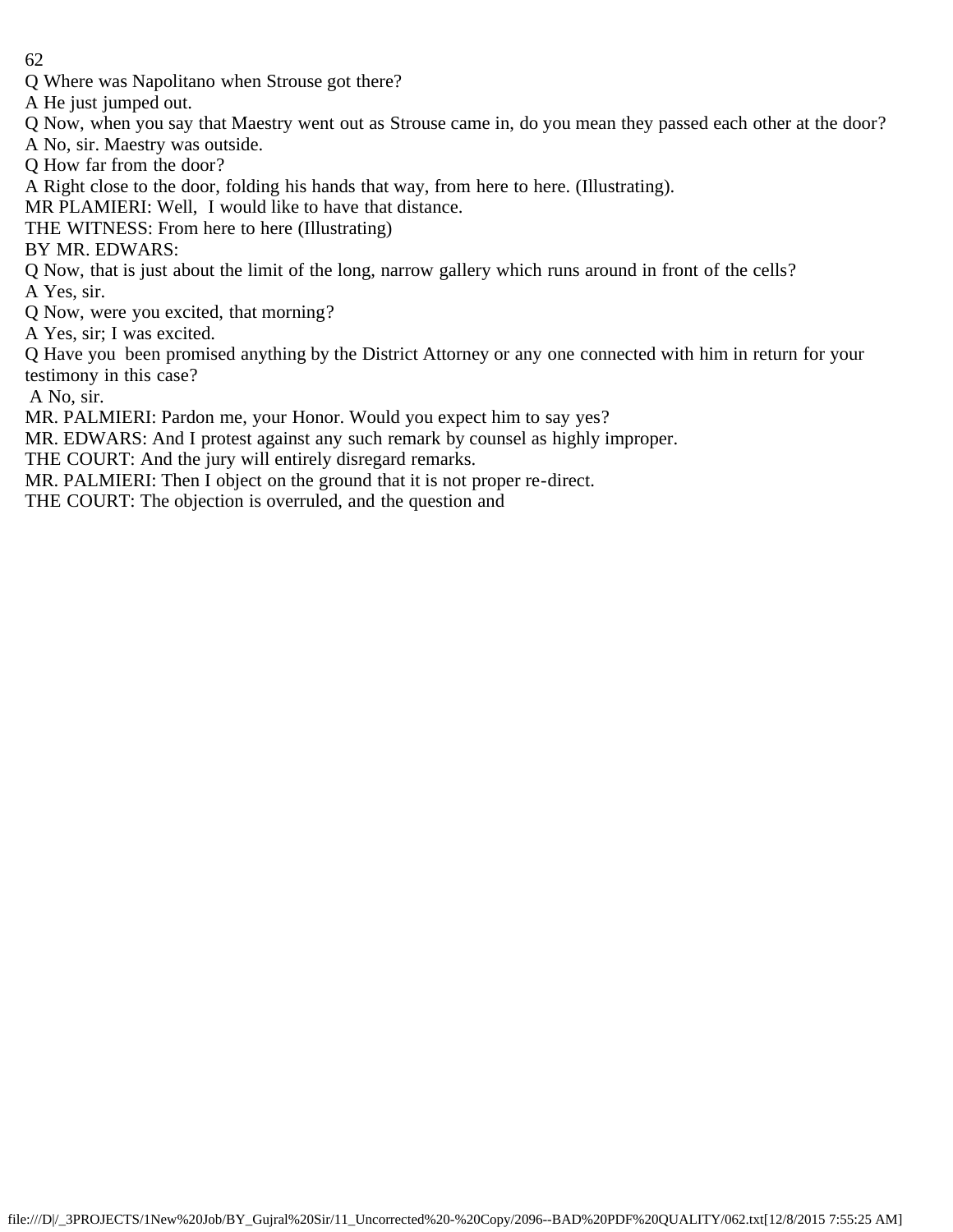Answer will stand.

MR. PALMIERI: Exception.

BY MR. PALMIERI:

Q So you are a witness now, as we understand it, in two cases? You are a District Attorney a office witness in the other case, too, aren't you?

A The District Attorney's witness?

Q Yes?

A Well, I turned State's evidence.

Q And you are a witness in this case for the District Attorney?

A Just that I see, I told. I am telling the truth.

MR. PAMIERI: That's all.

MR. EDWARS: The People rest.

MR. PALMIERI: I ask your Honor to direct the jury to acquit---to advise the jury to acquit, on the ground that the People have failed to establish the crime of assault in the first degree.

THE COURT: Well, the District Attorney said in his opening that he would submit it as assault in the second degree. MR. EDWARDS: Yes, sir.

THE COURT: I shall submit it as assault in the second degree and assault in the third degree, to the jury. I will deny your motion to take it from the jury, or to direct a verdict.

MR. PALMIERI: Upon the whole case?

THE COURT: Yes, upon the whole case as it stands now.

MR. PALMIERI: I respectfully except.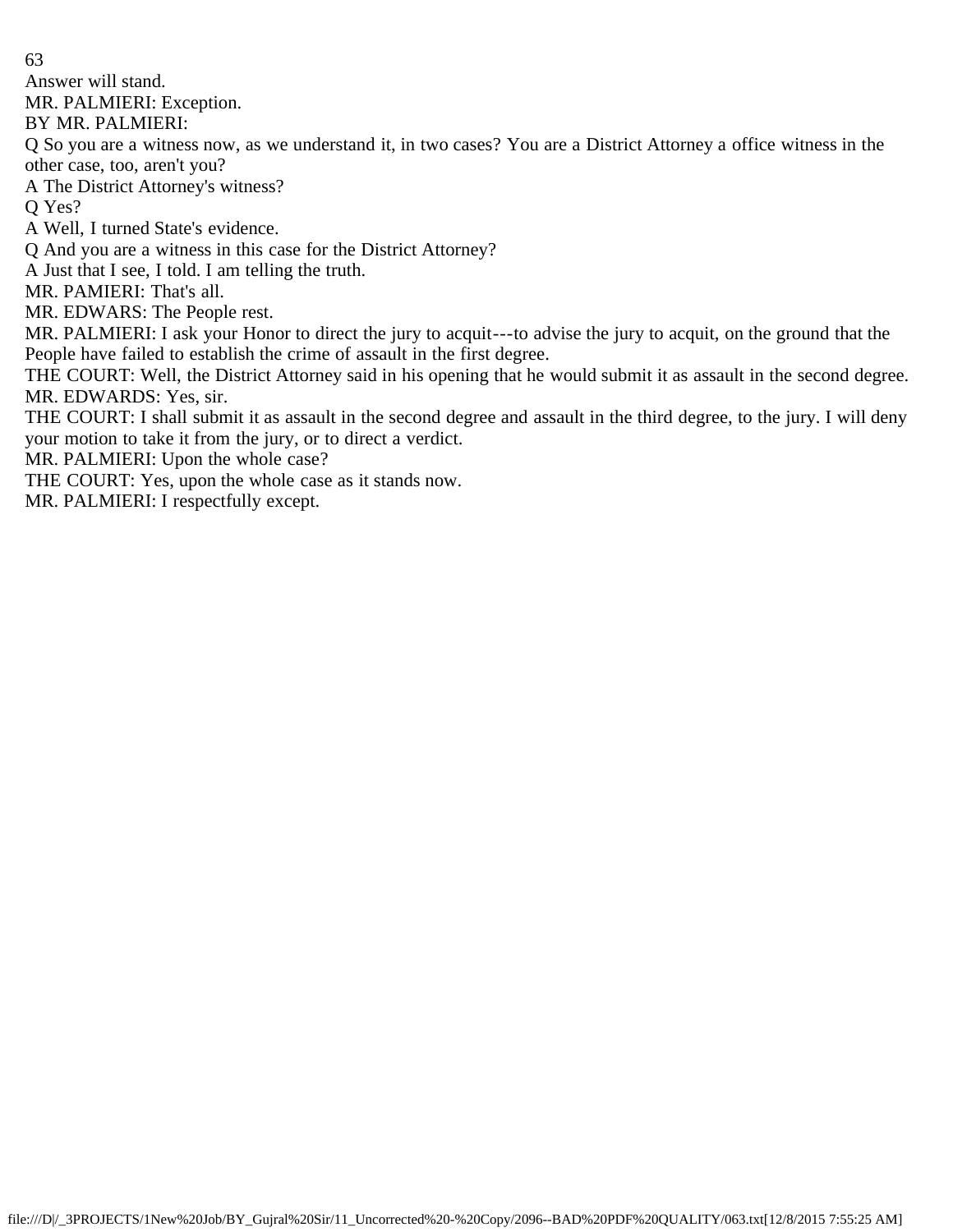JOHN BROOKS TAYLOR, of 238 West 62nd Street, a witness called on behalf of the defense, being duly sworn, testified as follows:

DIRECT EXAMINATION BY MR. EDWARDS:

Q Mr. Taylor, you are in the Tombs on what charge?

A Suspicion.

Q You haven't been indicted yet, have you?

A No, sir.

Q And how long have you been in the Tombs?

A Eight-four days.

Q And, before you were taken to the Tombs on suspicion, I think you were convicted of petty larce?

A Yes, sir.

Q How many times?

A Three times.

Q For petty larceny?

A Yes, sir.

BY THE COURT:

Q Three times?

A Yes, sir.

BY MR. PALMIERI:

Q Now---

A Suspended sentence, your Honor.

BY MR. PALMIERI:

Q I didn't hear that.

A On a suspended sentence.

Q Well, you haven't been tried on this charge of suspicion yet?

A No, sir.

MR. EDWARS: There is no charge at all, I take it.

THE COURT: Well, proceed. Go on. You know that that amounts to nothing, Mr. Palmieri.

BY MR. PALMIERI: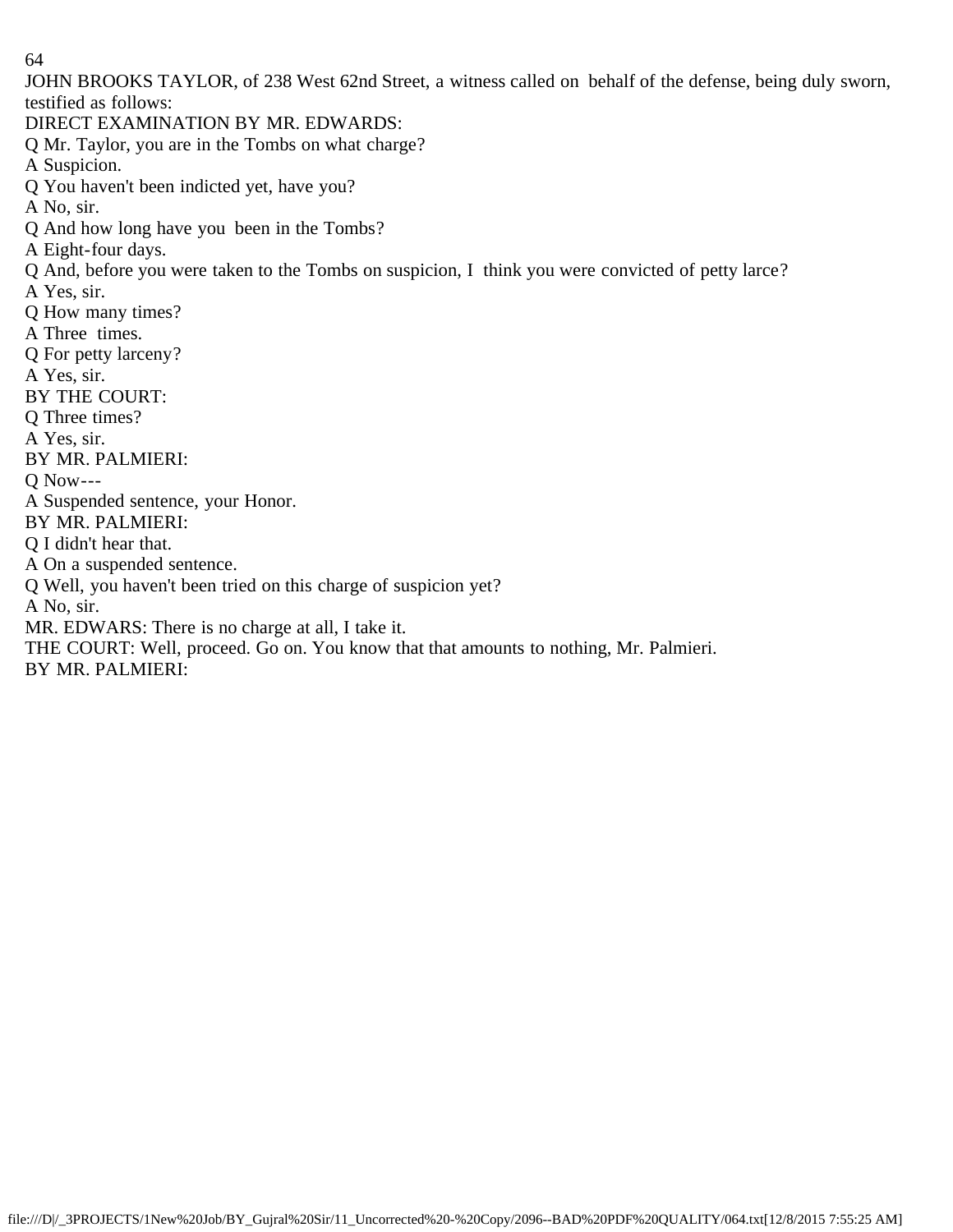Q Now, did you see this fight between Schneider and some of the inmates of the Tombs?

A Yes.

Q What was it?

A Well, the tier isnopened and we get breakfast at seven o'clock, but sometimes it's later than that. It's between seven and eight. We had our breakfast.

- Q Well, about when was it?
- A About ten minutes after we had breakfast, about ten minutes to seven.
- Q Were you walking on the tier at the time?
- A Yes, sir; with Maestry.
- Q On the second tier?
- A Yes, sir.
- Q Now, tell the jury what you saw and heard, and what Mr. Maestry did and what you did?

 A We were walking around the tier. We heard the shouts of "Help". Somebody was screeching "Help". Maestry and I was walking around the tier and we ran around to the cell where there was fighting, and there were four men in the fight, and Maestry started to split them, and I tried to help him, and the keepr came around and I went away.

- Q Now, where was the fight? In what cell?
- A It was on the threshold of 210 cell.
- Q Is that Benny Schneider's cell?
- A Yes, sir.
- Q And was that Rothman's cell?
- A Yes, sir.
- Q Now, how many people were fighting in the cell when you and Maestry approached it?
- A Four men.
- Q And who were they?
- A Schneider and his cell mate, I don't know his name.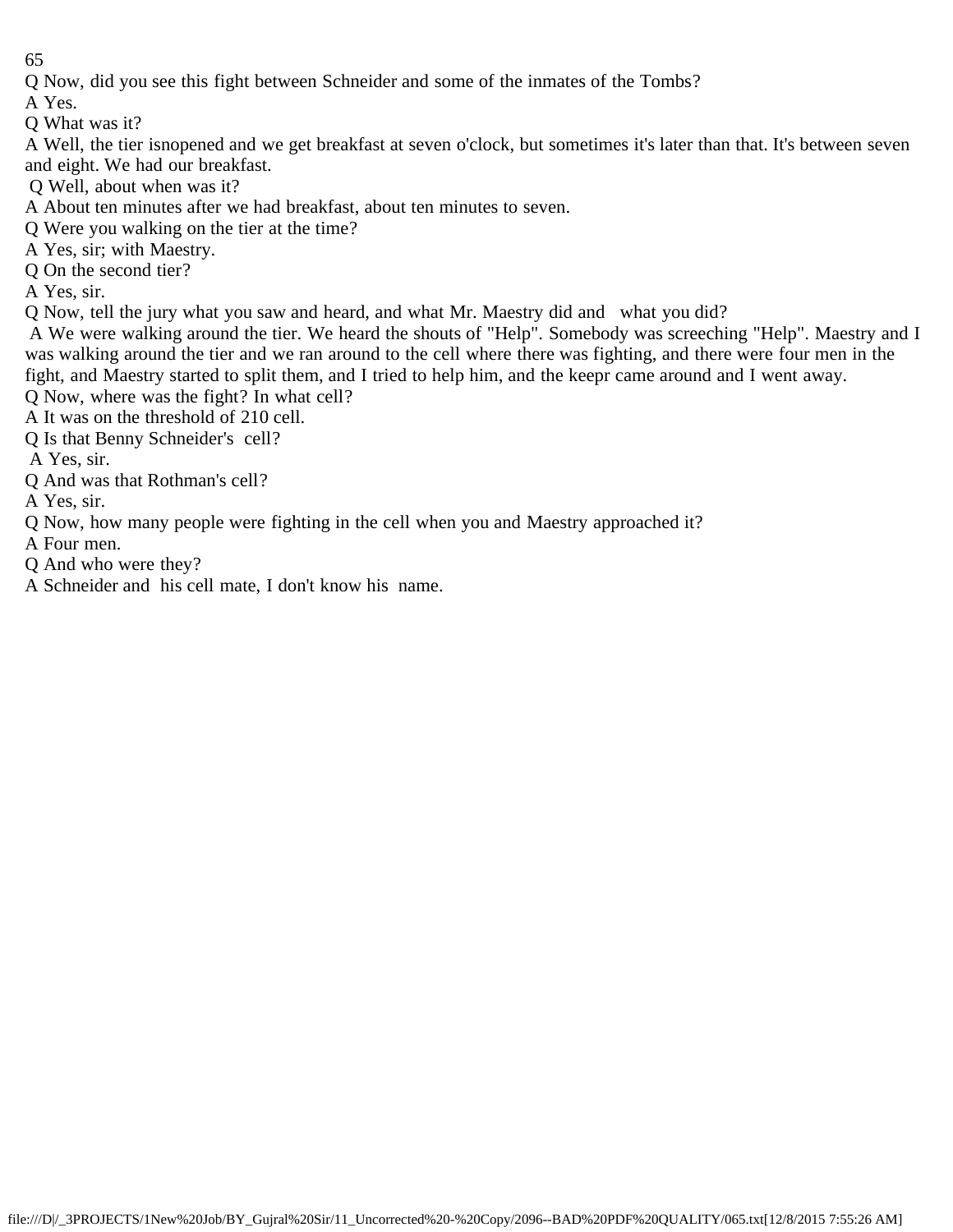Q Rothman?

A Yes. And this Italian boy here, and another Italian.

Q Now, how were they fighting? Just describe it to the jury?

A They were in a tussle. I didn't see any blows struck. I seen them kicking and punching, but there was nobody got it. Q That is, you couldn't distinguish the hands or feet?

A No, sir; They were all huddled together, kicking and punching at each other. It was more of a wrestle than a fight.

Q And you couldn't tell who landed any blows?

A No, sir.

Q But you did see them wrestling and fighting?

A Yes sir.

Q Now, when Keeper Schneider---When Keeper Strouse came there, were you and Maestry there?

A Why, there was a crowd around the call when the keeper come.

BY THE COURT:

Q Now, when Keeper Strouse came there were you and Maestry there?

A Yes.

Q Which keeper got there first?

A Mr. Strouse.

Q And when he got there, where were Maestry and yourself?

A We were in front of the cell, trying to split then apart.

Maestry and I were in front of the cell.

BY MR. PADMIERI:

Q And how many inmates were in front of that cell?

A I should judge about twenty or thirty.

MR. PALMIERI: That's all.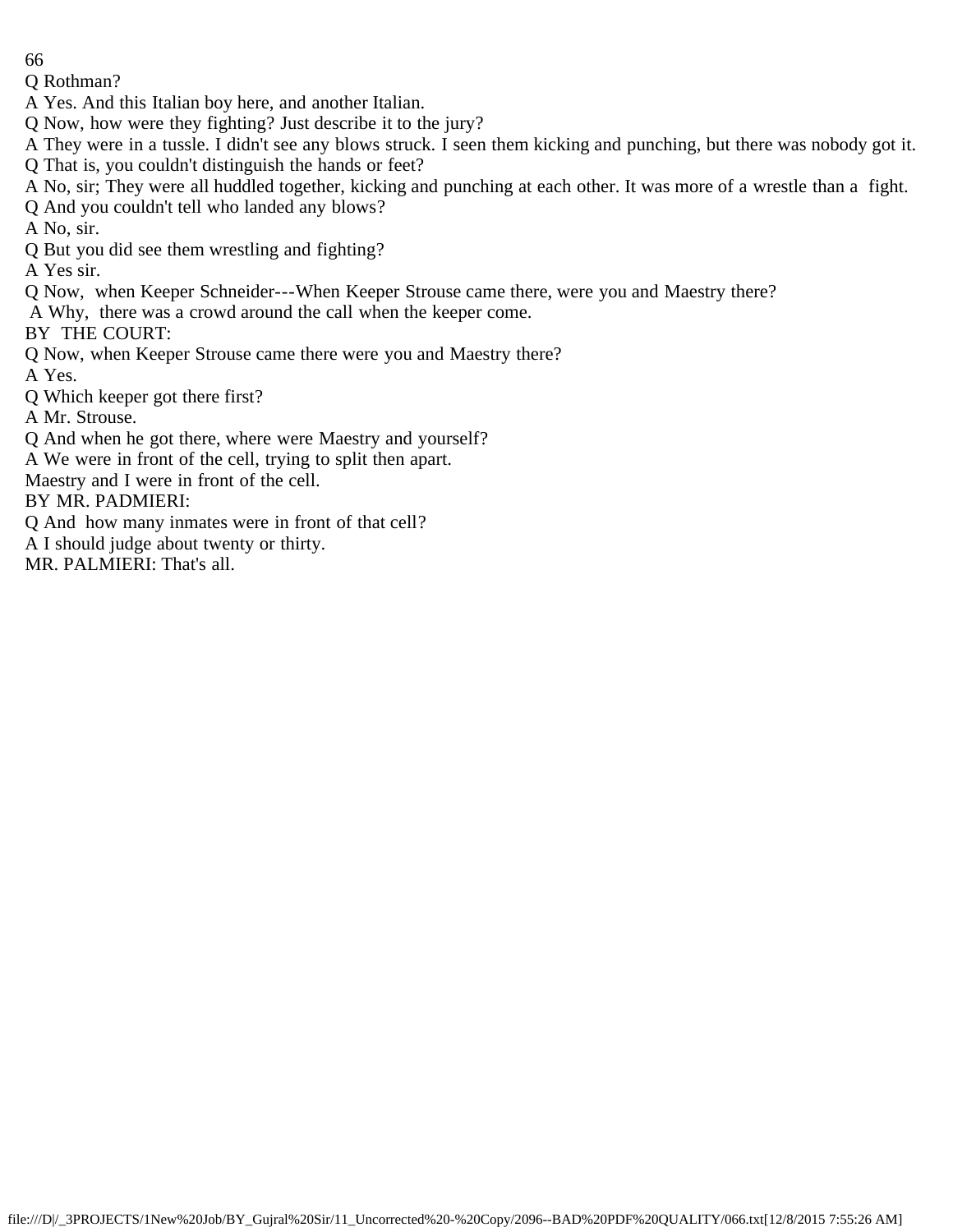- CROSS EXAMINATION BY MR. EDWARDS:
- Q How many times did you say you had been convicted of petty larceny?
- A Three times.
- Q When was the first time?
- AT hat was three years ago.
- Q And when was the second time?
- A About three years ago.
- Q And when was the third time?
- A A year ago.
- Q And the first time you got a suspended sentence?
- A Yes, sir.
- Q And the second time?
- A Three months.
- Q And the third time?
- A Nine months.
- Q And how long after you got out the last time was it before you were arrested?
- THE COURT: Well, the arrest means nothing, Mr. Edwards.
- BY MR. EDWARDS:
- Q How long have you been in the Tombs now?
- A Eighty-four days.
- Q When did you go there?
- A The middle of May.
- Q And how long had you known Maestry?
- A Since I have been on the second tier.
- Q You were on the second tier then, weren't you?
- A Yes, sir.
- Q That's one tier above the flats?
- A Yes, sir.
- Q And how high are the cells between tiers?
- A Twelve or fourteen feet.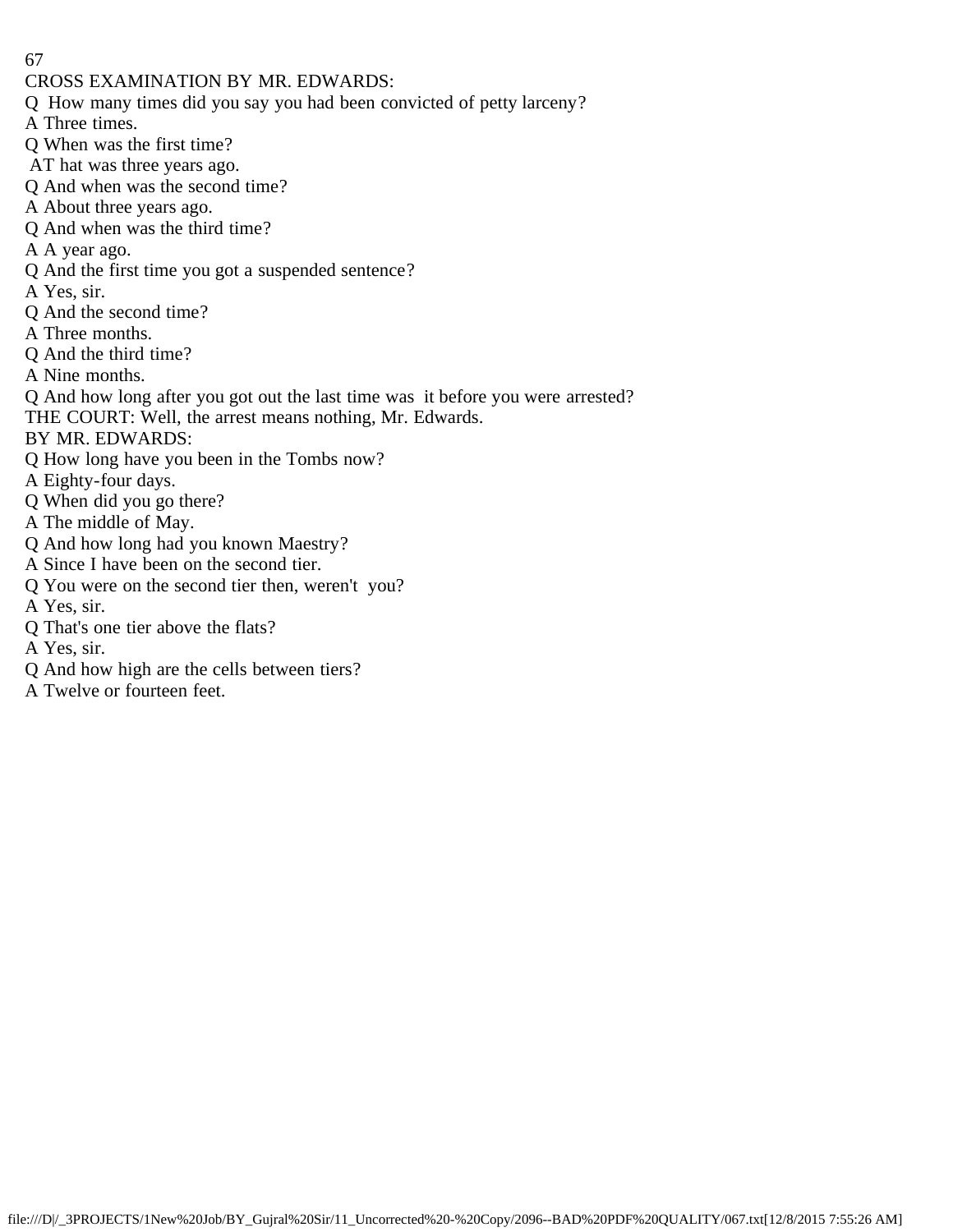Q Is there that much head room in your room in your cell?

A Oh, no, sir.

- Q Can you touch the ceiling?
- A No, sir.
- Q How near can you come to it?
- A Within about a foot from the ceiling.
- Q And how tall are you?
- A Five foot nine.
- Q Now, the cells are arranged with a gallery outside? The second third and fourth and fourth tiers?
- A Yes, sir.
- Q And there is a railing on the gallery?
- A Yes. It's all fenced in.
- Q And you can see the men when they are exercising on the flats?
- A Yes, sir.
- Q And you frequently talk to them, don't you?
- A Yes, sir.
- Q Now, when did you meet up with Maestry; this morning, on your walk?
- A Right after breakfast. I ate breakfast and swept out my cell and I walked up towards his cell, and we started walking together.
- Q Which way did you walk?
- A Here is my cell and here is where the fight was. (Illustrating).
- Q And how far did you get before the shouts that you have been telling about?
- A Just as I started walking with Maestry we heard the hollering.
- Q And near what cell were you?
- A Oh, between five and nine?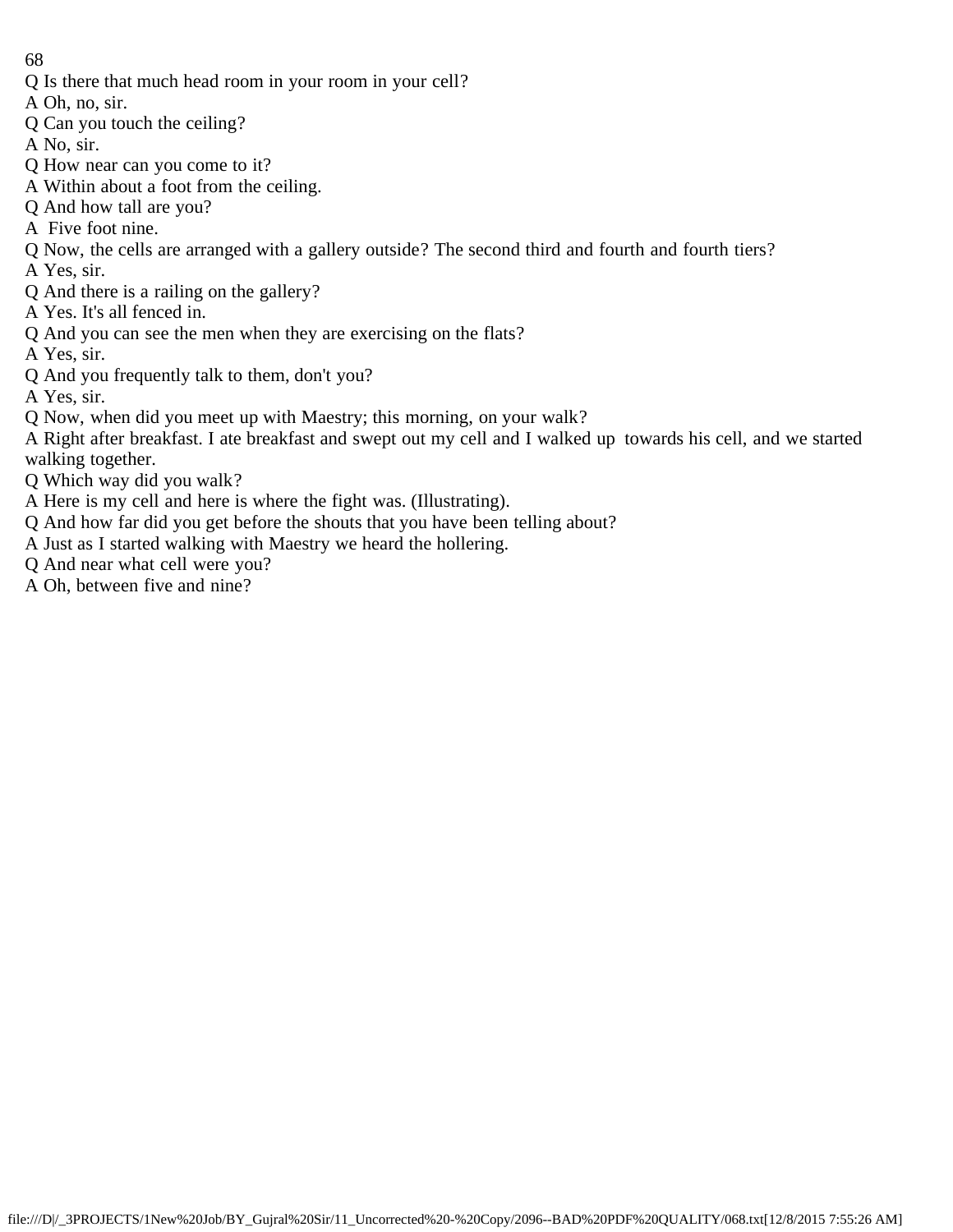Q And did you see Maestry come out of his cell that morning?

A Yes, sir.

Q Did you see---had he eaten his breakfast?

A Yes, sir.

Q Did you see him eat his breakfast?

A No, sir.

Q You didn't see him eat it?

A No, sir.

- Q Had you eaten your breakfast?
- A Yes, sir.
- Q When you heard these shouts, what did you do?
- A I ran around there.
- Q Yes?

A Yes.

- Q Well, before you ran around, did you see anybody outside of any other cell on that side of the tier?
- A No, sir. We headed the line when we were walking around. The whole tier was walking.
- Q Where was the keeper?
- A On the bridge, at his desk.
- Q Did you see Keeper Strouse?
- A No, sir; he was on the opposite side. I had to walk around to see him.
- Q Now, your cell is on the same side as Maestry's?
- A Yes, sir.
- Q Well, you could see that whoel west side of the tier, when you came out of your cell, couldn't you>
- A Yes.
- Q And when you returned to walk towards cell 5, you had a view of it clear up to the division of the two locks? A No, sir, ---yes, sir.
- Q And did you see any keepers there?
- A No, sir. Keepers don't stand in the passageway. They stand on the bridge.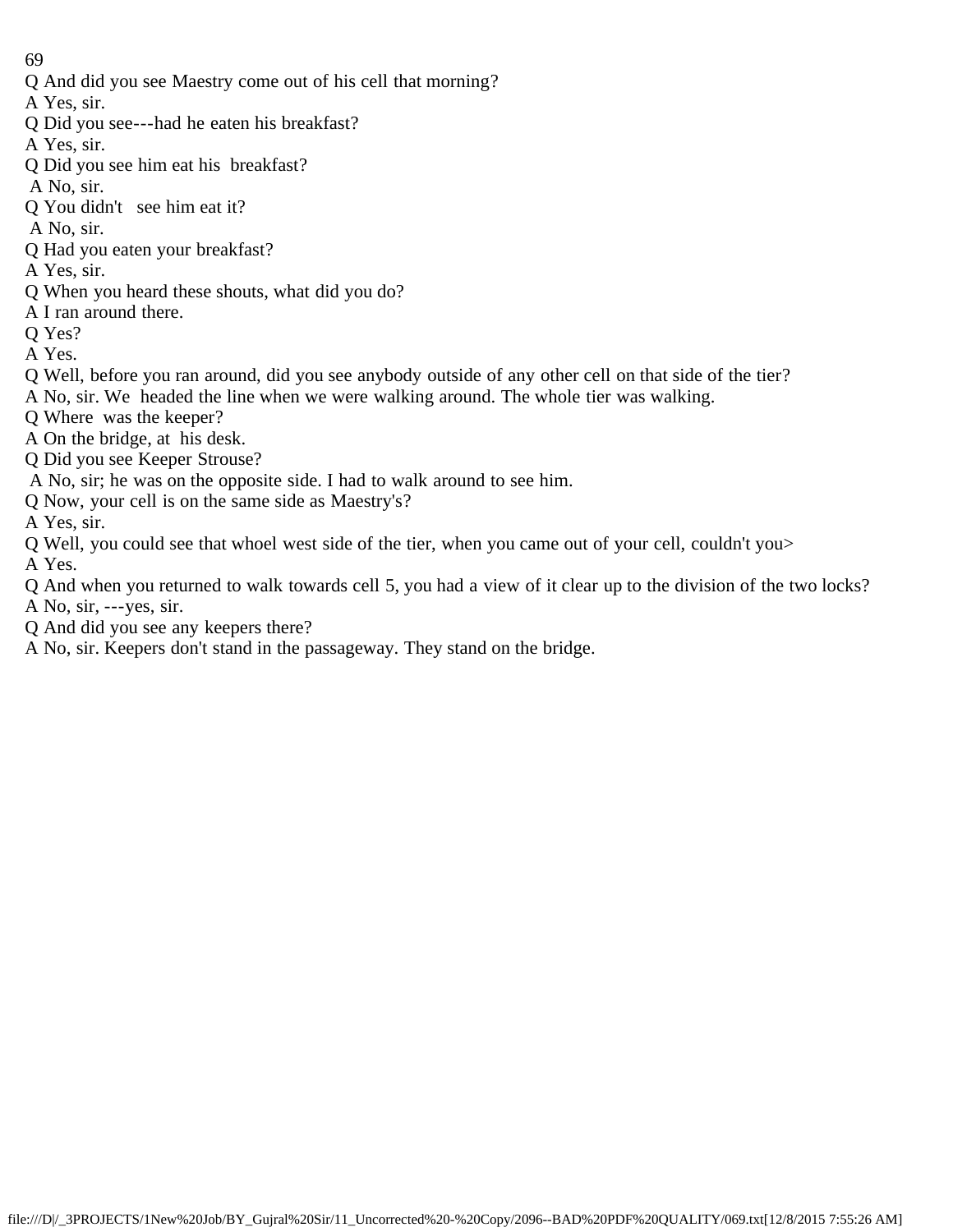- Q And you didn't see, then, either Fassig or Strouse?
- A No, sir.
- BY THE COURT
- Q Are you in the same cell that you were in on that day?
- A Yes, sir.
- Q And is Maestry there?
- A Yes, sir. He locks in 205, just the same.
- Q He is still there?
- A Yes, sir.
- BY MR. EDWARDS:
- Q And when you got around the corner of the cell block what did you see?
- A I seen the fight.
- Q Where?
- A The entrance to the first cell. You had to turn around. Here is the tier here (Illustrating) and we were walking along, and , as soon as you turn the corner, that's where the cell is, where the fight was.
- Q Who was in the fight?
- A This little Italian boy over here (Indicating Napolitano)
- Q Do you call Napolitano a little Italian boy?
- A Well, yes. And Schneider and his cell mate and another Italian fellow.

Q Who is he?

- A I don't know his name. He locks in on the third tier. He was on the third tier but was on the second tier then.
- Q Who was his cell mate on the second tier?
- A I don't know.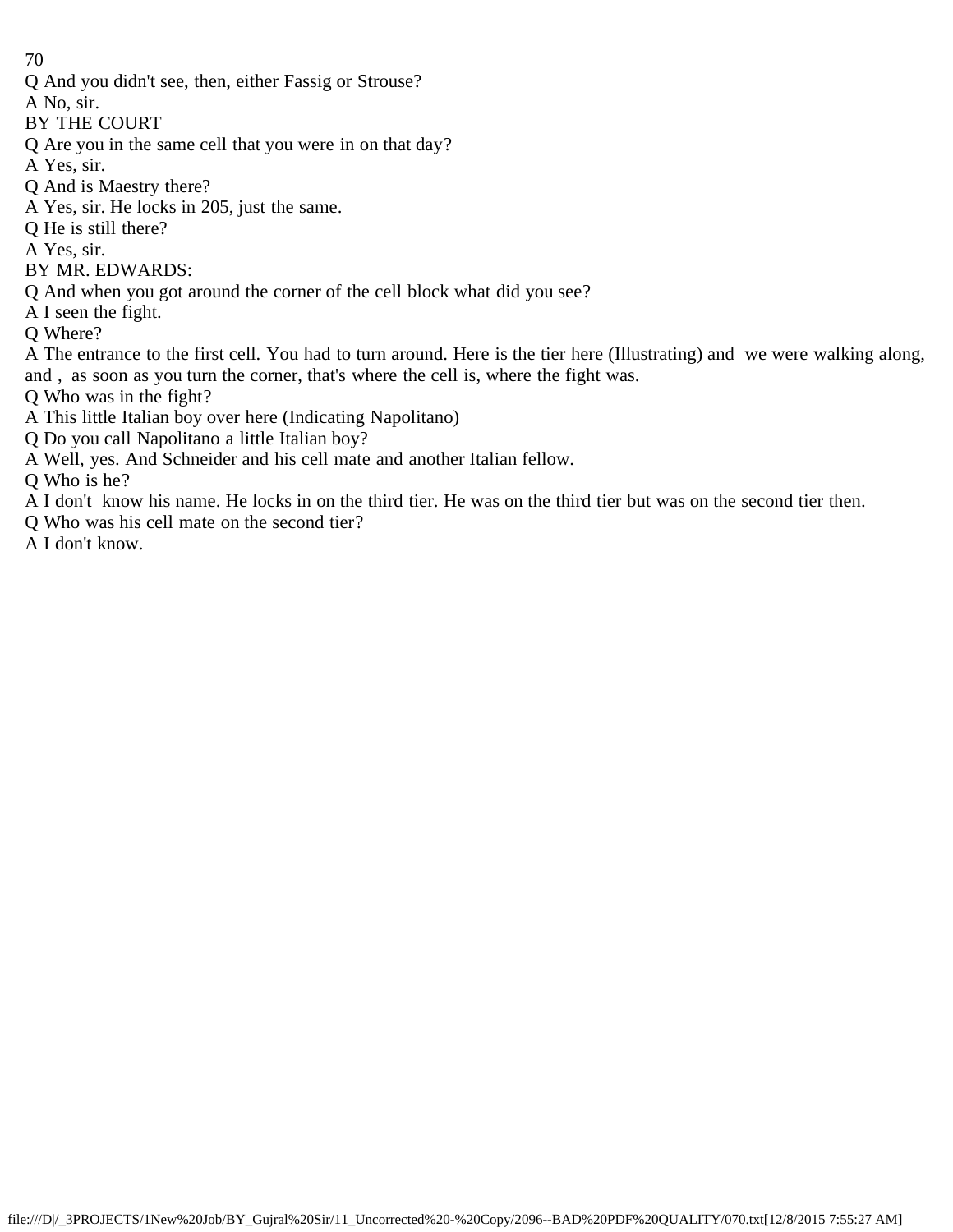- Q How long have you been on that tier?
- A I don't know.
- Q Well, what was going on?
- A They were wrestling, and all huddled together in the door, right on the threshold of the door.
- Q Did you see any one get thrown down?
- A No, sir.
- Q Did you see any one go into the cell?
- A No, sir.
- Q Did you see all four of them go into the cell?
- A No, sir.
- Q Did you see them separate?
- A When the keeper comes, I walked away.
- Q Did you see them separate?
- A No, sir; I walked away.
- Q When the keeper came lid they stop struggling?
- A These two Italian fellows backed along the tier, Maestry and this other Italian fellow.
- Q Were they in the cell when the keeper got there? Were any of the Italian fellows in the cell when the keeper got there?
- A I couldn't tell; I didn't see them. I didn't see any more; when the keeper came I walked away.
- Q Did you see whether any of the men who were fighting went into the cell?
- A No, sir.
- Q Did you see whether Napolitano went into the cell?
- A No, sir.
- Q Did he go in there, in the cell, while you were watching?
- A No, sir; not while I was there.
- Q Did the other fellow go into the cell at all?
- A I didn't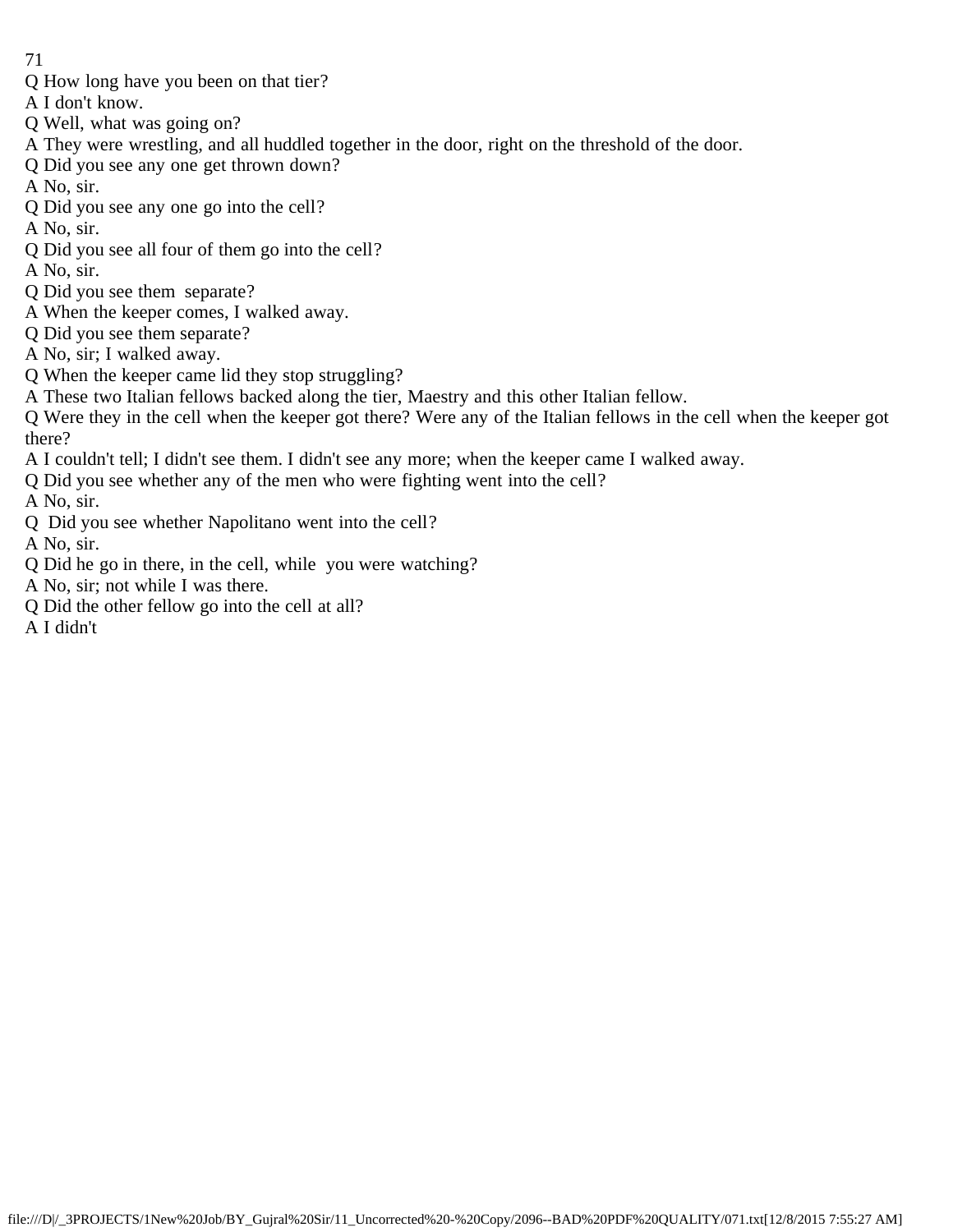See no one go into the cell.

- Q Did you see Schneider and Rothman back into the cell?
- A No, but I seen the other two men split away when the keeper came and I walked away.
- Q Did you walk away before Maestry did?
- A I don't know. I'm not sure of that.
- Q Did you walk away with him?
- A No, sir; I walked away the other way. (Illustrating)
- Q Did you see him walk away?
- A No, sir; I didn't notice at all.
- Q You had been helping him to separate these men, hadn't you?
- A Yes.
- Q Did you make any report to the keeper about it?
- A No, sir.

Q Did you tell Keeper Strouse and tell him that Maestry had nothing to do with it and was only separating them.

- A I believe he asked me something about it.
- Q I asked you whether you told him?
- A I think to told him yes. I remember speaking to him about it. He asked me whether I was there when it started, and I said "Certainly I was, and I seen Maestry separating them."
- Q Well, were you there when it started?
- A No, sir.
- Q Well, why did you tell Strouse that you were?
- A I didn't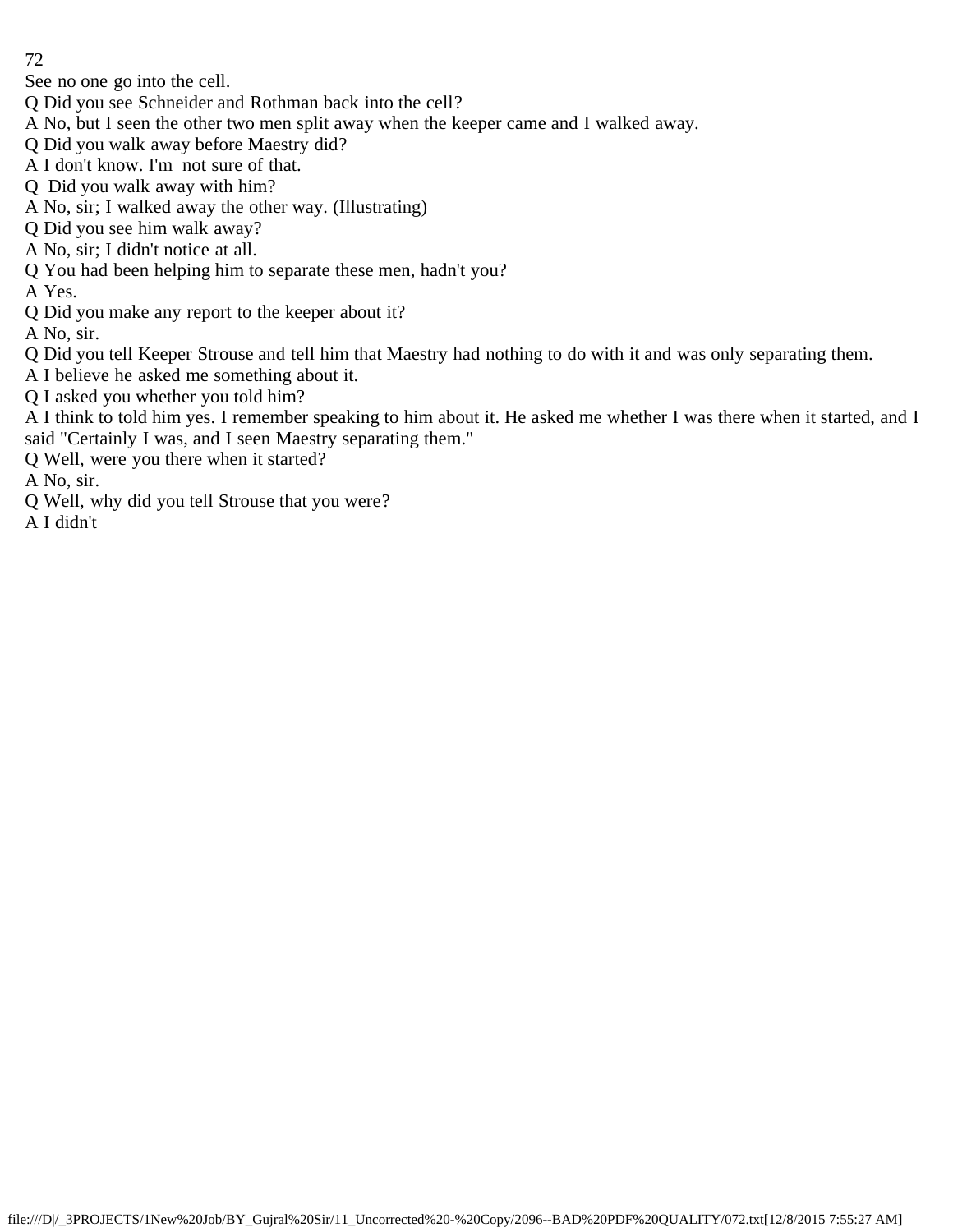Mean to say that. I only helped Maestry to split them apart, but I couldn't. They were too much huddled together.

- Q Did Maestry separate any of them?
- A No, sir.
- Q Were you struck by anybody?
- A No, sir.
- Q Did you get any teeth knocked out?
- A No, sir.
- Q Did you get your face scratched?
- A No, sir.
- Q Well, where did you go after this happened?
- A I kept walking around the tier.
- Q Now, when you heard this cry what did you do?
- A What was said?
- A "Help" I made it out to be, "Help".
- Q Well, was it "Help"?
- A Yes.
- Q Sure of that?
- A Positive.
- Q Was it an English word?
- A I couldn't tell that.
- Q Did it sound like a Jewish word?
- A No, sir.
- Q Or like an Italian voice?
- A Well, no, sir; I couldn't \*\*\*say. I made out the word "Help" among all the hollering.
- Q Well, did Maestry say anything to these men?
- A He said, "Why don't you stop that?"
- Q Is that all he said?
- A Yes, sir.
- Q Can you recollect anything else that he said\*\*\*
- A No, sir.
- Q Did any one say anything to him?
- A No, sir.
- Q Did he say that in Italian or in in English?
- A In English.
- Q How long have you known Napolitano?
- A Since I have on the tier.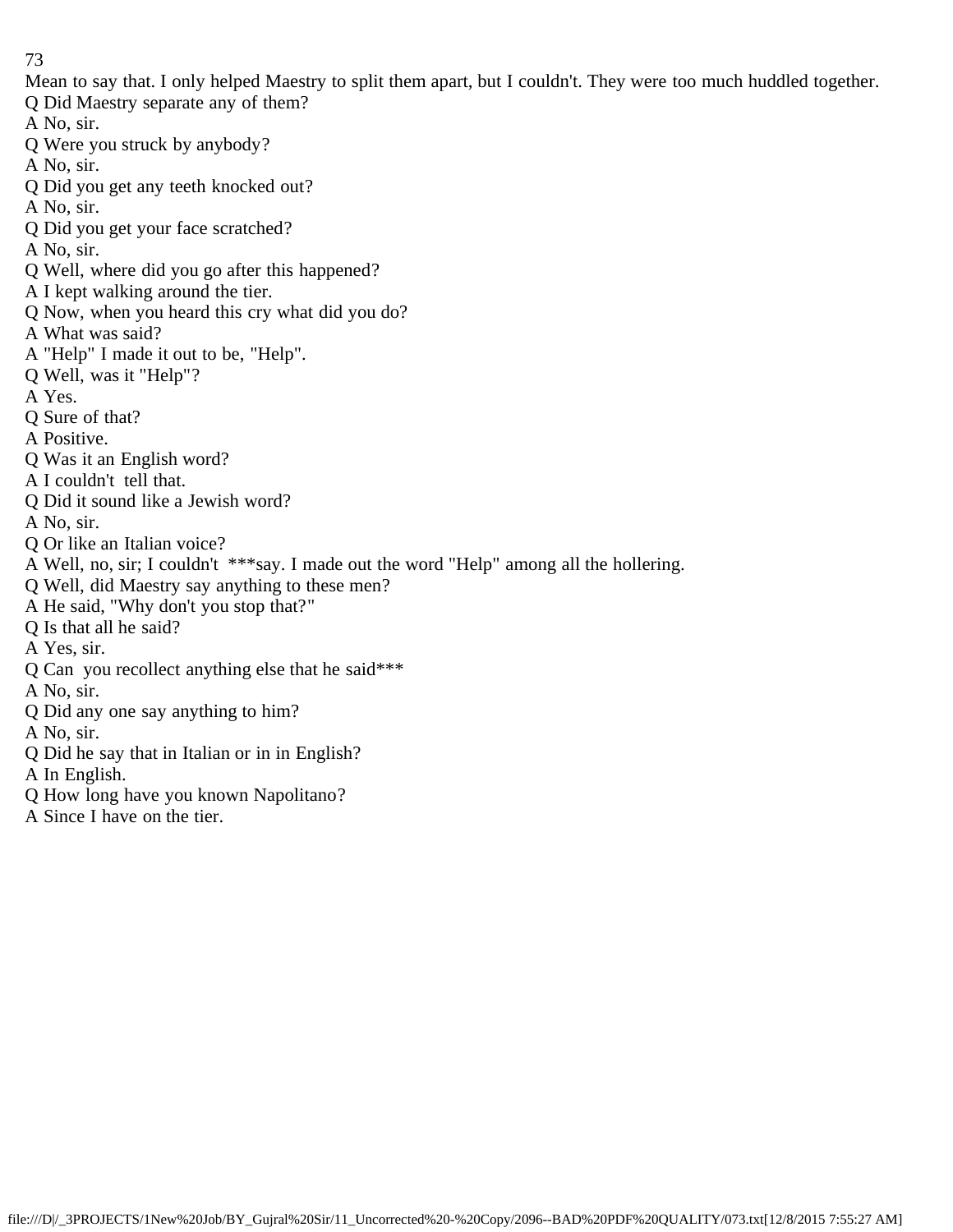Q Did he speak English there on the tier?

A Yes, sir.

- Q He speaks pretty good English?
- A Well, not very.
- Q Can you understand him?
- A Yes, sir.
- Q Never had any trouble in talking to him?
- A No, sir.
- Q Do you talk to him often?
- A Well, no, just good morning or afternoon.
- Q Did you talk to F\*\*\*la, the other man?
- A Yes, sir.
- Q Did he speak English?
- A Yes, broken English.
- Q And Maestry is an Italian too, isn't he?
- A Yes, sir.
- RE-DIRECT EXAMINATION BY MR. PALMIERI:
- Q How did you know that Maestry is an Italian? Don't you know that he was bron here?
- A Well, I see the way he speaks, I imagine he is an Italian.
- Q Now, just one more question. Did you see Maestry strike any blows or hurt anybody?
- A No, sir.
- Q And before this occurrence, Maestry was with you?
- A Yes, sir.
- RE-CROSS EXAMINATION BY MR. EDWARDS:
- Q Oh, by the way, I forgot to as you a question. Did you ever hear anybody talking to Schneider in the Tombs? A No, sir.
- Q Every hear anybody call him a rat or a squeeler?
- A No, sir.
- Q Did you ever him sent for to the District Attorney's office?
- A No, sir.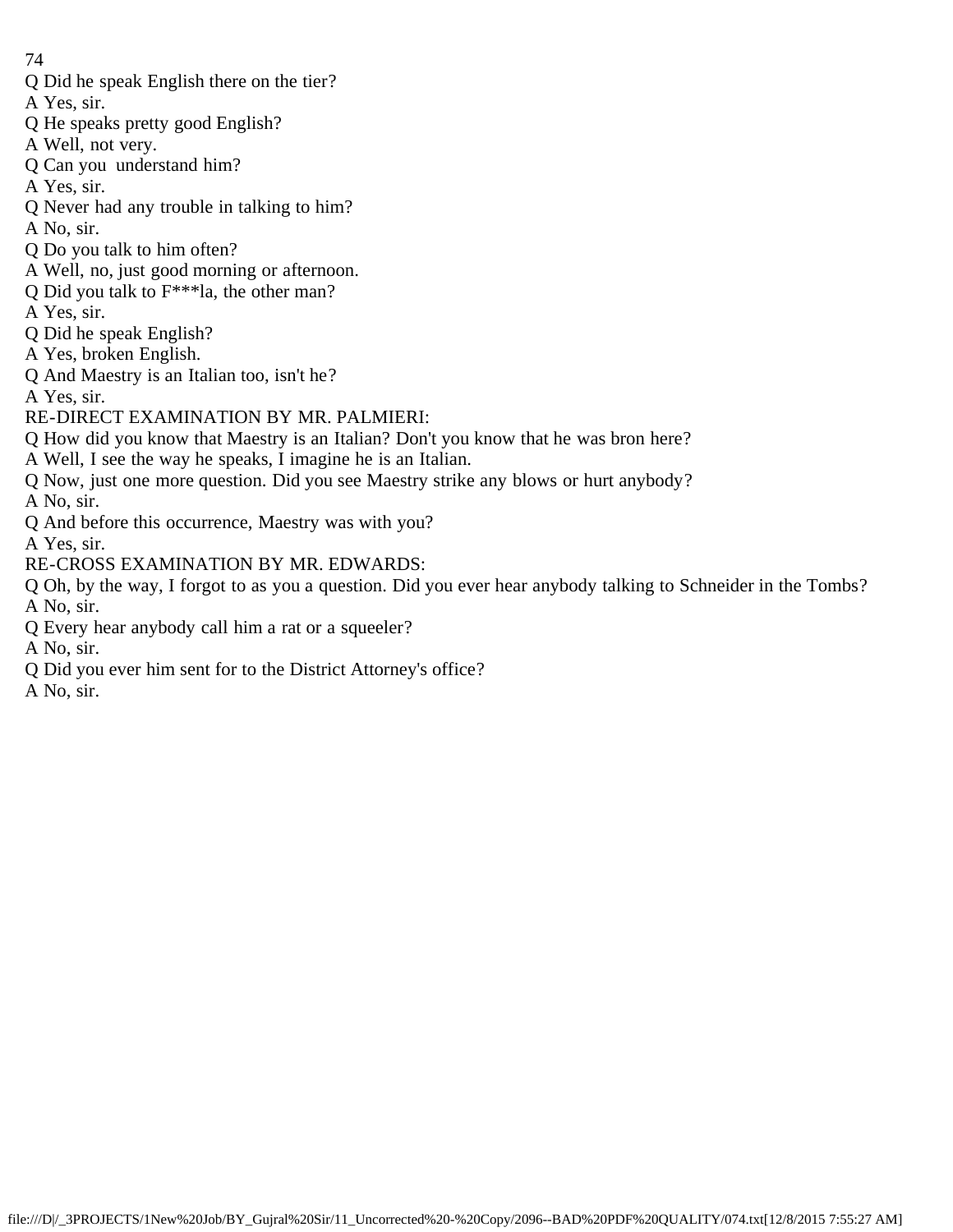Q Is that a fact?

A Yes, sir.

Q And isn't it a fact that the keepers call out all through the tiers when a man is wanted to go to the District Attorney's Office?

A I couldn't haven't you often heard it called out?

A Well, yes, I have.

THE COURT: Well, you have not objected. If you had objected, I would have sustained he objection.

FRANK MAESTRY, of 930 East 178th Street, one of the defendants, being duly sworn, testified as follows:

# DIRECT EXAMINATION BY RM. PALMIERI:

Q Mr. Maestry, where were you born?

A New York City.

Q How old are you?

A Twenty-three.

Q And you were arrested for, I think---

THE COURT: Well, the arrest means nothing.

BY MR. PALMIERI:

Q It is two years since you were arrested?

- A Yes, sir.
- Q And you were convicted?

A Yes, sir.

- Q And your case went to the Court of Appeals?
- A Yes, sir.
- Q And was reversed?
- A Yes, sir.
- Q And you have now pleaded guilty to manslaughter in the first degree?

A Yes, sir.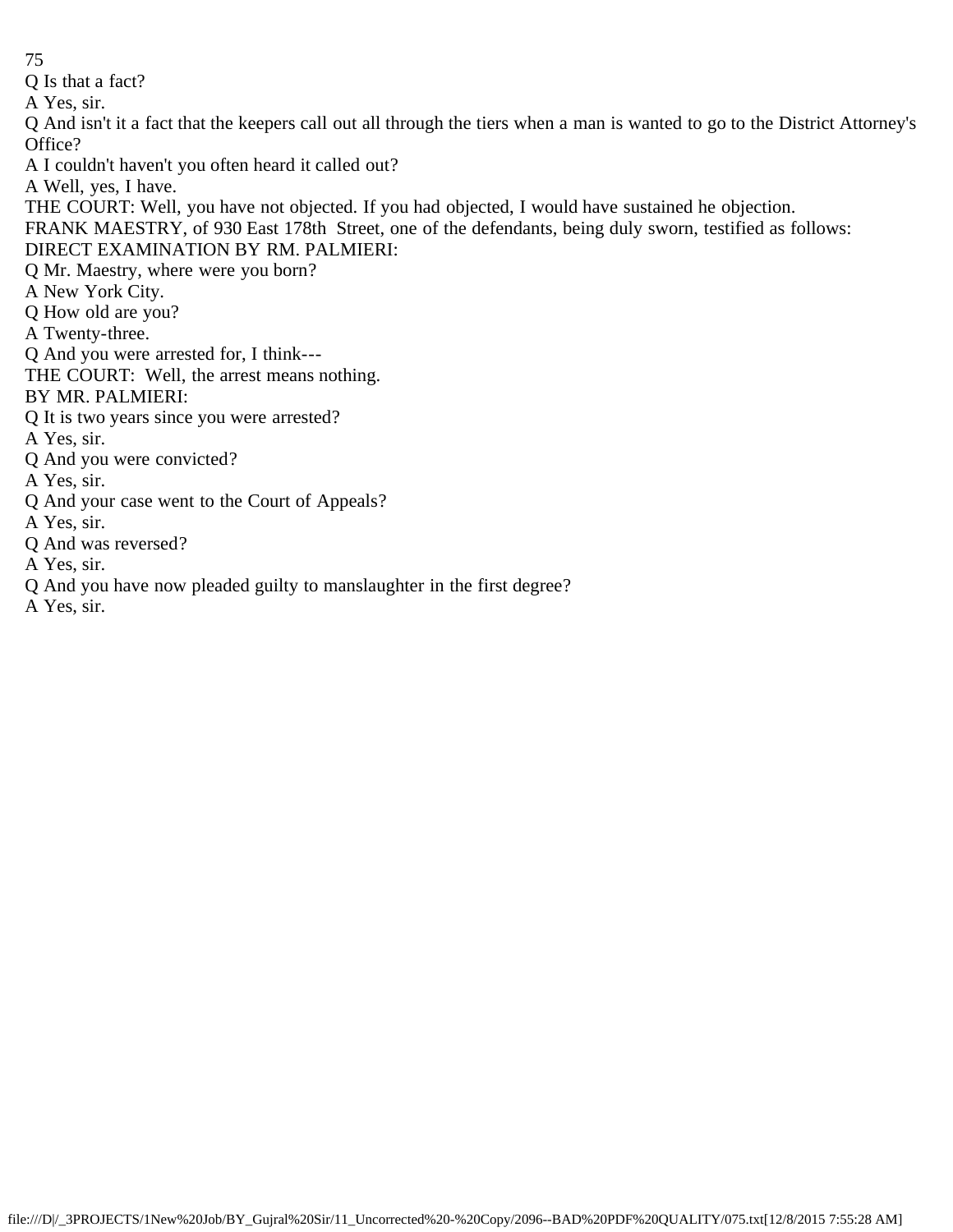Q Will you state to the jury what that was?

A Well, me and this man, named James Rimore, we had a quarrel and he shot at me and I shot back at him, in self defense.

Q It was not a crime for which you were paid to kill anybody?

A No, sir. He shot at me and I shot at him.

Q Now, go on and tell your story to the jury, without my asking a single question.

A Gentleman of the Jury---

BY THE COURT:

Q Now, just tell us what happened on this particular morning. That is all we want.

A On June 19th, when this trouble happened, I locked in cell 205.

BY THE COURT:

Q Well, when you say you "locked in", you mean that you are locked in that cell?

A Yes, sir

Q That is your cell?

A Yes, sir.

Q And who was your cell mate?

A I have no cell mate. I'm in cell 205, and the doors were opened at seven o'clock, or a quarter past seven---some times twenty-five minutes past.

Q Well, I can't judge what time it was, this morning, when they opened the cells. I never take that breakfast, prison food, I buy my own food.

When the officer opened our cell, he opened our side, not the opposite side; and when he let us out, I swept out my cell; and this young man, Mr. Taylor came and asked me for a magazine and I gave it to him, and we started to walk around; and we got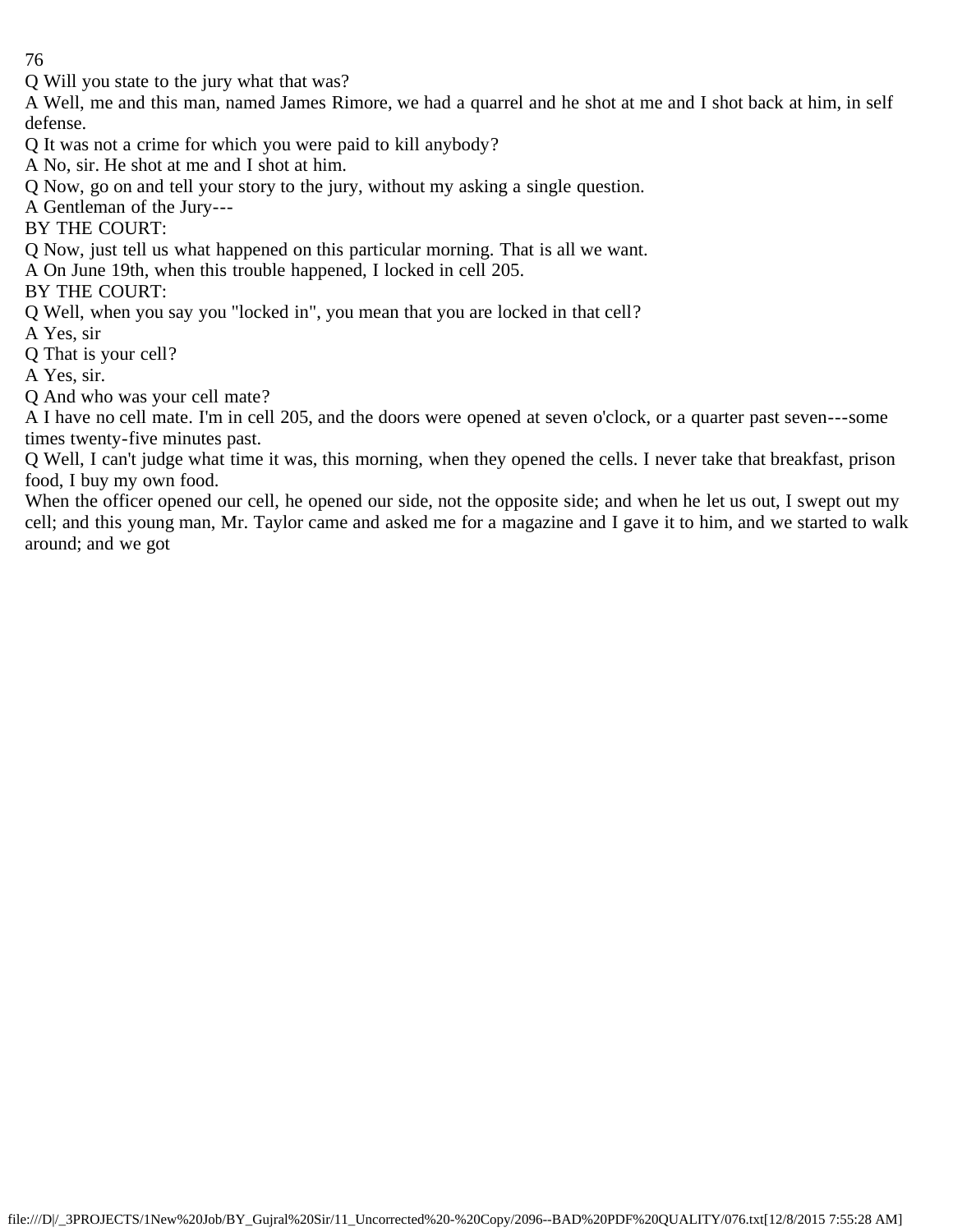to cell 209 --- between 207 and 205, and we heard shouts for help, and we both went around there, and I saw four men fighting by the thresh hold of the cell, and at Benny Schneider's cell, 210, and they were punching away at each other. And I told them they were fools and they would only lose their privileges, and wouldn't get no visits, and they wouldn't pay no attention, and I tried to break them away the best way I could.

The Officer Strouse came and he said, "Break away, break away," and then they finally looked around and seen who it was.

And this Benny Schneider threw himself on the bed when he seen who it was, that it was the officer, and commenced to scream and I walked away.

And I told Mr. Strouse that I wanted to explain it to him, and he said, "Well---?

BY THE COURT:

Q Never mind what you said to Mr. Strouse. You were not asked that.

A Then that' all I know.

BY MR. PALMIERI:

Q Did you strike any blows, Mr. Maestry.

A No, I had no reason.

Q Did you had any trouble with Benny Schneider before this occurrence?

A No, sir.

Q Did Schneider hit you?

A No, sir.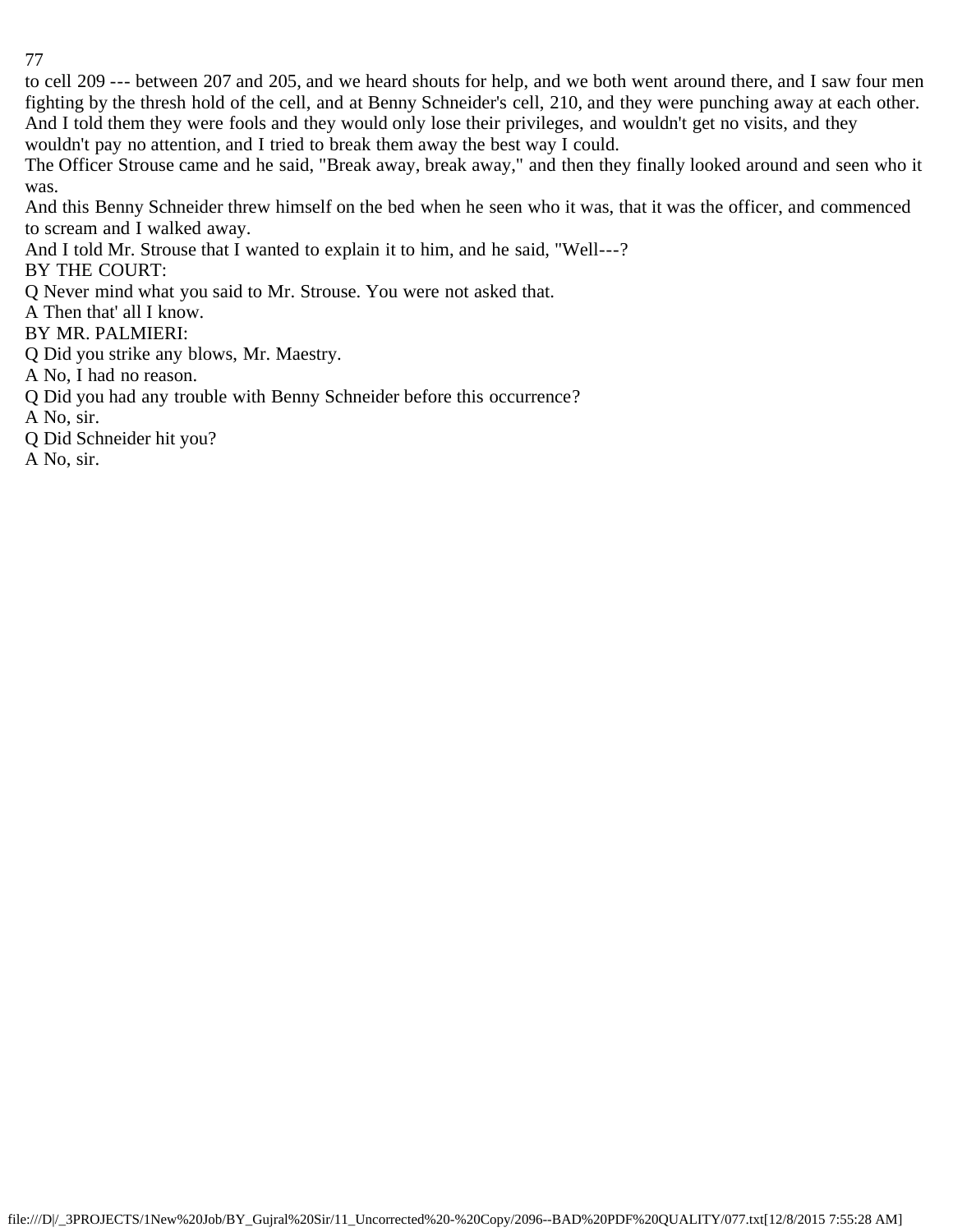Q Who were the four men that were fighting when you got there?

A Frank Firola, Napolitano, Rothman and Schneider, and they were clinching most of the time and making kicks and punches at each other. And I even got a few punches in the jaw myself, trying to separate them.

Q Now, during your entire time that you have lived here, the only two times that you were in trouble were the times of this occurrence where the man shot at you and you shot at him?

A Yes. And another time a suspended sentence.

Q When was that?

A Nine years ago.

Q Well, what was that for? You had better tell the whole truth to this jury.

A I was indicted for burglary in the third degree, and I took a plea, and Judge O'Sullivan suspended sentence.

Q What was that burglary?

A Stealing some cheese.

Q Oh, something was said about "Rocks" Cornell. He was never on that tier, was he?

A No, sir I never spoke to the man and don't know him and never heard of him.

Q And, so far as this tier was concerned, "Rocks" Cornell wasn't on this tier?

A No, sir; he was on the flats.

Q Can you say what the flats were, with respect to the tier above?

A Our tier, the second tier, is pretty near one story above the flats, and the passageway is only about three feet and a half wide, and, if anybody stopped there, it would be an interference with the crowd, and the officer keeps everybody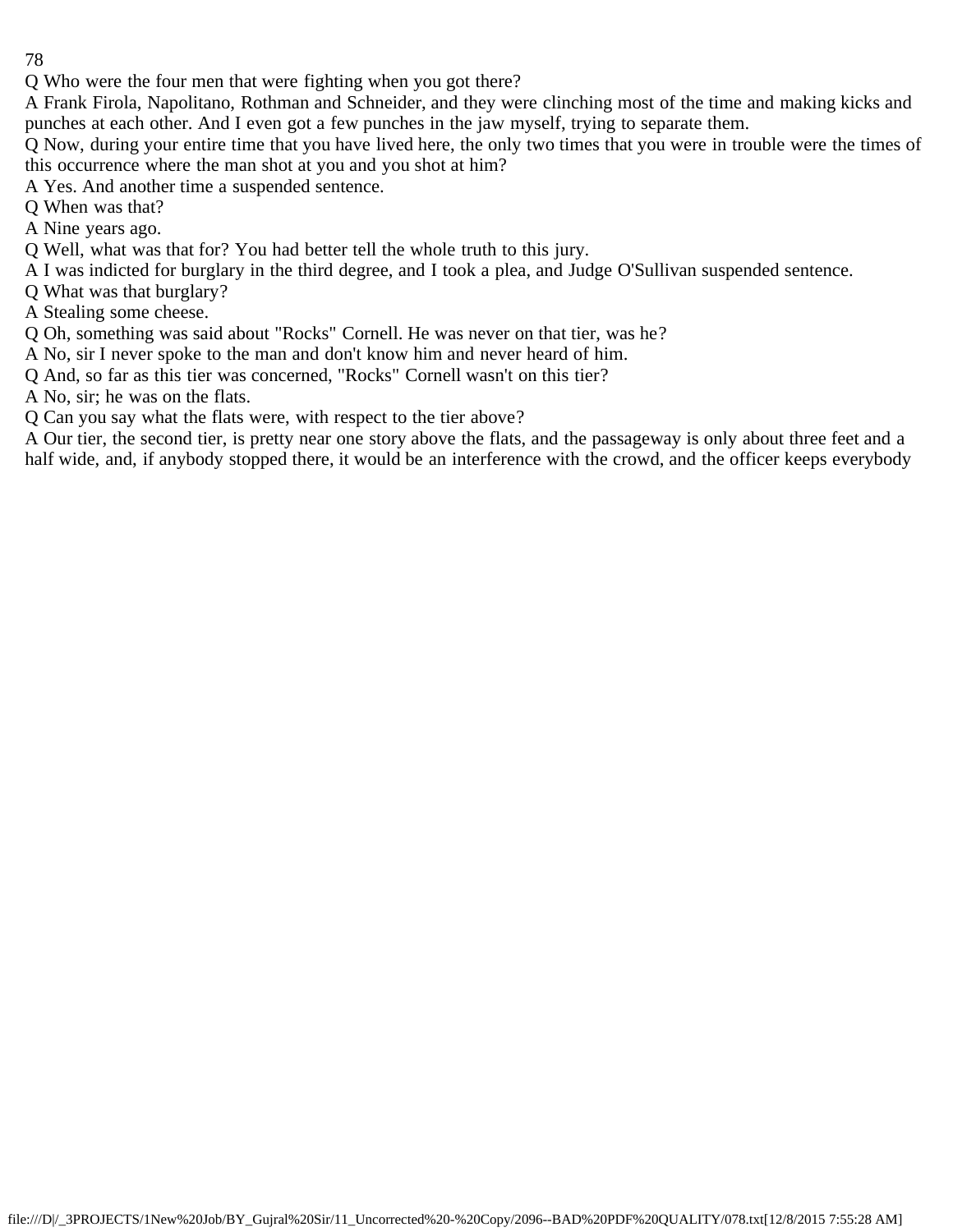moving.

- Q Now, if any one wants to talk to any one on the second tier of the flats, must he shot it out?
- A He's got to about it, and I bet everybody hears it.
- CORSS EXAMINATION BY MR. EDWARDS:
- Q About how many feet---about ten feet---are the flats from your cell door?
- A I couldn't say how many feet it is.
- Q Well, isn't it a fact that the prisoners talk between the gratings on that tier to the men on the flats below?
- A No, sir; it's against the rules.
- Q Well, did you ever hear a prisoner talk to any other prisoner from your tier, the second tier, to another prisoner on the flats?
- A No, sir.
- Q Now, where did you break in and steal the cheese, in the burglary case?
- A I didn't break into the store. I was supposed to be the look out man.
- Q And you pled guilty to it, didn't you?
- A Yes, sir.
- Q Yes, others broke in while you wee on the lookout?
- A Yes, sir.
- Q Now, did you set up the defense of self defense when you were tried for the homicide?
- A Yes.
- Q And the jury convicted you?
- A Yes, sir.
- Q And you came back here and pleaded guilty?
- A Yes, sir.
- Q Although you say you shot in self defense?
- A Yes, sir.
- Q Who was your counsel in that case? Mr. Palmieri?
- A Yes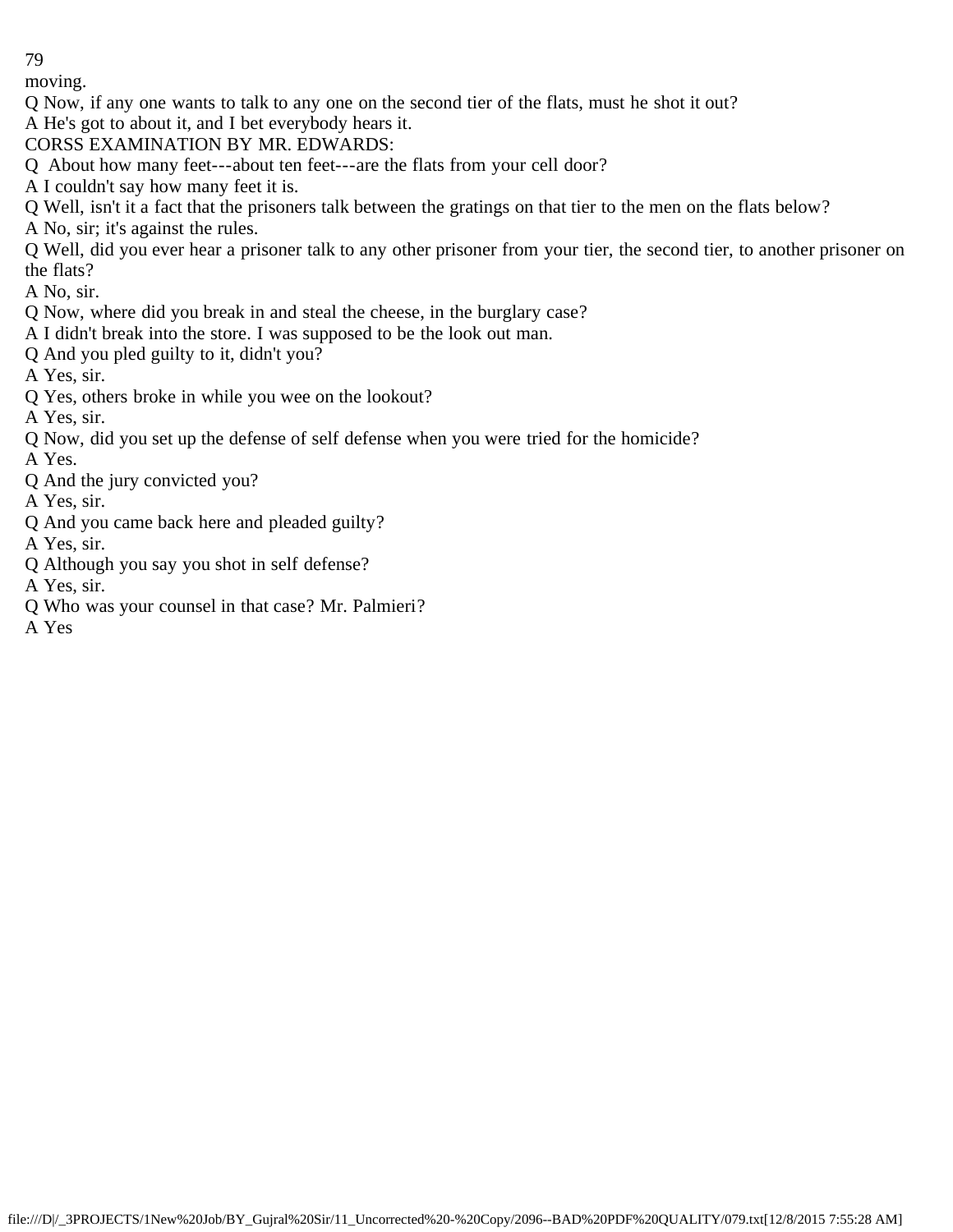Mr. Palmieri.

Q Now, on this particular morning---by the way, is that burglary charge the only conviction you ever had, before this manslaughter conviction?

A Yes, sir.

Q You are awaiting sentence now on the manslaughter charge, aren't you?

A Yes, sir.

Q You pled guilty in May, in the Supreme Court, before Justice Shearn?

A Yes, sir.

- Q Where were you when you heard this cry for help?
- A Between cell 205 and 209, on the opposite side from Bennie Schneider's cell.
- Q Yes. That would be on the west side, wouldn't it?

A Yes, sir.

- Q And who were you with then?
- A Mr. Taylor, Mr. John Taylor.
- Q Nobody else around that you knew at the time?
- A Well, gradually---the whole tier walls, you know. There is fifty or sixty men on a tier.
- Q Well, have you recognized anybody else being near you at the time?

A No, sir.

Q Well, how far did you walk before you heard this call?

A From my cell, 205 to 209.

- Q Well, what was the call you heard?
- A The shots, "Help".
- Q What language was it in?

A English.

Q Did you recognize the voice?

A No, sir.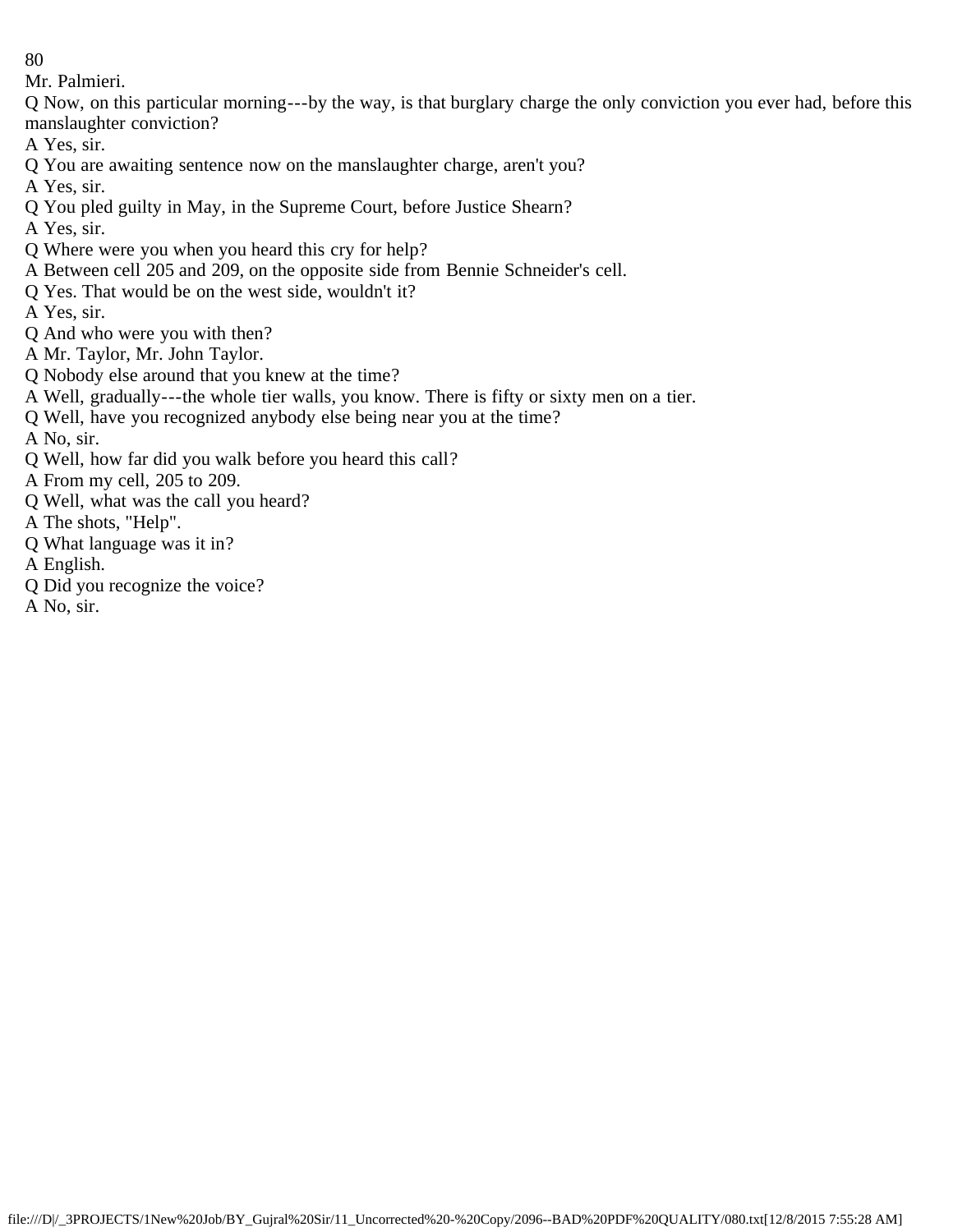- 81
- Q Did you recognize it as the voice of any one that you knew?
- A No, sir.
- Q And you went immediately to 210?
- A Yes, sir.
- Q And where were the four men when you reached 210?
- A On the thresh hold of the cell.
- Q Well, what do you mean by that? In the doorway?
- A No, sir; there is the cell and there is the thresh hold, right there. (Indicating).
- Q Do you mean out on the tier?
- A No, sir. Three or four inches from the threshold.
- Q Well, there were four men there?
- A Yes, sir.
- Q Were there?
- A Yes, sir.
- Q And did all of them have their fest on the tier, or were some of them in the cell?
- A Well, Benny Schneider and the Rothman was more on the inside of the cell, and the other two was more on the tier. Schneider and Rothman were half way in and half way out, in the center of the thresh hold.
- Q Then they were inside, weren't they?
- A No, sir; they were on the thresh hold.
- Q Well, that would mean that the four of them were actually in the doorway?
- A Yes, sir; half way out.
- Q Then they were partly in, weren't they?
- A Well, half in and half out.
- Q Who were out?
- A Napolitano and Firola, and the other two were just inside of the door. No, I remember now. All four were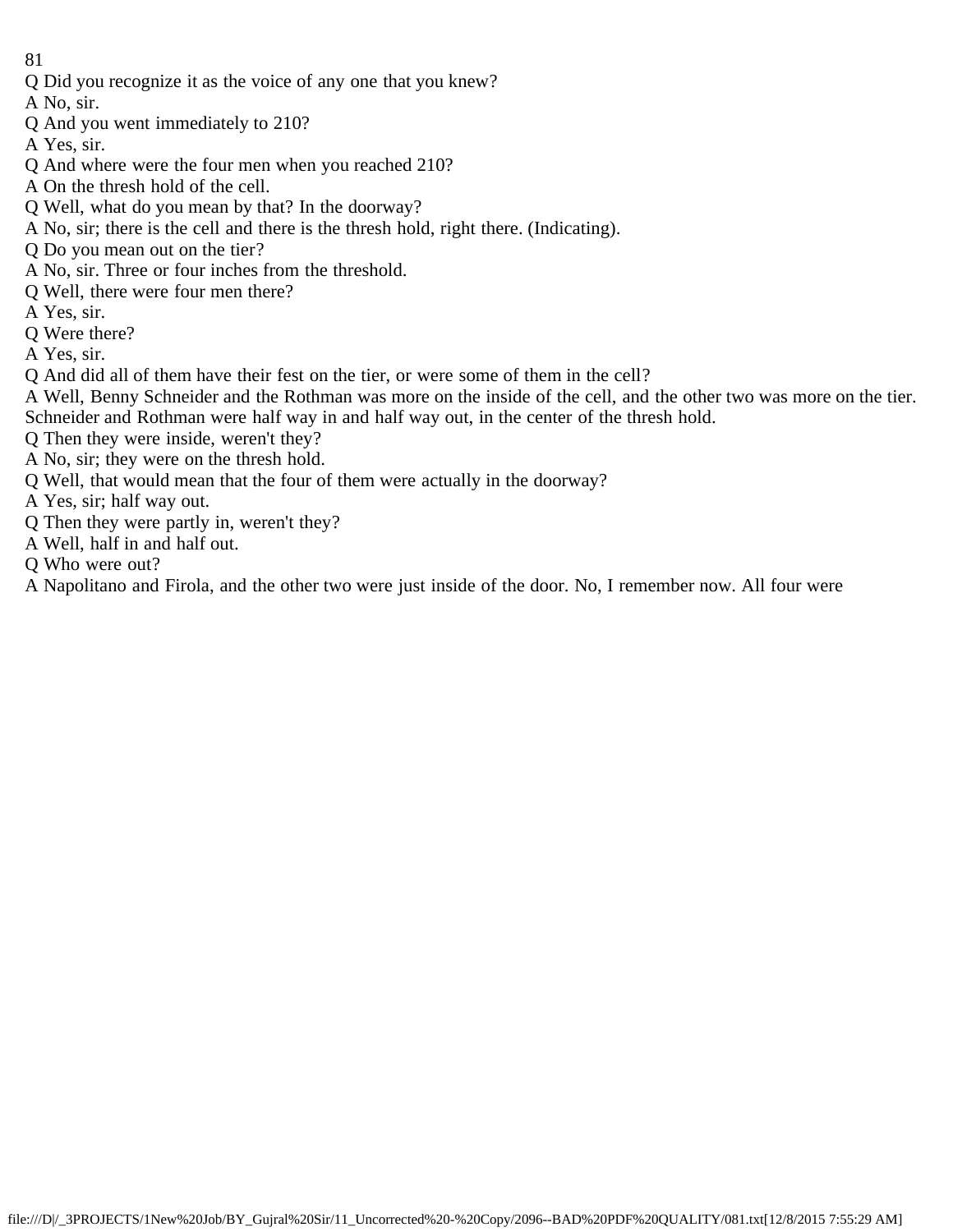out on the tier, just by the door.

- Q Now, when you left your cell, that morning, how long was it after the gates were opened?
- A Well, actually, when they all had breakfast, in ten or fifteen minutes the cell doors were opened.
- Q Well, the cells are opened before you get breakfast aren't they?

A Yes.

- Q And how long after the door was opened did you leave your cell?
- A About a minute or two.
- Q You hadn't had any breakfast, had you?
- A No, sir; I was waiting for the coffee to come around.
- Q Now, where did you meet John Taylor?
- A John Taylor.
- Q Yes?
- A He come up to my cell, and asked me for a magazine.
- Q Oh, he came to your cell door and asked you for a magazine?
- A Yes, sir.
- Q And it was then that you came out of your cell?
- A Yes, sir.
- Q Was anybody else on that side of the tier, when you came out of your cell?
- A The whole tier was walking around at the time.
- Q Did you see any keepers?
- A Well, I seen one officer trying to open cell 203, I should judge.
- Q Well, what keeper was that?
- A Well, I couldn't tell you what keeper it was.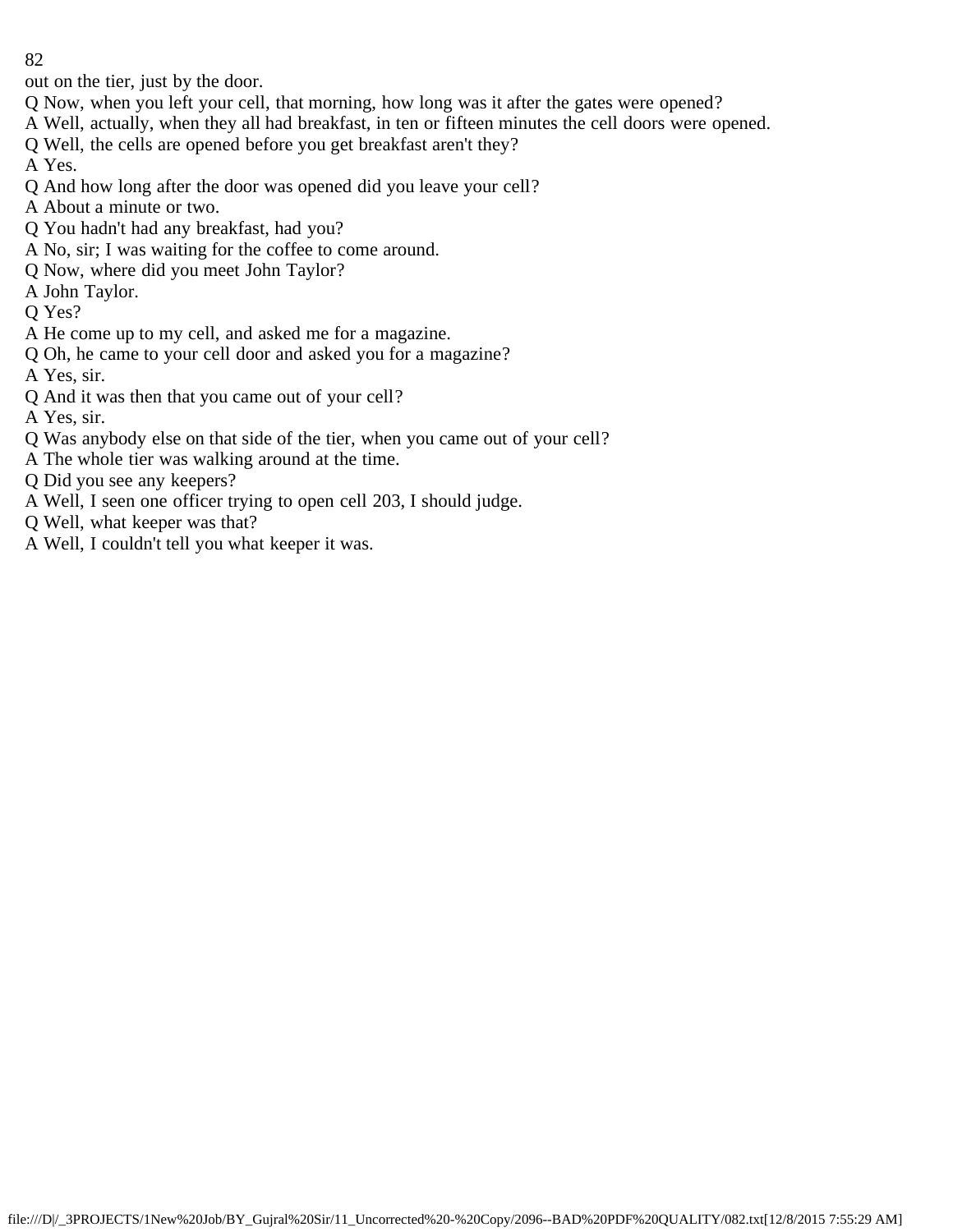Q Weren't there two of them?

A No, sir.

- Q Well, which was it? Fassig or Strouse? Which was it that you saw?
- A I should judge Fassig.
- Q Strouse wasn't there?
- A No, sir.
- Q Well, where was Strouse?
- A I think he was by the desk; I am not positively sure. I couldn't swear to it.
- Q Well, did you see him?

A No, sir.

Q Then, of course, you can't tell us where he was. Where did you go then?

A We walked up from my cell, 205, to 209 and heard some shouts, and there we ran around to cell 210 where this trouble was.

- Q Now, did you see any blows or kicks given by anybody to anybody else?
- A Well, they were too close to each other. They kicked and punched at each other but I didn't see anybody kick or punch anybody else. I couldn't tell who the man was, at least.
- Q Did you see any kicks given to anybody?
- A Yes, sir.
- Q Or blows?
- A Yes, sir; the four were striking and kicking at each other, but I couldn't ell them apart.
- Q Well, did you see Napolitano strike any blows?
- A No, sir. While they were kicking and striking at him, he was striking and kicking back.
- Q And what did you do then?

A I asked, in a nice gentle way, I asked them to break away, and I said that they would be foolish to get chalked that way, because they couldn't see their families, their folks.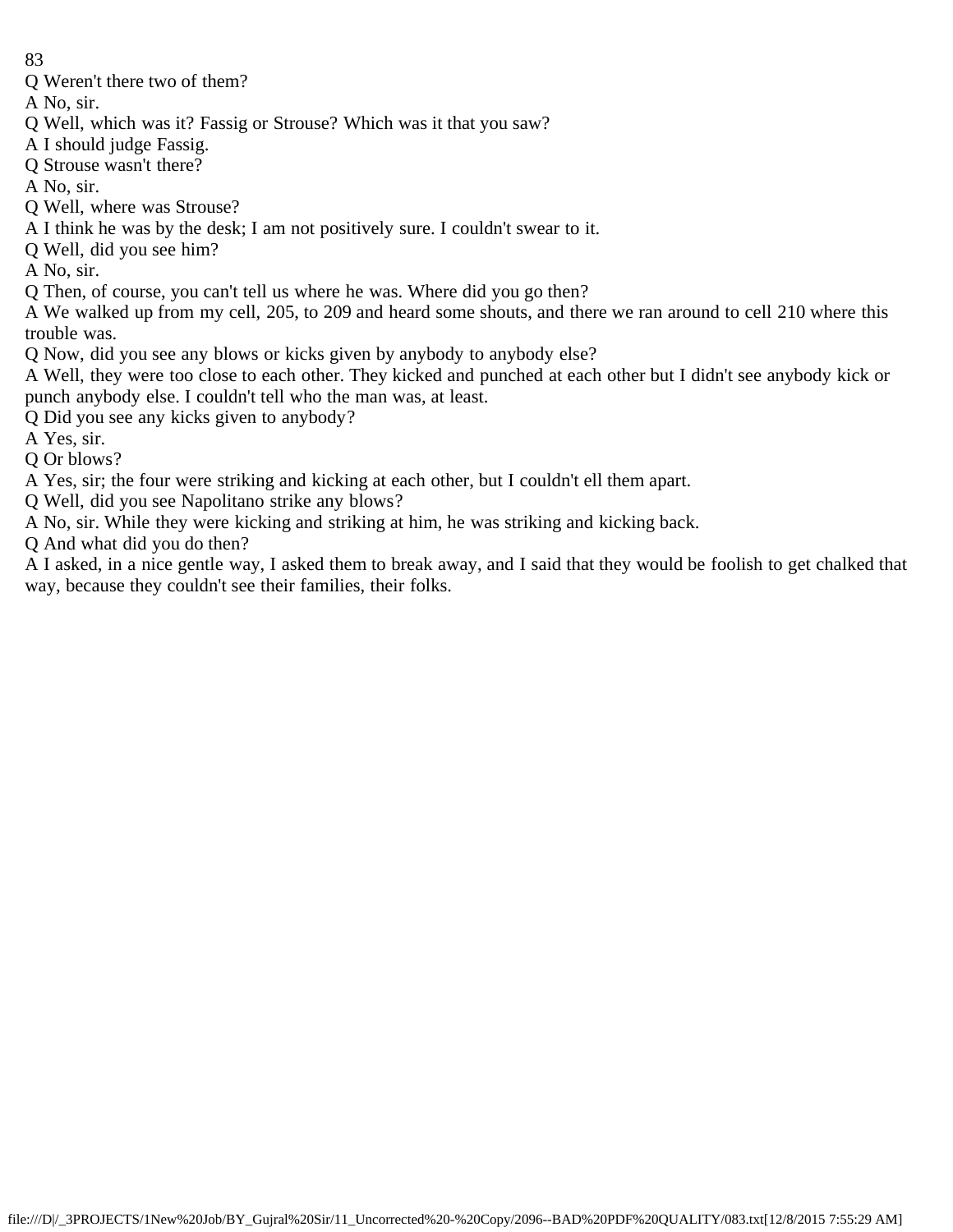Q Did you say that in English or in Italian?

A In English.

- Q Does Napolitano speak English?
- A Not very well. I didn't know at that time whether he spoke good English or not.
- Q Though you were four months?
- A Yes, but only two months at that time.

BY THE COURT:

- Q And how many hours a day do you spend outside of your cell?
- A Four hours; two hours in the morning and two hours in the afternoon.
- BY MR. EDWARDS:
- Q Now, tell me whether or not you saw what Strouse did where he got there?
- A Mr. Strouse told them to break away and go to their cells, and they obeyed their orders.
- Q Did he separate them?
- A No, sir.
- Q Are you positive of that?
- A Yes, sir.
- Q Did he try to separate them?
- A I didn't look, I didn't notice.
- Q Do you remember this testimony on the last trial, do you remember my asking you this question:
- Q Did you see Strouse arrive on the scene?
- A Strouse?
- Q Yes, keeper Strouse?
- A Yes, he tried to separate them.
- A No, sir.
- Q Didn't you give that testimony on the last trial?
- A No, sir.
- Q Are you sure of that?
- A I am positive.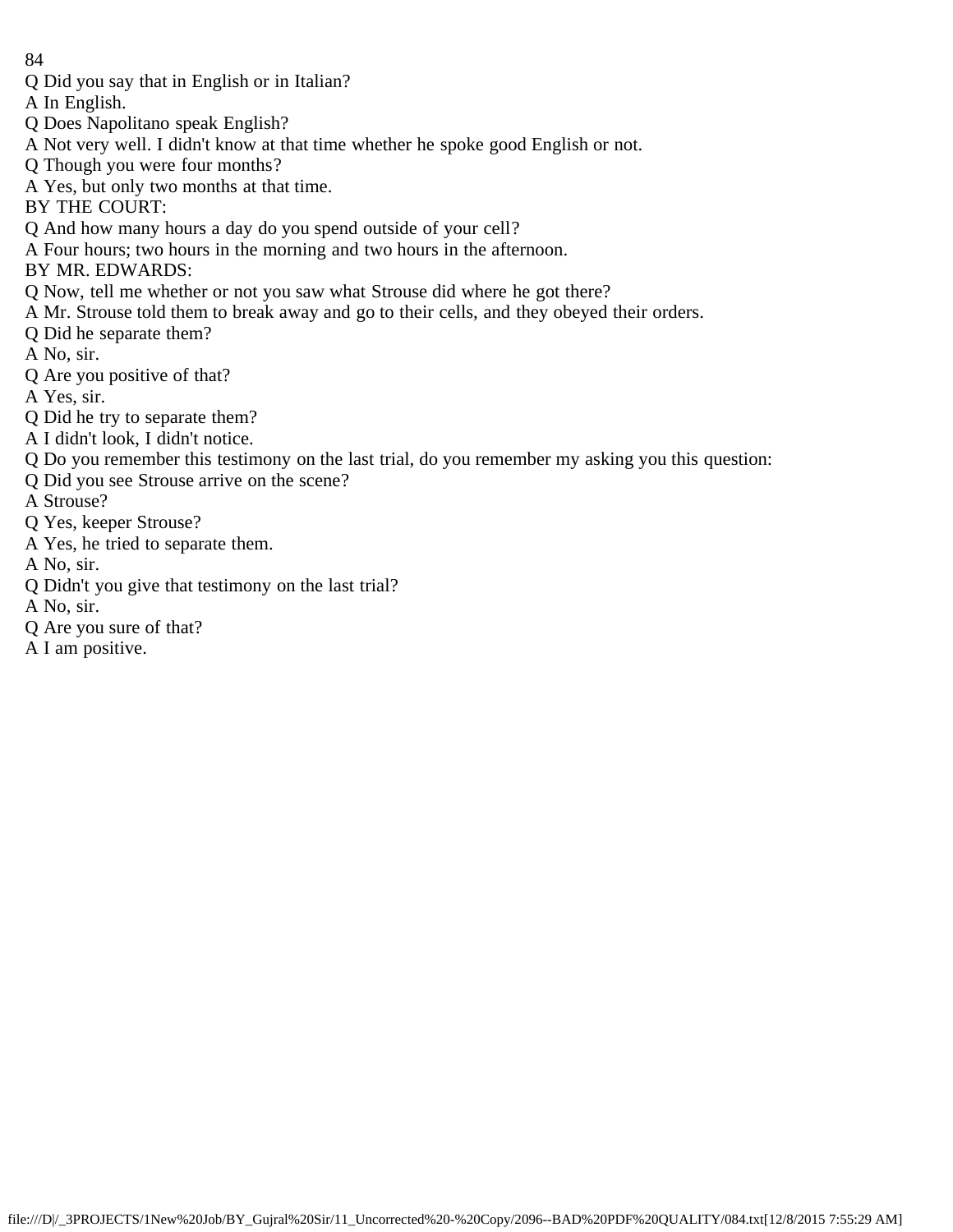Q Now, did all these four men go into the cell at any time.

A No, sir; I wasn't present when the trouble started.

BY THE COURT:

Q Well, did you see them in the cell at any time? That is what he means?

A No, sir.

BY MR. EDWARDS:

Q Do you remember this question: Q Well, where were they? Whereabouts?

A Well, at the start, when I tried to avoid the trouble, they were right in front of the cell. They all went in, in a body." Do you remember that testimony? A They were all in a clinch.

Q Do you remember that testimony?

A They were all in a clinch.

Q Do you remember that testimony: Q In where?

A In the cell." Do you remember those questions and answers? A No, sir.

Q Did you give that testimony on the last trial?

A No, sir.

Q You didn't give it at all?

A No, sir.

Q Now, did you see whether Napolitano went into the cell at all?

A No, sir.

Q Well, can you state whether he did go into the cell or not?

A I can't state, because I wasn't present.

Q Do you remember my asking you this question, referring to the time when Strouse arrived. Q Where was Napolitano?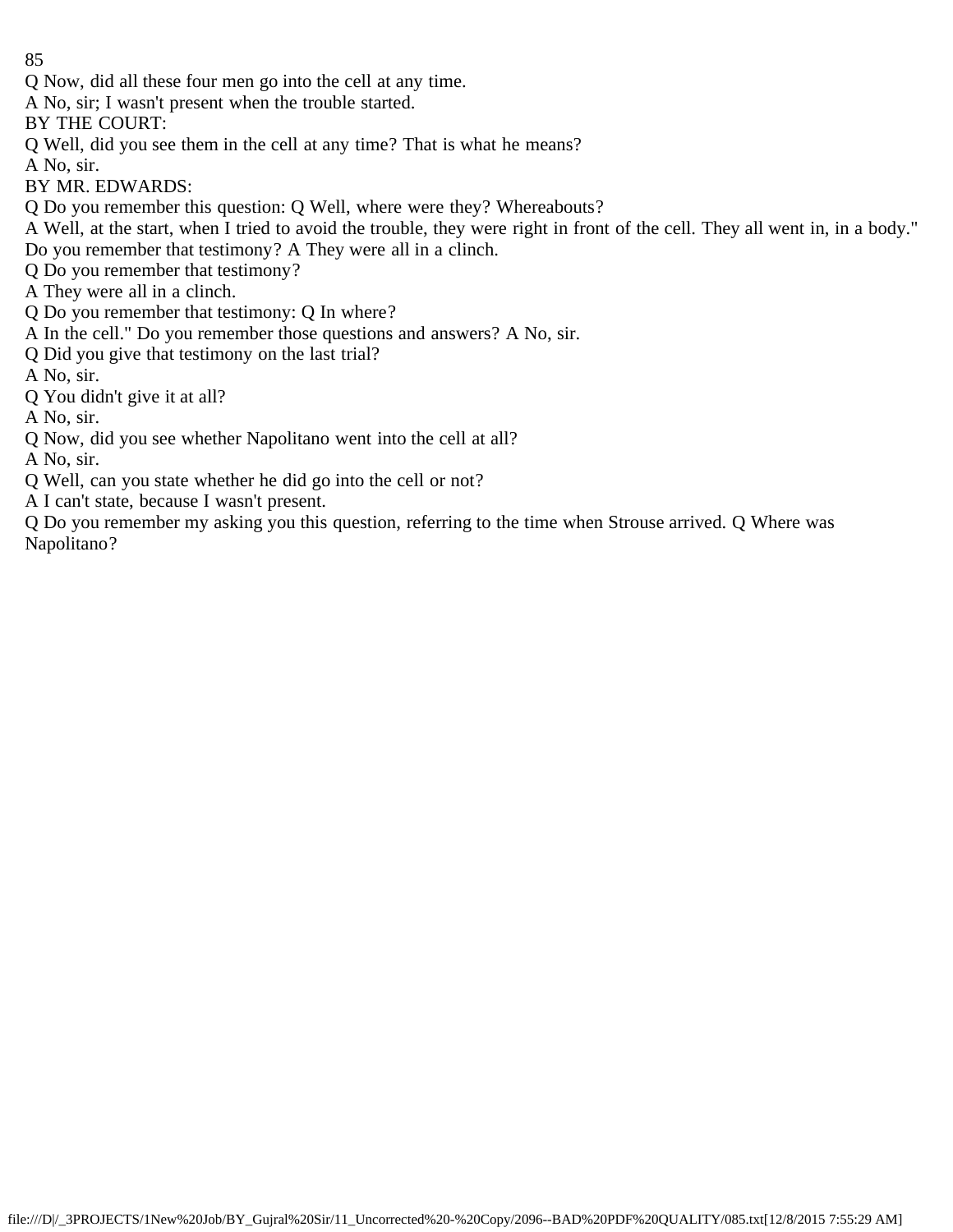A They were in the cell, punching at each other." Did you give that testimony?

A No, sir.

Q Will you swear that you didn't give it?

A Yes.

Q Now, did you see anything else about the cell?

A No, sir.

- Q Didn't you notice any broken china around there?
- A There was pieces of a broken bowl on the tier.
- Q Did you see that?
- A Yes, sir.
- Q Did you see then when you were separating then?

A No, sir.

- Q When did you see them?
- A After the fight.
- Q When? I thought you went right to your cell and were locked in?
- A Well, just when the officer came, Mr. Strouse, and separated them, I seen pieces of a broken bowl.
- Q Did you see any china in the cell?

A No, sir.

- Q Do you remember my asking you this question: "Q You were in there, weren't you?
- A Yes, I was trying to separate them?"

A No, sir.

Q Do you remember this question: "Q You followed them in to separate them?

A I didn't follow anybody. I seen four men right on the outside of the cell, punching away at each other and I tried to separate them and they all went in abunch into the cell." Did you say that? A The four men was in the front.

- Q Did you say that?
- A Yes, sir.
- Q Is that true?
- A Yes, sir.
- Q What I just read to you?
- A I don't remember.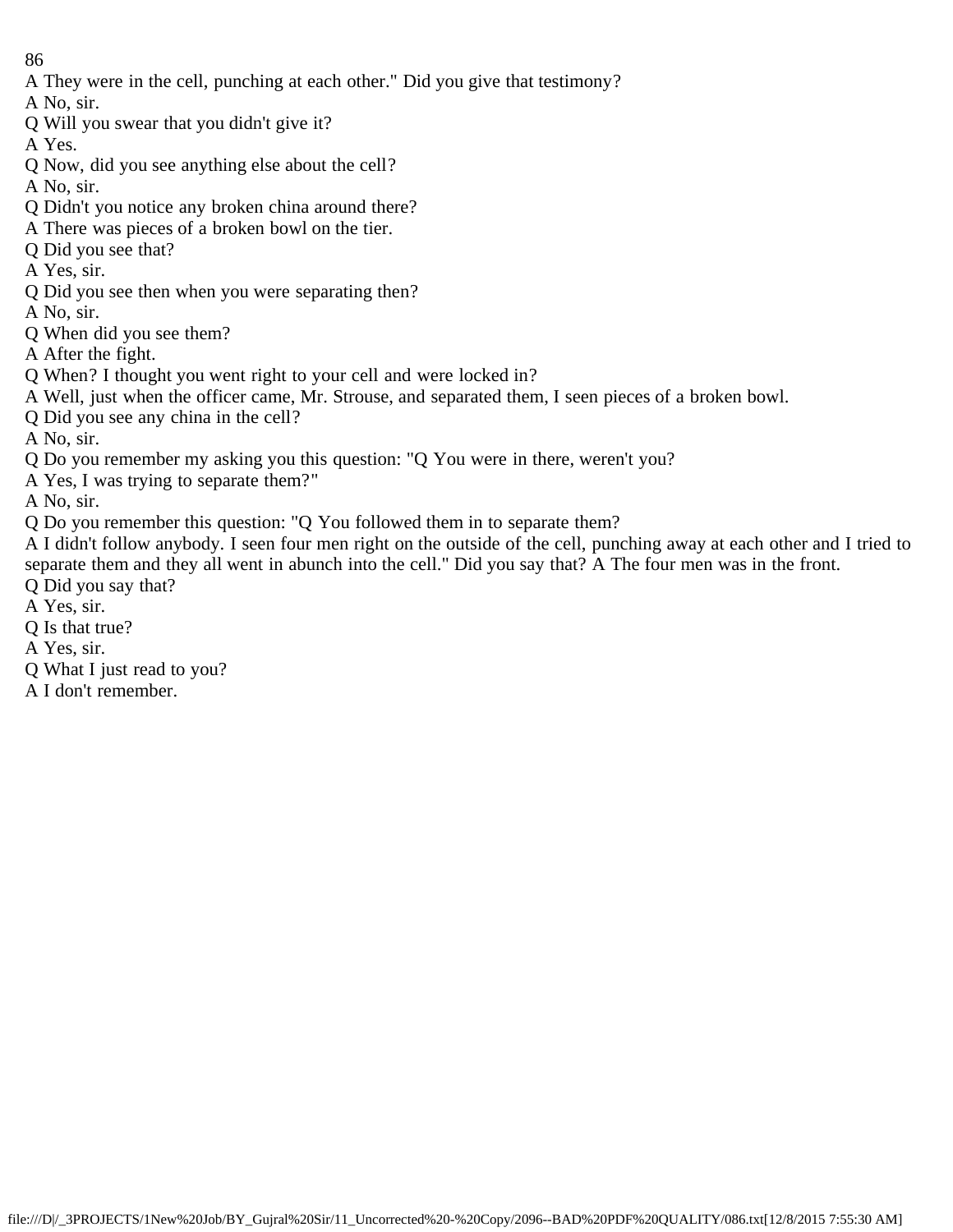Q Now, I'll repeat it. "Q You were in there, weren't you.

A Yes, I was trying to separate them and they all fell in abunch into the cell." Did you say that? A No, sir; I don't remember.

Q Well, is that the fact?

A No, sir.

Q Isn't that what happened?

A No, sir.

Q And did you ever speak to Schneider on that tier?

A Never spoke to the man in my life.

Q Ever call him a rat?

A No, sir; there was no reason why I should.

MR. EDWARDS: That's all.

RE-DIRECT EXAMINATION BY MR. PALMIERI:

Q What did you say on the last trial with reference to four men being together?

A I says that, at the time the four men was in the clinch, and fighting at each other, taking a chance of getting a punch over, Mr. Strouse came along, and he hold them to go their cells, and we went to our cells right away.

Q Now, at the time of this occurrence, had the judge before whom you took a plea of manslaughter in the first degree sentenced you?

A No, sir.

Q And when were you to go down to be sentenced?

A The day after trouble occurred.

Q So that the day after this trouble occurred, you were to receive your sentence?

A Yes, sir.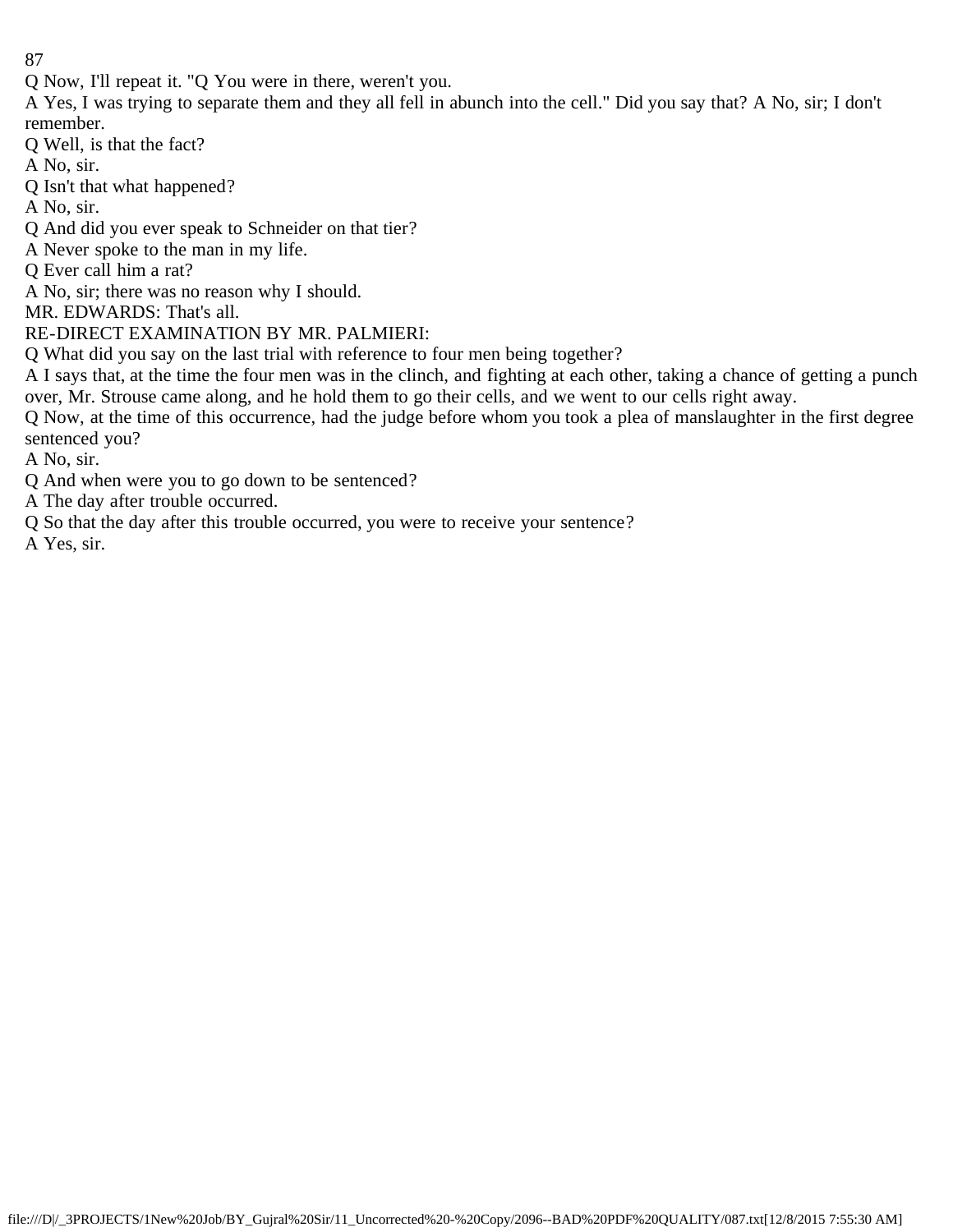MR. PALMIERI: That's all.

MR. EDWARDS: That's all.

BY MR. PALMIERI:

Q Oh, what was the name of the other man that testified at the last trial?

A Mike Premer. He was an Austrian.

Q Is he in the Tombs now?

A He was discharged yesterday.

MR. PALMIERI: And, if you have no objection, I will read his evidence.

I understand that he was acquitted from this witness.

MR. EDWARDS: No, he was discharged, he says.

MR. PALMIERI: Now, I ask your Honor that the testimony of the witness be read in this case. He was examined and cross examined, and his testimony has been transcribed. Do you agree to that?

MR. EDWARDS: No, I don't see why I should agree to that.

THE COURT: Well, have you any witnesses to produce here now?

MR. PALMIERI: Yes, Mr. Napolitano, and I can't get the other witness, because he has been discharged. Won't your Honor permit me to read his testimony?

THE COURT: No, that is not one of the times when, under the Statute, it can be read.

MR. PAMIERI: It could be done, if he consented.

MR. EDWARDS: I don't consent.

THE COURT: Well, he does not consent.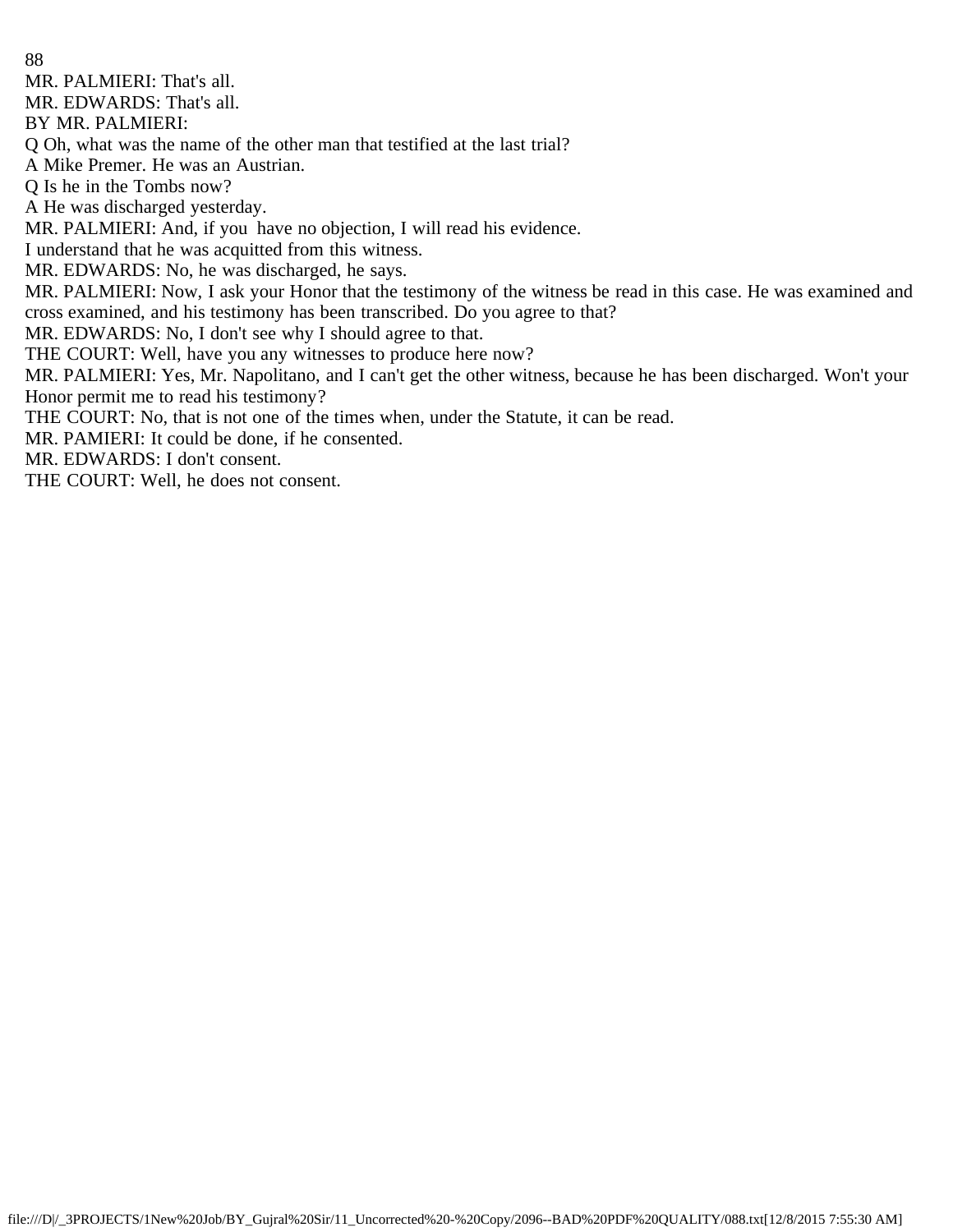JOHN NAPOLITANO, of 2003 East 103red Street, one of the defendants, being duly sworn and examined through the official interpreter, Mr. Moustachi, testified as follows:

DIRECT EXAMINATION BY MR. PALMIERI:

Q Mr. Nagolitano, you have pled guilty to manslaughter?

A Yes, sir.

Q And the judge sentenced you to Elmira Reformatory, I think?

A Yes, sir.

Q And you haven't yet gone to the Elmira Reformatory on account of this trial?

A Yes, sir.

Q And how many years have you been in this country?

A Four years.

Q And during those four years have you learned a little bit of English?

A Very little.

Q Now, outside of this unfortunate occurrence in your career, have you ever before convicted of crime? A No, sir.

Q Now, can you tell your own story in your own way to this jury, without my asking a question? You understand that you are charged here with the crime of assault. Now, can you tell your own story to this jry in your own way?

A Yes, sir.

Q Then, go on.

A Four or five days before this happened, I was walking along the tier, and Benny Schneider would go like that to me "Popp" (Illustrating) And he was calling me a son of a bitch.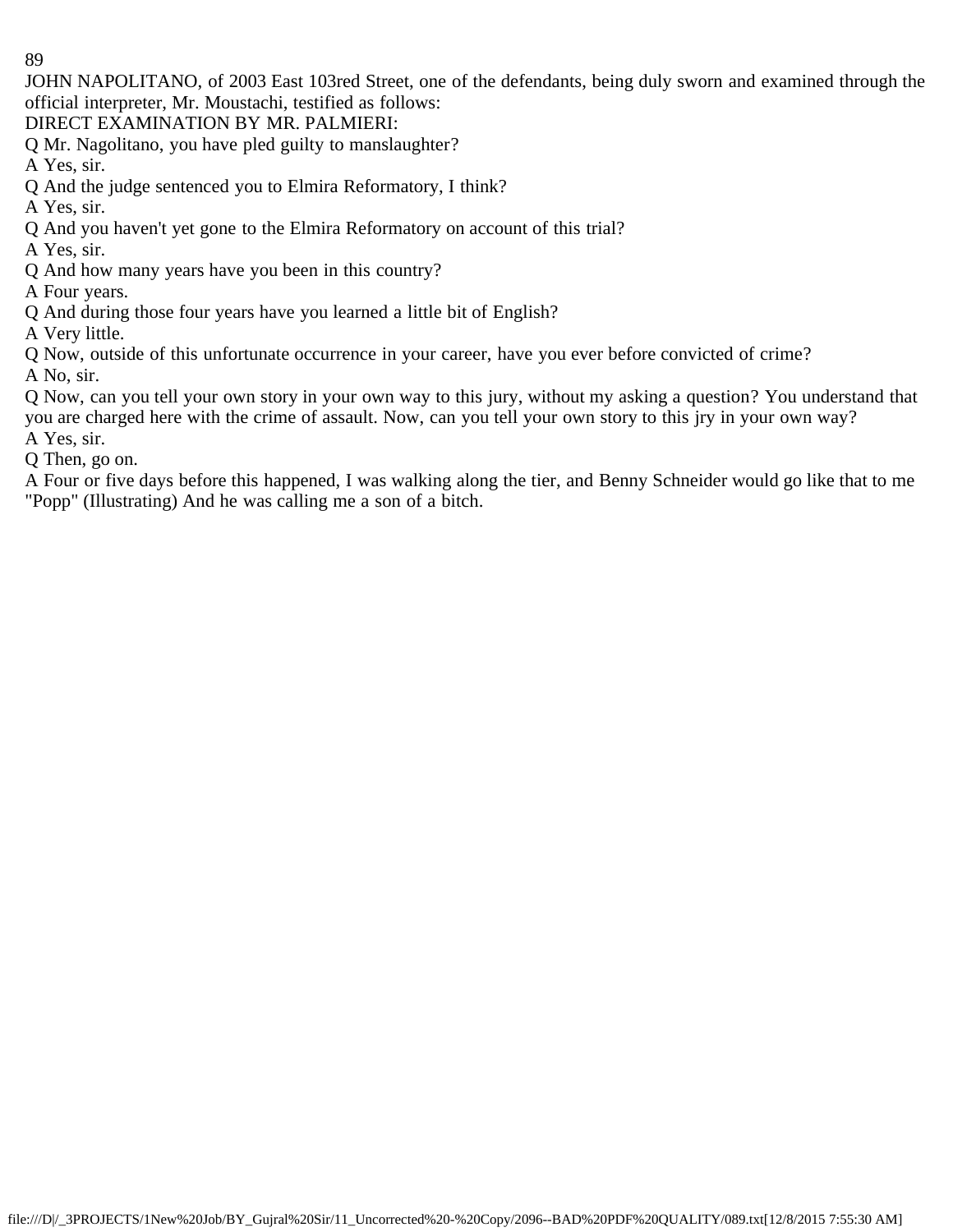I said to him, "Now, you had better stop, or otherwise I will report you to the warden." And he said "I don't give a damn about the warden, I am a friend of the District Attorney's.

In the morning, about ten minutes part seven, when the breakfast was brought to the cell door, I stooped down to pick up this dish, with my breakfast, and it was for me and for my cell mate; and, when I tried to put the dishes outside afterwards, Benny Schneider had a cup in his band, a cup similar to the cup on the table now. (Indicating People's Exhibit 1.) And he said, "What are you looking, you Dago son of a bitch?" And I said, "I' m not looking at you," and he said, "I'm going to kill you," and he threw a cup and hit me on my right elbow, and I've got the mark there yet. I tried to stop it and I got the cup on the elbow.

Q Now, show it to the jury.

A (The witness does so). And then I, in turn, picked up the dish and threw it at him, and the bars of the cell being there, the dish broke up. And then we clinched, and he struck me with his clenched hand on my mouth, and I only struck back again, and his cell mate also struck me.

Q What is his name?

A Rothman?

A I don't know the name.

Q Is that the man that testified here for Schneider?

A Yes, sir.

Q And when Rothman took a hand in this fight, what did your cell mate do, Firola?

A Firola also came into the fight to help me, and we all had a fight all around, we were clinched, and Maestry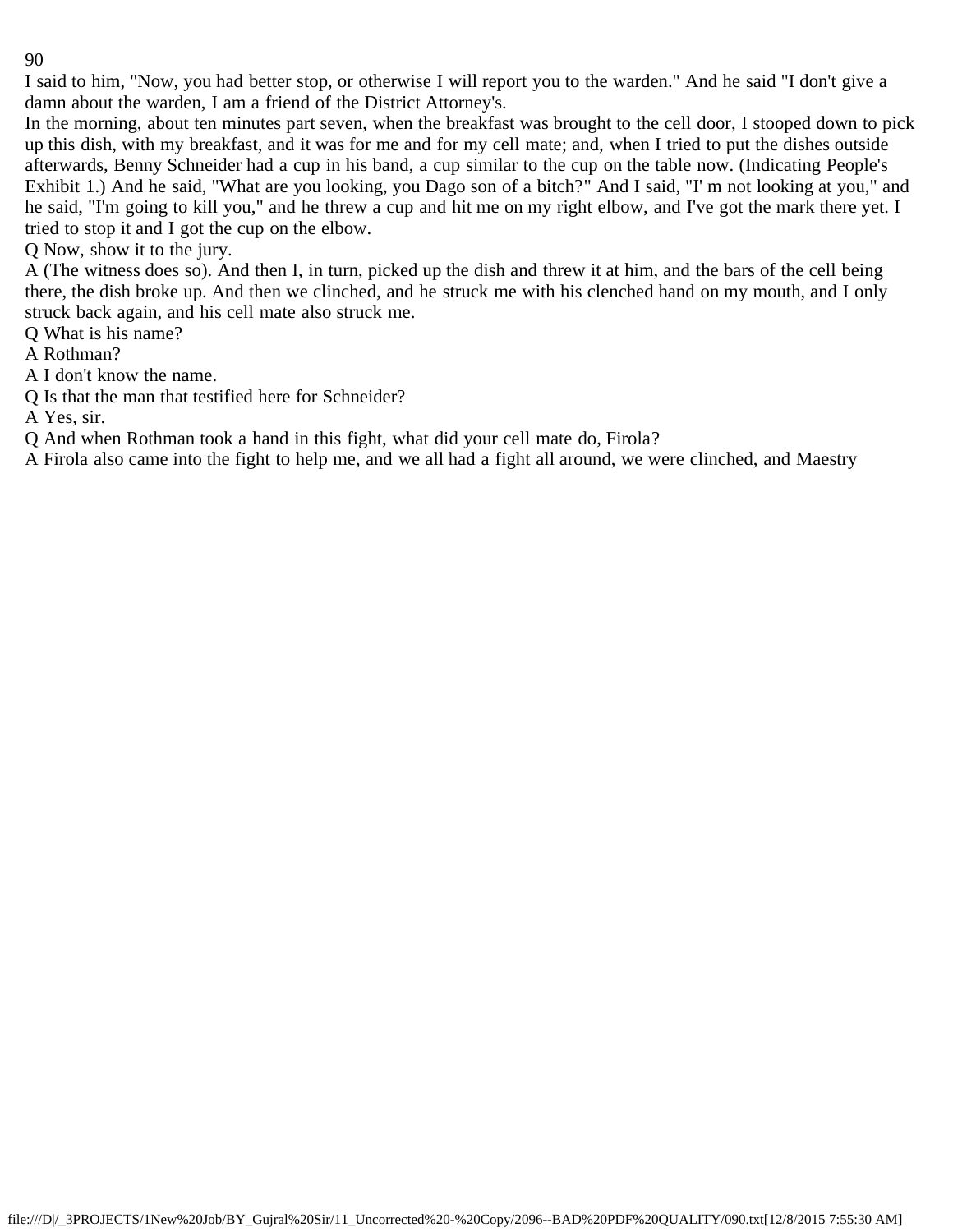runs and placed his hands to separate us, and said, "What are you doing here?" You are going up on your sentence already. Do you want more trouble? If you make any trouble you will remain in solitary confinement for five days here." And I am in consumption. I didn't know that this trouble would have happened, and, if I had fought in the street with any citizen, I wouldn't have got more than a five dollar fine, and here am I now in prison for this fight. MR. EDWARDS: I object to the latter part of the answer and move to strike it out.

THE COURT: Strike it out.

Mr/Palmieri; We except.

BY MR. PALMIERI:

Q Did you ever day to Benny Schneider, "You are the District Attorney's rat?"

A No.

Q Do you know what "District Attorney's Rat" is in your own tongue?

A (No answer).

MR. PALMIERI: Just step aside for a moment, Mr. Interpreter.

BY MR. PALMIERI:

Q Noq, look at me. What is "District Attorney's rat"?

A I don't understand.

Q Did you ever call him "District Attorney's rat?"

A (No answer).

MR. PALMIERI: That's all.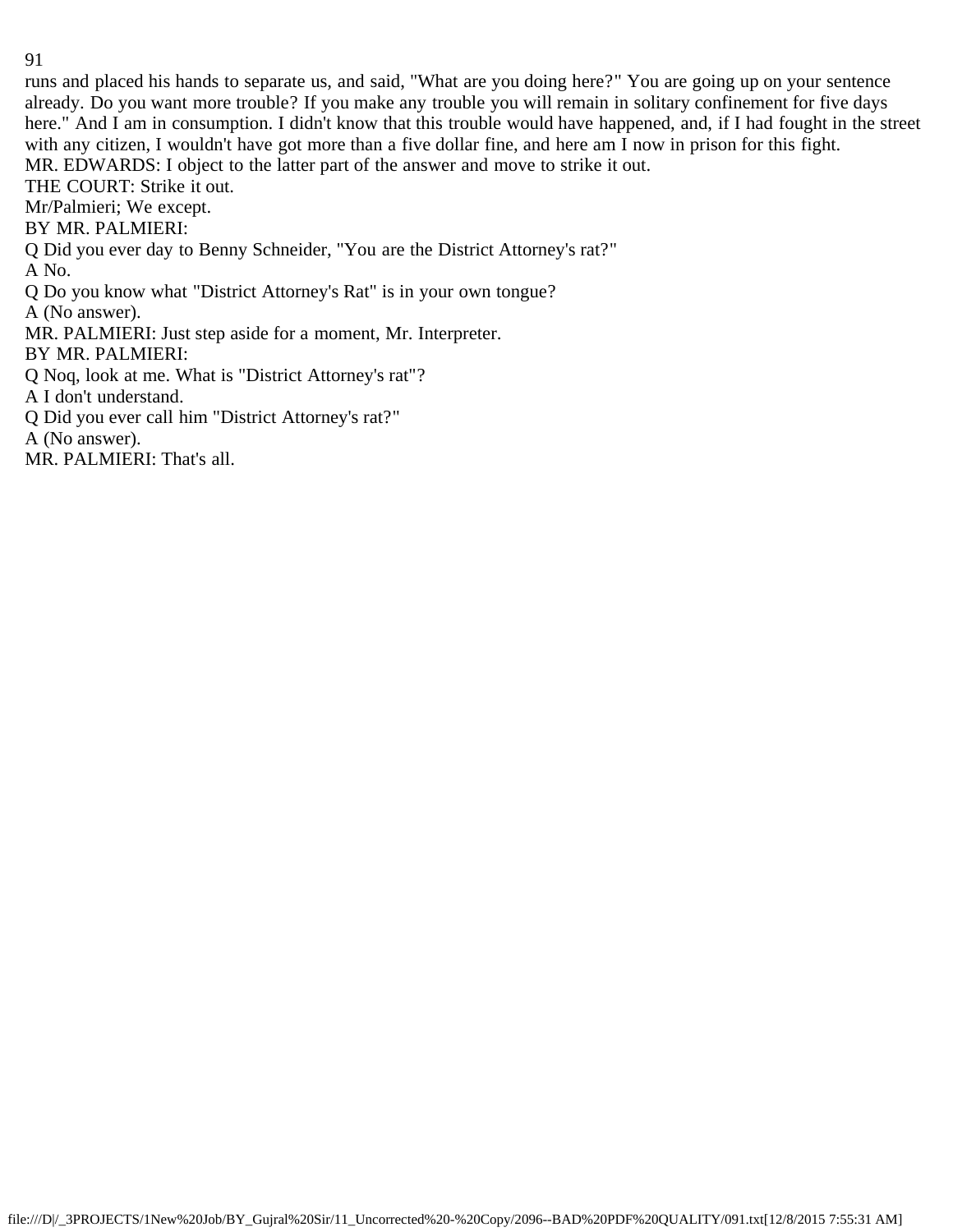## CROSS EXAMINATION BY MR. EDWARDS:

- Q Now, did you see Keeper Strouse when he came there?
- A When Strouse came, Benny Schneider was kicking me.
- Q Now, won't you please answer my question? Did you see Strouse come?
- A I didn't pay attention, because I was taken away. I didn't pay attention.
- Q Did you see Keeper Strouse there at all?
- A I saw him coming along.
- Q Well, where were you when he came along?
- A I don't know.
- Q Were you in Bennie Schneider's cell?
- A No.
- Q Did you go into Benny Schneider's cell at all?
- A We clinched in front of his cell.
- Q (Question repeated) At any time?

A No.

Q Isn't it a fact that, when Strouse came there, Benny Schneider was lying on his back on the bunk in the cell, with his legs joined together behind you, and Strouse had to pull his legs off you?

A I didn't pay attention to that, because I was getting blows after blows, and I wasn't paying attention to what happened.

Q Was Benny Schneider on his bunk in the cell when Strouse got there? And were you inside of his cell?

A We clinched in front of the railings of his cell. I don't know where we were.

Q You don't know where you were when Strouse came up?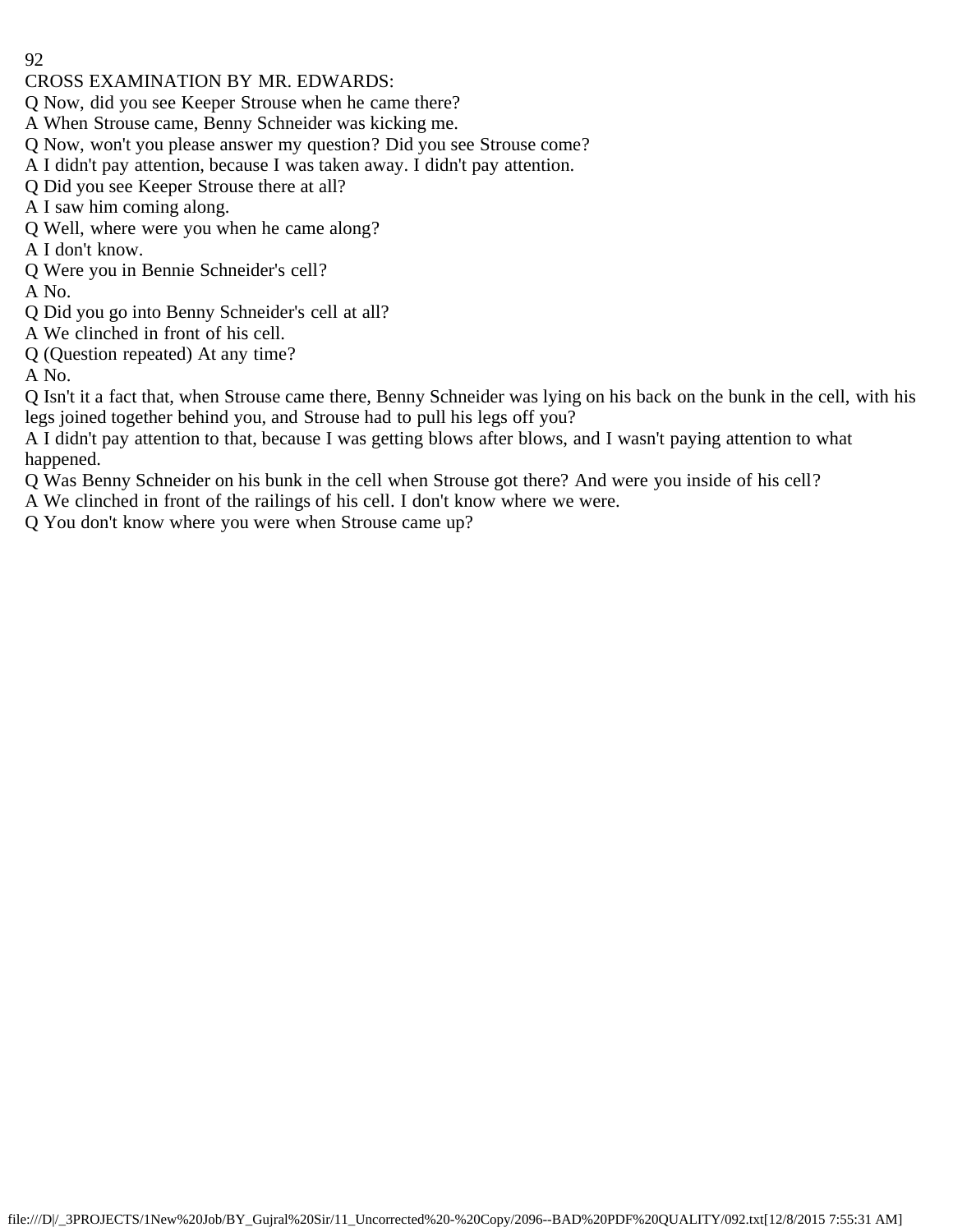- A No, I was dazed. I wasn't paying attention to it.
- Q And how often did you kick Schneider with your shoes, on his cot?
- A No, I didn't kick him.
- Q How often did your cell mate, Firola kick him?
- A No, there were no kicks, it was with the clenched hands.

Q Can you explain to us how it was that Benny Schneider got all these abrasions, or breaks of the skin, on the body, that the doctor hold us about?

- A I don't know. May be going against the railings of the cell.
- Q Why didn't you tell the doctor about your elbow?

A I didn't want to bother the doctor, not knowing that it would have ended so serious. Had I known that, I would have told the doctor.

Q Is that the best reason you can give us?

A Yes, sir.

- Q No, what were you doing when you say Schneider threw a cup at you?
- A I was placing my plate on the floor, after breakfast.
- Q And what was it he said to you?
- A "What are you looking at, you Dago son of a bitch."
- Q And how were you dressed at that time?
- A I only had my undershirt on.
- Q What did you say when he said that to you?
- A I said, "I'm not looking at you. I don't want any trouble, I'm a sickman."
- Q And then what did he do?
- A And then he threw this cup.
- Q And was he in or out of his cell at the time?

A He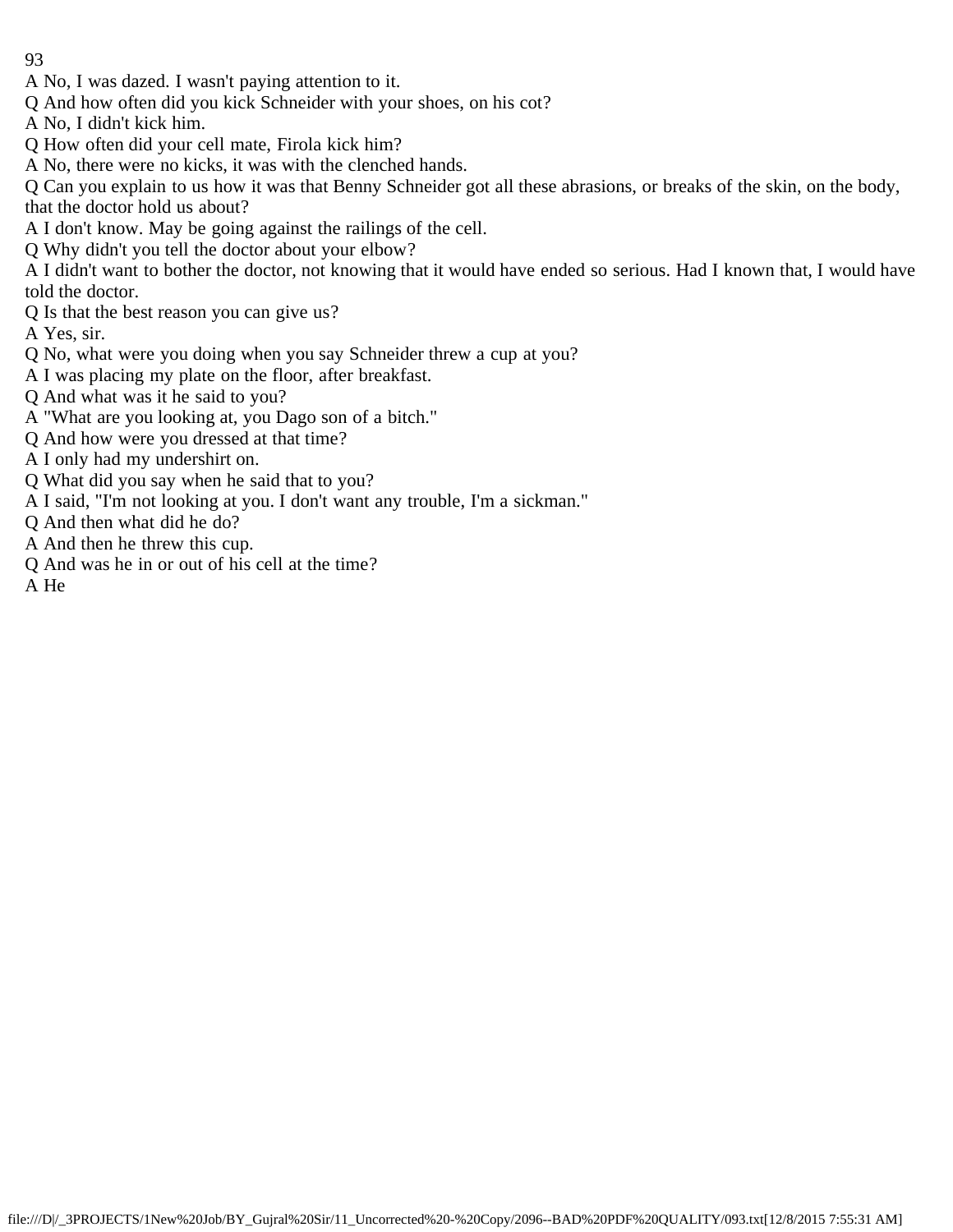was standing right in front of his cell.

- Q Was your cell to the right or left of his? A you faced the cell?
- A Right in a straight line across.
- Q When you are standing outside of the door on the tier, facing the cell, is your cell to the right or left of Benny's cell?
- A To the left. (Illustrating).
- Q Well, what did you do when he threw the cup at you?
- A Then I threw the other saucer at him.
- Q What did you throw at him?
- A An article similar to that (Indicating People' Exhibit 2).
- Q Then you threw a bowl at him?
- A Yes, from one cell to the other.
- Q Well, but the cells are side by side, aren't they?
- A Yes, sir.
- Q And did you go outside of your cell to throw it at him?
- A It was side by side, that I threw it at him, and, when I wanted to throw it at him it hit the railings and it broke.
- Q Well, where did the fragments fall? Inside or outside of the cell?
- A It broke in front of the railing to the cell door.
- Q Well, that is out on the tier?
- A Well, that I don't know.
- Q Well, is it not on the tier, outside on the tier?
- A Yes, sir.
- Q Well, did the cup that he threw at you break?
- A Certainly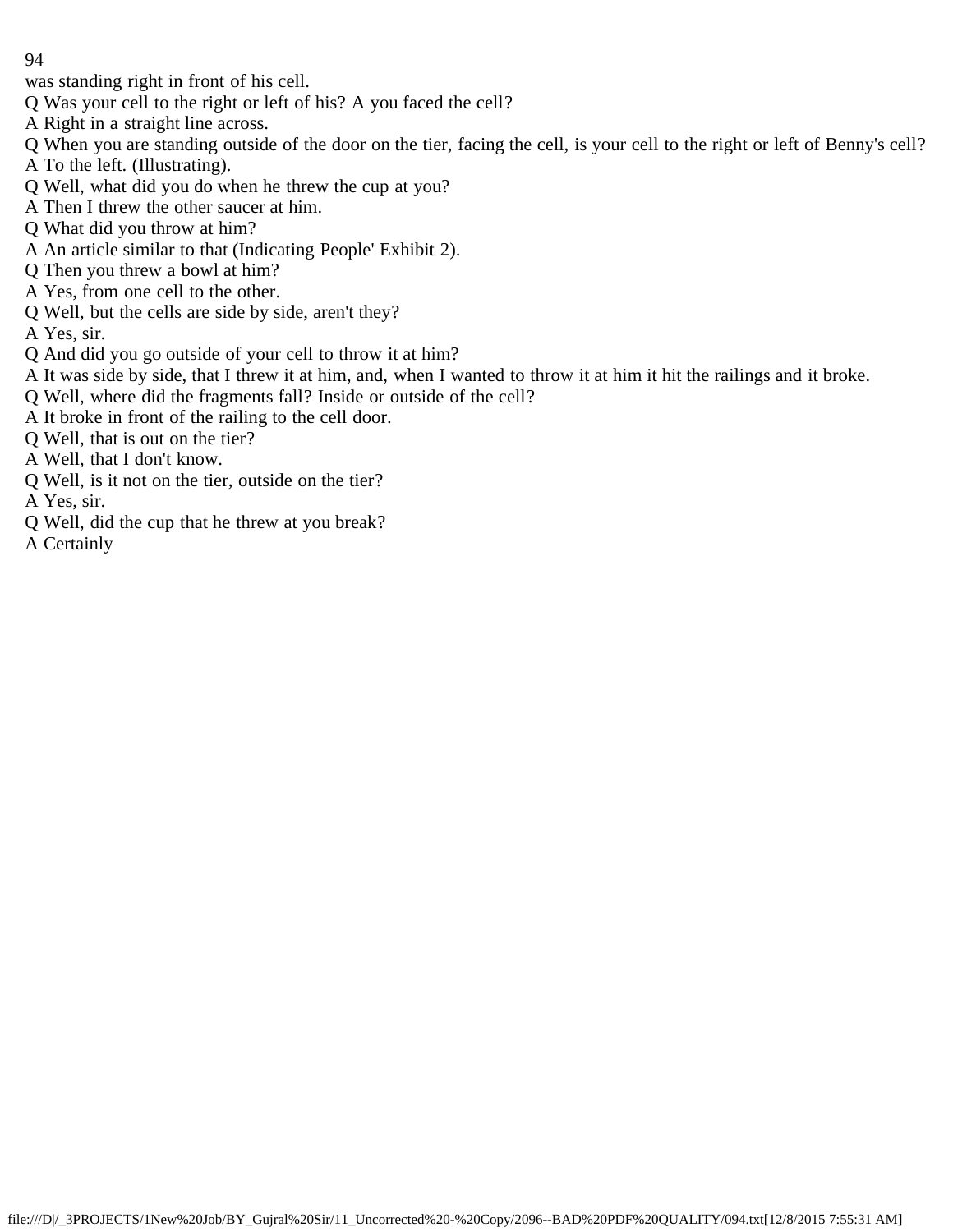it broke.

- Q And that broke in front of your cell, did it not?
- A No, in front of his cell.
- Q Were you in front of his cell when he threw the cup at you?
- A No, I was in my own cell, in front of my own cell, when the cup hit me.
- Q Oh, the cup hit you, did it?
- A Yes, certainly.
- Q And then did the cup break in front of your cell?
- A Yes, it broke afterwards; it struck afterwards on the railings and it broke.
- Q And then where did the pieces lie? In front of your cell of Schneider's cell?
- A All over there, in the neighborhood.
- Q Well, what happened next?
- A Then we clinched and we fought. He struck me in the mouth, and I got even my tooth loosened.
- Q Well, who struck the first blow, after you threw a bowl back at him?
- A Schneider first chinched with me and struck me in the mouth with his fist.
- Q Well, who clinched first?
- A Both clinched together.
- Q And was all the fighting done outside, or did you get into the cell at any time?
- A Right in front of the iron bars there, not in the cell.
- Q Did you at any time during the fight get inside of Schneider's cell?

A No.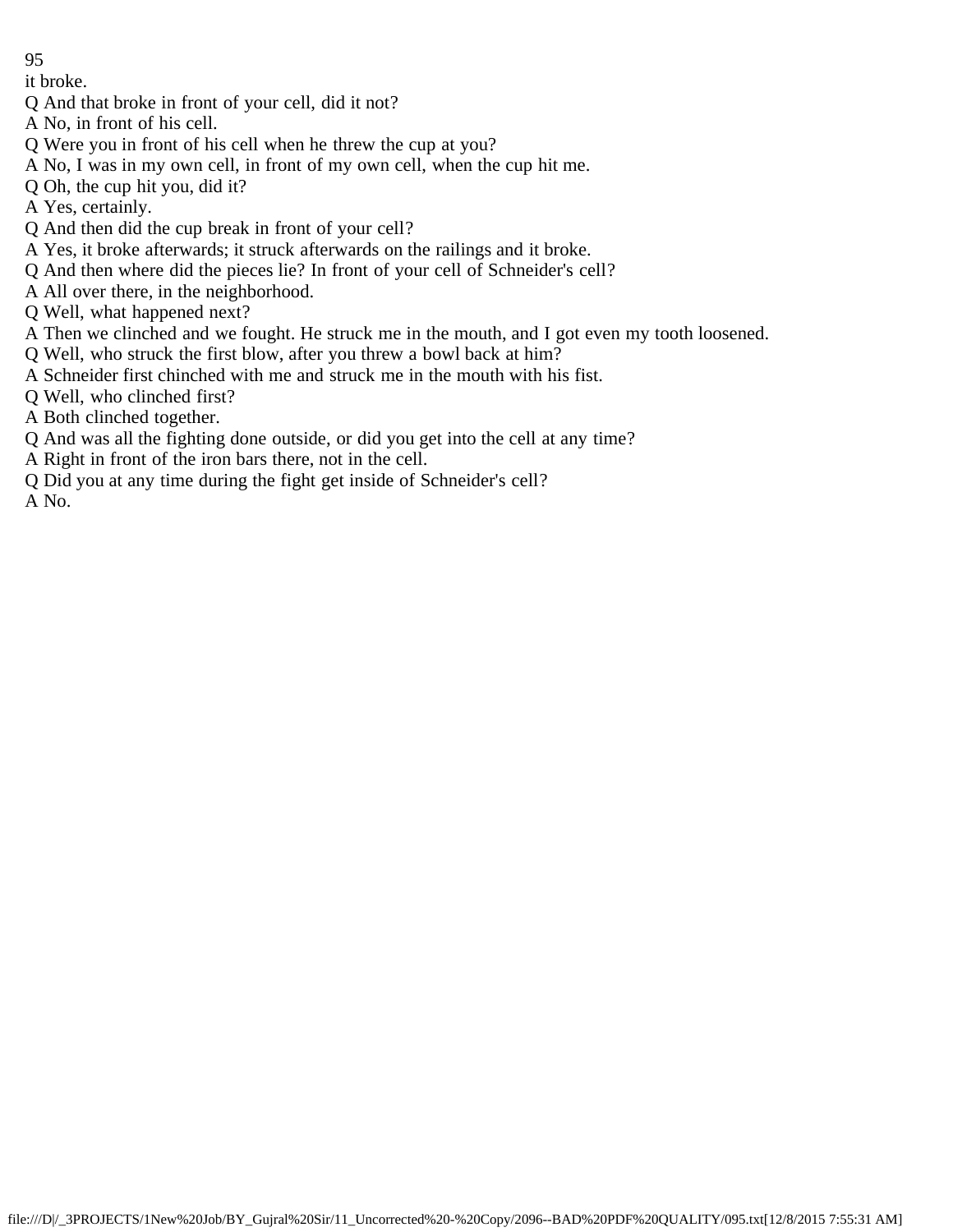Q Did you see any broken china in Schneider's cell?

A No, sir.

- Q Did you, or Firola, or Maestry, throw any china at Schneider in his cell?
- A No, sir.
- MR. EDWARDS: That's all.
- MR. PALMIERI: Well, wait a moment.
- RE-DIRECT EXAMINATION BY MR. PALMIERI:
- Q Didn't you say that you threw a bowl at Schneider?
- A Yes, sir.
- Q And where were you when the cup struck you?
- A It was right in front of my cell.
- Q And your cell is right near Schneider's, isn't it?
- A Yes, sir.
- Q There is only a couple of inches difference, is there not?
- A Yes, sir.
- Q So that it is right close to it, is that right?
- A Yes, sir.
- Q Now, where did the fragments of the cup that was thrown at you by Schneider go?
- A Right in front of my cell there.
- Q And where did the fragments of the bowl that was thrown at Schneider by you go?
- A Right in front of his own cell.
- BY THE COURT:
- Q How far away were you from Schneider when you threw the bowl at him?
- A From the witness chair to that table.
- (Indicating the District Attorney's table).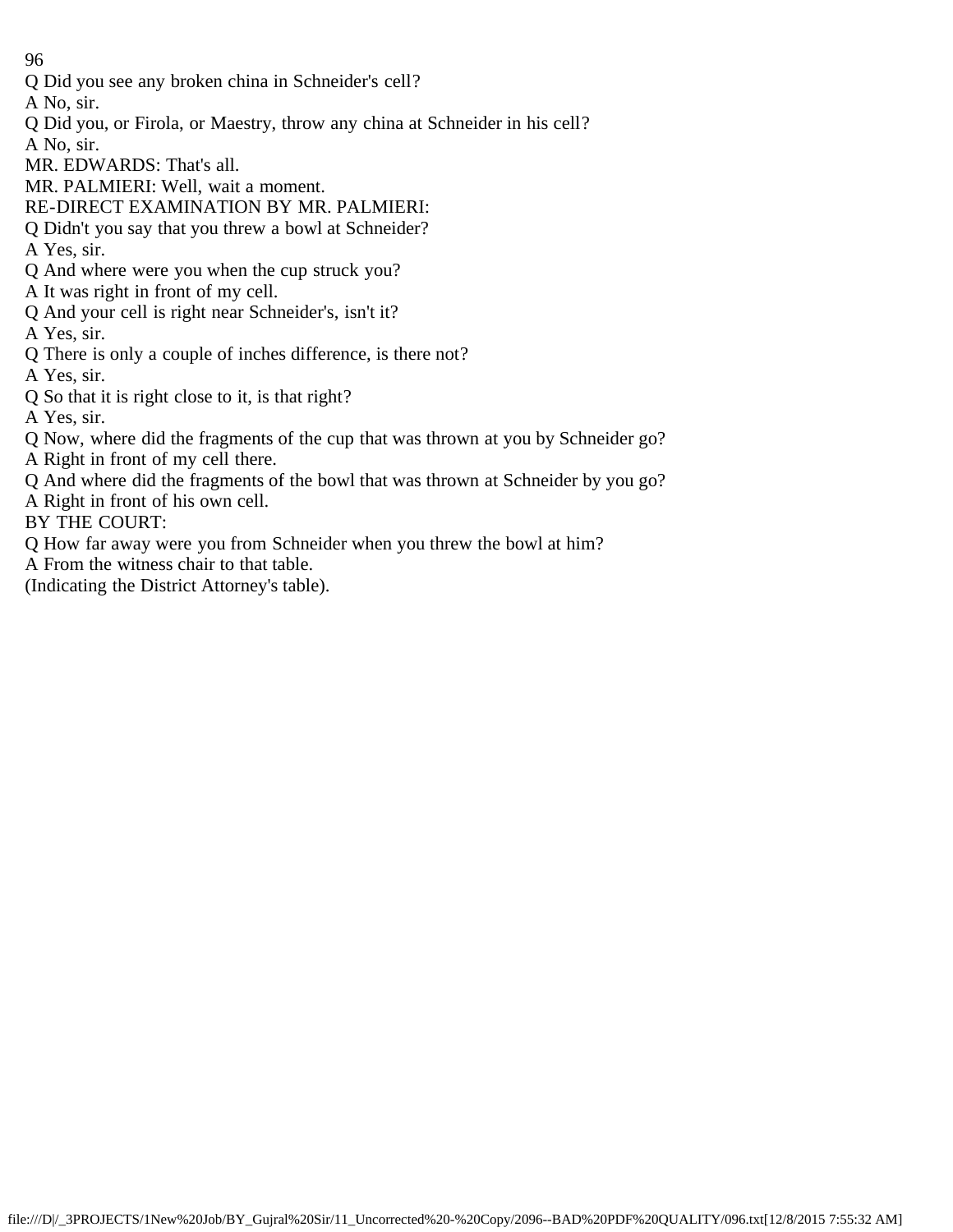MR. PALMIERI: That's about four feet, Mr. Foreman?

THE FOREMAN: About that.

BY MR. PALMIERI:

Q And how far were you from Schneider when he first threw the cup at you?

A That far. (Illustrating.)

Q Just keep your hands that way for a moment.

MR. PALMIERI: How many feet would you say that is?

THE FOREMAN: About four feet.

BY THE COURT:

Q Well, was he in his cell when you threw the bowl at him? Was Schneider in his cell when you threw the bowl at him? Yes or no?

A No.

Q Well, was he in your cell when he threw the cup at you?

A No. He was then outside.

BY MR. PALMIERI:

Q Now, what is the disease you have been suffering from?

MR. EDWARDS: I object to that.

THE COURT: Well, he has gone into that.

MR. PALMIERI: On the question of the ability to---

THE COURT: He has gone into that. He says he has tuberculosis.

BY MR. PALMIERI:

Q And how long have you had tuberculosis?

A Seven or eight months.

MR. PALMIERI: That's all.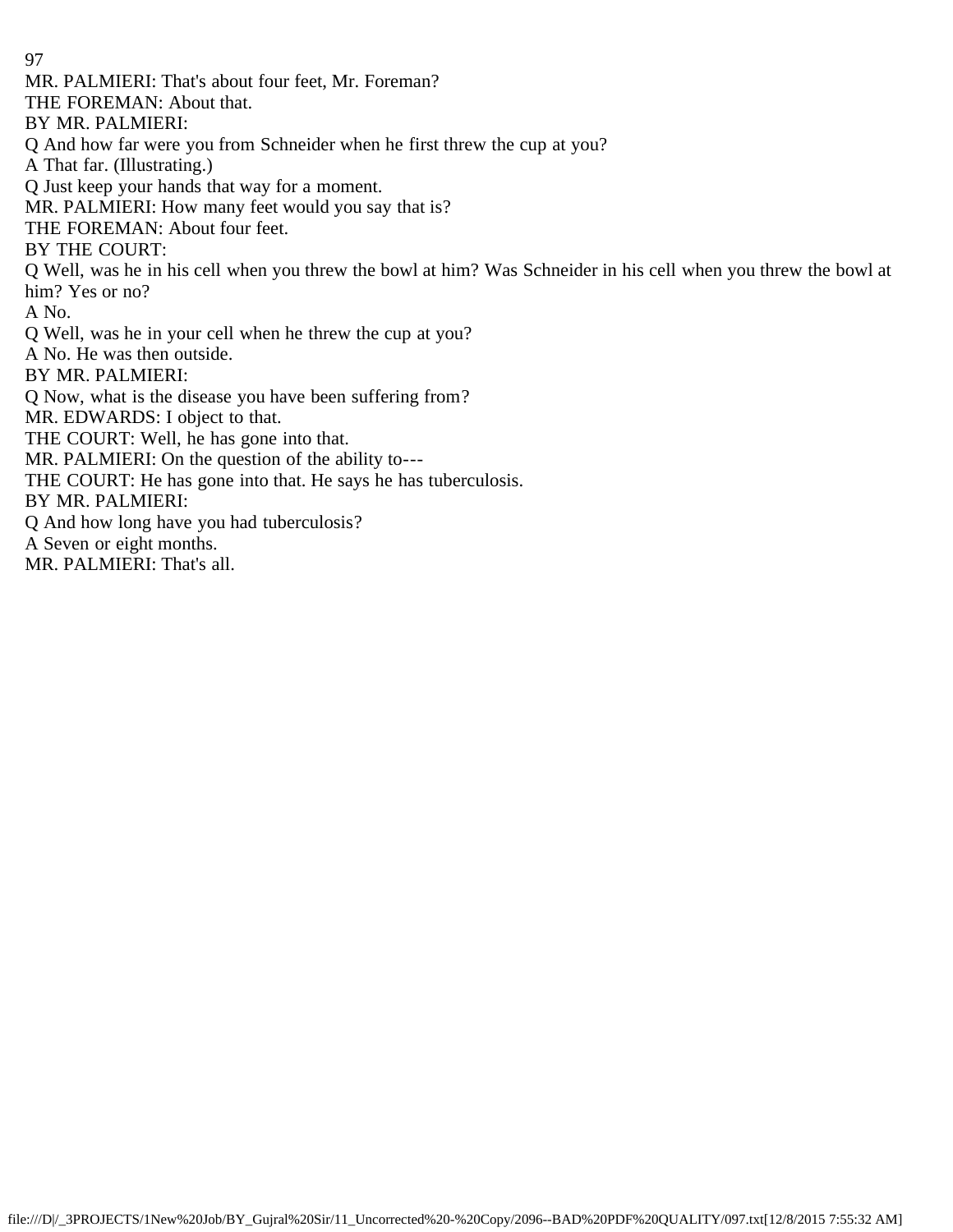THE COURT: Any other witnesses?

MR. PALMIERI: None, with the exception of that Austrian, who was discharged.

THE COURT: Well, have the People any rebuttal testimony?

MR. EDWARDS: Well, I am going to recall Schneider for minute.

THE COURT: Well, recall him. I would like to finish all the testimony, this afternoon, so that you may sum up in the morning.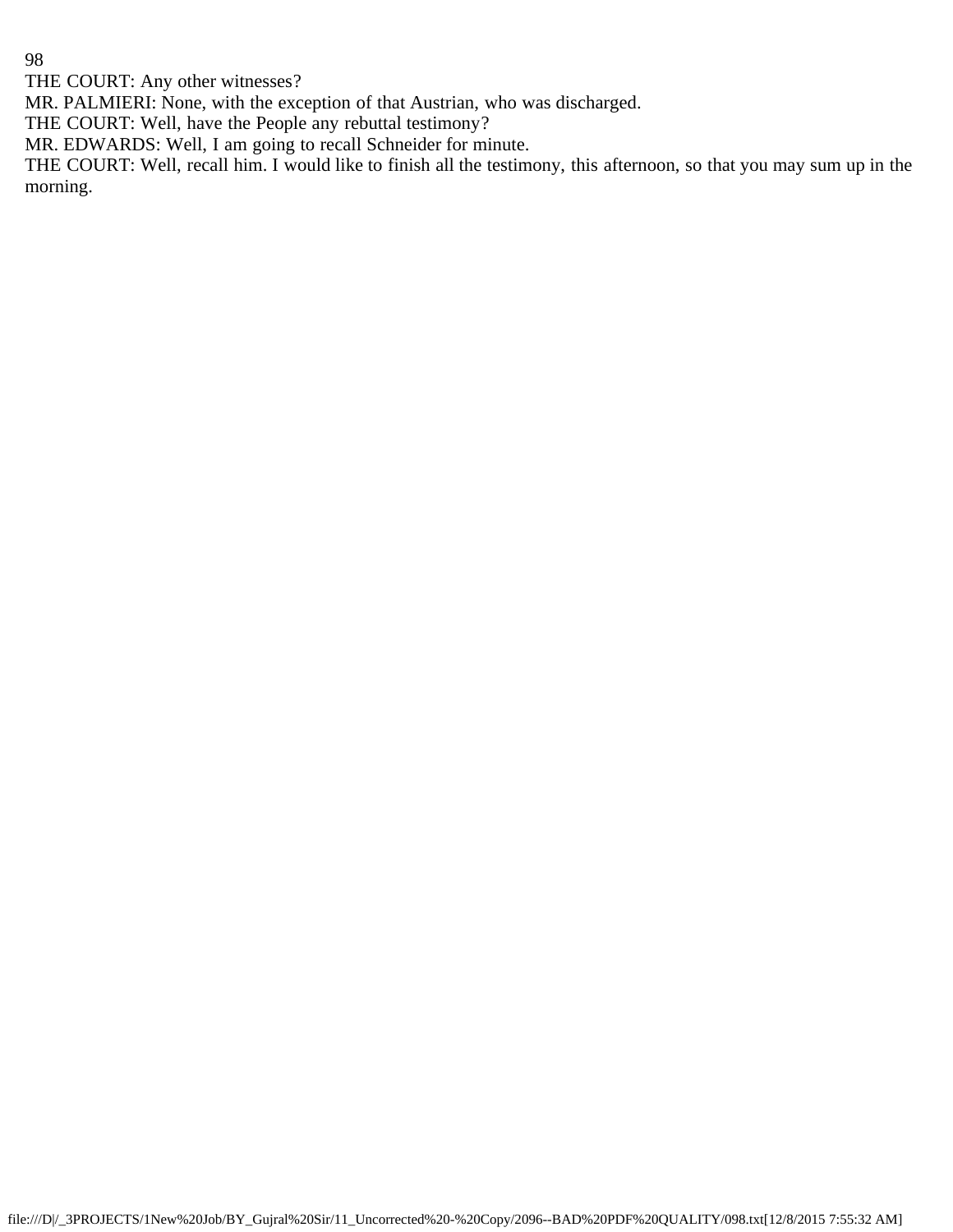REBUTTAL

BENJAMIN SCHNEIDER, being recalled by the District Attorney, testified as follows:

DIRECT EXAMINATION BY MR. EDWARDS:

Q Now, Schneider---

MR. EDWARDS: Now, before you close your case, Mr. Palmieri, do you want the testimony read? MR. PALMIERI: I have rested, and I will read it afterwards.

THE COURT: You have rested, you say, except for the testimony of the absent witness?

MR. PALMIERI: Yes, sir; with that exception.

BY MR. EDWARDS:

Q Schneider, did you at any time call this defendant Napolitano a son of a bitch?

A No, sir.

Q Did you go around, making faces and notices at him, like this "Poop" (Illustrating)?

A No, sir.

BY THE COURT:

Q Did you ever call him a dago?

A No, sir; because I never bothered anybody.

THE COURT: Now, just answer the questions put to you; that is all.

BY MR. EDWARDS:

Q Did you ever call Maestry names, or say anything to him?

A No, sir.

BY THE COURT: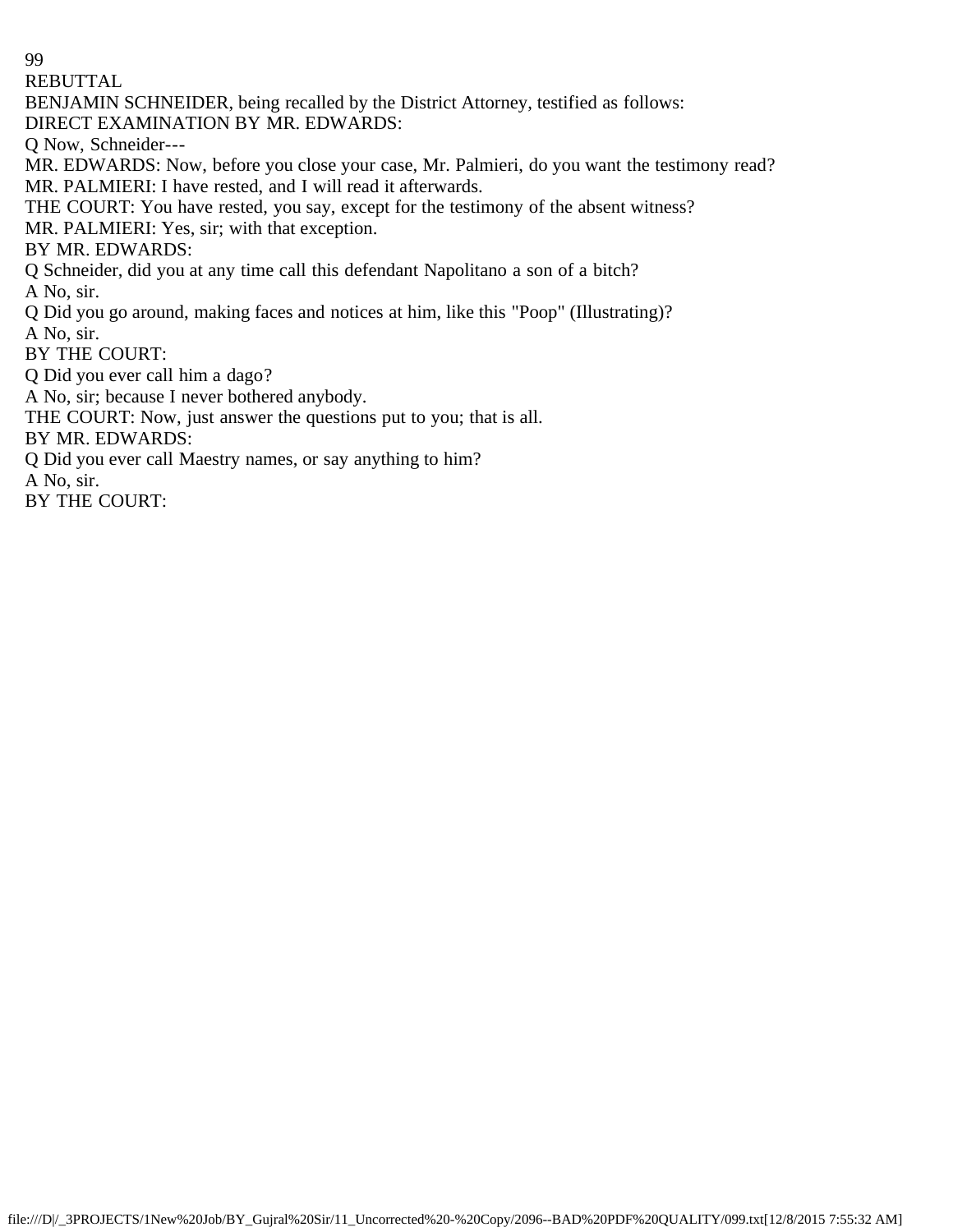Q Did you ever boast of the friendship of the District Attorney?

A I don't understand that.

Q Did you ever say that you were the District Attorney's friend, and could do as you pleased?

A No, sir.

CROSS EXAMINATION BY MR. PALMIERI:

Q How long have you known the District Attorney, how long have you gone from the Tombs to the District Attorney? MR. EDWARDS: I submit that has all been covered.

THE COURT: Yes, it has been covered.

BY MR. PALMIERI:

Q And you are known on the East Side as "Nigger Benny", are you not?

A Yes, because I'm black.

Q And any little job that is wanted---

MR. PALMIERI: However, I withdraw that. You may go.

THE COURT: Now, I would like to finish all of the testimony, to-day, and then each of you may take half an hour in the morning to sum up and when it may be submitted to the jury.

MR. PALMIERI: The District Attorney will not permit me to read the testimony of the man who was discharged yesterday.

MR. EDWARDS: On a specific condition. On condition that Mr. Palmieri will not require me to call the stenographer at the former trial, who is the stenographer at this trial, and that he will concede that the minutes which I read from in the cross examination of Maestry are a correct transcript of the stenographer's notes, and will permit me to read those portions of the testimony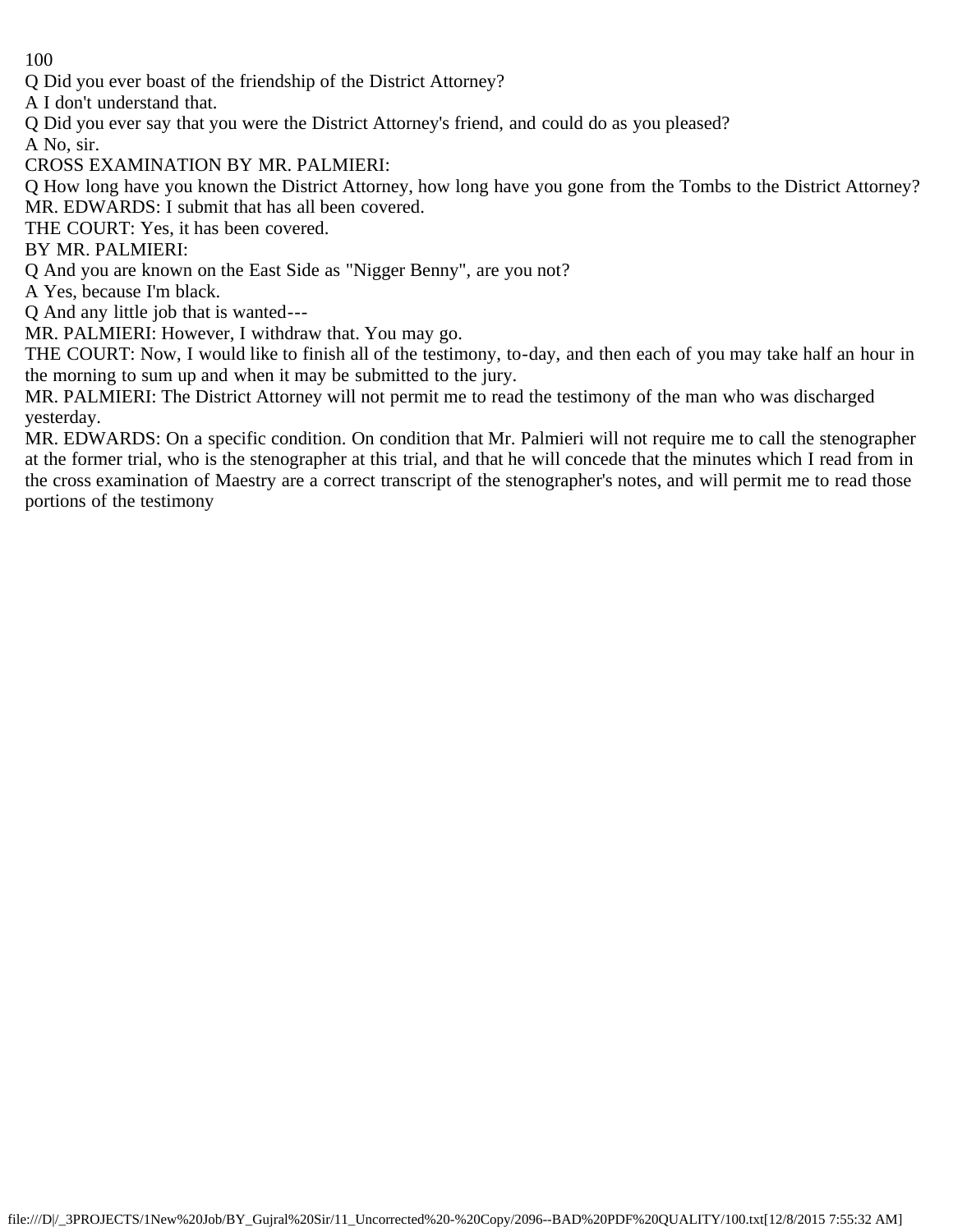at the other trial into the record at this trial.

MR. PALMIERI: Yes, I so concede. And then I am to read the testimony of Premer or Presser, the Austrian?

MR. EDWARDS: Yes, you may read the direct examination and I will read the cross examination.

(Mr. Palmieri then read the direct examination of the witness and Mr. Edwards read the cross examination, as follows:) MIKE PREMER, of 407 Fifth Street, a witness called on behalf of the defense, being duly sworn, testified as follows:

# DIRECT EXAMINATION BY MR. PALMIERI:

Q Mr. Premer, you are an inmate of the City prison, you are in jail?

A Yes, sir.

Q Your case wasn't tried yet?

A No, not yet.

Q You have been in jail how many months?

A About two months.

Q Were you there on the nineteenth of June last? When this fight occurred, were you in jail?

A Yes.

Q In the City Prison?

A Yes.

Q Did you see what took place there?

A Yes, I seen.

Q Just tell the jury in your own way what you saw?

A First thing in the morning, when I started to walk, all the gates was open, then I started to walk, and then I meet that guy there, Frank. (Indicating the defendant Maestry).

Q Frank Maestry?

A Yes. He was in front to me, and I was walking behind him, and I heard somebody hollering, "Help,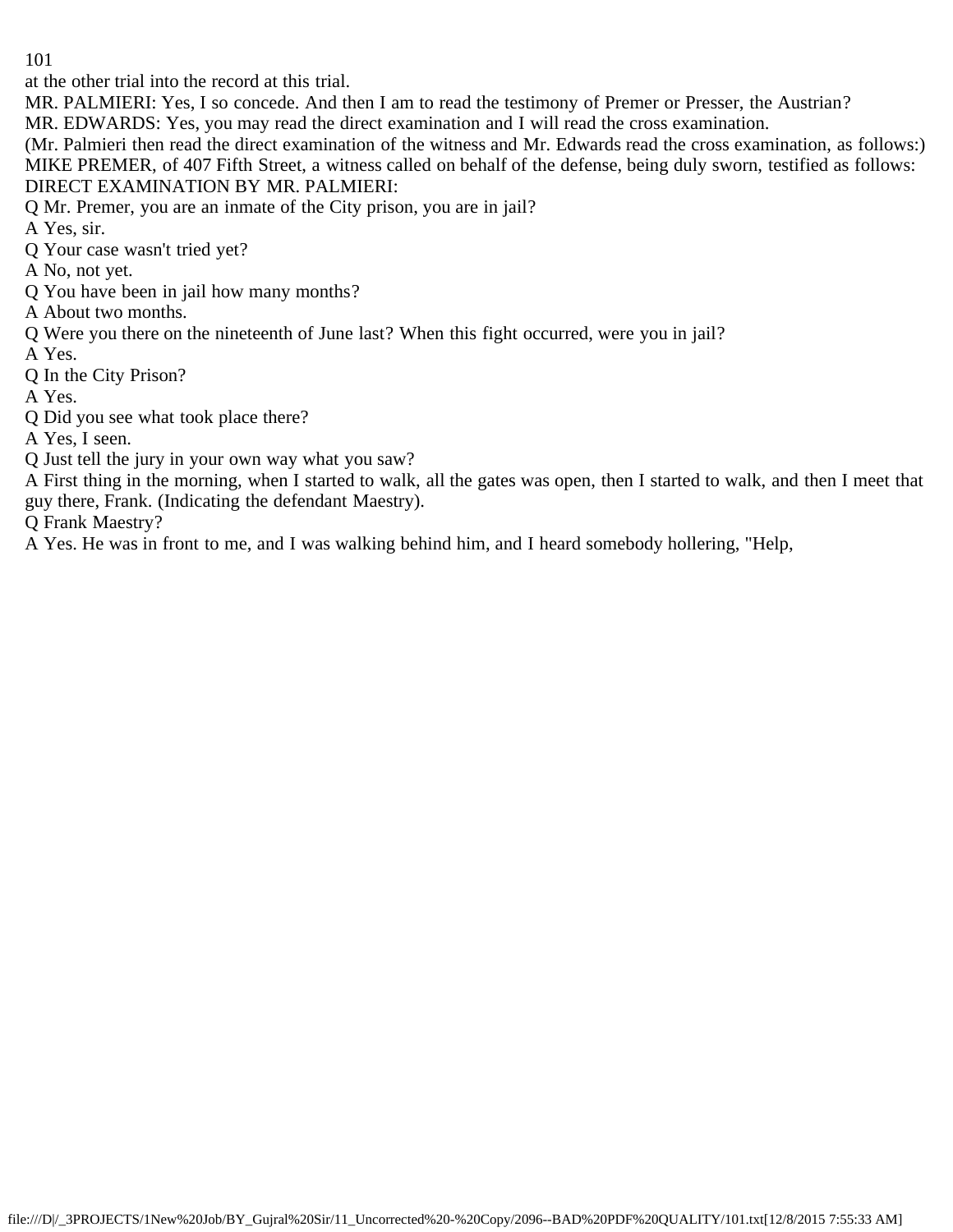help." And he heard it and then he goes in the cell, and he makes so, like that "Don't fight". (Illustrating)

Q Do you know how many people were fighting in the cell?

A I don't know; I can't tell, because I passed there.

Q You didn't count the people fighting in the cell?

A No, just I seen him, only he makes "Don't fight." (Illustrating).

Q Before you saw Frank separate the people, where did you hear the words "Help, help" come from?

A The first cell.

Q Do you know whether that was Schneider's cell?

A No, I don't know that.

Q But you know it now?

A Yes, I know it now, because I heard somebody hollering "Help" and he heard it, and he get in first and make them separate.

Q Mr. Maestry did?

A Yes, I mean Frank.

Q Mr. Frank Maestry?

A Yes.

Q Do you know who was hollering for help?

A I don't know who was hollering for help, and then I go away and them keepers come righy away and just took them fellows.

Q Did you see Mr. Strouse? Do you know the name of the keepers that came there first?

A No, sir; I don't know his name.

CROSS EXAMINATION BY MR. EDWARDS:

Q How long have you been in this country?

A A am three and a half years.

Q Where did you come from?

A Austria.

Q What?

A Austria.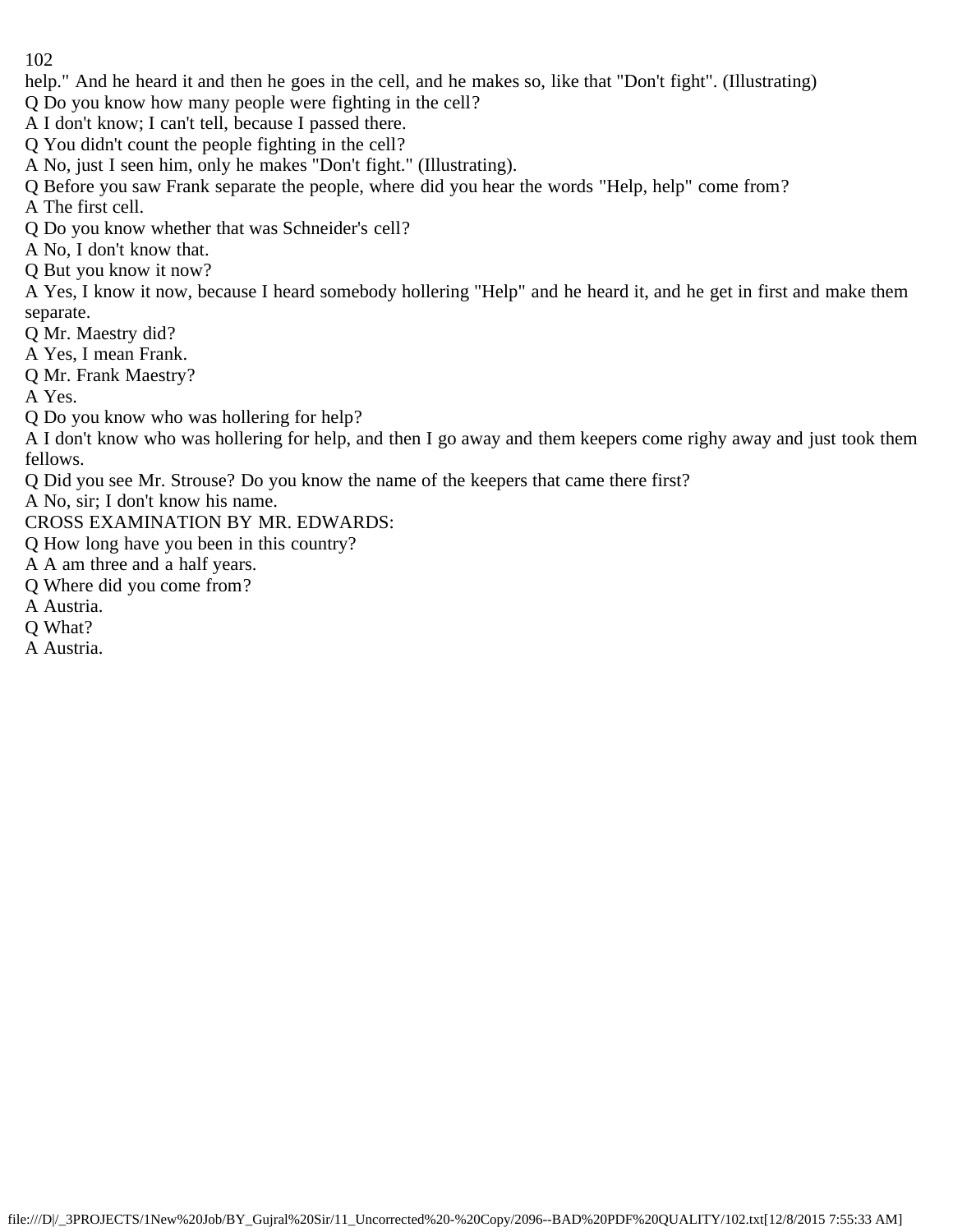- Q Austria?
- A Yes, sir.
- Q What part of Austria?
- A It is Galicia.
- Q And what do you work at?
- A I work in a restaurant.
- Q Where?
- A Uptown.
- Q And who was your last employer? Where was your last job?
- A Uptown.
- Q Who did you work for?
- A 168th Street.
- Q For whom?
- A Mr. England, I think his name is.
- Q And how long did you work there?
- A About two months.
- Q And how often have you been convicted of crime?
- A (No answer).
- Q Have you ever been convicted?
- A What do you mean?
- Q Have you ever been tried for any crime and convicted for it?
- A No, no trial yet.
- BY THE COURT:
- Q Were you ever in prison before?
- A No no; this is the first time.
- BY MR. EDWARDS:
- Q When did you first meet Frank Maestry?
- A (No answer).
- MR. EDWARDS: Can we have an interpreter? I think he will understand the questions better.
- THE COURT: Yes.
- (Samuel Meratchnek is duly sworn to act as interpreter).
- BY MR. EDWARDS:
- Q Now, when did you first meet Frank Maestry?
- A Which man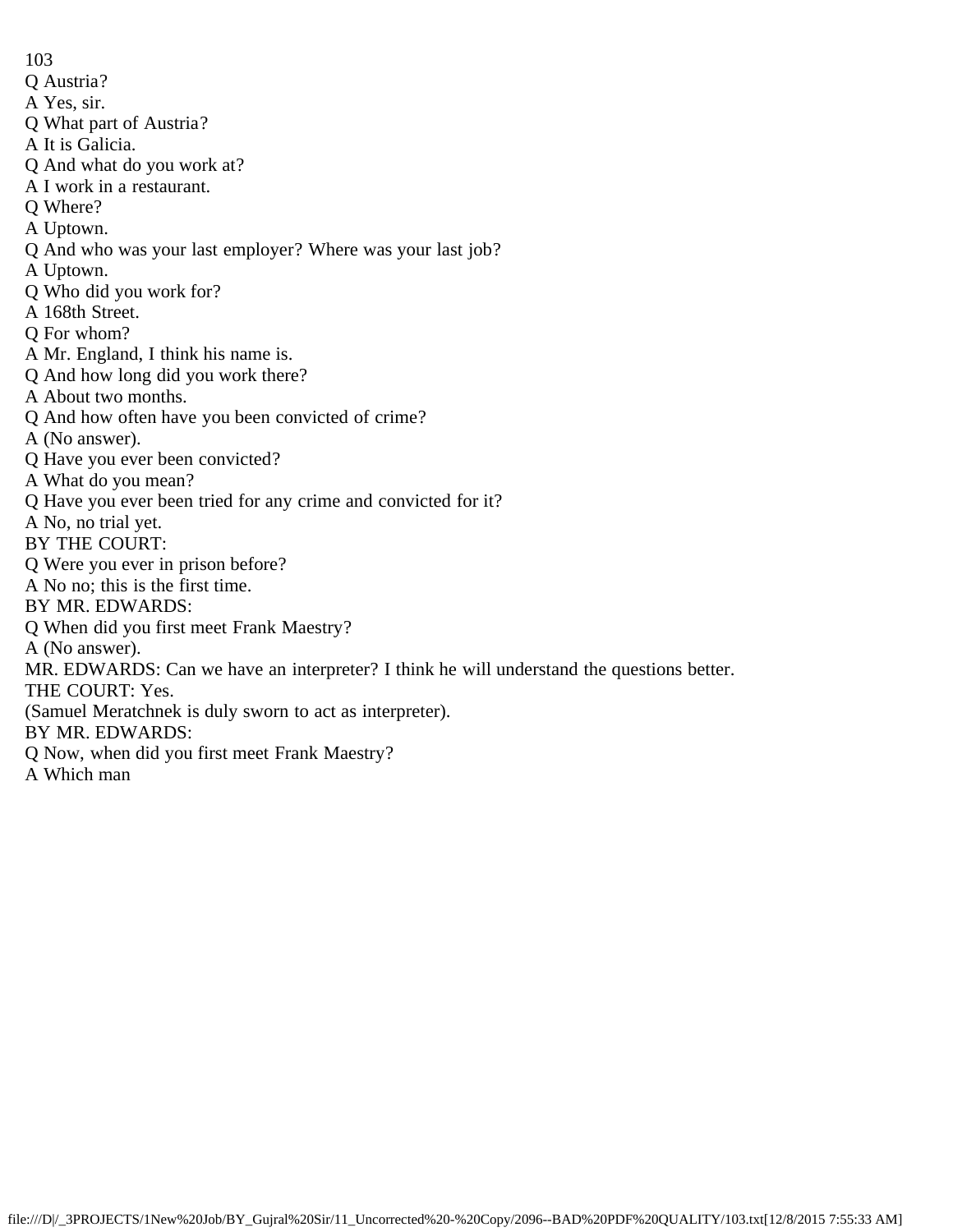do you mean?

Q That man there (indicating the defendant Maestry)?

A I didn't have any conversation with this defendant when I met him first. He was going first and I was going after him and then the keeper opened the door, and then we heard some quarrel was there.

BY THE COURT:

Q No, that is not responsive. He was asked when was the first time he ever saw Frank Maestry.

A The first time I saw him in jail.

Q Well, that day? How long before the nineteenth of June?

A I couldn't tell you.

Q How long before the day on which this fight occurred?

A About five days or a week.

BY MR. EDWARDS:

Q What tier is your cell on?

A Second.

Q And that is the tier on which all these defendants and Schneider and Rothman were on, too?

A They were on the same tier, but they were on the end and I was on the other end.

Q What was your cell number?

A 229.

Q What time did this fight happen?

A After seven o'clock in the morning.

BY THE COURT:

Q Well, how close to seven o'clock?

A About fifteen minutes after seven o'clock.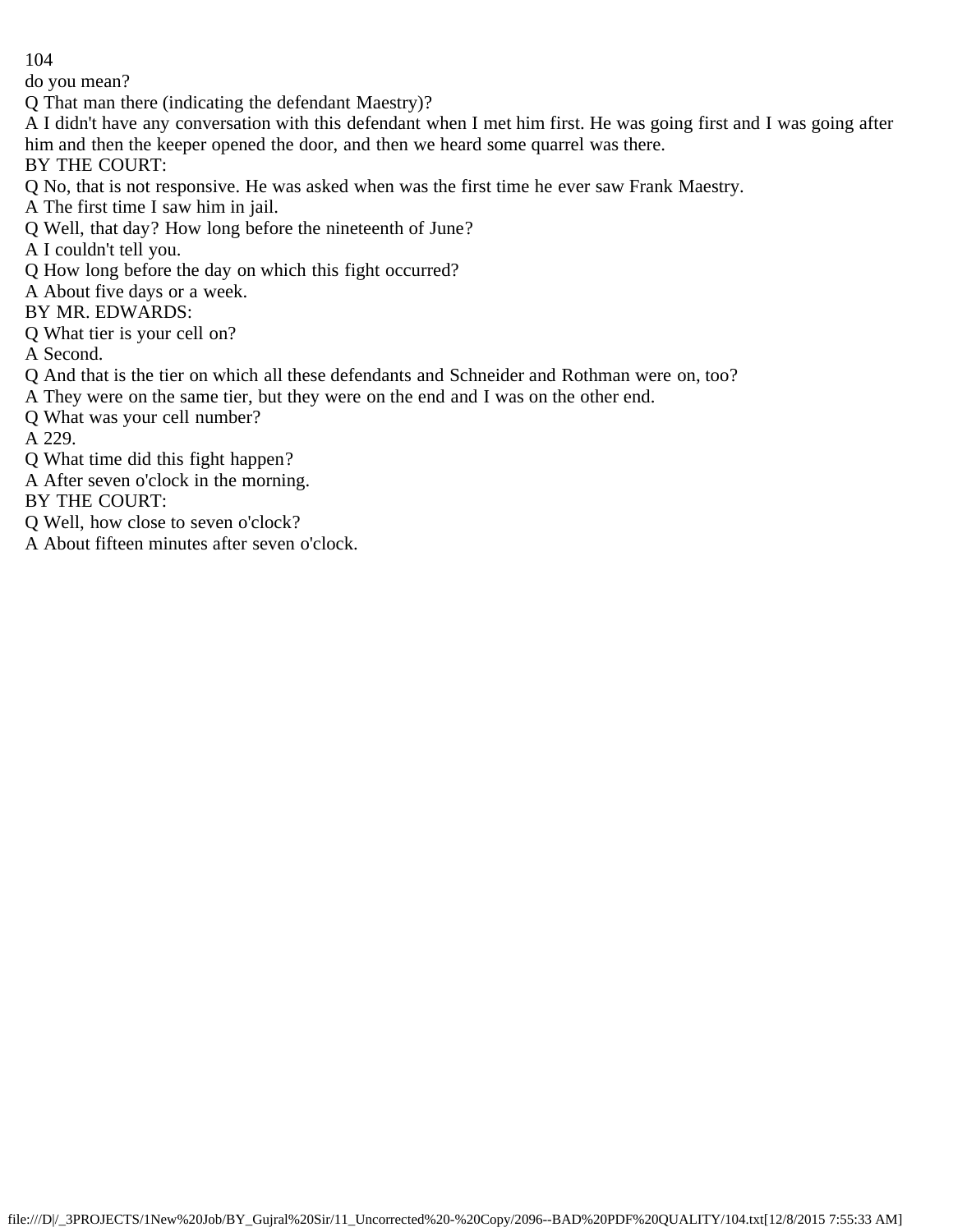Q Well, how do you fix that time?

A Because the keeper opened the cell at that time. That was seven o'clock in the morning, and from that time until this occurred, I think it was only a quarter of an hour.

BY MR. EDWARDS:

Q And had you finished your breakfast?

A Yes, sir.

Q And were you out, taking a walk after breakfast?

A Yes, sir.

- Q Now, where were you walking when you saw Frank?
- A When I left my cell I went from my cell up to the other corner, and that's where this quarrel come in.
- Q Well, outside of what cell were you when you saw Frank Maestry, just a little ahead of you?
- A From the first cell from the other corner. I think it was 212.
- Q Was that on the same side of the prison as 210, where this fight was?
- A No, I was on this side and this happened on the other end. (Illustrating)
- Q Why, this happened at cell 210, didn't it?
- A About 210 or 212; I couldn't remember that exactly.
- Q Were you standing at 212 when you saw this fight?
- A I was within about two doors from that cell when this happened. It must have been around 212.
- Q And where did Frank come from when you saw him?
- A Frank walked ahead of me and I followed him.
- Q Well, where was Frank coming from?
- A Frank walked out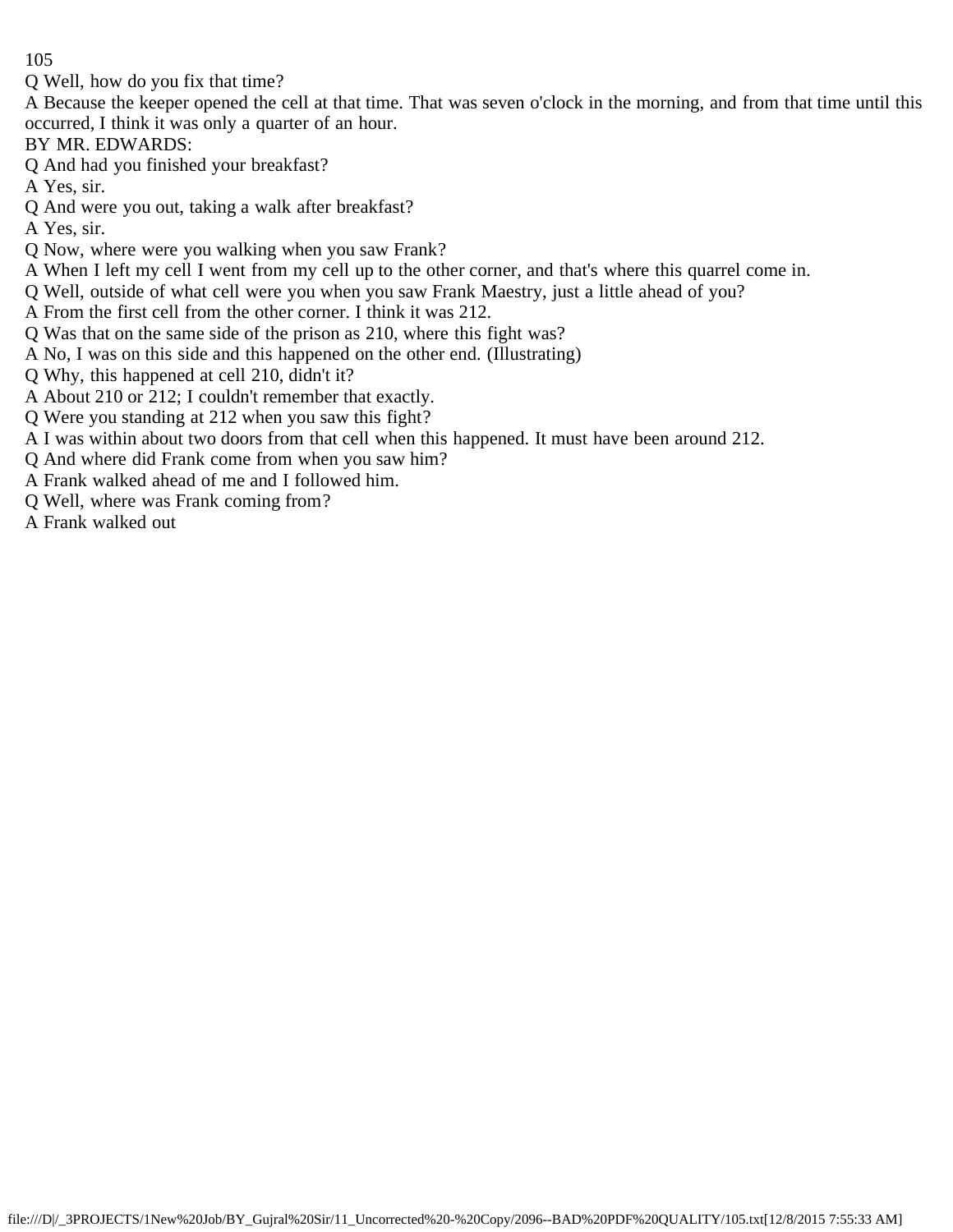- of his own cell, and he was ahead of me and I followed him.
- Q What was the number of Frank's cell?
- A I can't remember that.
- Q Well, isn't it 205?
- A Yes, about that.
- Q Well, that is nowhere near 212, is it?
- A No, that was away. He came from his own cell and he had to walk around before he came to the other cell.
- Q Did you see him coming out of the cell where the fighting occurred?
- A No, sir; I seen him walking ahead of me.
- Q Who was he walking with?
- A He was alone.
- Q Are you sure of that?
- A I am not positive of it.
- Q Well, can you tell us who was with him?
- A No, Frank was ahead of me, not far away, and when this fight commenced he tried to prevent this fight.
- Q Now, please answer my questions, was anybody walking with Frank or was he walking alone, when you saw him?
- A I couldn't tell you. I don't remember.
- Q Well, what attracted your attention to Frank?
- A I heard somebody hollering "Help, help."
- Q And what did you do when you heard that shout?
- A Frank was ahead of me, and he went in among the fighters and tried to separate them, one from the other.
- Q Well, which was were you and Frank walking?
- A Frank was ahead of me and I was following him.
- Q Well, in what direction was he walking?
- A Why, every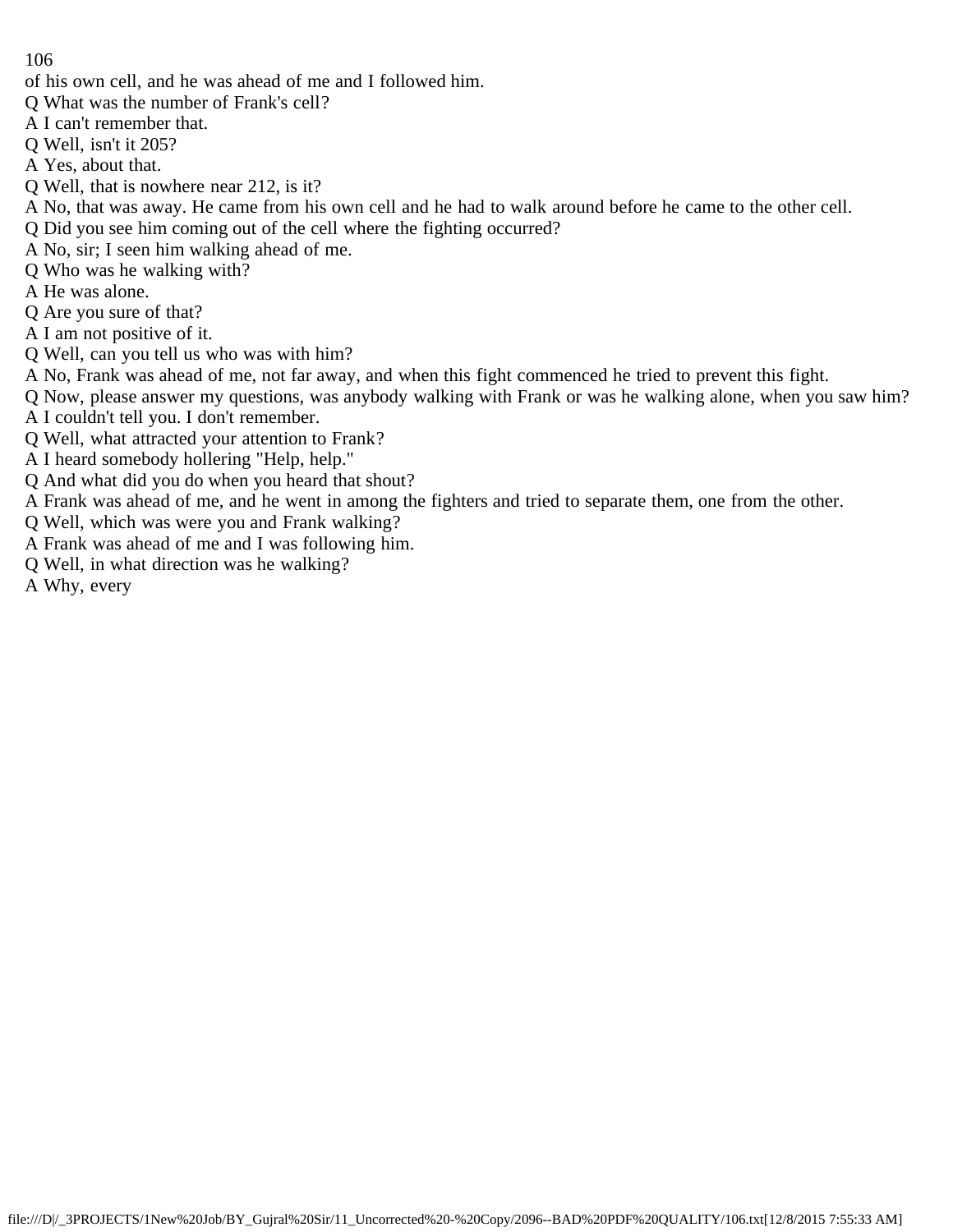one was walking in one direction, and he was with us.

Q Now, you say you were near cell 212. Were you walking towards 210 or 212?

A I walked away from there, and then we went over to the Bridge, and then he keeper came there and disbanded us, told us to get away.

Q Before you saw this fight, when you first heard the about "Help, help" were you walking towards cell 214 or towards cell 210?

A He walked---we passed the cell 219 at the time.

BY THE COURT:

Q Well, did you have your back to the cell that you heard the cry from or were you looking towards that cell? A I had to turn away because the keeper told me to get away from there.

Q No. But before the keeper came there, when you heard the cry "Help" there was no keeper there, was there?

A No, the keeper wasn't there.

Q Well, did that cry come from behind you or in front of you.

A From in front of me.

BY MR. EDWARDS:

Q And then you went right towards cell 210, did you?

A Why do you want to know whether I went to 219 or 210?

A Well, did you walk towards the cell where the trouble was or away from there?

A I went away from there.

BY MR. EDWARDS:

Q Well, could you see anything that happened, if you went right away?

A I have seen Frank. He was ahead of me and I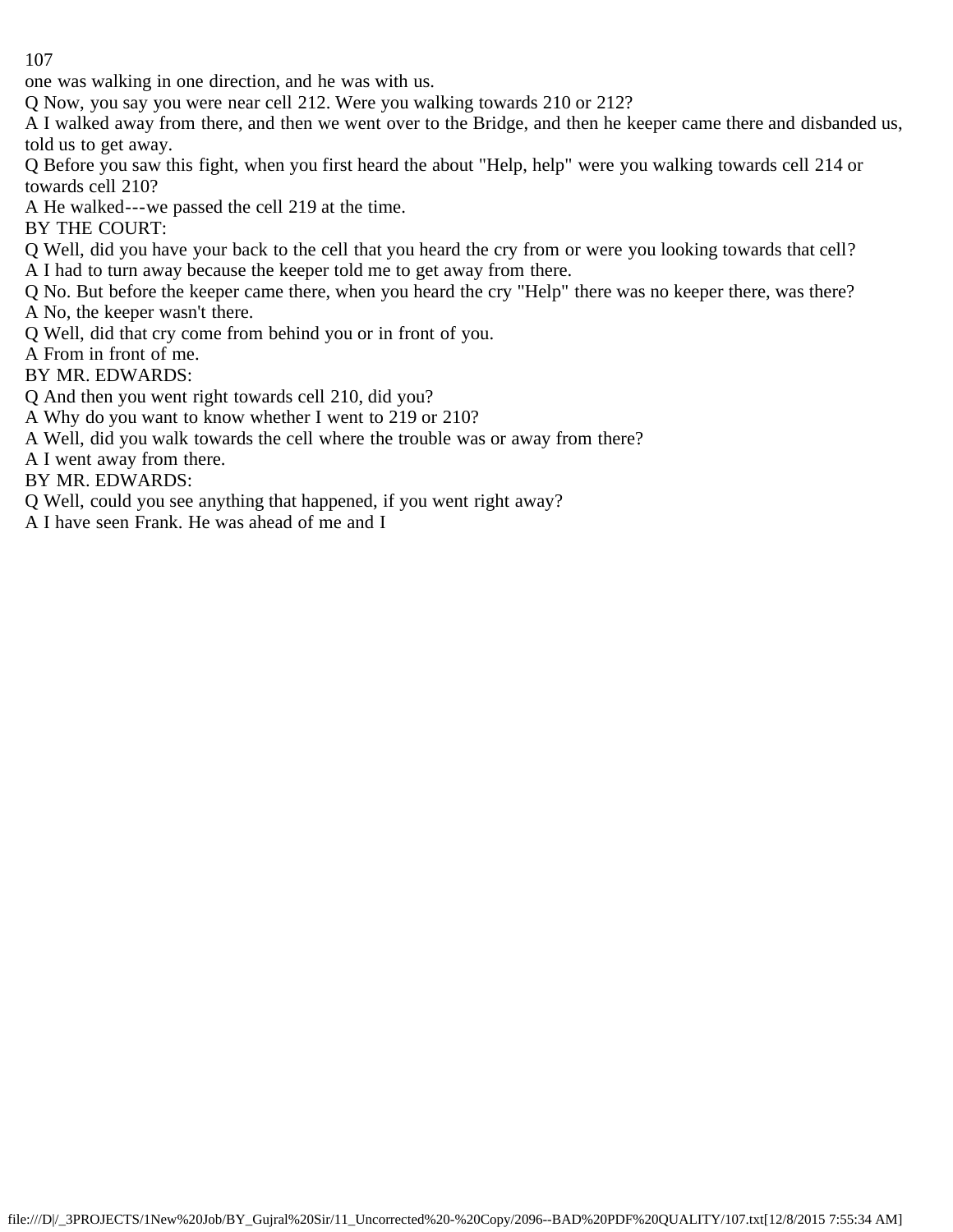have seen that he went in there and tried to separate them and prevent this fight.

- Q Well, where did he go, in where?
- A Frank was trying to separate them and I walked away.
- Q Well, where were they?
- A Right in front of the cell where the fight occurred.
- Q Well, what was the number of that cell, do you know.
- A I couldn't tell you.
- Q Whose cell was it?
- A They told me afterwards that the man that they had a fight with was in the cell, but I don't know.
- Q And you had been around there in the Tombs' how long?
- A About a week or so.
- Q And who was in the fight?

A All the people were fighting. I couldn't tell their names. All that I could tell you is that Frank was over there, trying to separate them.

- Q Well, do you see in the court room now any one who was in the fight?
- A No, sir.
- Q There is not one of them in the Court Room, is there.
- A The only man I can tell you about is Frank.
- Q When did you and Frank first talk about this case together.
- A I didn't have any conversation with Frank, I didn't have any dealings with him.
- Q Well, was he spoken to you at all since this happened on this morning in June?
- A No, sir.
- Q Well, how did he find out that you saw anything of this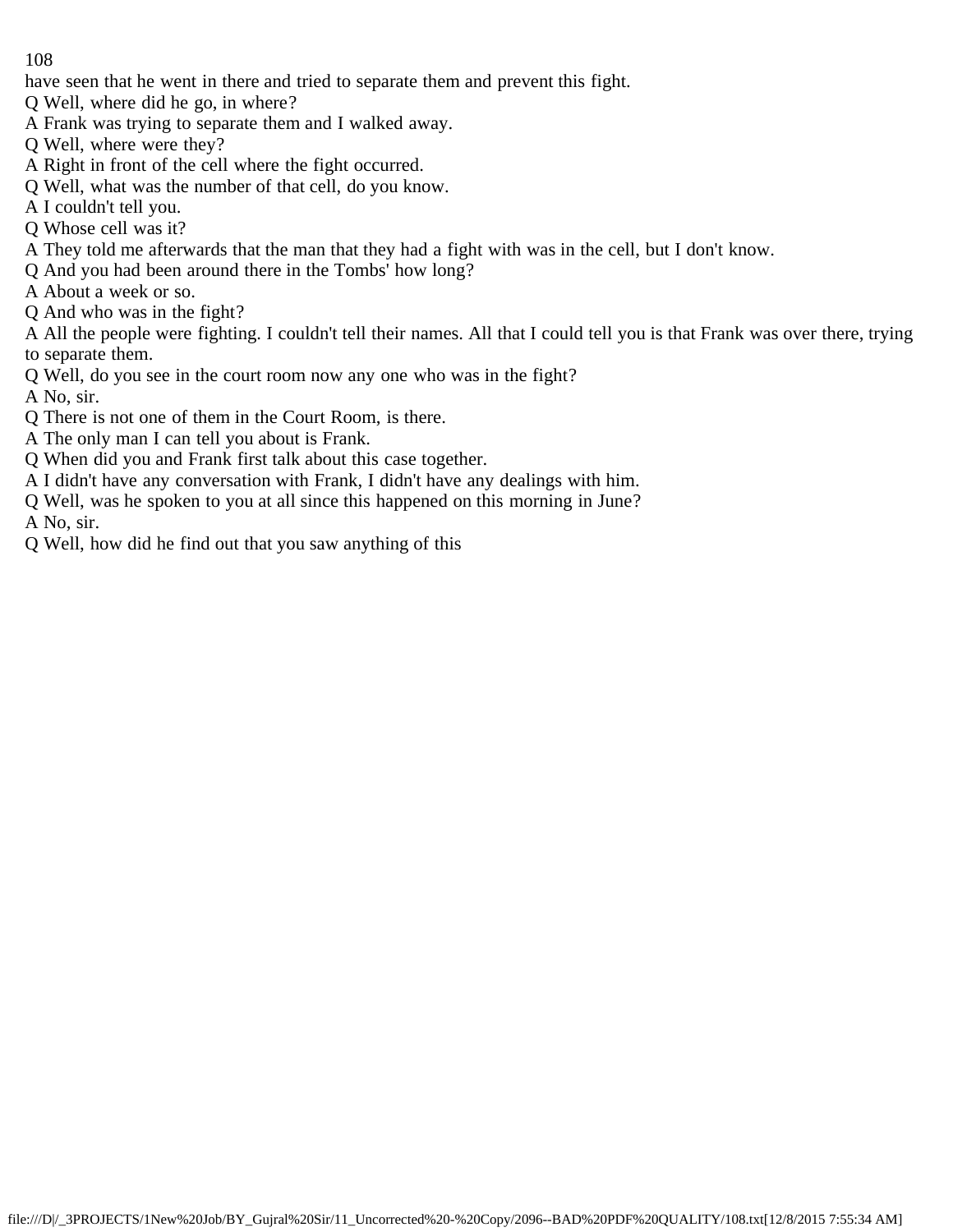at all?

A I was, Monday, in Court when my trial was to take place; that's all.

Q No, I want to know how Frank Maestry found that you knew anything about this case.

A At the time when U came to Court, the other day, and they told me my trial was postponed to some other day, there was a man in cell 213, and I asked him, "what kind of a case has this Frank got?" And he said, "Don't you know that he was there at the time when there was fighting here?" And I told him that I was present and saw that and I told him what I saw.

Q In what part of the Court were you when you met this man that you speak of?

A In Part III.

Q When you went to the cell with Frank, did you see any broken dishes or cups?

A After the fight was over, yes.

Q Now, when you saw these people fighting that you say Frank tried to separate, did you see any broken dishes then? A No, I didn't.

- Q Who was the first keeper that arrived there?
- A I couldn't tell you his name.
- Q Did you see more than one keeper come?

A Two of them.

- Q What was the name of the second one, if you know?
- A I couldn't tell you; I don't know.

BY THE COURT:

- Q Who is your cell mate?
- A Do you mean at the present time or what time?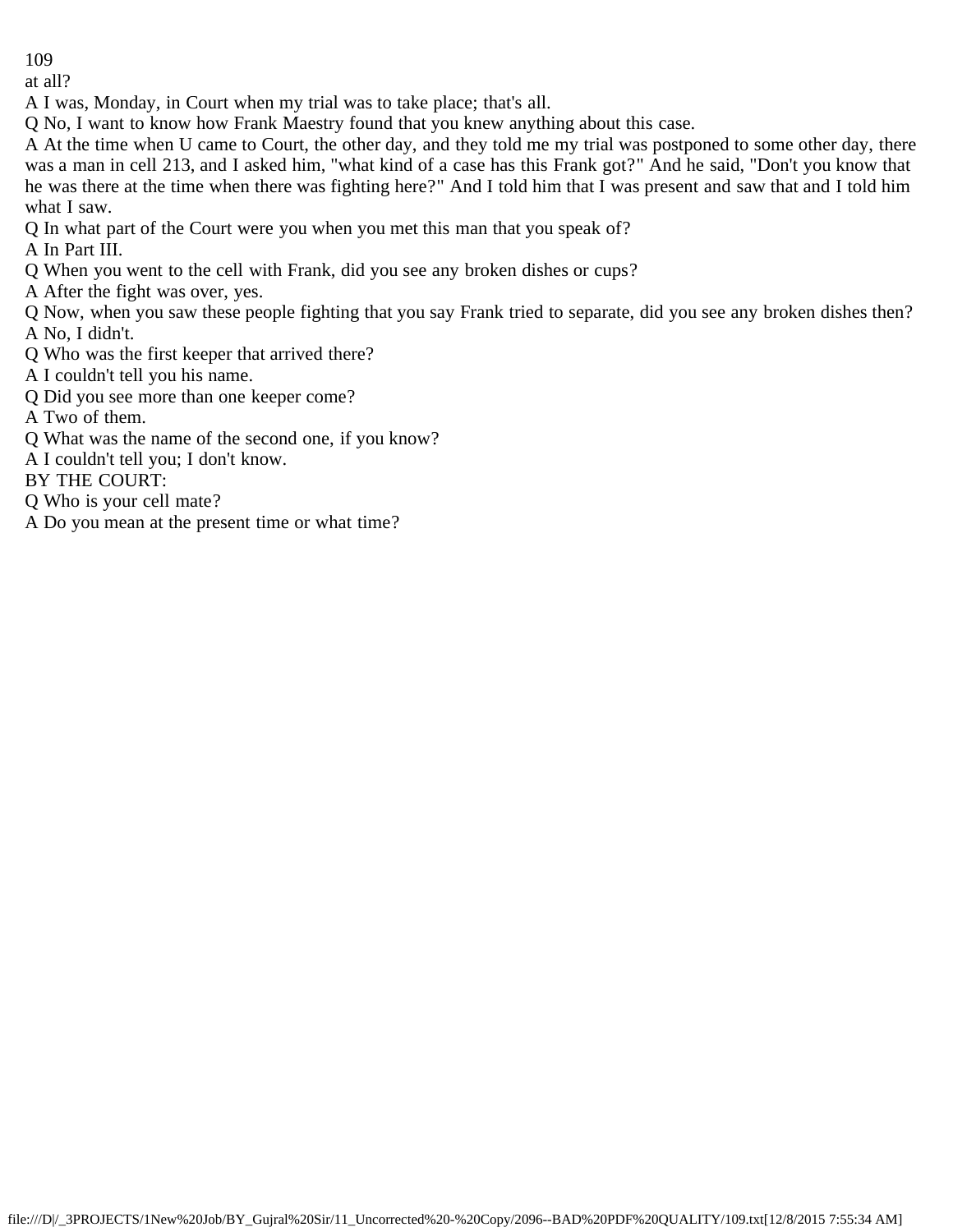- 110
- Q At this time?
- A Solomon Hoffman.
- Q Well, who was your cell mate at that time?
- A The same one.
- Q He didn't see the trouble, did he?
- A No, sir.
- Q He was in the cell, was he?
- A No, sir.
- Q He was in the cell, was he?
- A Yes, your Honor.
- Q What time in the morning was it?
- A About fifteen minutes after seven.
- Q Well, who told you it was that time.
- A Because the bell rings at seven o'clock and we were let out at seven o'clock and it took only fifteen minutes before this thing happened.
- Q Well, you ate your breakfast before you went out, didn't you?
- A I had my breakfast.
- Q Well, how long did you take to eat your breakfast?
- A About ten or fifteen minutes.
- Q Well, are not all the bowls collected before you are let out?
- A No.
- BY MR. EDWARDS:
- Q Did you see Schneider after the fight was over?
- A They showed me the man but I don't remember what happened.
- Q Did you see him go to the doctor?
- A No, I didn't
- Q Did you see Frank right afterwards?
- A I seen when the keeper took him and locked him in the cell.
- Q Do you know John Napolitano?
- A No, I don't.
- Q You don't know him at all?
- A No.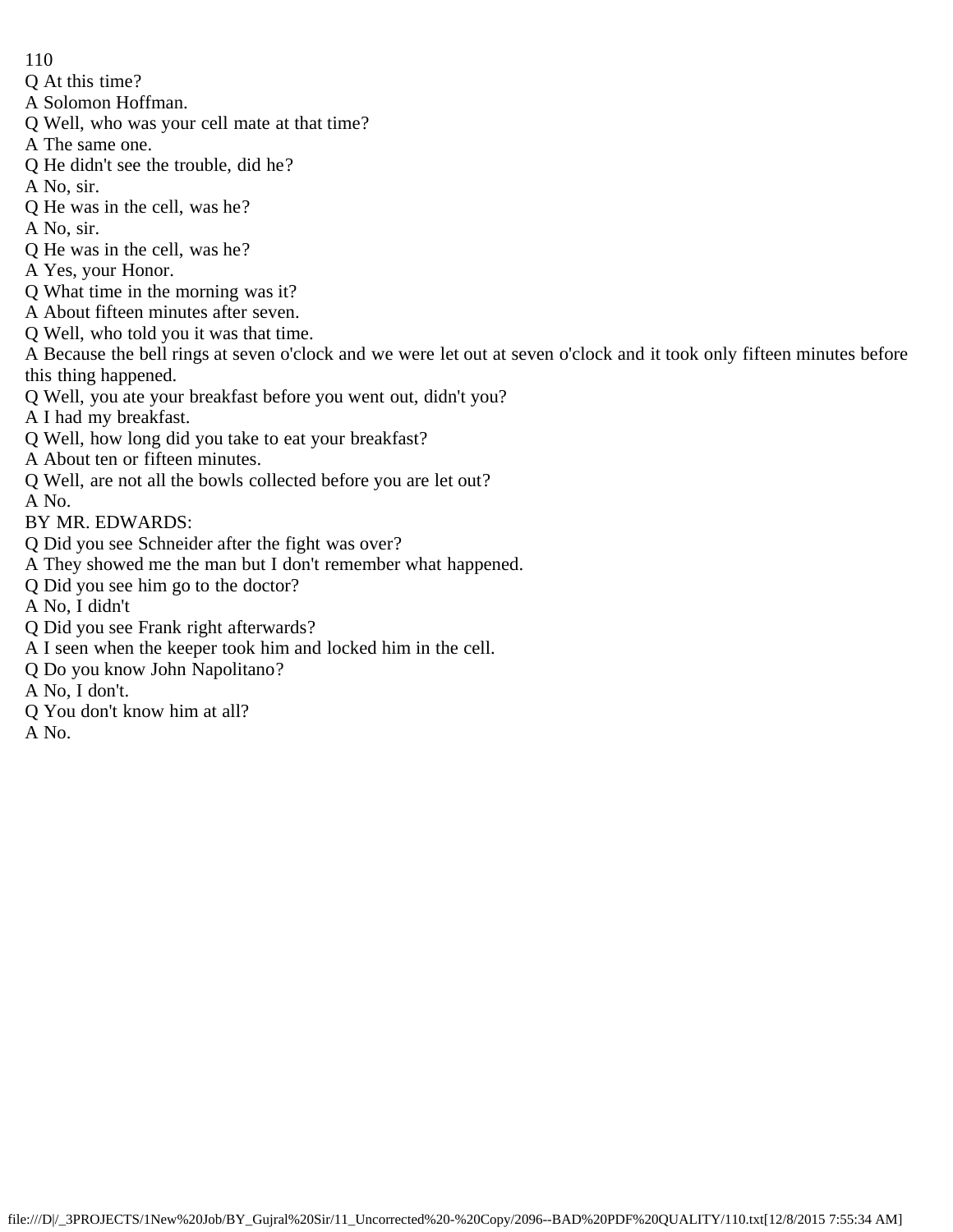- Q Did you see this man sitting there, Napolitano, that day at all?
- A Yes, I seen him that day.
- Q Did you see him on the 19th of June?
- A I couldn't tell you, I don't remember.
- Q Was he in that fight?
- A I couldn't tell you. I don't remember. I don't remember anything except anything seeing Frank, and they took me and locked me in the cell.
- Q Well, did you see Frank walking along in front of you?
- MR. PALMIERI: I object to that.
- THE COURT: Overruled.
- MR. PALMIERI: Exception.
- A Then I have seen him, I told you, and I don't remember anything more and I didn't see anything more.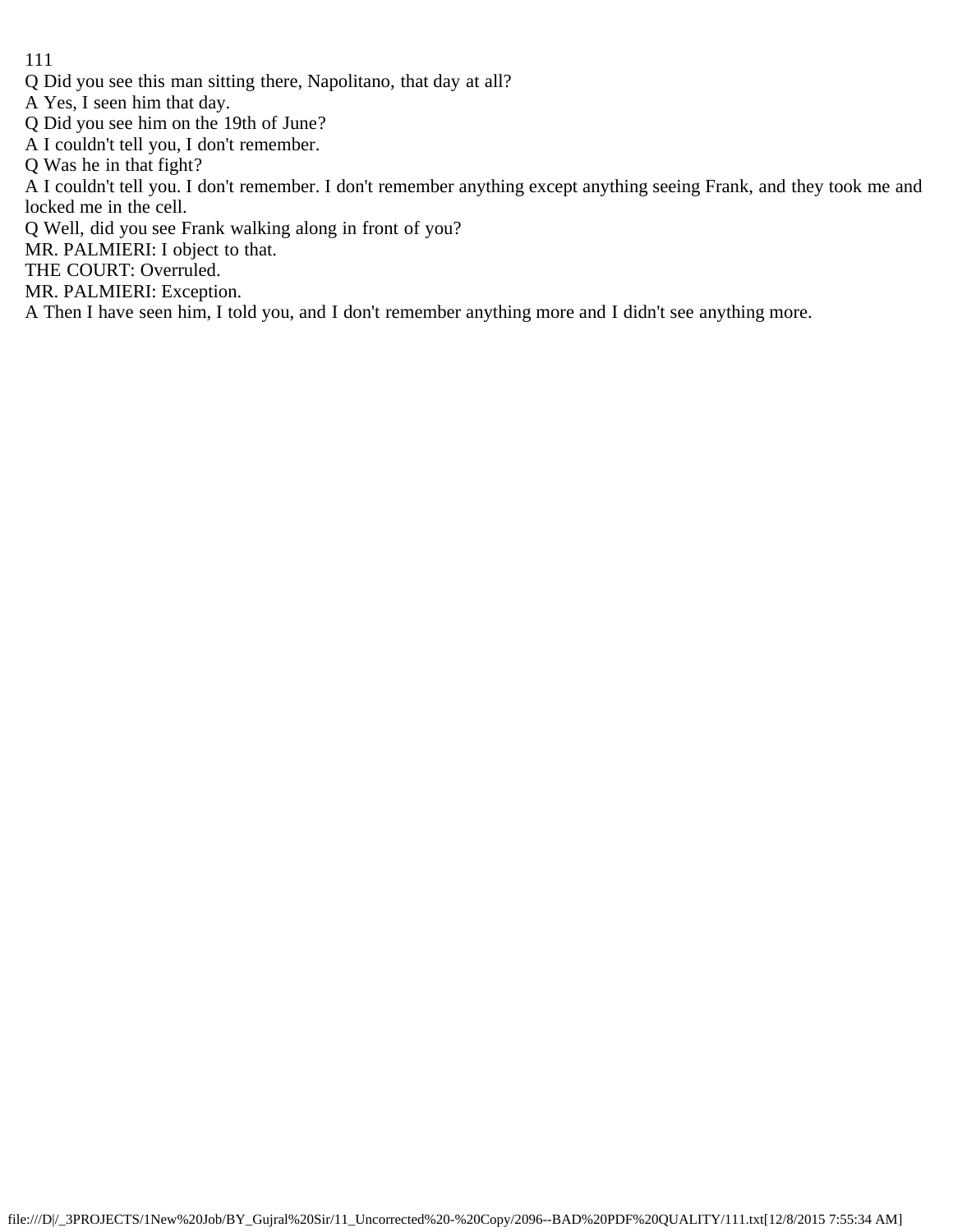THE COURT: Now, what else are you going to read, Mr. Edwards?

MR. EDWARDS: On page 87 is the first one, in the cross examination of Frank Maestry, on the last trial, this question and answer:

"Q Well, where were they, whereabouts?

A We, at the start, when I tried to avoid the trouble, they were right in front of the cell. They all went in a body.

"Q In where?

A In the cell."

And on the same page, a little lower down, this question and answer:

"Q Yes. The keeper, Strouse?

A Yes, he tried to separate them."

On page 88:

"Q Where was Napolitano?

A They were in the cell, punching at each other."

On page 89, these questions and answers:

"Q You were in there, weren't you?

A Yes, I was trying to separate them.

"Q You followed them in to separate them?

A I didn't follow anybody. I seen four men right on the outside of the cell, punching away at each other, and I tried to separate them, and they all fell in a bunch into the cell."

THE COURT: Any further testimony on either side, now?

MR. PALMIERI: Yes, your Honor.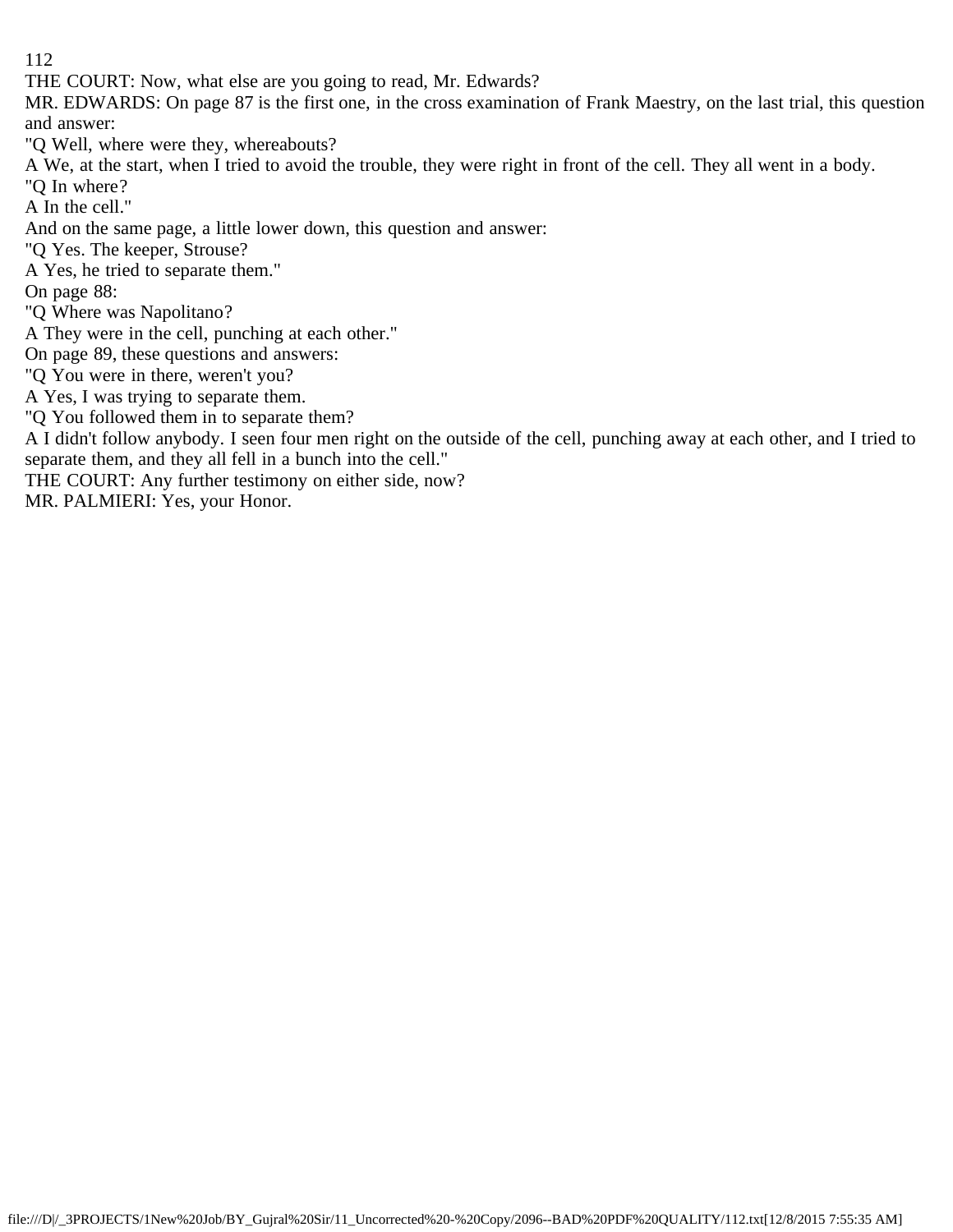THE COURT: Those questions and answers were asked and answered at the last trial, according to the People, and the defendant denies that they were asked and answered?

MR. PALMIERI: Yes, sir, but I don't mean that. But I want to show by this very record from which the District Attorney has read, first, that Benny Schneider gave different testimony on the last trial in reference to the man named "Rocks" Cornell.

THE COURT: Well, where is it?

MR. PALMIERI: I offer in evidence the entire evidence of Benjamin Schneider, from page 4 to page 30---to page 20. THE COURT: I will not receive it. Now, you may take an exception.

MR. PALMIERI: All right. I except. I also offer in evidence the testimony of Abraham Rothman, the entire testimony. THE COURT: I will not receive it.

MR. PALMIERI: From page 24 to page---

THE COURT: Well, you need not say what pages they are. I will not receive it. The rule is, as you well know, that you may show, on cross examination, that any witness has made different statements, at any other time or place. MR. PALMIERI: I have.

THE COURT: You have not. Now, please don't interrupt me. The proper way to show that is by confronting the witness with the alleged statement that you think differs from the statement made before.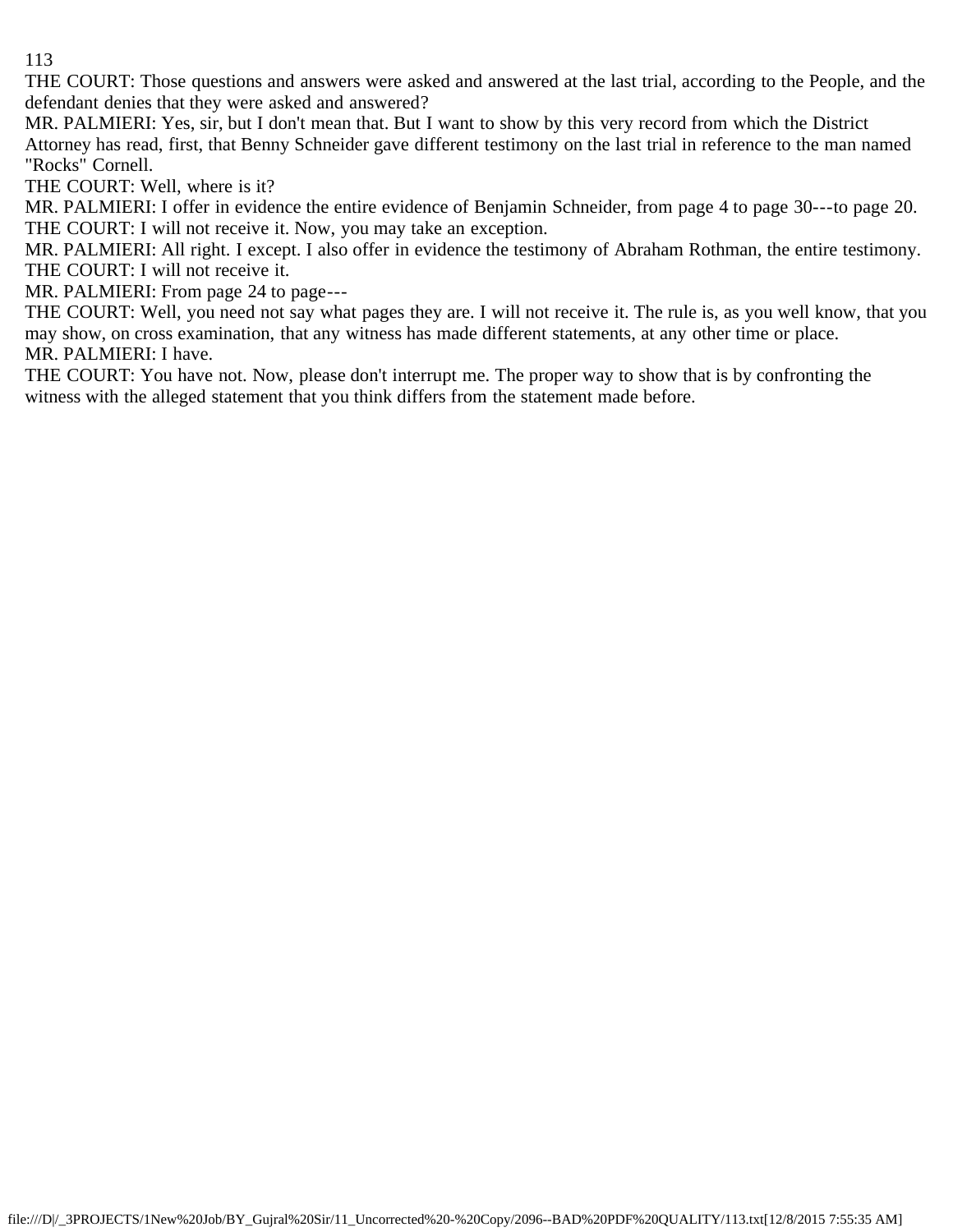MR. PALMIERI: I have done that.

THE COURT: No, you have not shown any contradiction in the testimony.

MR. PALMIERI: And I except to your Honor's remarks.

THE COURT: And I repeat it. You have not shown any contradiction in the testimony, such as to justify the Court in allowing you to put in that testimony; but, if you had, I would have allowed you to put in those portions of his testimony. I am not going to have this case beclouded by any false issues.

MR. PALMIERI: Now, I hope your Honor doesn't think that I am doing that.

THE COURT: Well, that would be the effect of letting in all that testimony, unless it was done in accordance with the rules of evidence. The rule of law, gentlemen of the jury, is that you are to pas upon the credibility of witnesses, and, if any witness has made a differing statement, from any statement made here, that must be proved, and the witness must be confronted with the alleged discrepancy, so that you may determine whether it is material or not. Now, I don't recall any discrepancy in the testimony. There was some testimony that you say, Mr. Palmieri, they did not give before, but that is not a discrepancy, it is not a contradiction.

MR. PALMIERI: But a man can lie by withholding evidence as well as by stating evidence.

THE COURT: Well, there is no evidence here that anybody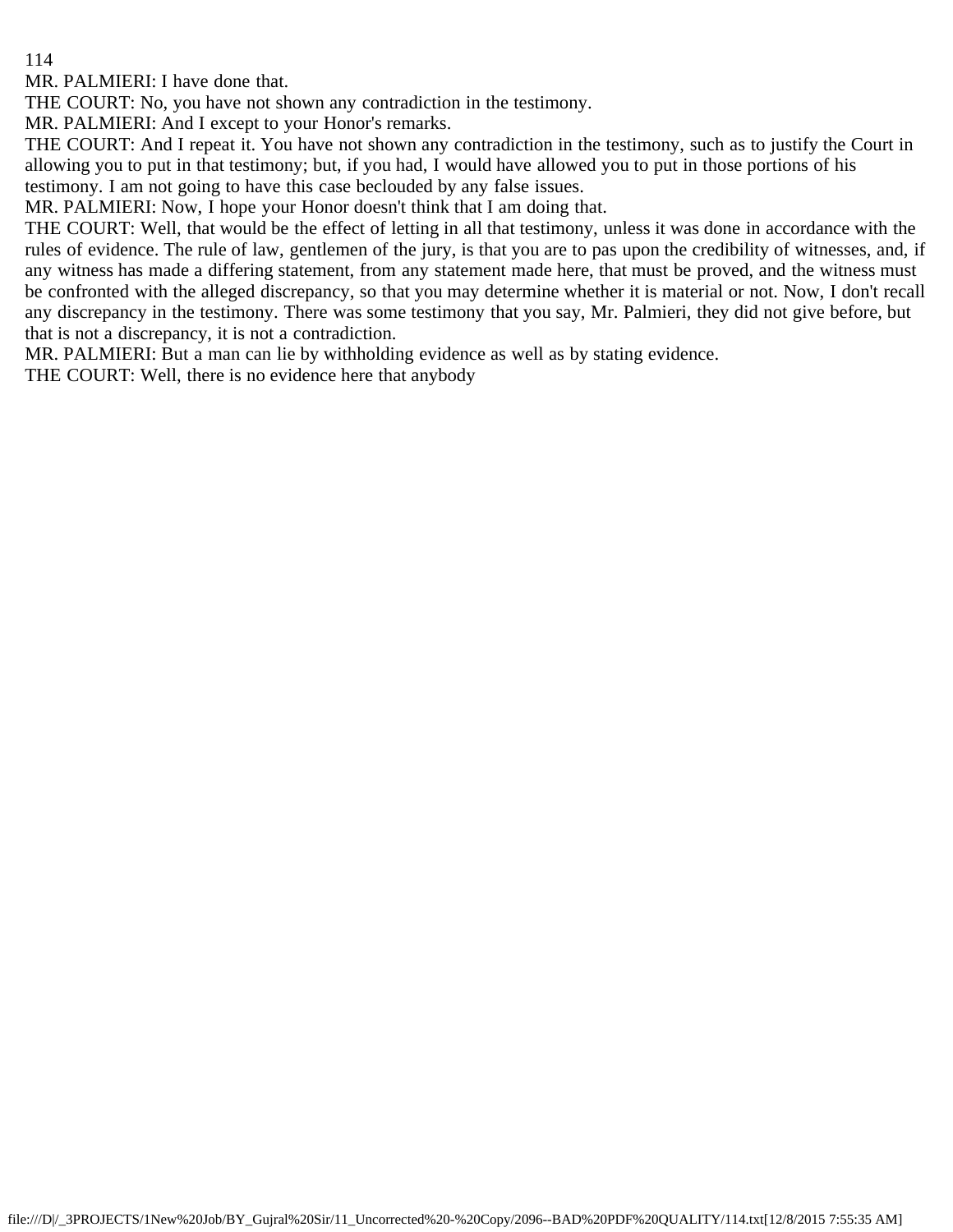lies in this case. I am not going to have the jury decide this case on your remarks, but on the evidence alone, under the instructions of the Court as to the law. Now, go on. If you have any further remarks to make of that kind I will answer them. Now, point out in the record the place where you claim there is contradiction.

MR. PALMIERI: Yes, sir; on page 31.

THE COURT: You are referring now to page 31?

MR. PALMIERI: Yes, sir. But I want to put in the whole evidence. I want to show that he didn't any anything of the kind. Now, your Honor knows that I am not getting a cent in this case, but only doing my duty.

THE COURT: Now, the jury will disregard that remark. You know that it is the duty of an attorney to do all that he can legally, in behalf of any one who is his client, whether he is paid for his services or not. Now, if you will point out the specific place in the record as Mr. Edwards did, I will allow you to read it, but not otherwise.

MR. PALMIERI: On page 31: "Q---

THE COURT: But what does that contradict?

MR. PALMIERI: It contradicts that the didn't give the same testimony on the last trial.

THE COURT: I will exclude that. Where is the question that you put to him on this trial, where he denies giving the same testimony on the other trial? If yu can point that out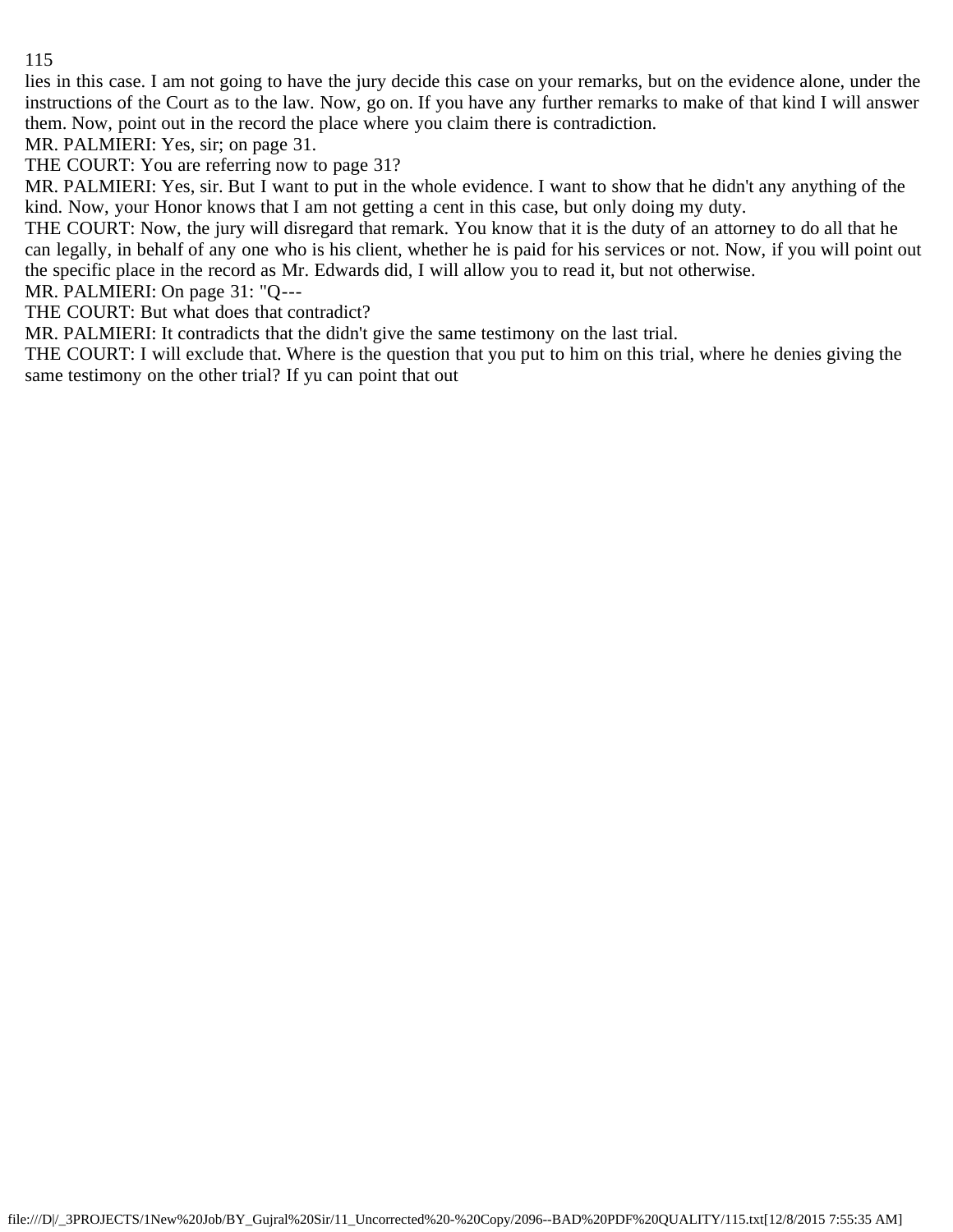to the Court, you may read it.

MR. PALMIERI: Well, he said, "I didn't say, on the last trial, that Maesry said, "Kill him, kill him." And haven't I the right to show that he didn't say it. I can show it by the record.

THE COURT: Well, then, do it, if you can.

MR. PALMIERI: Then I will read it.

THE COURT: Well, whose testimony are you speaking of?

MR. PALMIER: Rothman's testimony.

THE COURT: Well, we must have no confusion about this. It must be made perfectly clear to the jury. You first spoke of pages 4 to 20 and now you speak of page 31. You must take it clear to the jury what you desire to read.

MR. PALMIERI: I will read this--- THE COURT: Now, this is Rothman's testimony?

MR. PALMIERI: Yes, sir.

"Q Had you heard that expression used before they used it now?"

THE COURT: What expression are you referring to?

MR. PALMIER: Well I will have to read the expression there.

THE COURT: No, but you said that he said on this trial, "Kill him, kill him", and that he did not say that on the last trial.

MR. EDWARDS: And I submit that the counsel did not call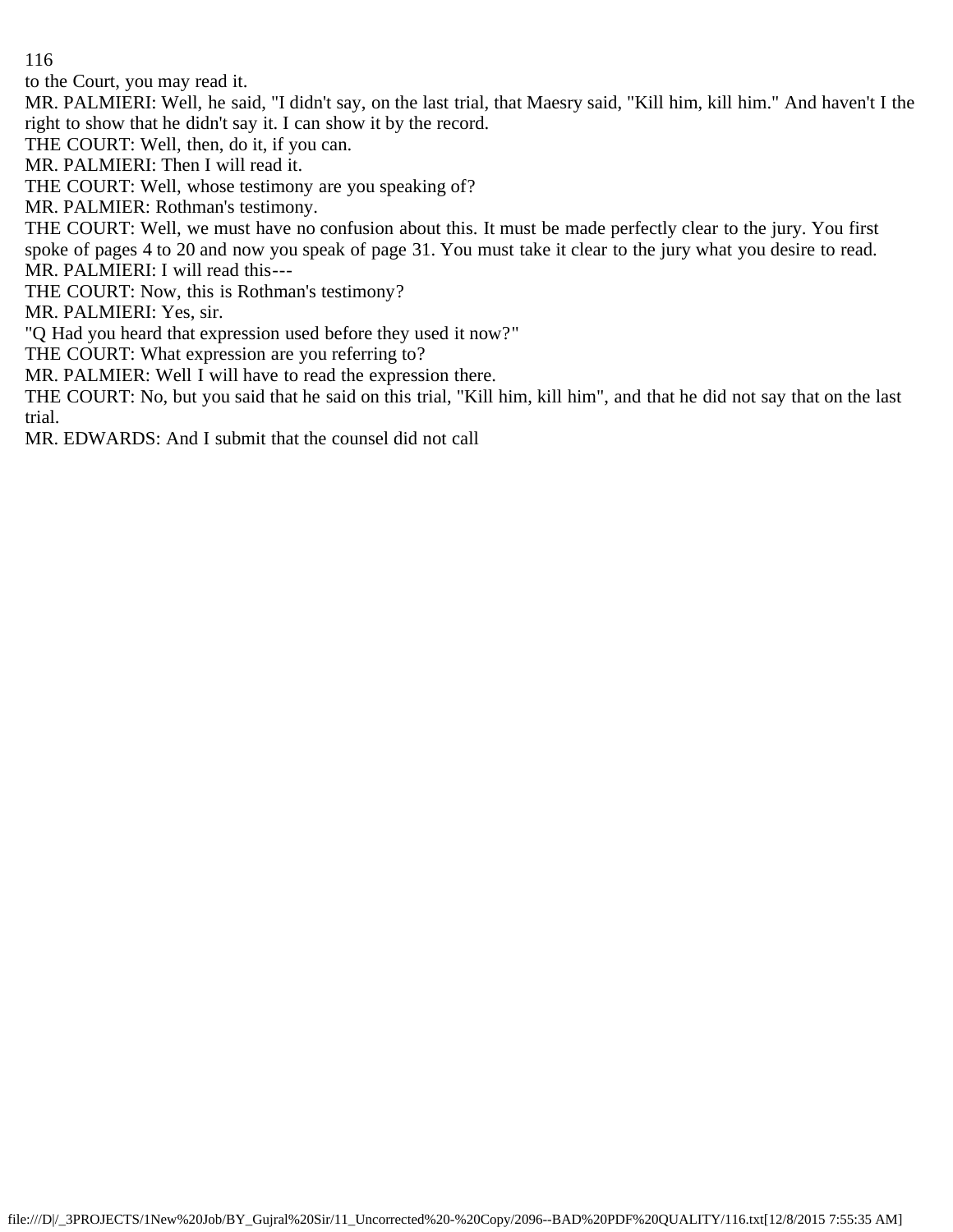the witness's attention to any particular testimony.

MR. PALMIERI: Yes, I did, and I read from the record, too.

THE COURT: Now, what did you call to his attention?

MR. PALMIERI: I called to his attention this question---now, let me find it, Judge---and I will read it to you. I call-to you Honor's attention these two questions.

THE COURT: Well, read them.

BY MR. PALMIERI:

"Q (By the Court:) If you can name the individual who made any statement or did anything, do so.

A They stood right in front of the cell, and they shouted out, "You rat".

"Q Did they all about together?

A No, sir; this one (Indicating Maestry) He hollered out, 'You rat, you District Attorney's man', and he was trying to get in the cell to beat him up."

MR. EDWARDS: But he didn't deny saying that. He said he did say it, on the last trial.

MR. PALMIERI: Well, but he says he did say, on the last trial, "Kill him, kill him." And I want to show that he didn't say it.

THE COURT: Well, he gave the same testimony that you just read; he gave it to-day. He also testified to that. MR. PALMIERI: And I say he didn't say that at the last trial, "Kill him, kill him."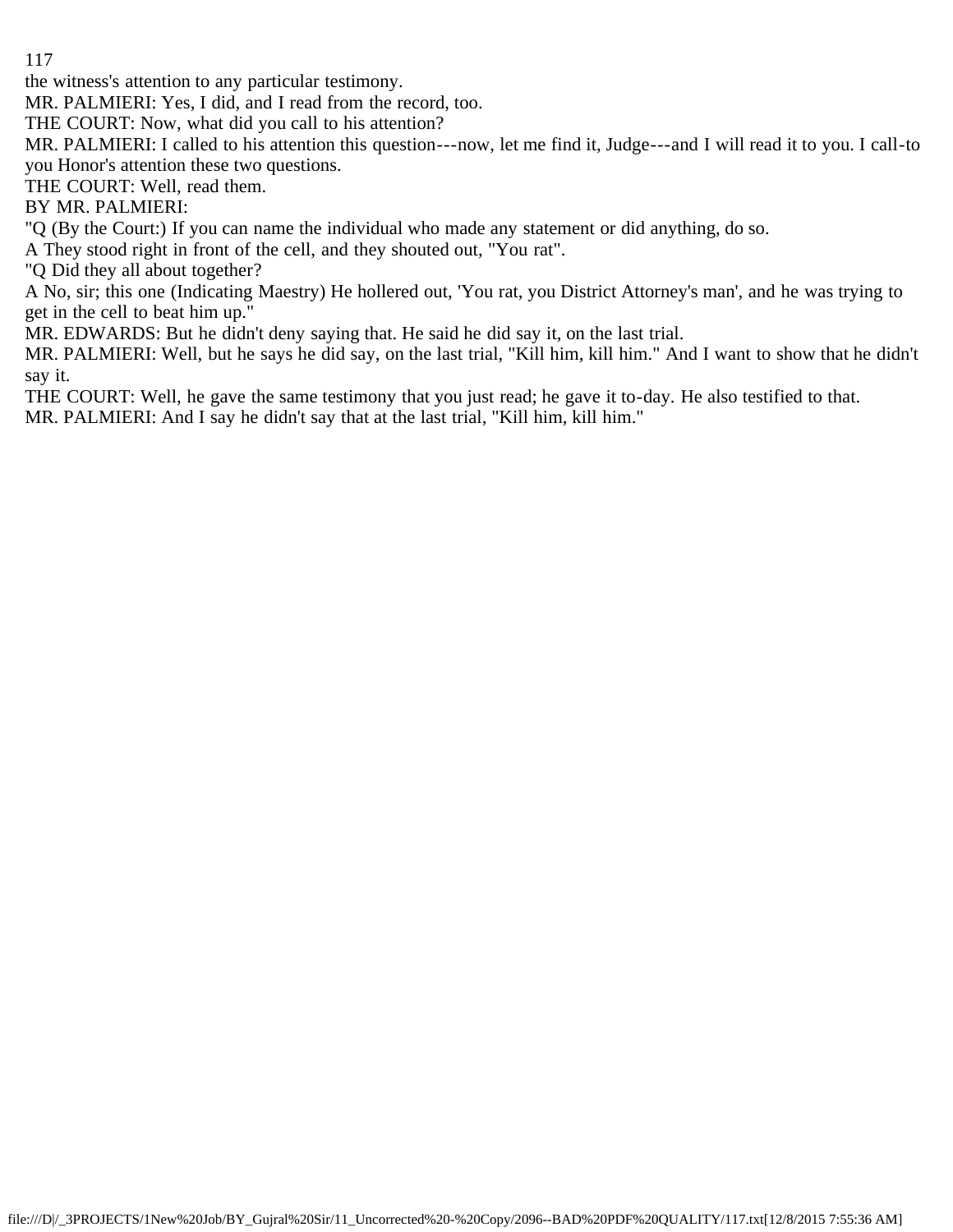MR. EDWARDS: I protest. The counsel should take the stand and testify under oath as to that, and subject himself to cross examination.

THE COURT: Now, I have the greatest respect for your ability to defend your clients, Mr. Palmieri, but you do not seem to understand the situation. I am merely saying that you make it necessary for me to warn the jury against considering anything except the evidence, and that the statements of counsel are not evidence, in any sense. The evidence is the testimony, gentlemen of the jury, given by witnesses produced on the stand and sworn before you; that is all. I have to repeat that constantly on account your habit of repeating things which you believe to be in the record, and which we did not finding the record.

MR. PALMIER: Well, I believe that I have established to the satisfaction of your Honor that this man has not said on the last trial that Maestry said "Kill him, kill him." Even if it isn't in the record.

THE COURT: Then if it isn't in the record, you cannot prove it by the record.

MR. PALMIERI: Yes, of course, if it isn't in the record. That's the way I can prove it, and it is my misfortune. I am against a prosecutor a long experience, but I have your Honor and the jury to protect us.

THE COURT: Now, there is no one who wants to deprive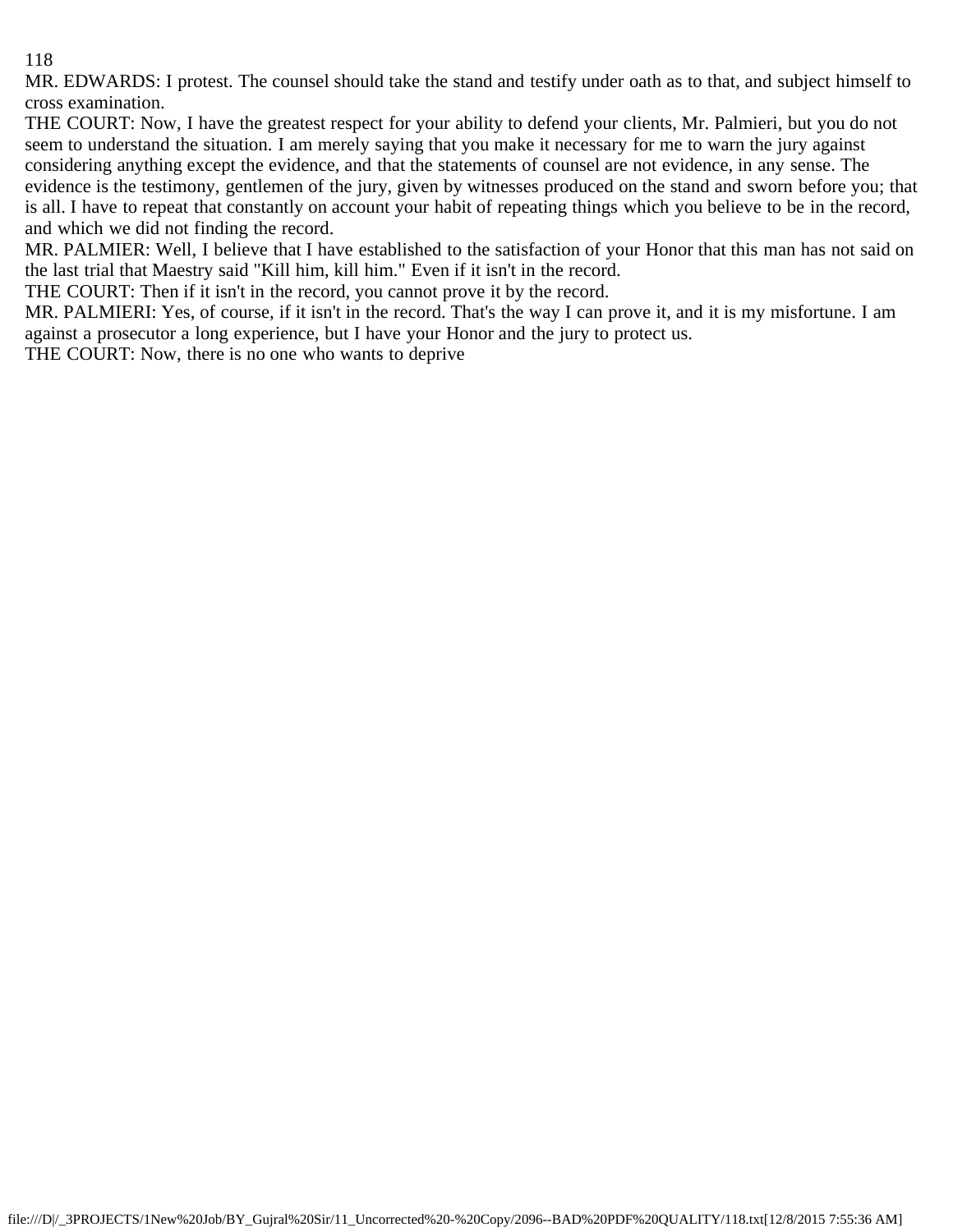your clients of any rights at all. They are simply entitled to a fair trial, which means a legal trial, and not to trial by any special system. The laws are fair and liberal. Now, if you claim that either of these witnesses swore, to-day, that they said things which they did not say at the last trial, the District Attorney will stipulate that they do not appear in the record, I suppose.

MR. PALMIERI: And that's all I want. Will you stipulate---

THE COURT: Now, one thing at a time, Mr. Palmieri. That point is established. But what Mr. Edwards did was the proper method. He repeated the question and answer to the witness, and the witness said point blank, that he never said those things. And then it would be proper to call any one who heard him make those statements, or read the record, as was done here, to obviate calling the stenographer. No favor was shown to the District Attorney that was denied to you. The same course is open to you, but you claim, to-day that he said something here, to-day, that he did not say at the last trial.

MR. PALMIERI: And I have proved it.

THE COURT: No. The jury will disregard that remark. You have not proved anything to the kind. But it does not mean that it is not in some part of the record, and you may call the stenographer to the stand tomorrow, and ask him to produce his notes, and require him to read the whole record, if you desire it.

MR. PALMIERI: Perhaps Mr. Edwards will concede it.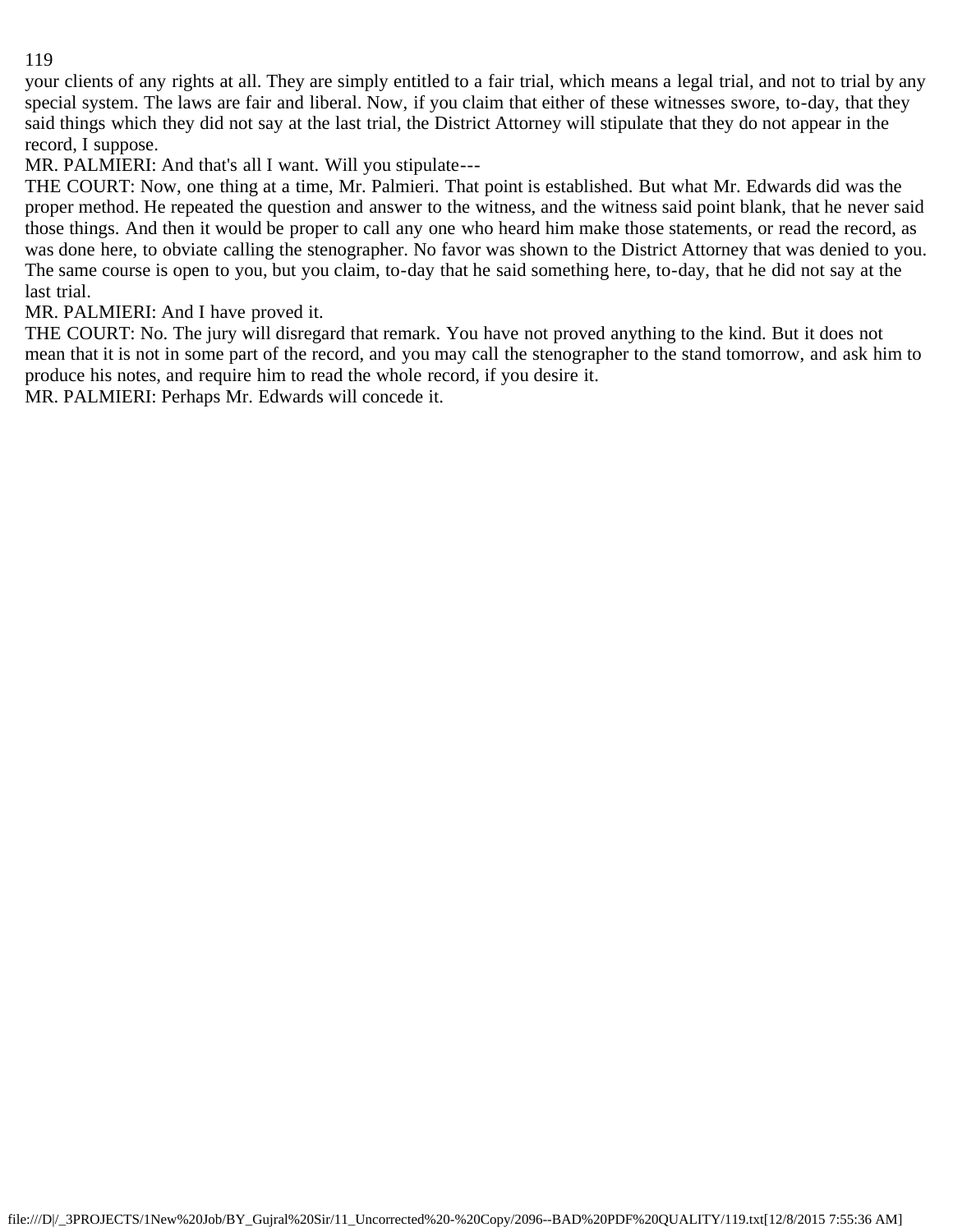MR. EDWARDS: Well, I would like to read the record carefully myself before I enter into such a stipulation.

MR. PALMIERI: I know he didn't say it. I will stake my whole case on that.

THE COURT: No, the case will not be determined on any isolated statement or part of the testimony. It must be decided on all the evidence, gentlemen of the jury.

MR. PALMIERI: Then the case is closed with the exception of that Mr. Edwards will read the entire record, tonight, and determine what he will concede?

MR. EDWARDS: Well, I will read the minutes, overnight, and determine what I can properly concede, if anything. (The court admonished the jury in accordance with Section 415 of the Code of Criminal Procedure, and adjourned the further trial of the caseto Thursday morning, August 12th, 1915, at 10:30 o'clock.)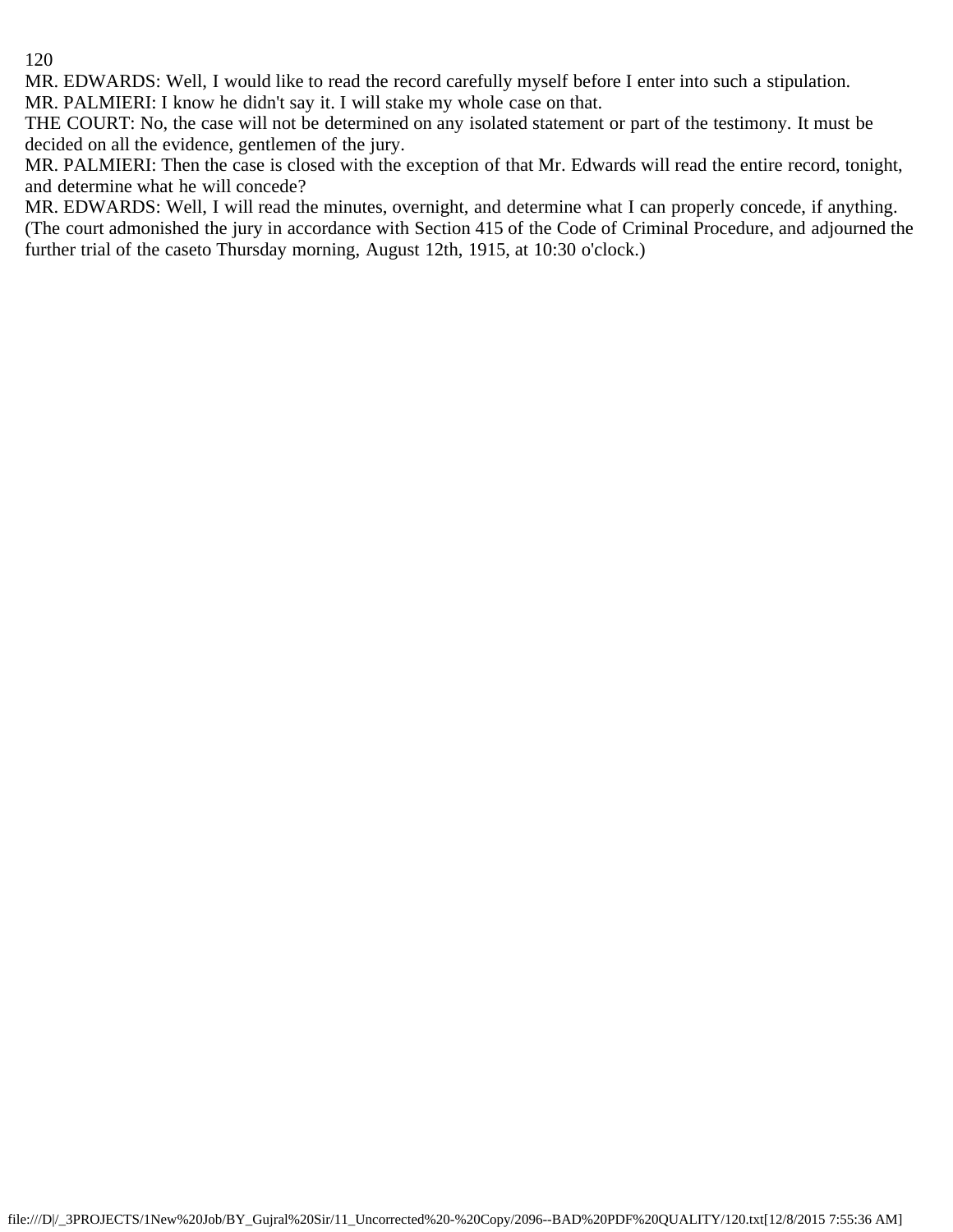THE PEOPLE VS. MAESTRY AND ANO.

TRIAL RESUMED.

New York, August 12th, 1915.

THE COURT: Mr. Palmieri, I believe it is your word now?

MR. PALMIERI: Your Honor, last evening, the learned prosecutor said that he was going to read the evidence of Mr. Rothman, for the purpose of learning whether he, on the first trial---

THE COURT: Well, I know all about that.

MR. PALMIERI: I wish to learn whether he has read it.

MR. EDWARDS: I have. And, if counsel will state what he wants, I will perhaps concede what he wants.

THE COURT: Well, he claims that Rothman did not say that the defendant Maestry said "Kill him, kill him," on the last trial.

MR. EDWARDS: As I understand the counsel's request, it is this. At page 32 of this trial, Rothman said, in answer to a question, that Maestry said, "Go on, kill him." "He's a District Attorney's man" and counsel wants to know whether I will concede that the words "Kill him" were not used in the first trial by Rothman, and I dconcede it. THE COURT: Then that is settled.

MR. PALMIERI: I also ask the District Attorney whether he read the evidence of Bennie Schneider on the first trial, yesterday, and I want him to concede that Bennie Schneider never said a word on the last trial about his having heard a conversation,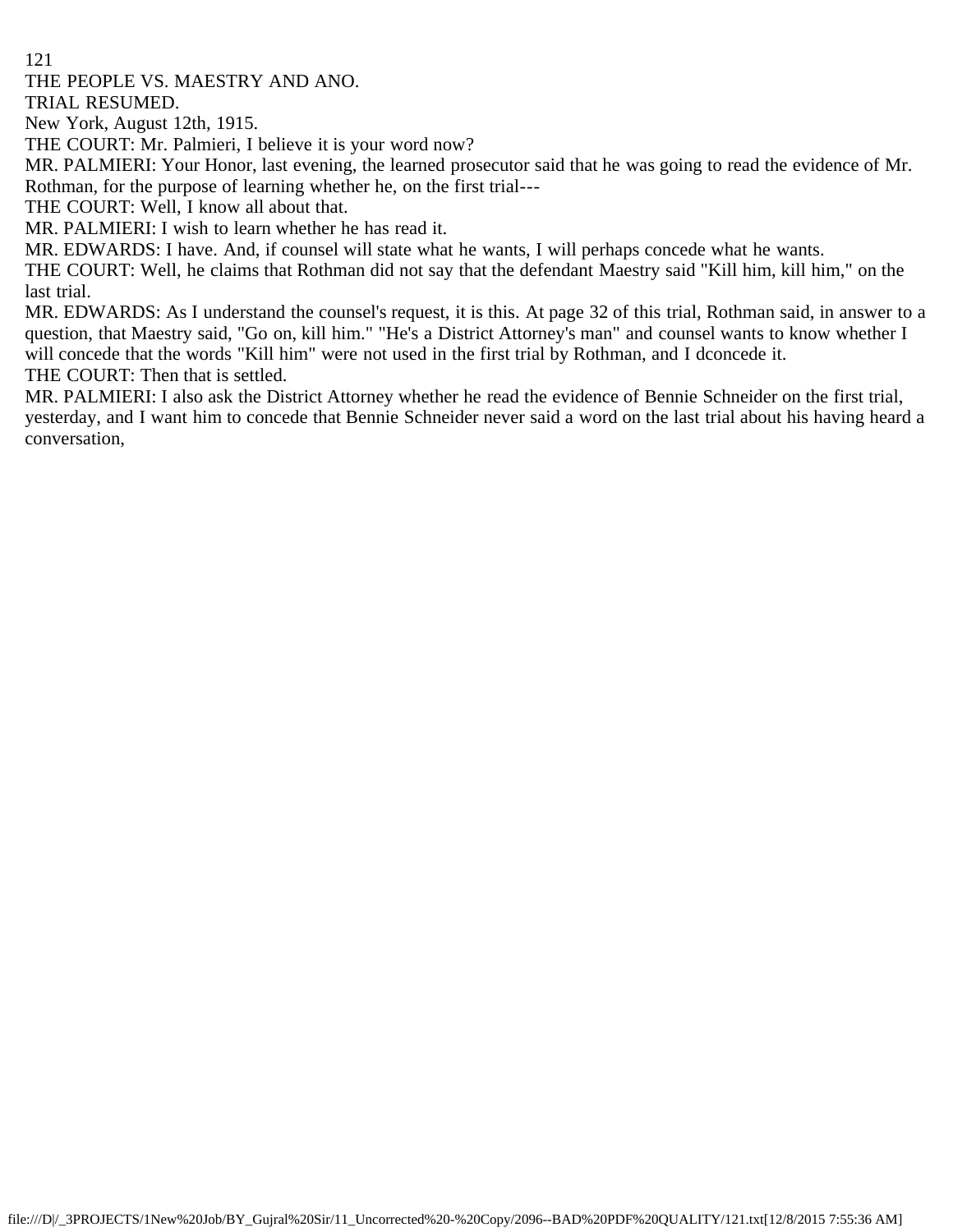or a remark, from "Rocks" Cornell.

THE COURT: Well, will you make that concession?

MR. EDWARDS: Yes, sir. He said on his cross examination that he didn't say it. He said so himself, and that is better than a concession.

MR. PALMIERI: Very well. And now, your Honor, I want to offer in evidence the record of acquittal of a witness for the defense, who testified here yesterday. His name is Michael Presser.

THE COURT: Not yesterday; at the last trial, you mean?

MR. PALMIERI: Yes, sir. But we used him, yesterday, as a witness for the defense, with the permission of your Honor and the District Attorney by reading his testimony which was given under oath before the jury at the other trial. MR. EDWARDS: Yes, we read it yesterday to the jury.

THE COURT: Well, a charge amounts to nothing, Mr. Palmieri---it is only a conviction that may be used to affect credibility. I will exclude it as immaterial, irrelevant and incompetent. It will be conceded that he has been acquitted since he testified, is that so?

MR. EDWARDS: Yes, sir; I conceded yesterday he had been discharged.

THE COURT: But you have no right to ask any question of any man if he has been arrested, because any man may be arrested and charged with a crime. There is a moral obliquity on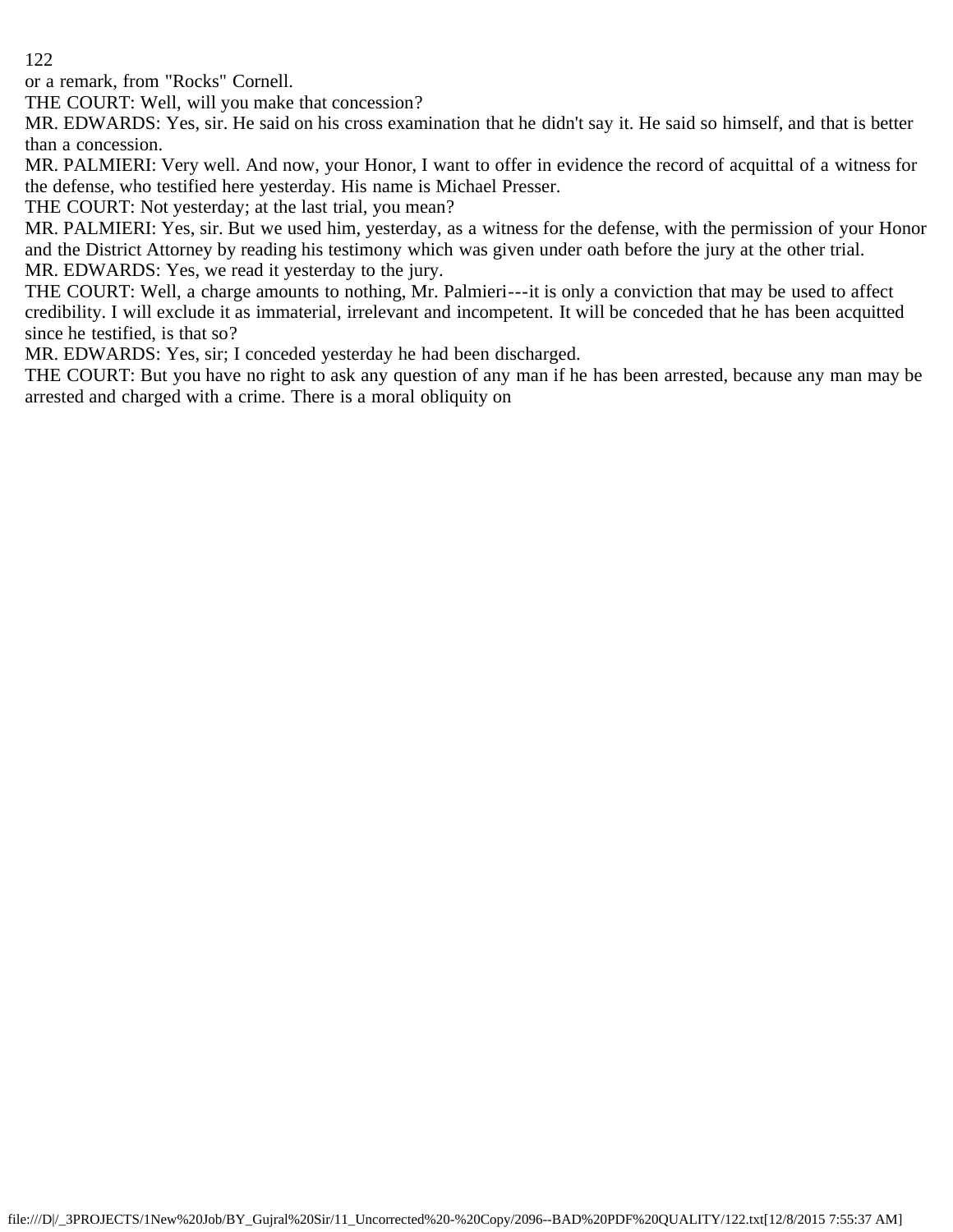that account, and there should be no stain on a man's character on that account. It is only a conviction that may be considered.

MR. PALMIERI: I now wish to renew the motions that I made at the close of the People's case, and urge the same grounds which I urged then.

THE COURT: Denied.

MR. PALMIERI: Exception.

THE COURT: There is a question of facts here for the jury, to be decided by the jury.

MR. PALMIERI: Exception. And I suppose your Honor will not limit me as to time, because I wish to do justice in this case.

THE COURT: Yes. We all want to do justice, but I think you can discuss the evidence in half an hour.

MR. PALMIERI: Yes, sir; about that. But your Honor will have a little patience with me if I should take a little longer. THE COURT: Why, of course. I have to be patient with you, Mr. Palmieri.

(Mr. Palmieri summed up for the defense)

(During the summing up of Mr. Palmieri:)

THE COURT: Now, gentlemen of the jury, the interruption of the District Attorney was entirely proper. It is your duty to take the law from the Court. You are the judge of the fats, and the fats are to be gained from the lips of the witnesses.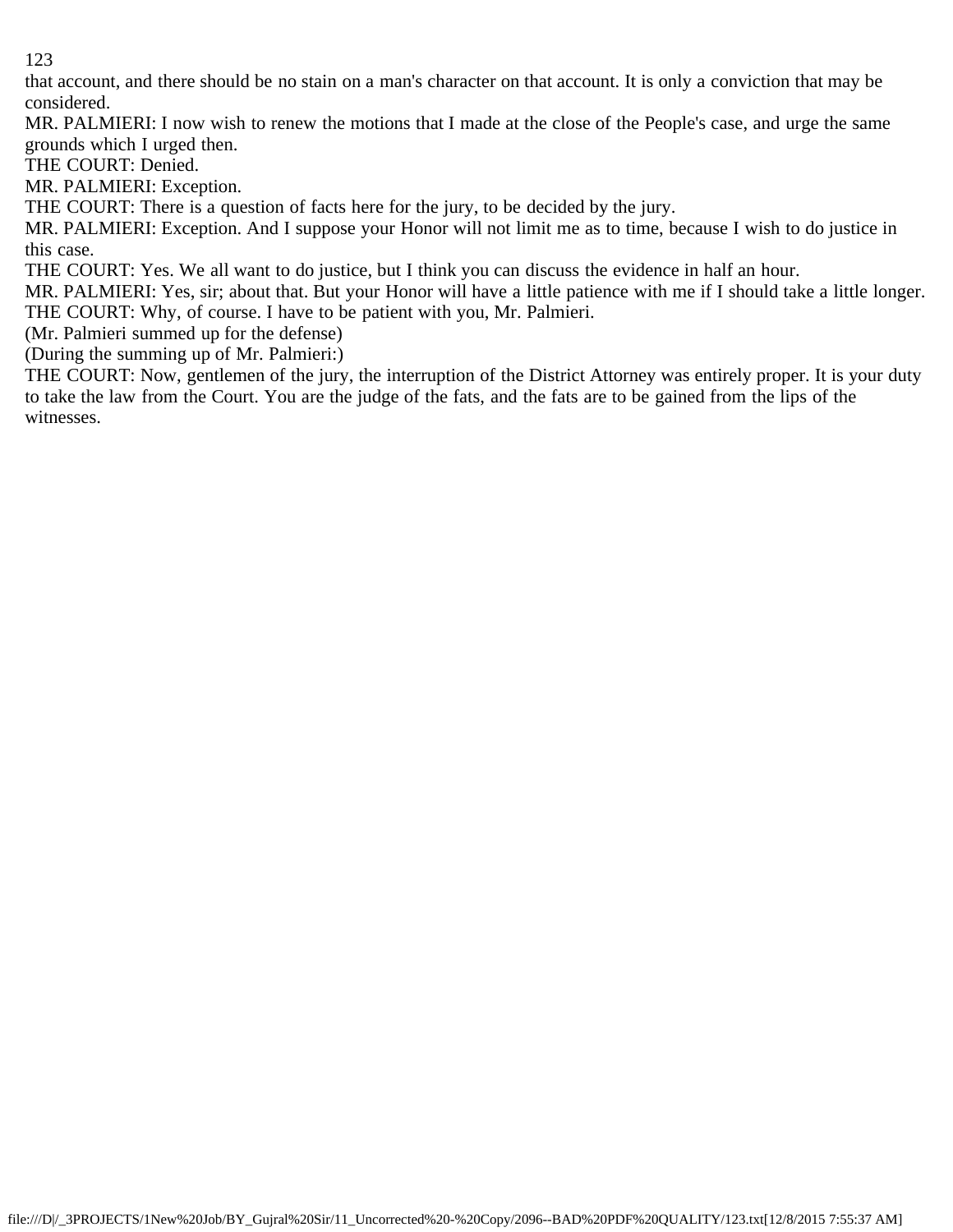It is not a fact in this case that one juror stood out on the other case.

MR. PALMIERI: I never said that.

MR. EDWARDS: Yes, you did.

THE COURT: If you interrupt me again, I will punish you for contempt of Court, Mr. Palmieri. Now you may speak when I have finished.

MR. PALMIERI: All right.

THE COURT: I say to you, gentlemen of the jury, that an attempt is being made to have you disregard your oaths of office, and disregard the law and the evidence, and be swayed by sympathy or prejudice; and it is your sworn duty not to be swayed by sympathy or prejudice. It is your duty to discuss this matter coolly and calmly, in the light of the law as the Court will give it to you, and the evidence as your find it from the lips of witnesses, and the statements of counsel should receive no consideration whatever, unless they are borne out by the evidence in this case. Comments on the evidence may be properly made by the counsel, and should be given such consideration as you think they are entitled to receive. I do not care to say anything more at this time, but, if counsel again \*\*\*, I will be obliged to say more to you. Now, Mr. Palmieri, you may take an exception to my remarks, and go on with your summing up. I will give you fifteen minutes more. You have had twenty-five minutes now.

(MR. PALMIEIR remained seated.)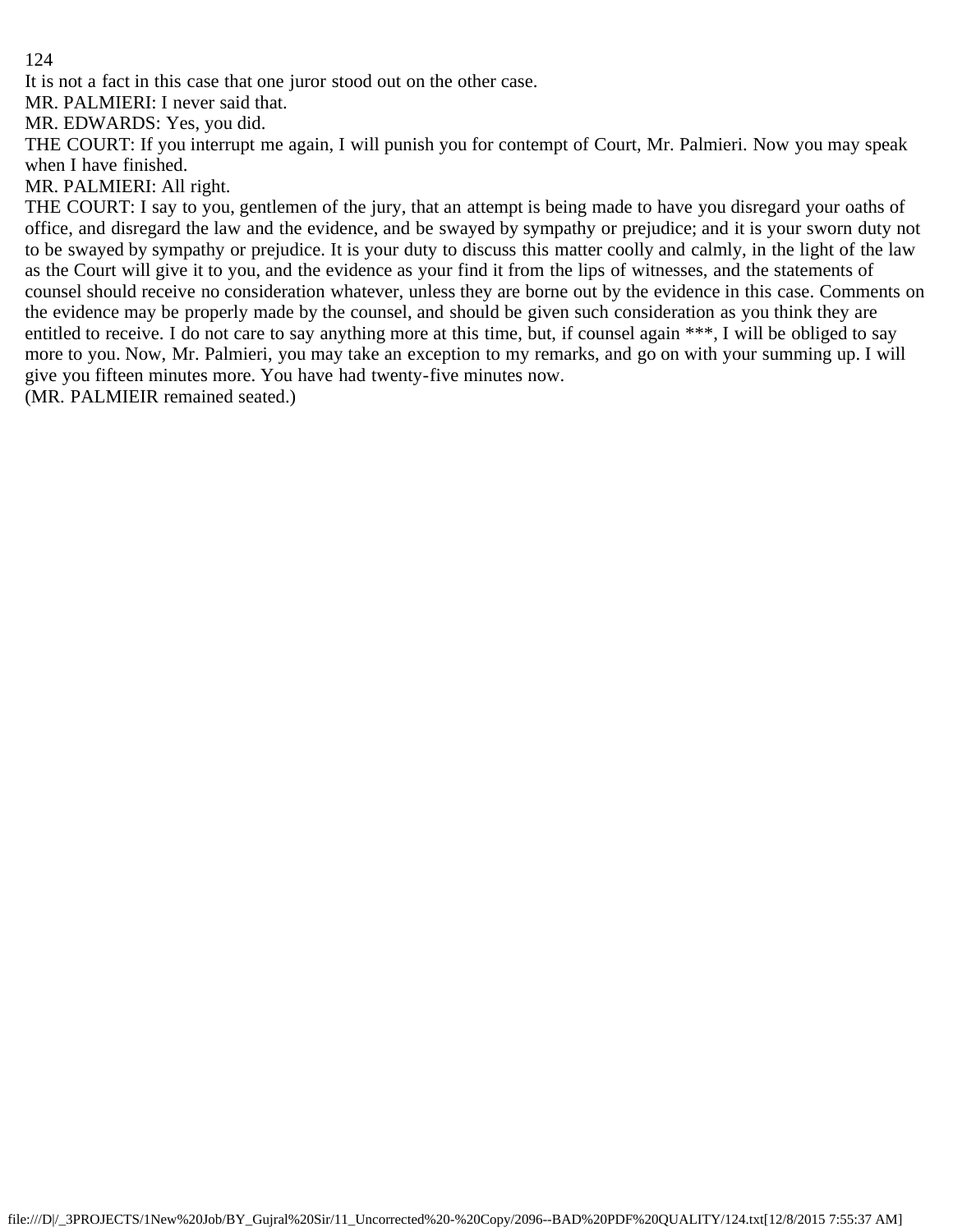THE COURT: Well, do you wish to close now, or go on?

MR. PALMIERI: I desire to answer your Honor's remarks to this jury.

THE COURT: I do not want any answer, and I will not tolerate any answer.

MR. PALMIERI: Well, your Honor charged me---

THE COURT: Do you wish me to commit you for contempt, Mr. Palmieri? You may go on with the case, and you may take an exception to my remarks, and that protects you fully, and your clients.

MR. PALMIERI: Then your Honor refuses to permit me to say what I did to this jury, and have me borne out by this jury?

THE COURT: No, sir; I will not have any controversy with you.

MR. PALMIERI: Then I will not say another word.

THE COURT: Very well.

MR. PALMIERI: And I also wish to take an exception to the Judge's remarks, which were as follows: "I will teach you that you will not make a farce of this trial."

THE COURT: Yes, now, go on, Mr. Edwards, if Mr. Palmieri doesn't wish to continue.

(MR. EDWARDS then summed up for the People).

MR. PALMIERI: I object to the statement of the District Attorney that Ferone is not produced here as a witness upon this trial.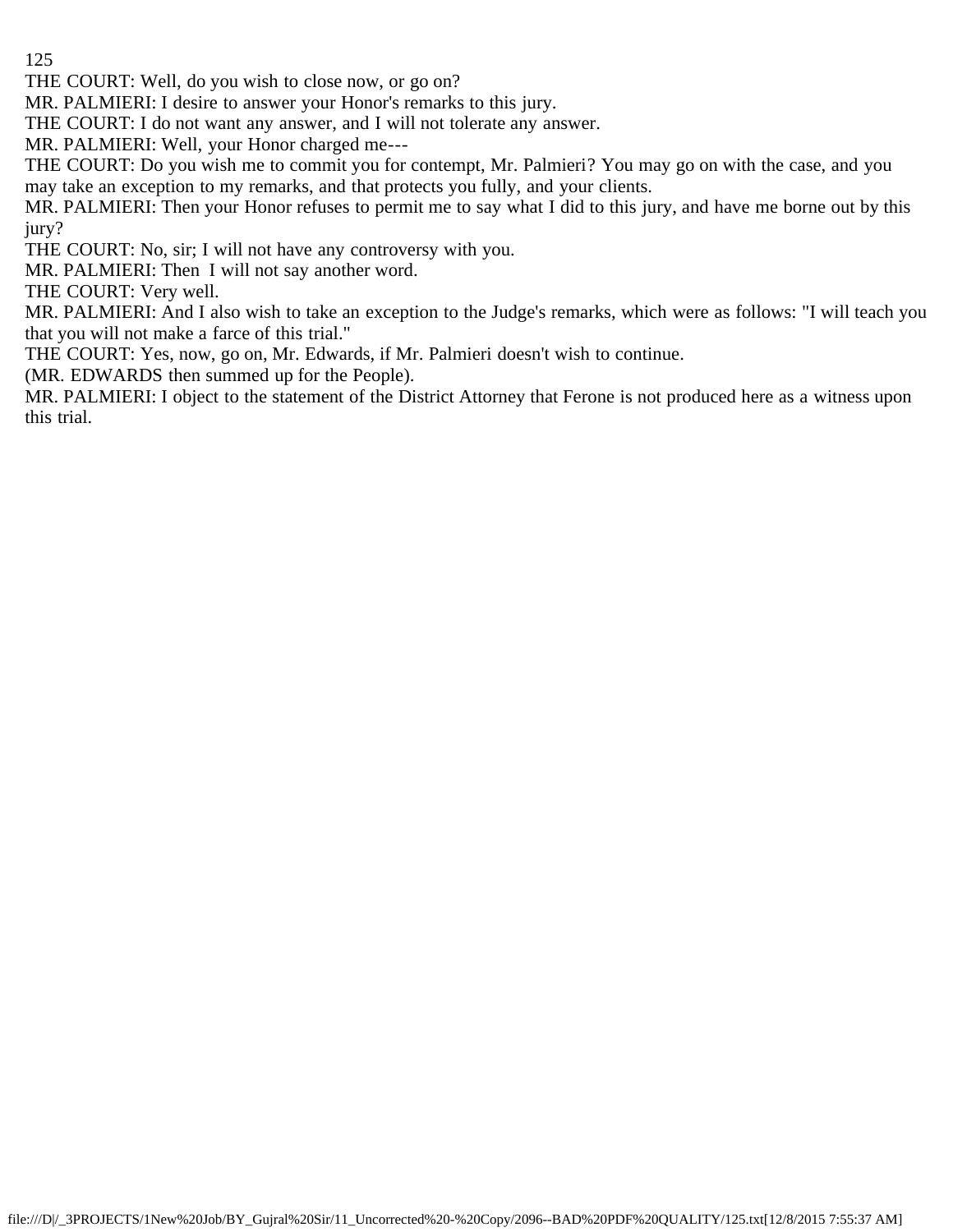MR. EDWARDS: I didn't say that, sir.

THE COURT: One minute, Mr. Edwards, one at a time. I do not want any interruptions. Now, Mr. Palmieri, it is your turn. Please begin again, and you must not be interrupted.

MR. PALMIERI: I ask your Honor to instruct the jury that Ferrone being under indictment, and being represented by a different lawyer, that I couldn't get him here as a witness, and that any allusion to Ferone in this case is improper, unfair and unjust to these defendants.

THE COURT: The law declares that, when a witness is just as accessible to the District Attorney as he is to you, no unfavorable inference can be drawn by the jury against either side. The District Attorney could have called him or you could have called him, if you had desired, and no inference may be drawn on account of the failure to call him against either side.

MR. PALMIERI: But that's not the point. We claim that we couldn't compel him to testify for us, because he was under indictment.

THE COURT: Yes, and that applies to either side. If a witness is within the sole control of one side, then the failure of that side to produce him would be a circumstance that you may consider, gentlemen of he jury, but when he is equally accessible to either side, neither side can be blamed for not producing him.

MR. EDWARDS: Now, may I state on the record what I did say?

THE COURT: Yes.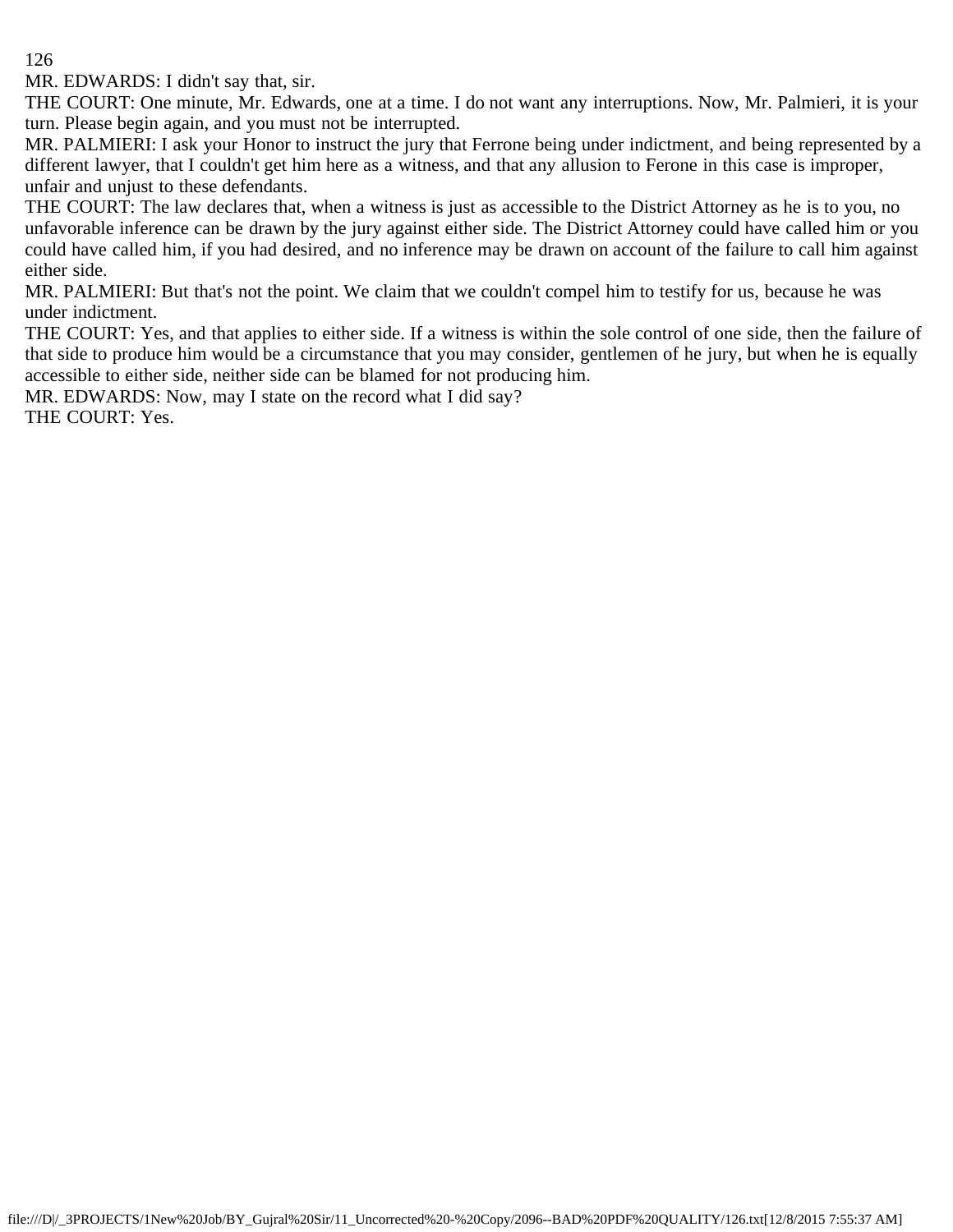MR. EDWARDS: I made no reference to anybody failing to call him as a witness, I merely said that he was not called as a witness, and that the jury had not seen him, therefore, and could not judge him.

THE COURT: Well, the association of this defendant Napolitano with Ferone as a cell mate was not a voluntary association. They were put in the same cell by the keeper, and he couldn't choose his cell mate, and there should be no reference made to Ferone, except as to what he may have said or done, as told in the testimony given by the witnesses. Now, please proceed, Mr. Edwards.

(Mr. Edwards proceeded with his summing up.)

MR. PALMIERI: Your Honor, I didn't wish to interrupt the Prosecutor while he was talking to the jury. Unfortunately, his address was not taken down. He stated to this jury, and misquoted the evidence, which I now ask your Honor to call the attention of the jury to, that is misquoting of the evidence, he stated that the Doctor of the Tombs examined Napolitano are found a bruise on his mouth. I ask your Honor to state to the jury that the evidence of the Doctor is that there was no bruise of any kind on Napolitano at all, and he was flatly contradicted by Mr. Strouse, who was there first, and first saw Naploitano, and that is the evidence in this case.

THE COURT: Very well. The jury will be guided by their own recollection of the testimony, and, as I said before, gentlemen,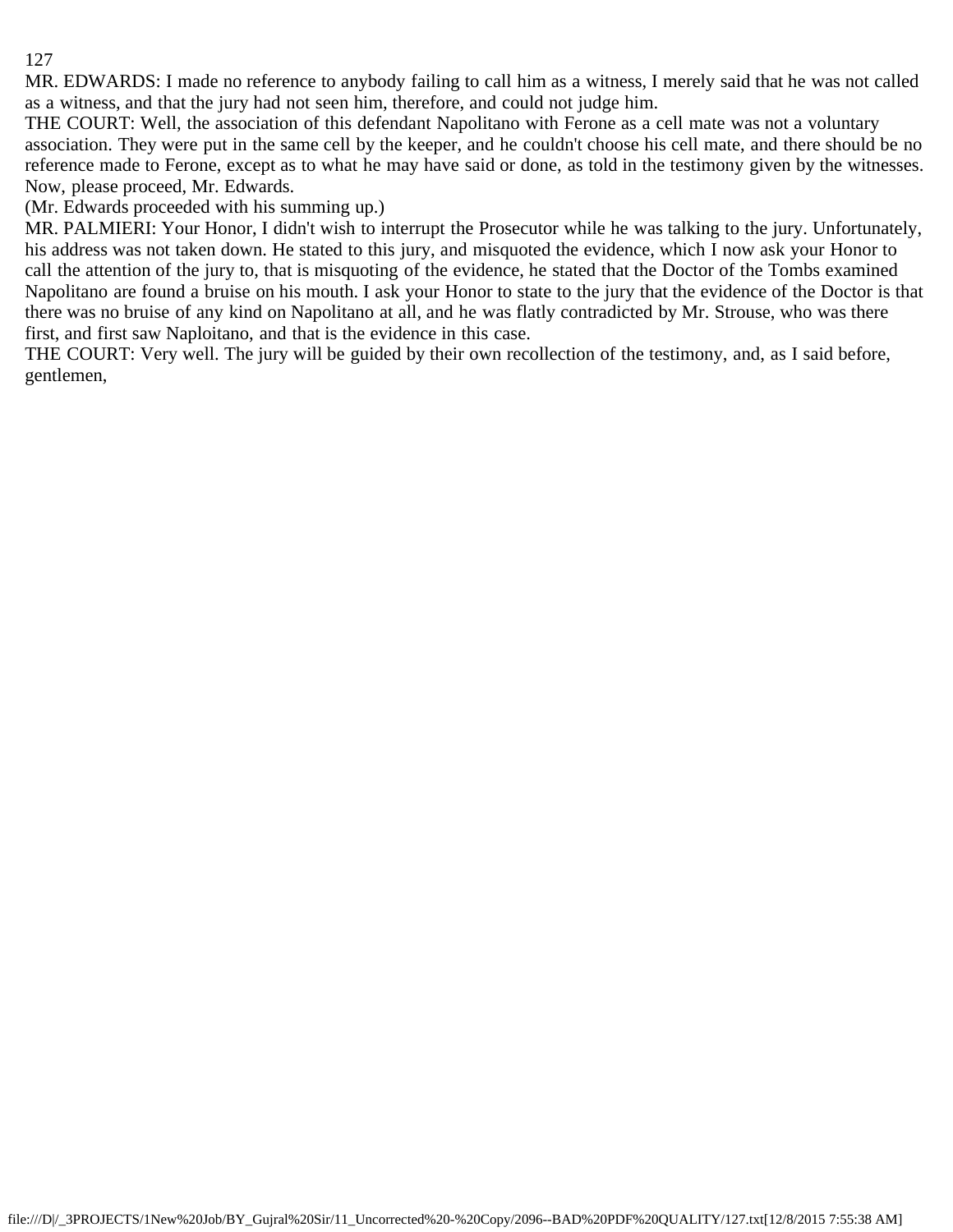you must not be influenced by any statement of counsel concerning the evidence, unless it agrees with your own recollection of the testimony, and is, in your opinion, a proper comment or deduction therefore. Now, you will please be seated, Mr. Palmieri.

MR. PALMIERI: I have a request to make.

THE COURT: Please be seated. You had an opportunity afforded you to sum up, and you refused to do it. I will not give you another opportunity.

MR. PALMIERI: I except.

THE COURT: At the proper time you may submits your requests to change. It is now my duty to address the jury.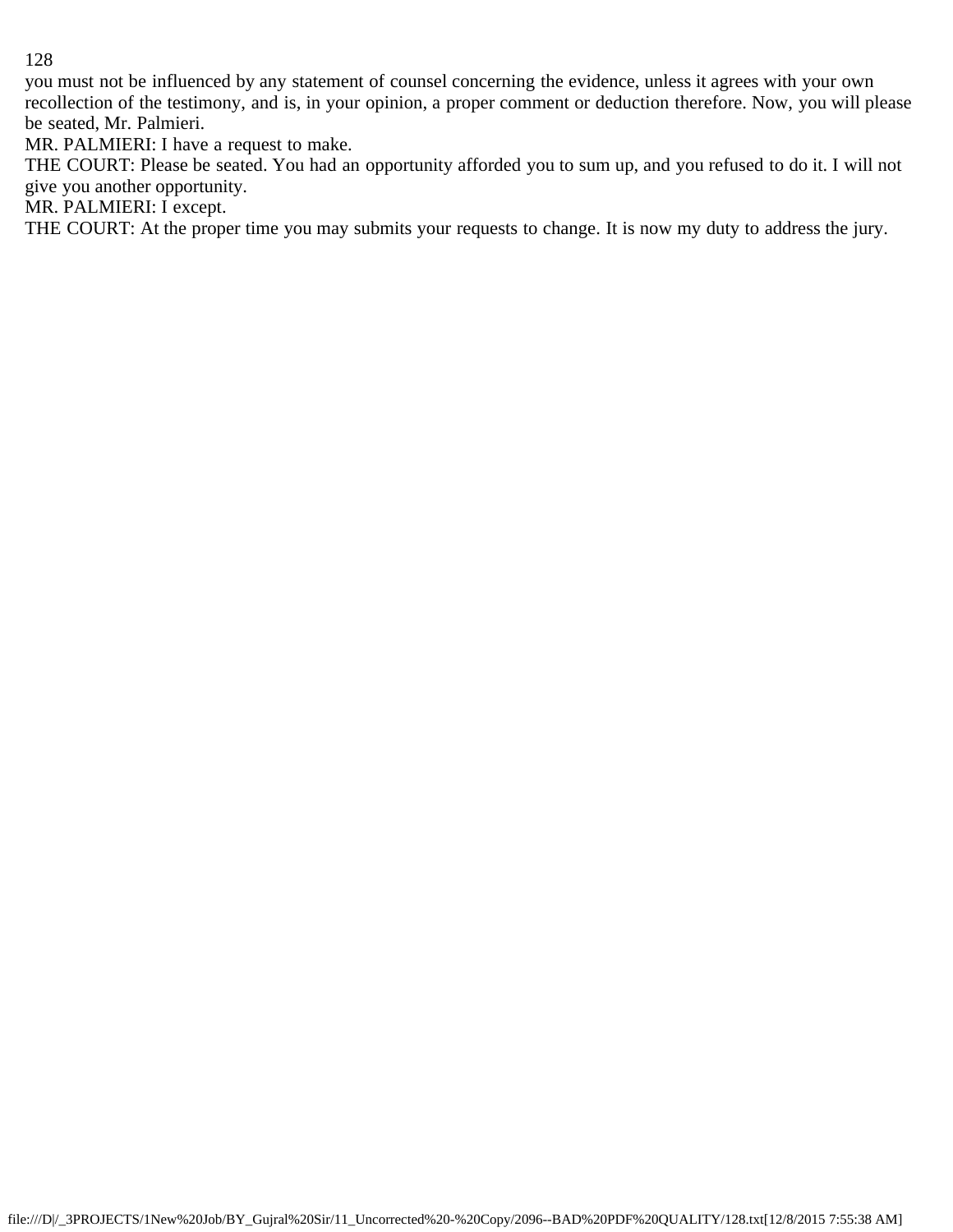THE COURT'S CHARGE.

MULQUEEN, J:

Gentlemen of the Jury,

It is alleged that the defendants committed an assault upon Benjamin Schneider with their hands and feet, and with a weapon or instrument to the grand jury unknown, but that it was a weapon or thing likely to produce grievous bodily harm, and that they did, in fact, inflict grievous bodily harm upon him.

It was further charged in the indictment that they intended to kill Schneider, and so the grand jury charged them with assault in the first degree.

It is the duty of the Court to instruct you in the law, and I say to you that, as there was not sufficient proof that the defendants intended to kill Schneider, if you find that they did assault him, I have taken that degree of the crime from your consideration, and I shall submit the case to you as one of assault in the second degree or assault in the third degree.

I deem it proper at this time to tell you that this is not an action between Benjamin Schnider and Frank Maestry and John Napolitano. The case is entitled "The People of the State of New York vs. Frank Maestry and John Napolitano." That term, "People of the State of New York," means organized society in this State. It embraces all the human beings within the borders of this State. They have united in a government or society or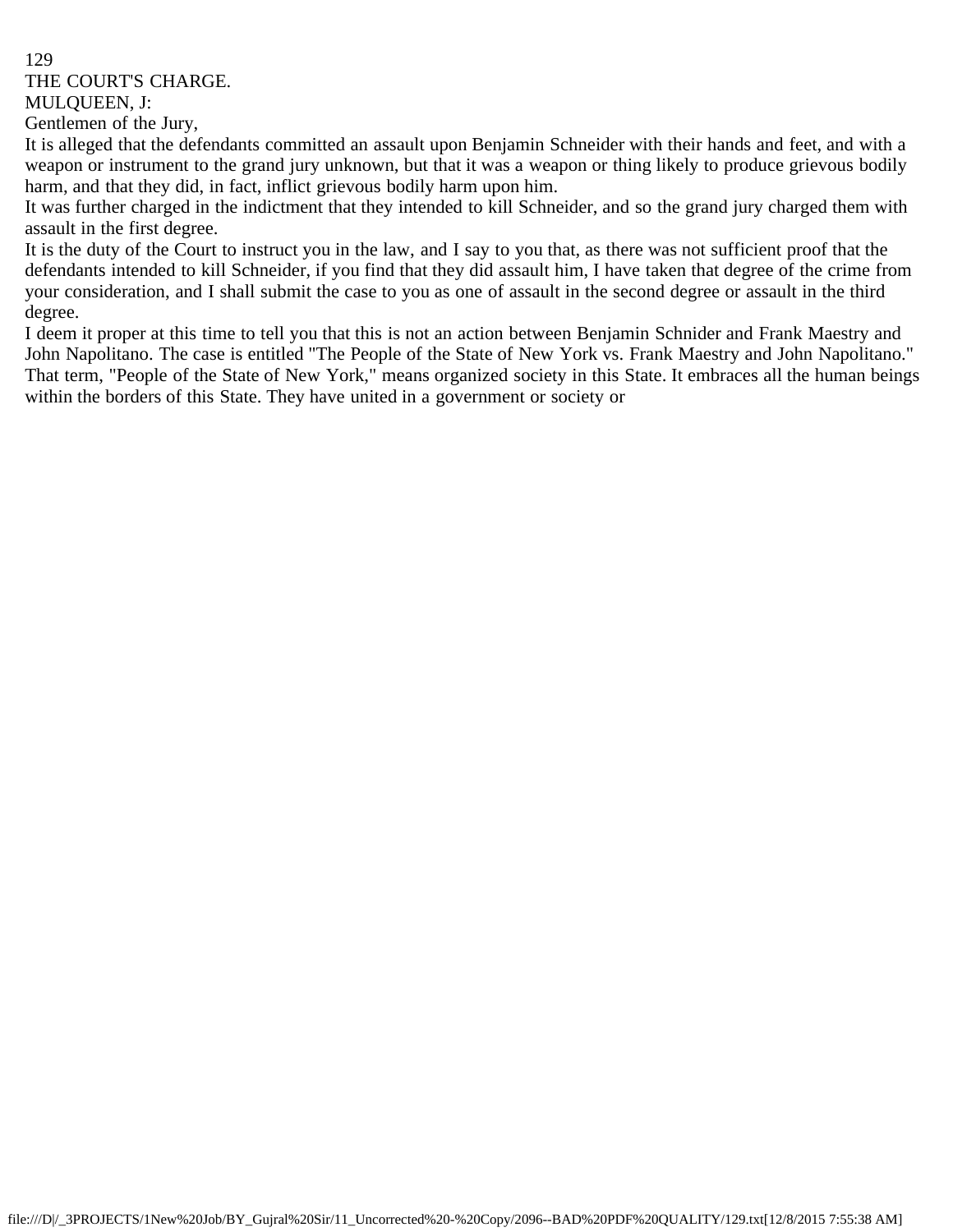union, to protect their lives, their liberties and their property from unlawful interference on the part of others. They have the right to make laws to accomplish those ends, and they have made such laws. The condition imposed by that society on all who live in this State is that they must not unlawfully interfere with others, and, if they do so, they will be treated as criminals.

Now, that is not a hard condition. It merely says that every man must be permitted to work out his own salvation, without any unlawful interference from others. The law that has been made on that point is so plain that it really is not necessary to call it to your attention, but I shall read it to you, because the law puts the burden on the Court of telling you the law.

There are two duties that the Court has to perform in a criminal trial; first, to see that the defendants have a fair trial-- that is, the paramount duty of the court---and, secondly, to instruct the jury in the law applicable to the case. You are made the sole and exclusive judges of the fact, and of the credibility of witnesses, and you are sworn to view the testimony of witnesses, and you are sworn to view the testimony in the light of the law, and with an honest determination to be animated solely by a desire to do your duty.

The defendants have had a fair trial. They have been represented by a counsel, and every latitude was extended to counsel in the selection of a jury. They were confronted with their accusers. They were given the right to appear before you, and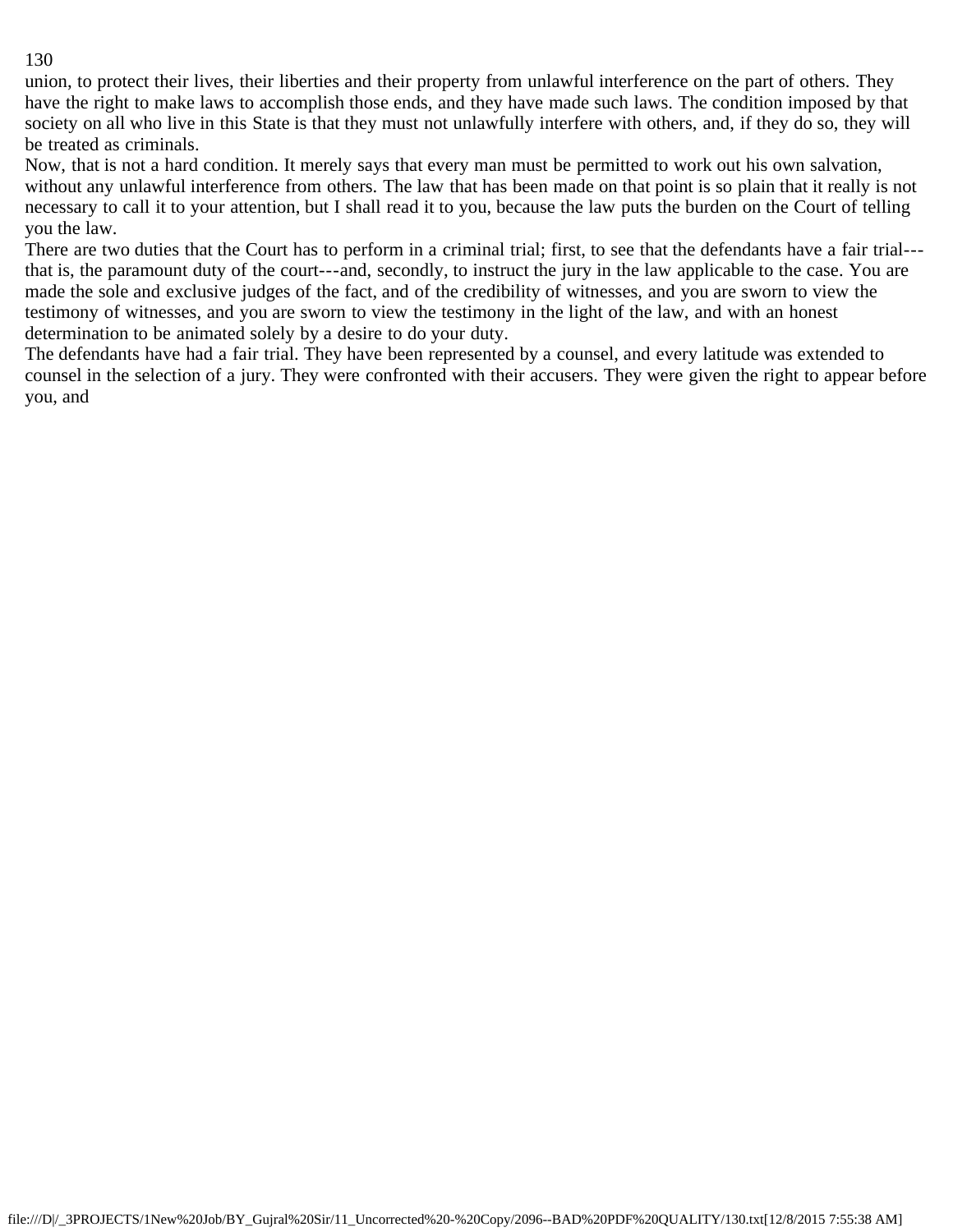tell you their stories, to call witnesses in their own behalf, to have fair rulings made on the law, and all that has been done, and that is all that they are entitled to, a fair trial, not a trial made to order to suit them. The District Attorney of this County is not on trail. Our laws are not on trial. These defendants are on trial, according to, and pursuant to our laws, and it is for you to say whether the law, which is not disputed, and cannot be disputed, which is so simple, has been broken, and whether that fact is established by the evidence, in the manner required by law.

Now, that is all there is in this case.

Section 242 of the Penal Law reads as follows:

A person who wilfully and wrongfully wounds or inflicts grievous bodily harm upon another, either with or without a weapon, is guilty of assault in the second degree."

The Court, of its own motion, said that there was no proof here that grievous bodily harm had been inflicted by these defendants. That would reduce the crime to assault in the third degree, if any assault was committed; but there is another section of the law which says, "A person who wilfully and wrongfully assaults another by the use of a weapon, or other instrument or thing likely to produce grievous bodily harm, is guilty of assault in the second degree." The People claim, and there has been testimony given here, that things, similar to two pieces of crockery in evidence, People's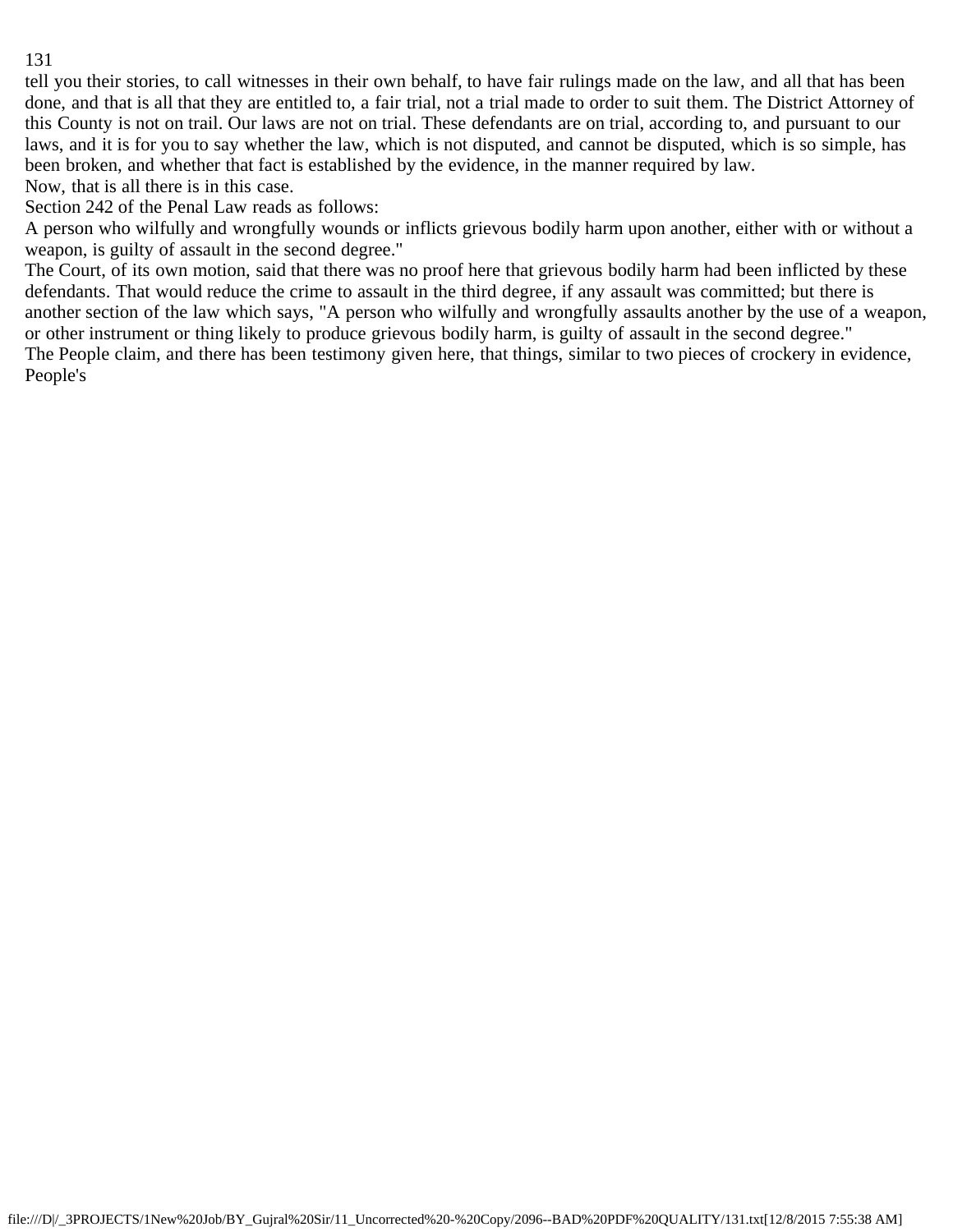Exhibits 1 and 2, namely, the bowl and cup used in the Tombs, were used by these defendants wilfully and wrongfully against Schneider, and that those things are likely to produce grievous bodily harm, if hurled at another from a distance of four feet or four and a half feet, as Napolitano testified, and that the hurling of those things by Maestry and Napolitano, if they were engaged in the assault, was assault in the second degree. It is also alleged that they used their feet in assaulting Schneider, that they kicked him, and it is for you to say whether the shod foot of a man is a thing likely to produce grievous bodily harm.

Therefore, you understand the issues in this case. It is for you to decide from the evidence whether there was an assault committed by any one---that is the first thing---and, secondly, was the assault which is alleged to have been committed upon Schneider by hurling a bowl or cup at him a criminal act, or was it a justifiable act.

Every assault is not a criminal act. There are circumstances under which men have a right to commit an assault. Section 246 of the Penal Law provides as follows:

"To use or attempt or offer to use, force or violence upon or towards the person of another, is not unlawful in the following cases:

#3. When committed either by the party about to be injured,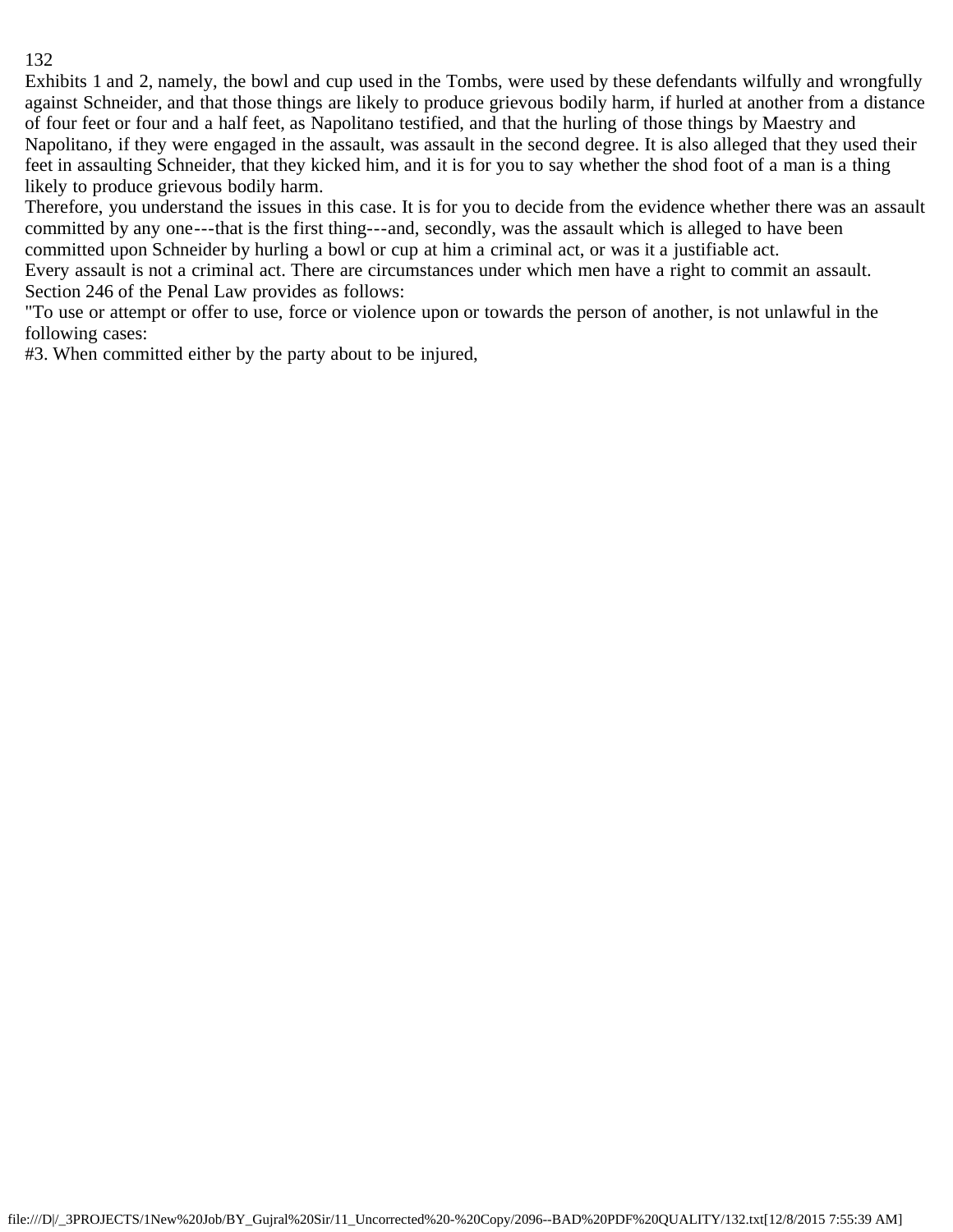or by another person in his aid or defense, in preventing or attempting to prevent an offense against his person, or a trespass or other unlawful interference with real of personal property in his lawful possession, if the force or violence used is not more than sufficient to prevent such offense,"

The first part of that definition is what concerns you. If there was an assault committed by Maestry and Napolitano, it was not unlawful, if it was committed by them when they were about to be injured by the complaining witness, and if they committed this assault in their own aid or defense, in preventing or attempting to prevent such assault. It is for you, first, to fix the grade of this crime. If the weapons or things used by these defendants were such as are described in the Statute, likely to produce grievous bodily harm, then they are guilty of assault in the second degree, unless their act was justifiable, under that provision of the law which I have read to you. A man would have no right to use an instrument or thing likely to produce grievous bodily harm against another for a mere verbal insult. If you should be insulted, or called names, or a man should make noises with his mouth against you, you might have a right to use your fist against him, but you would not have any right to use a knife or pistol, or a bowl or cup like that in evidence, if you think that it is a thing that, if hurled at another person, at a distance of four feet, might inflict grievous bodily harm.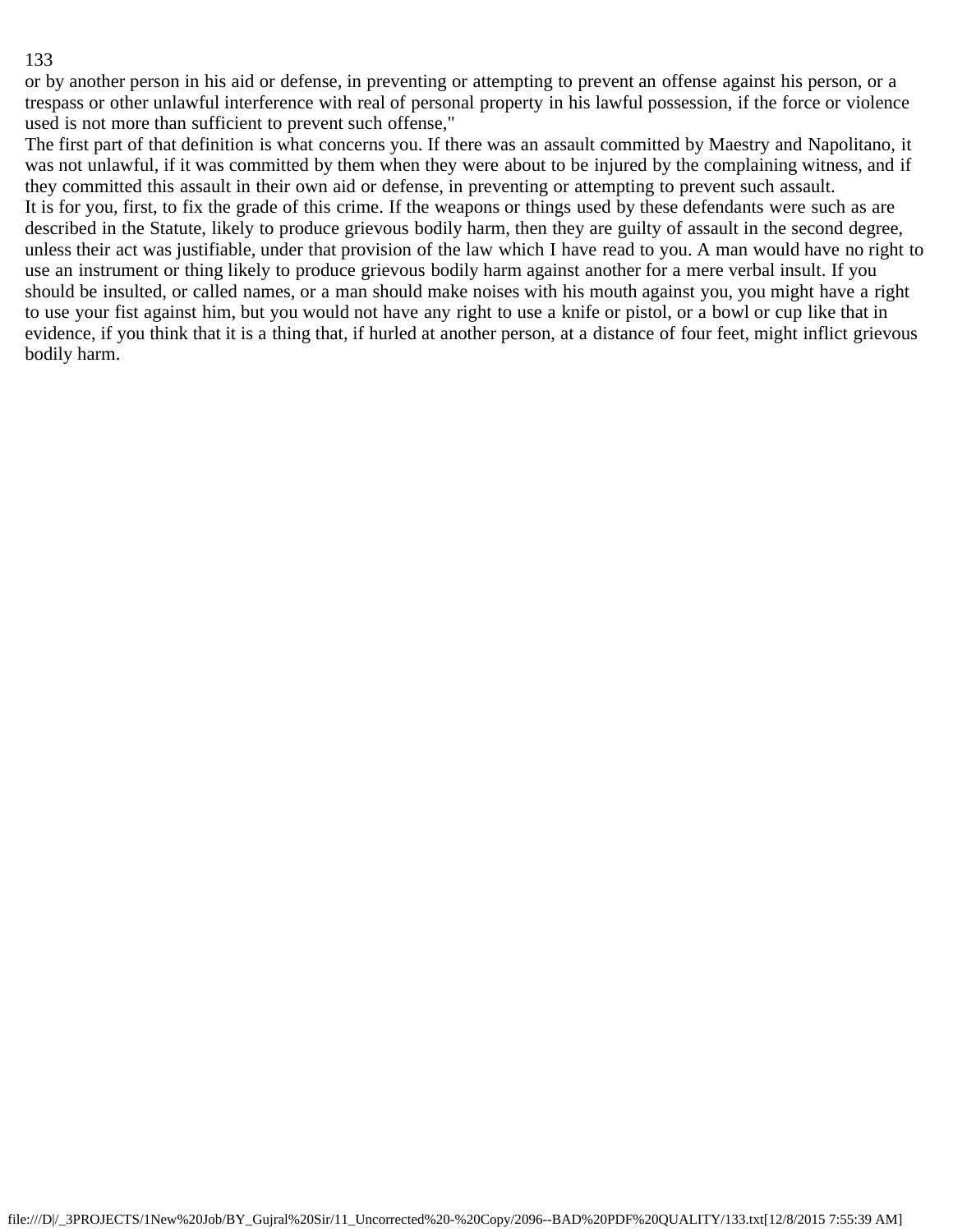If assault in the third degree was committed here, provocation, such as the calling of names, might be a justification. A man is not required to submit to verbal abuse in a place where he has a right to be. That is the law of the State. The man who does that to you runs the risk of being punched, at least. But the law does not justify a man in using, under those circumstances, a knife or pistol or any weapon or thing that might cause the infliction of serious or grievous bodily harm.

It is your duty to decide the facts. I have not formed or expressed any opinion in this case. You will hear me out in that. I have not disclosed by my attitude what I think of the case. It is not my duty to do so. I have sought to hold counsel on both sides down to a proper discharge of their duty. I cannot allow my counsel to make a farce of a solemn legal proceeding, to do things that he knows to be wrong and against the law.

But you must not be influenced against these defendants by anything that was said or done by counsel on either side in this case. The facts are to be found by you only from the statements of witnesses. As I told you, the statements or arguments of counsel, concerning things which are not in evidence, or things which should not be brought to your attention at all, or which do not accord with your recollection of the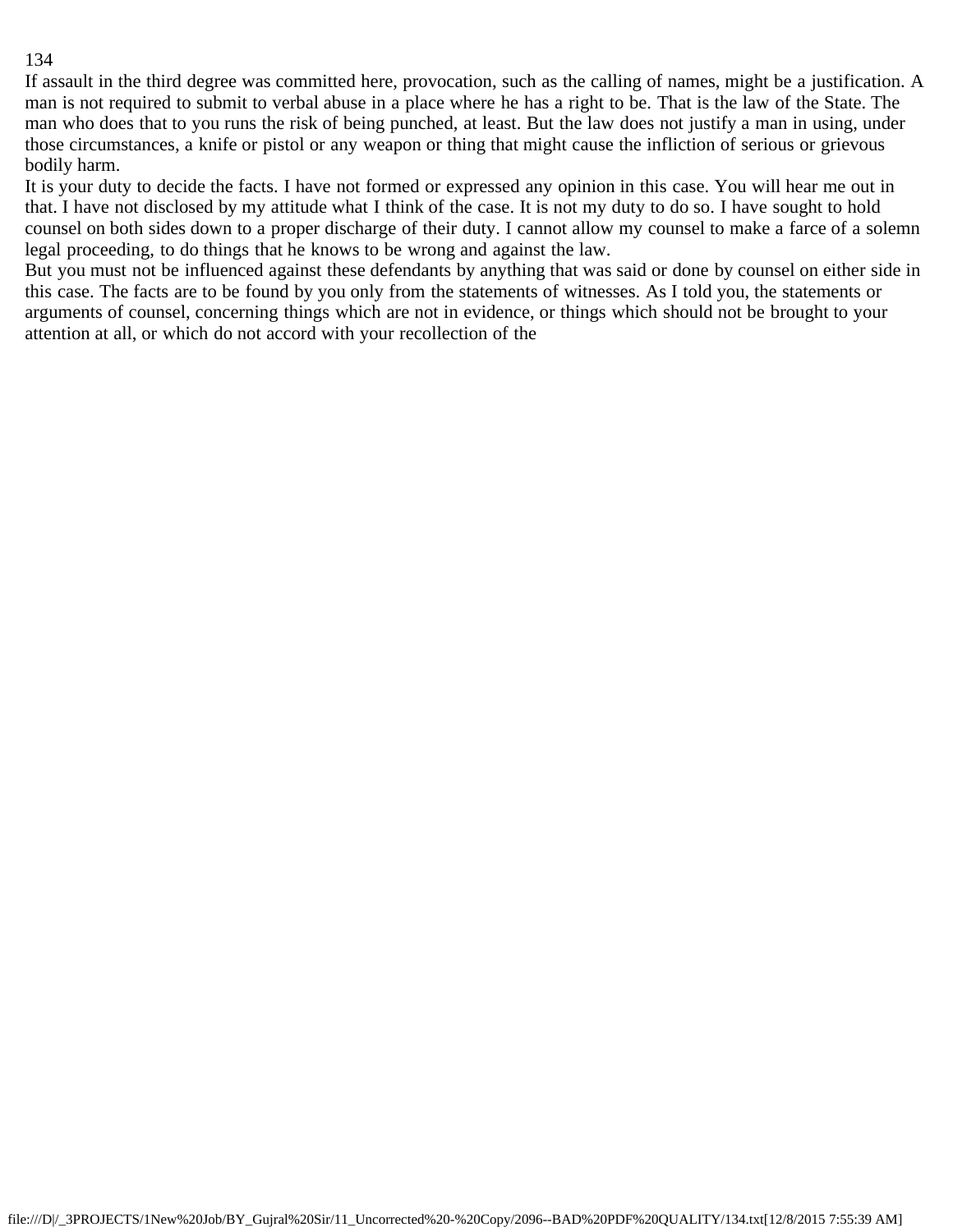testimony, should receive no consideration from you, unless the comment on matters in evidence agree with your recollection of the evidence, and are proper deductions therefore.

The law you must take from the Court. I say to you that these men had no right in law to assault Schneider because Schneider gave evidence to the District Attorney. That was probably the best thing that Schneider ever did in his life. It is not claimed here that Schneider was an angel. He is a murderer. He has pleaded guilty to mansalughter. But he is to be commended, and not punished, for aiding the law in other cases, and certainly no inmate of the Tombs has a right to take the law into his own hands, and punish him for being of assistance to the law, instead of a law a breaker. The question for you in whether they did assault him or not, or whether he assaulted them, because, if a man be the aggressor in a fight, he cannot claim the right of self defense. If Schneider hurled a bowl at these men, as they say, or at either of them, or a cup, if the fight began in that way, by Schneider hurling a bowl or cup at them, acquit them, or, if you have a reasonable doubt as to how the fight began, acquit them, because the law regards them as innocent men, until you find them guilty, and the evidence is to be viewed from that standpoint; and, no matter what their character is, or how vile they may be, they are entitled to the protection of the law. The law makes no distinction. There is no man so powerful as to be beyond the power of the law to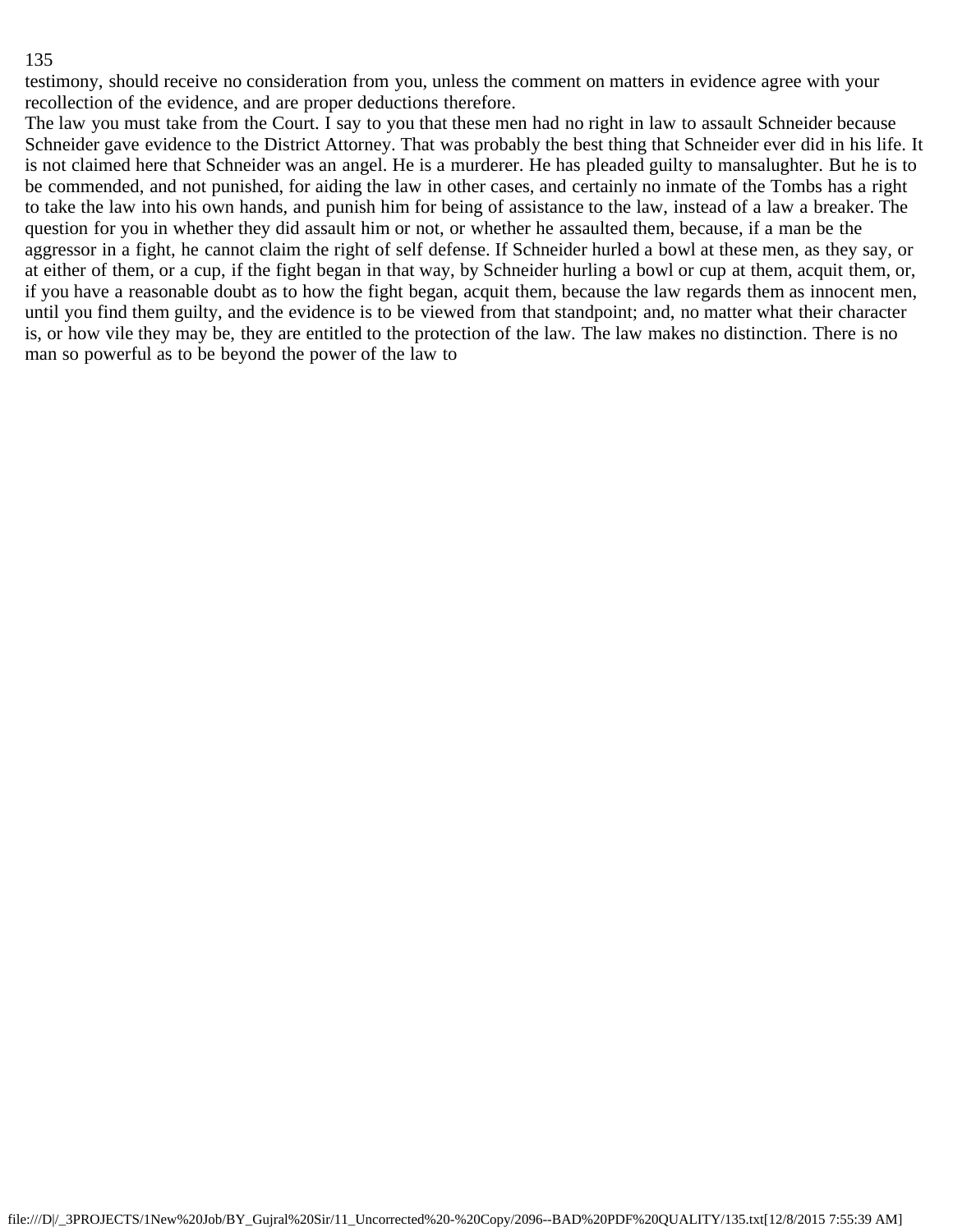reach him, and no man so humble or vile that the law will not protect him in his lawful rights.

So that, under our law, a defendant in a criminal action is presumed to be innocent, and he must be acquitted by the jury, unless the evidence---remember, the evidence in the case, not statements of counsel, not appeals to passion or prejudice--unless the evidence in the case satisfied you, beyond a reasonable doubt, that he has violated the law in the manner charged in the indictment.

The Court has endeavored to do its duty, to see that these defendants had a fair trial. Now, it rests with you to decide the facts. How are facts proved? Not by statements of counsel on either side, and what I say applies to the lawyers on both sides, but by the statements that fall from the lips of witnesses produced here before you, or whose testimony has been read in evidence by stipulation.

If there is a conflict among the witnesses, you must decide between them if you can. In the discharge of that duty, your judgment is supreme, you have no master. The Court has not sought to control your action. The Court would not do you the great injustice of deeming it possible that any one could control you in finding a verdict that did not satisfy your own judgment and conscience. I believe that you will take the law from the Court, and that you will honestly and faithfully carry out the oath that you assumed when you went into that jury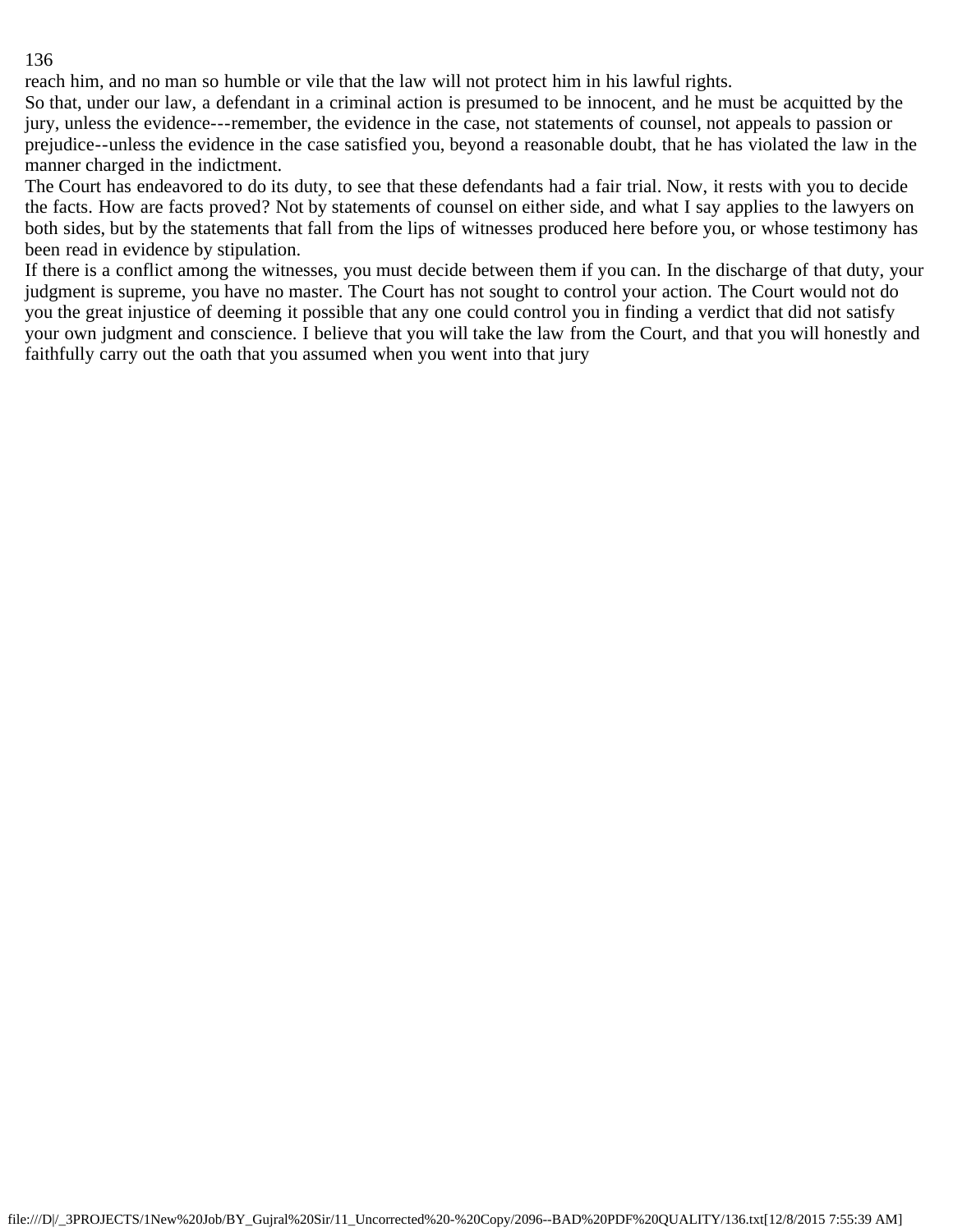box. I think it proper for me to remind you, after all that has been said here, that the work that you are doing is the most important that a citizen is called upon to do in a republic, in time of peace. In time of war, you might have to leave home and friends and business, and risk your life for the State. In time of peace, there is war on crime always going on. You are enlisted, this month, not on one side or the other, but to uphold the law, which means to give honest verdicts, according to he law as the Court gives it to you, and according to the facts testified to by the witnesses. You are the sole and exclusive judges of the witnesses, and of their credibility.

The word credibility means worthiness of belief. What witnesses here, in your opinion, were worthy of belief, and what facts have been established by their testimony? That is a question you must decide for yourselves. Ask you own reason and your own conscience and your own judgment.

There is no claim on either side that you receive any special inspiration, or that your minds are any better, or your judgment any clearer, when you sit as jurors, than you possess, or that exists, when you are attending to your business or other important duties of ordinary American citizens. You should banish every thought of prejudice, on the one hand, or of sympathy on the other. The law cannot fix any arbitrary way in which you should do your duty. It may be helpful for you to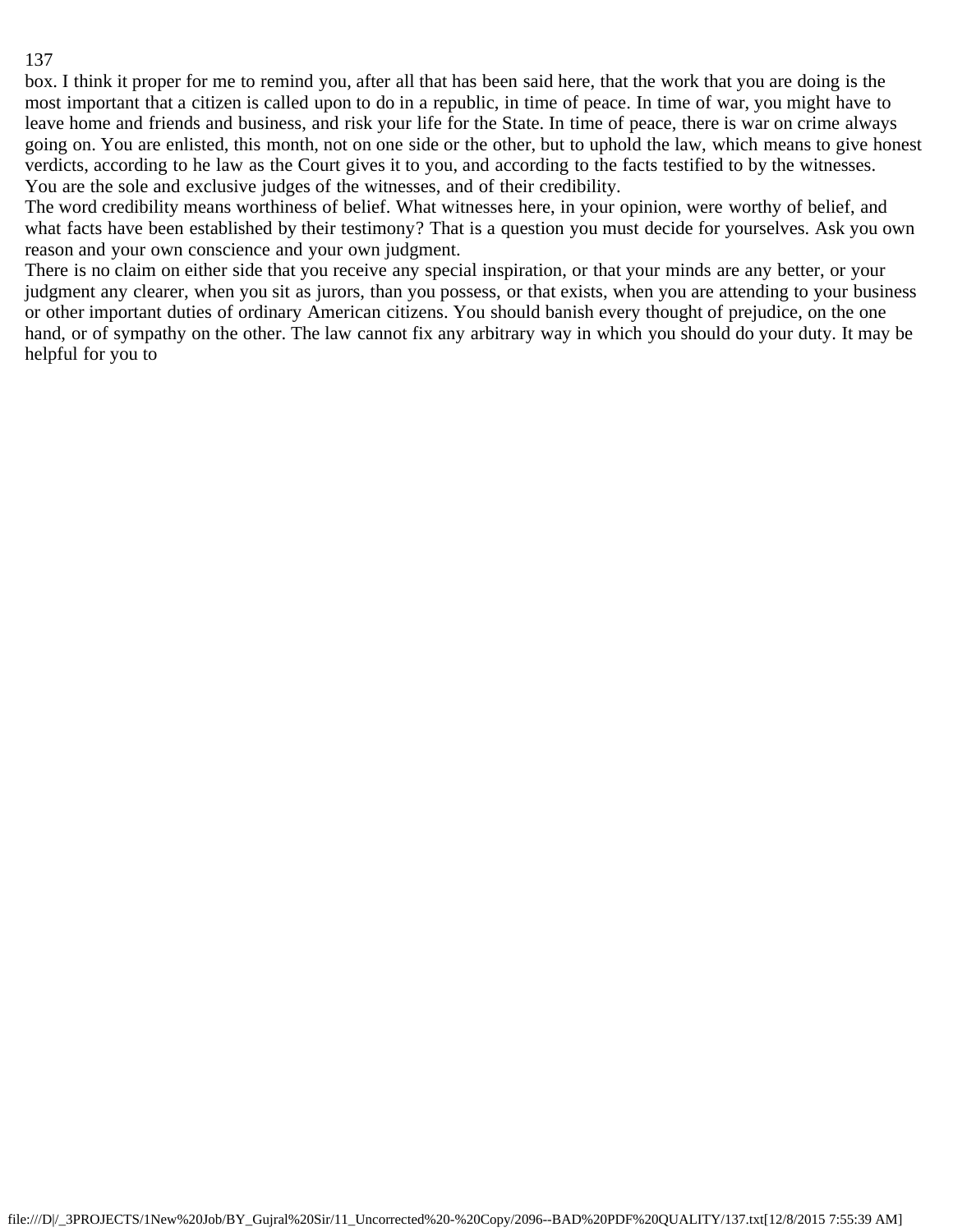consider the manner of the witness in giving his testimony. Did he impress you a telling a truthful, frank story, or not? Or was his manner on cross examination different from his manner on direct examination? Did he impress you as truthful or not? Was the story that he told reasonable and probable, in your opinion? What was his interest in the controversy, if any, what relationship does he bear to the matter?

Has Schneider invented this story for revenge, or was he really assaulted in the way he says?

You may consider the character of the witnesses. The defendants have been convicted of crime. The witness for the People, Schneider, has been convicted of crime, of serious crimes.

The other witness for the People has not been convicted of crime. One of the witnesses for the defense, Presser, has been indicted on a charge, but he was subsequently discharged. I do not recall, at this moment, whether he had been convicted of any crime or not. But the law permit criminals to testify, it does not deprive them of the right to testify, and their testimony is competent and admissible, and it is submitted to the jury for their consideration, and you must determine whether it is credible in this particular case or not, or whether it is unworthy of your belief. That is something that you must do in a quiet, patient manner, not arbitrarily, and not act from malice, or under the influence of prejudice, but calmly,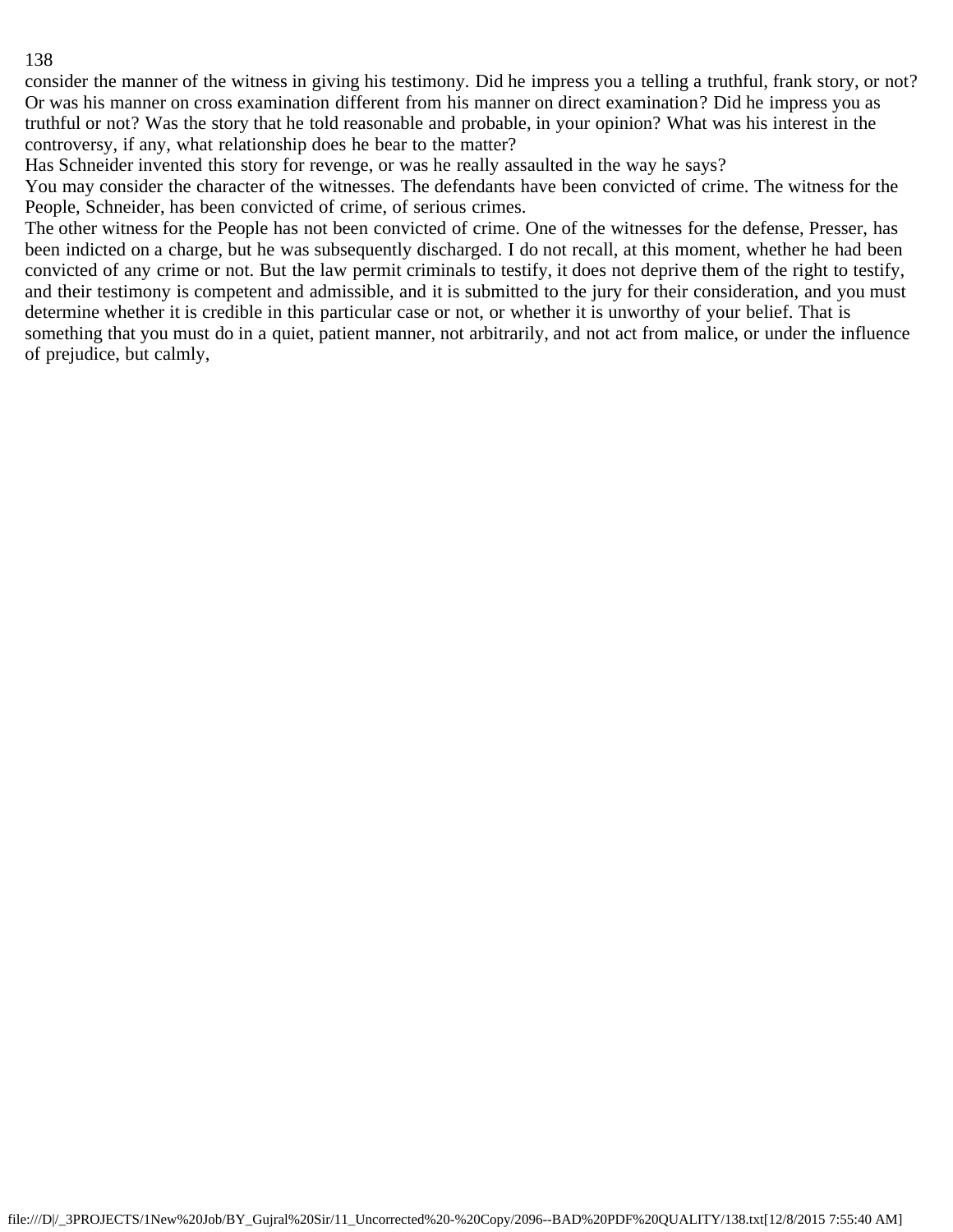quietly and judicially.

It may aid you in deciding the question to consider whether the people who have not been convicted of crime, who are inmates of the Tombs, not because they have broken the law, or are charged with breaking the law, but are engaged there in earning an honest livelihood, the keeper, whether their testimony corroborates one side or the other, or whether the physician's testimony corroborates one side or the other.

It is always proper on cross examination to call the attention of a witness to any alleged contradiction in his testimony; that is, it may be shown that he made different statements elsewhere. There has been a great deal of reference made to another trial here, but you must not give any consideration to any other trial than this. This trial stands by itself. Whether there was more or less evidence given here is not for you to speculate upon. The jurors in the other trial, we will assume, did their duty as they believed, and you must do your duty as you see it, and there should be no reference to the other trial, except on one point; and that is, if any witness here made different statements at the last trial, it would be proper to call the alleged contradictory statements to his attention, so that he might explain them, or admit or deny that he eve made the statement, and it would be for you to say, if it was shown that he had made contradictory statements, how much weight you should give to that contradiction, whether it would be of such a nature, in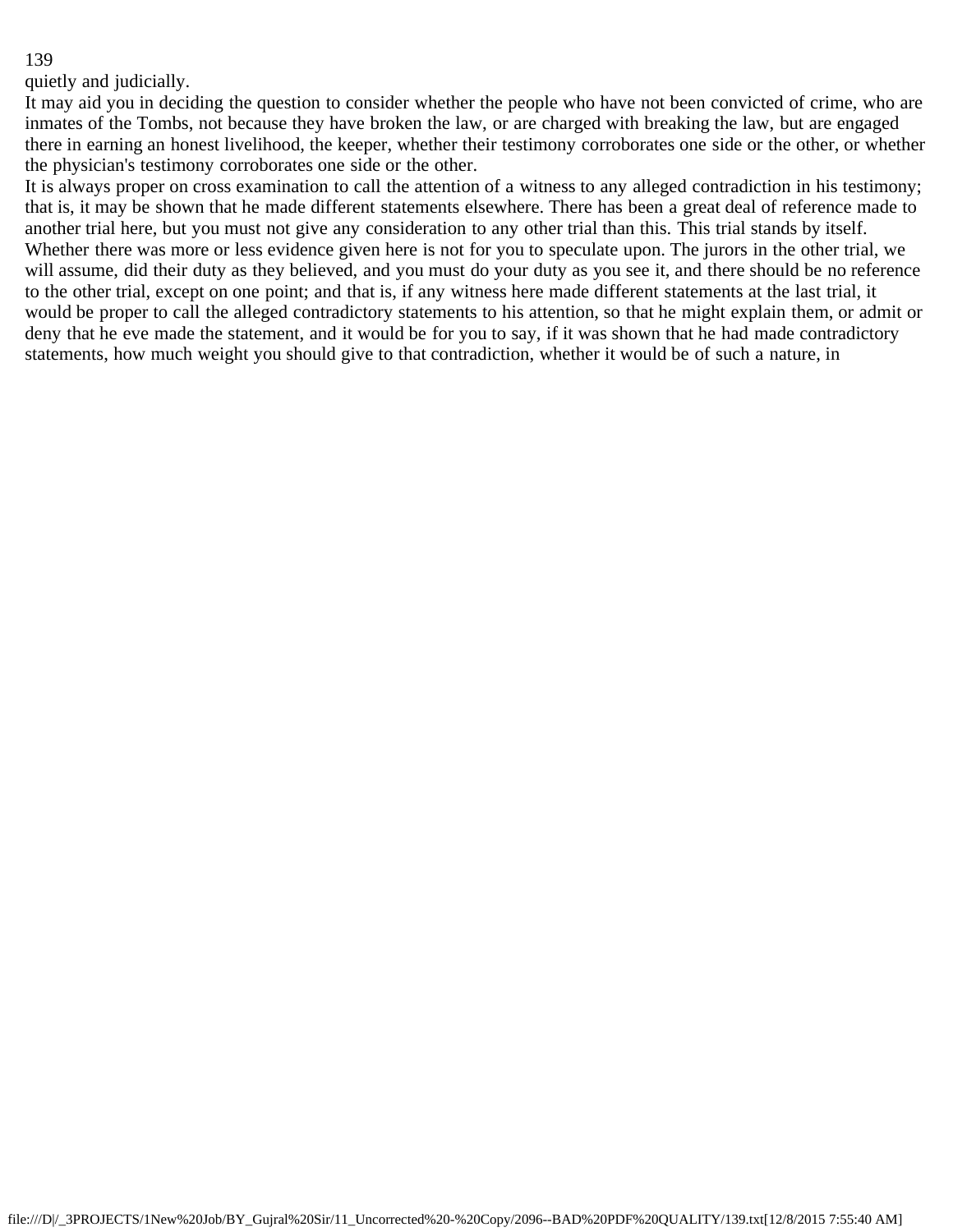your opinion, as to cast a doubt on all of his testimony, so as to show you that the story was manufactured; or whether it was an omission to make a statement, because a question was not asked, for a failure to remember some details which might have been testified to, if his attention had been called to it. In other words, you must determine whether or not there is any contradiction, and, if there is, what weight, if any, you will give to the alleged contradiction. In other words, you are the sole judges of the credibility of the witnesses, and you may consider the things that I have mentioned, their manner, their interest, their motive, the fact of their character, and give their testimony the weight that you think it is entitled to in view of all the surrounding circumstances in the case.

I do not think there is anything else that I need say to you; the law is plain. If they wilfully and wrongfully assaulted Schneider with a thing likely to produce grievous bodily harm, they are guilty of assault in the second degree. If they began the controversy by throwing this bowl at him, or in any other way, they are guilty of assault in the second degree. If you find that they did throw the bowl at him, but that Schneider began the controversy, they are not guilty of any crime, that is, if you find that Schneider hurled a bowl at them, as they say, before they threw anything at him. Now, if you think that bowl or that cup could not produce grievous bodily harm, if thrown by a man such as these defendants are, at a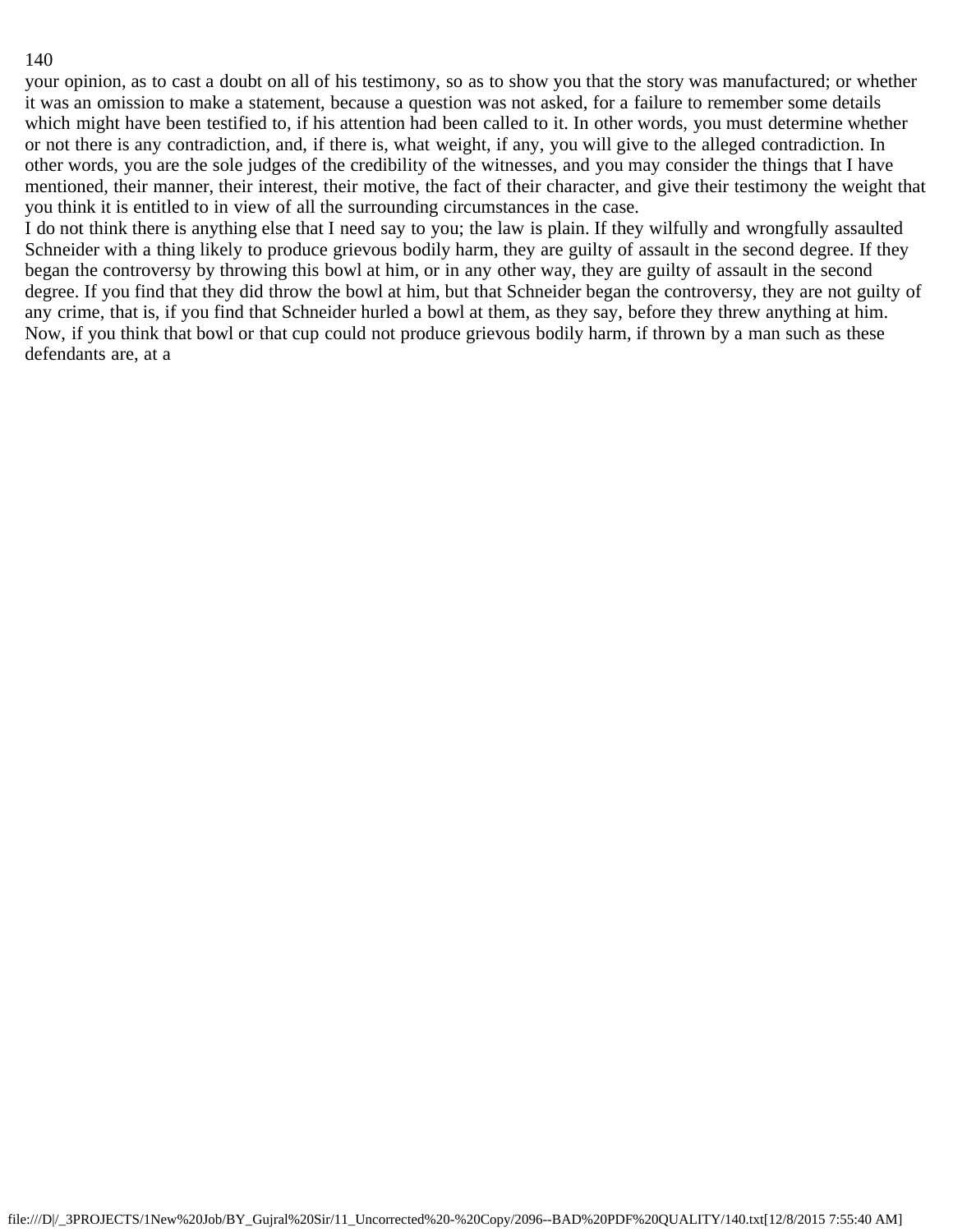distance of four feet, still it would be assault, if they threw it wilfully, and wrongfully at Schneider, whether it hit him or not, but the degree of the crime would be assault in the third degree. So you have got to decide on the character of those things. It is admitted that they were thrown by the defendants---not these particular things in evidence, because the things they threw were smashed---but things identical in every respect with these. If you think that grievous bodily harm could not be inflicted with one of those articles, and that a blow from one of those articles was not likely to produce grievous bodily harm, then you may acquit them of assault in the second degree, and go to assault in the third degree.

So your verdict should be guilty of assault in the second degree, or guilty of assault in the third degree, or not guilty. There was a charge in the indictment that they were indictment as second offenders.

MR. EDWARDS: I withdraw that, your Honor.

THE COURT: So that part of the charge is withdrawn from you. And you understand that you can find one of these men guilty, and the other not guilty. Napolitano says he threw the bowl. If that act was criminal, he is responsible for it, but Maestry would not be responsible for it, if he was merely acting as a peacemaker, but, if he urged on the fight, if he instigated the attached, if he did as Schneider and Rothman say he did, called them these names, and went into the cell to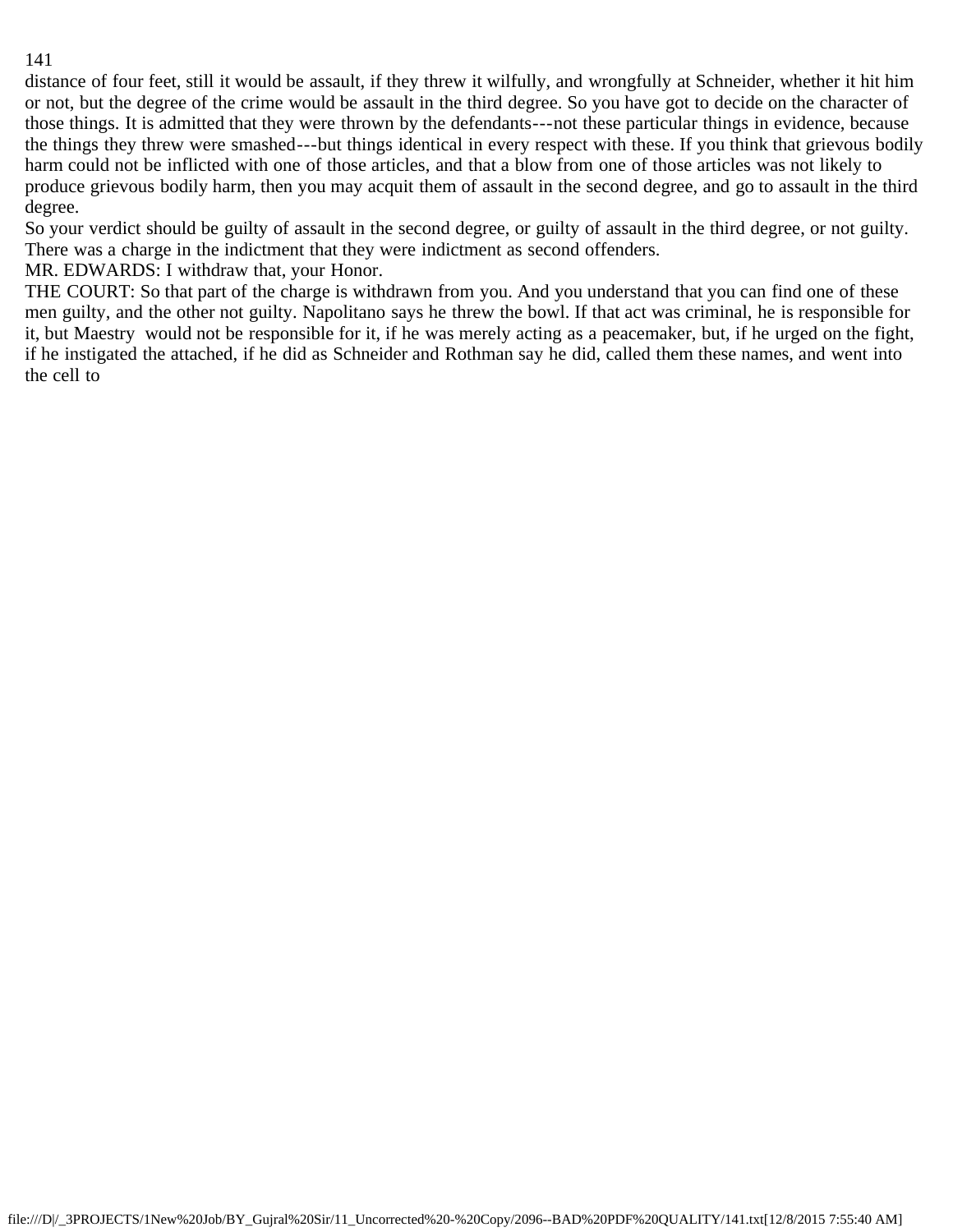help in the assault, he is equally guilty. If you have a reasonable doubt on that proposition, you must acquit him. The evidence must satisfy you beyond a reasonable doubt that Maestry took part in the assault, if any assault was committed, and, if he did, he is equally guilty with Napolitano. If he did not, if he was a peace maker, or if you have a reasonable doubt about that, you must acquit him. If you have a reasonable doubt as to whether Napolitano was justified, then you should acquit him.

In other words, the law regards them as innocent, until they are proved guilty beyond a reasonable doubt.

What does that term "reasonable doubt" mean? It does not mean an unreasonable doubt; it does not mean that the People must produce a moving picture or a phonographic record of all the acts and statements in evidence, but the evidence must convince you beyond a reasonable doubt that the defendants are guilty, before you can convict them. A reasonable doubt is not based on sympathy for a defendant, or prejudice against the complainant, or a desire to avoid doing your duty.

Counsel told you how much depended upon your verdict. You have no right to consider that. It would be a great wrong to condemn any innocent man; it is just as great a wrong to let a guilty man go; and by a guilty man I mean a man concerning whose guilt the evidence satisfies you beyond a reasonable doubt.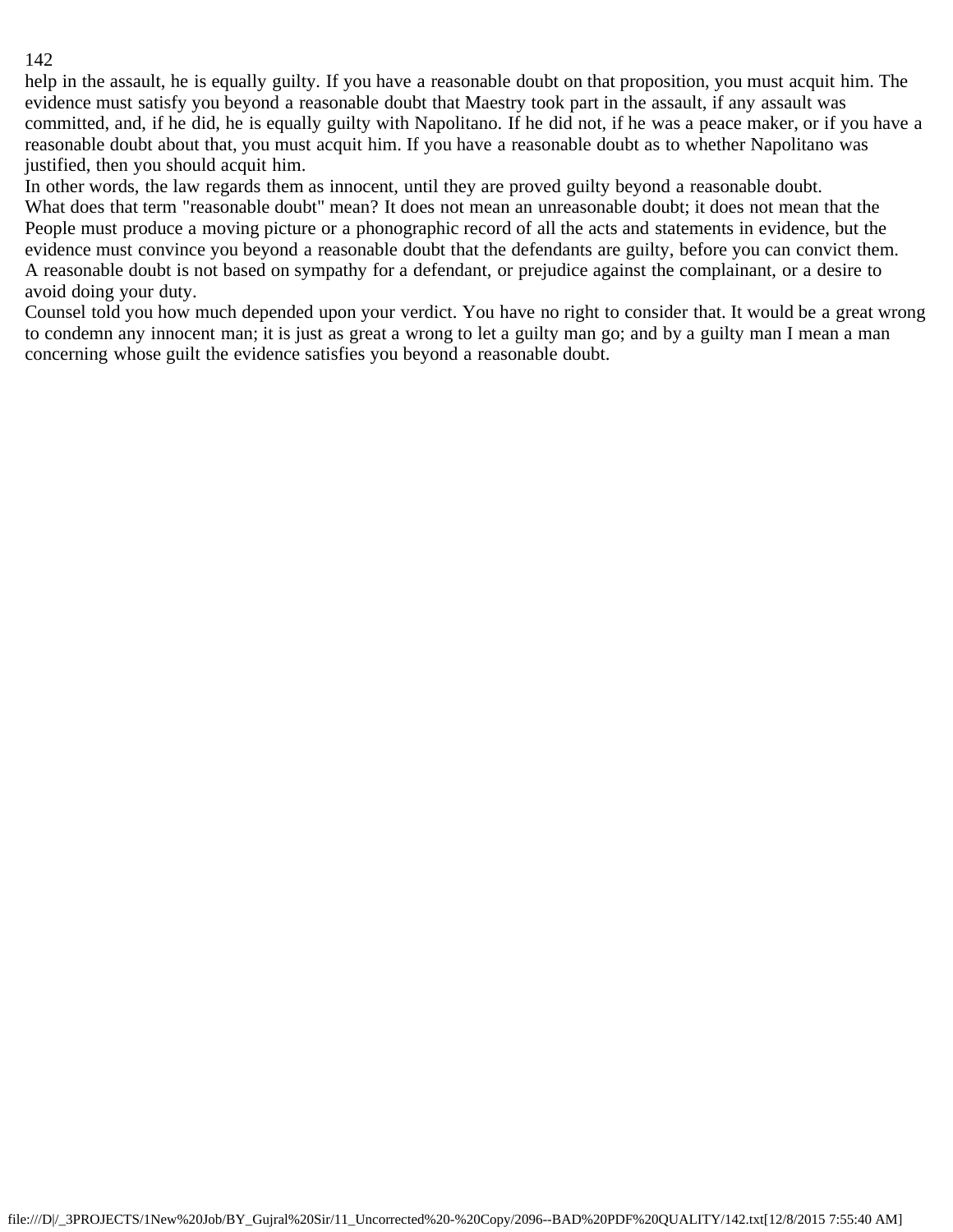So that you are not concerned with the result of your verdict. The question for you should be, "What is the law as the Court gave it to us? Has it been shown by the testimony of the witnesses here that he broke that law? Am I firmly convinced, as an honest man, that they did what they are charged with doing?" If so, it is not your fault that some consequences may be meted out to them. It is in the power of the Court to 1st them go free, or to punish them, as he thinks they ought to be punished. But you must not consider that. Jut take the law and the evidence, and, if you believe from the evidence, beyond a reasonable doubt, that they are guilty, say no, and fix the degree of the crime. If you have a reasonable doubt of their guilt, acquit them.

Any requests now, Mr. Palmieri?

MR. PALMIERI: Your Honor has inadvertently said to this jury that it is admitted that the defendant threw the bowl. THE COURT: Napolitano says he threw the bowl.

MR. PALMIERI: Pardon me, Judge. I ask your Honor to say to the jury that the evidence of Schneider, and the evidence of Rothman, is to the effect that Maestry never had any cup or bowl, and never threw any cup or bowl. THE COURT: There is no testimony that he threw a bowl. I say that Napolitano admitted that he threw a bowl, but, if Maestry was concerned with him in the attack, he is responsible for his acts; but, if he was a mere peace maker, he is not guilty.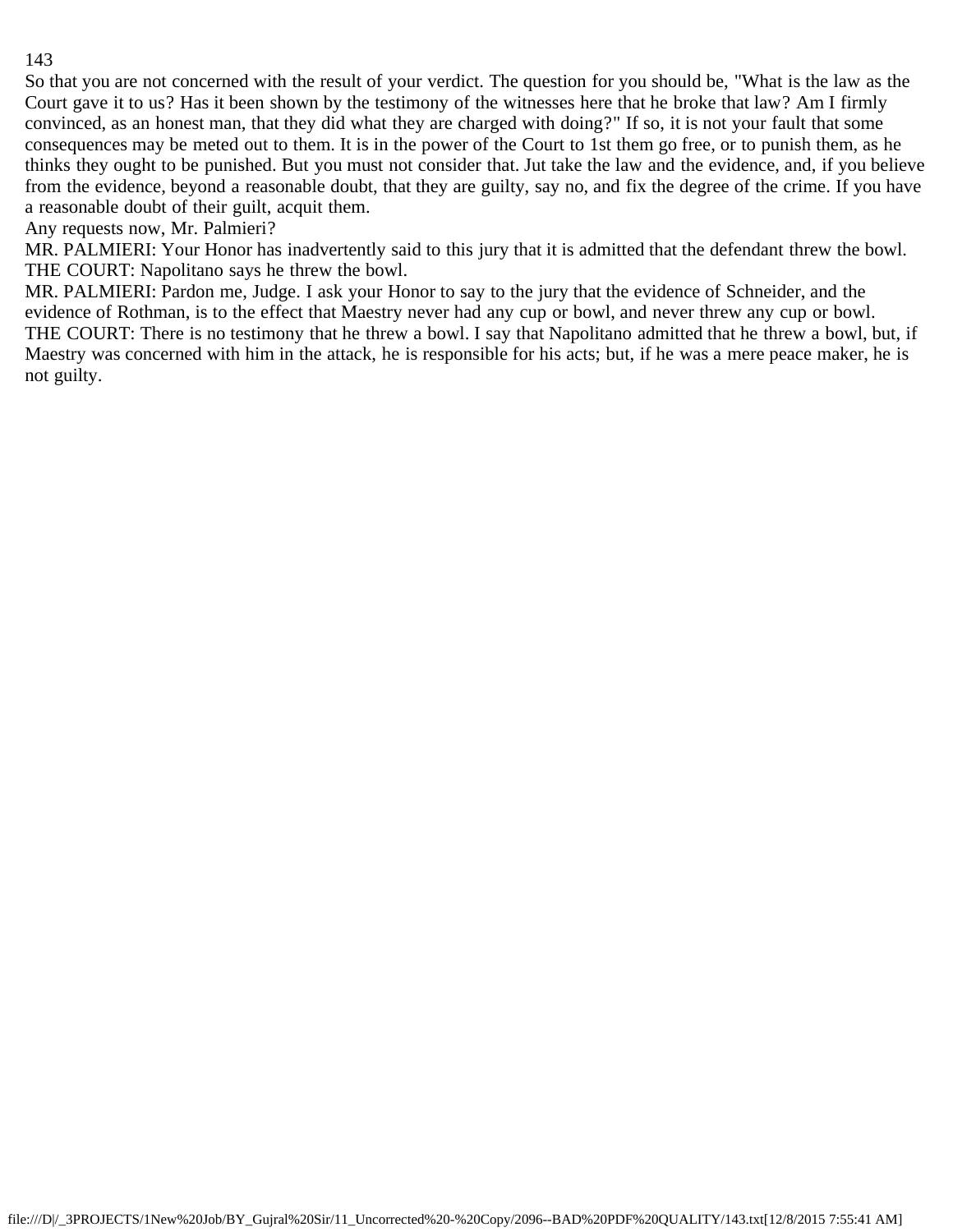MR. PALMIERI: I ask your Honor to charge the jury that the mere fact that Napolitano admits throwing the bowl, after a cup of a similar kind and character of crockery had been thrown at him, that doesn't make him guilty of assault in any degree.

THE COURT: I have told the jury plainly that, if the cup was thrown first by Schneider, they must acquit him. MR. PALMIERI: Yes, sir; I ask your Honor to tell them that, in considering the evidence of Napolitano on that subject, they may take into consideration the mute evidence of a broken cup in the corridor, just where he was standing at the time of this alleged fight.

THE COURT: I decline to so charge. There is no statement in the evidence that there was broken china just where he was standing. You are to be guided only by the evidence as to that, gentlemen, but I refuse to so charge, because there was no evidence that there was any china where Napolitano was standing, or that he ever stood where the broken china was found.

MR. PALMIERI: I ask your Honor to charge the jury as follows: That the information, or alleged information which Schneider gave the District Attorney has absolutely nothing to do with the crime for which these defendants had been convicted.

THE COURT: Why, that is their testimony. They testified to that. The jury know what the testimony is. I shall not charge them on the evidence; they know the evidence. I will charge any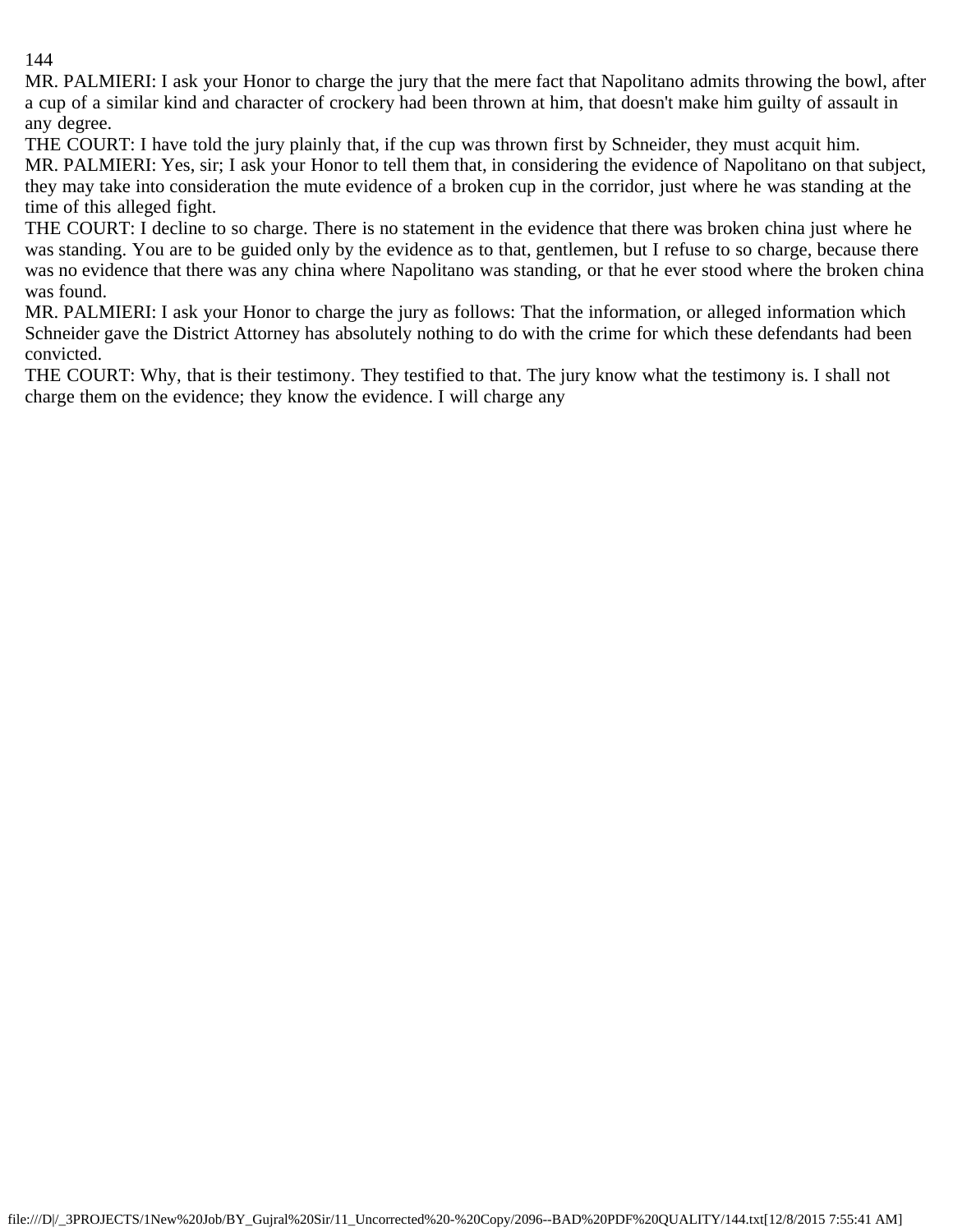legal proposition that you wish to have charged. If the jurors have any doubt about the evidence, they may have it read. MR. PALMIERI: I ask your Honor to charge the jury that, if there is a reasonable doubt on the question as to who struck the first blow, they must acquit the defendants.

THE COURT: Why, I have said that repeatedly to the jury.

MR. PALMIERI: All right, Judge. That's all.

THE COURT: Now, gentlemen of the jury, if the defendants are willing, you may take those exhibits with you, and, if they are not willing, you cannot, but the defendants must state that for themselves, under the law, and not through counsel. The jury may not need them, but I wish to get their consent now, because otherwise we might have to send for them, if the jury, after they retire, should want them.

MR. PALMIERI: The defendants consent for themselves, your Honor.

THE COURT: The defendants having consented in open Court that the jury may take the exhibits to the jury room, they may have them if they desire?

MR. PALMIERI: Yes, sir.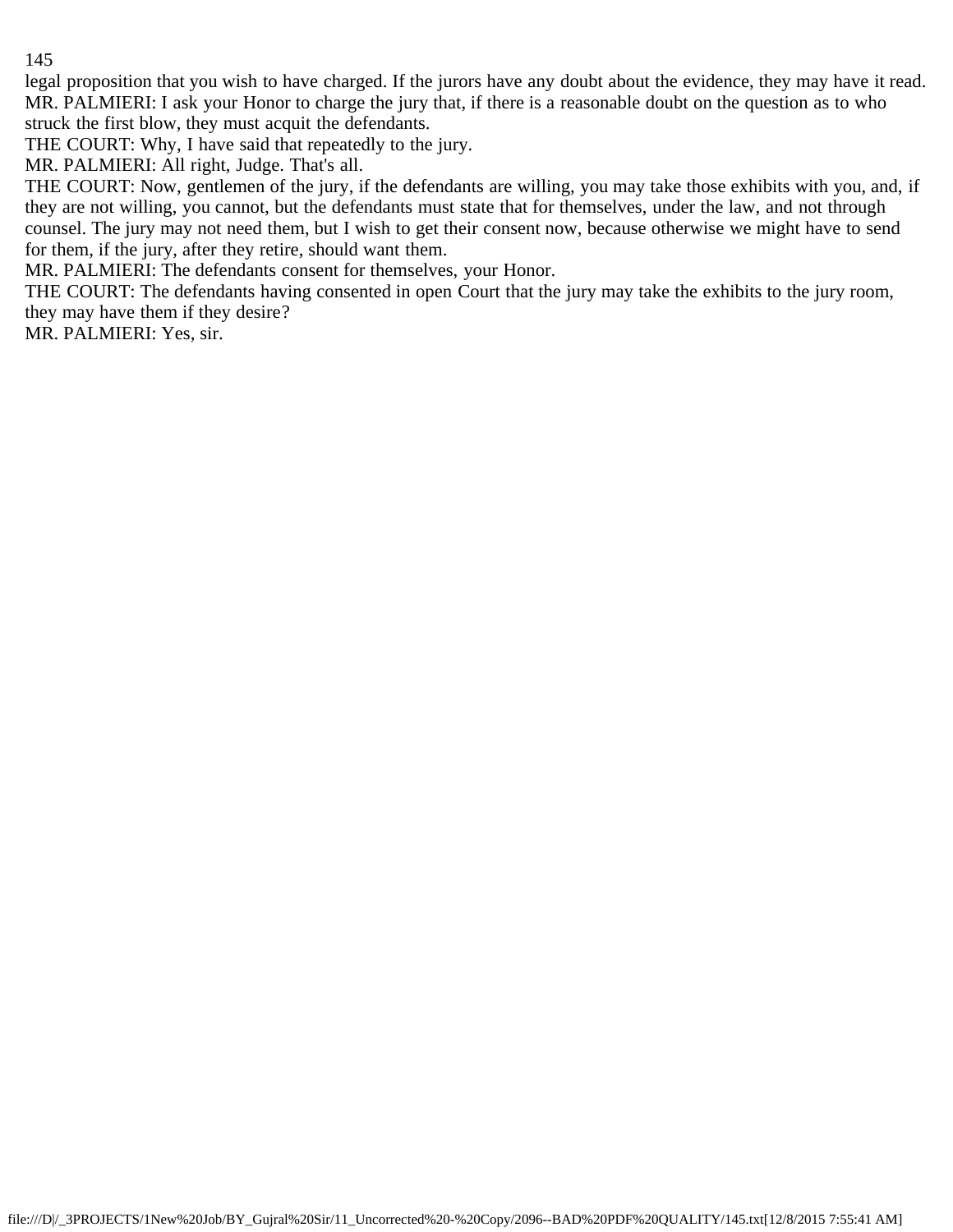(The jury retired at 12:30 P.M.)

(The jury returned to the Court Room at 1"05 P.M., finding the defendants guilty of assault in the third degree.) MR. JOSEPH RAMO, Associate Counsel for the defense, in the absence of Mr. Palmieri, represented the defendants at the rendition of the verdict.

(The Clerk took the pedigree of the defendants.)

THE COURT: Now, if Mr. Palmieri were here, I think I could dispose of this case now.

MR. RAMO: Mr. Palmieri requested me to ask your Honor to remand the defendants, and postpone sentence to another day.

THE COURT: Well, I am disposed to suspend sentence in this case, and if the defendants wish to waive the right to a remand for forty-eight hours, I will dispose of the case now.

MR. RAMO: Then, as far as Napolitano is concerned, if your Honor Please, we will waive the remand, and we are ready for sentence now.

THE COURT: Napolitano has been sentenced to Elmira Reformatory under a plea of guilty of Manslaughter in the first degree, and, in view of that fact, I will suspend sentence on him in this case. I think that is the proper course to take in regard to him, in view of the sentence in the other case. If Maestry is ready for sentence now, I am prepared to dispose of his case also, and will suspend sentence.

MR. RAMO: He says he is ready for sentence now, your Honor.